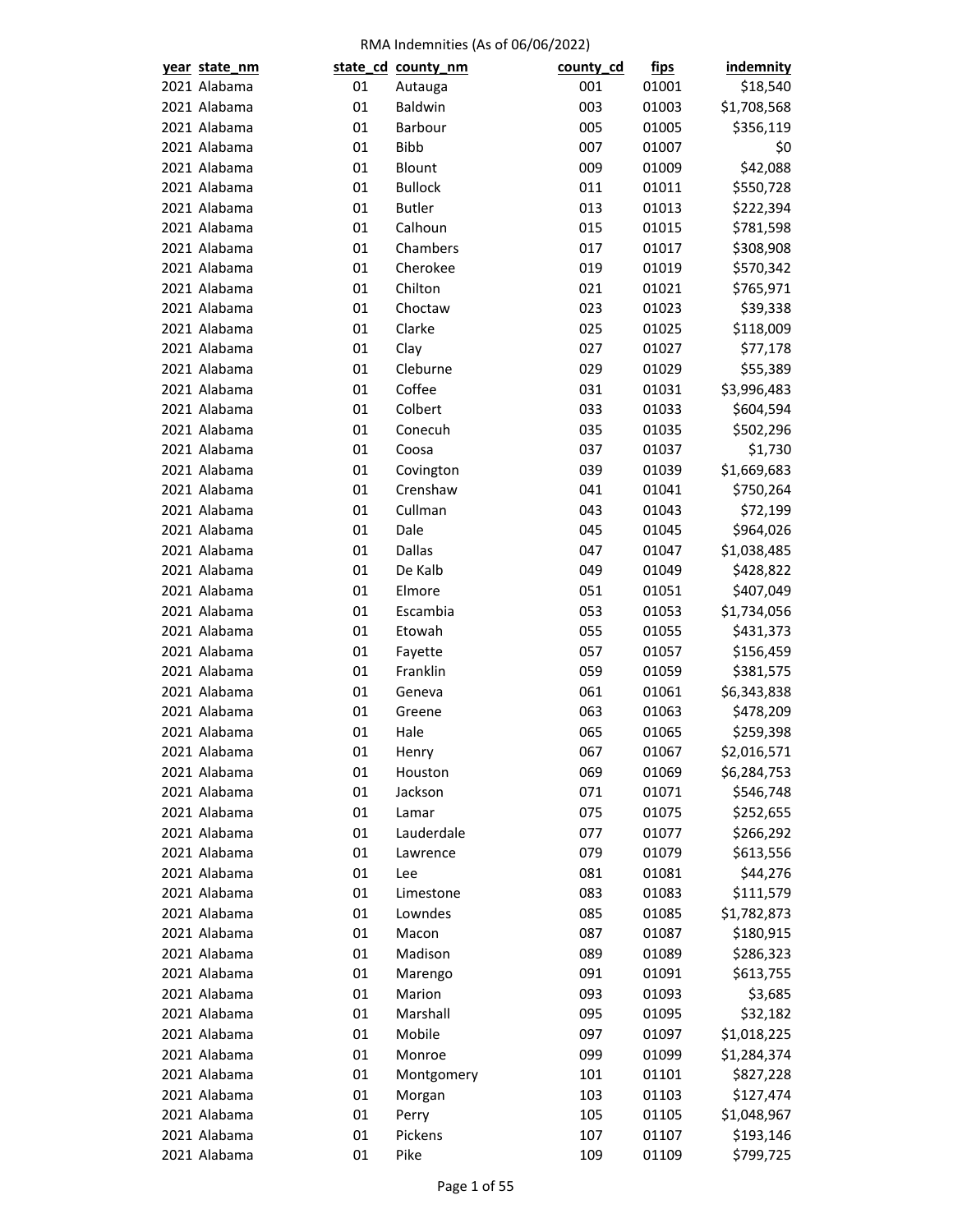| year state_nm                  |          | state_cd_county_nm  | county_cd  | <u>fips</u> | indemnity    |
|--------------------------------|----------|---------------------|------------|-------------|--------------|
| 2021 Alabama                   | 01       | Randolph            | 111        | 01111       | \$161,055    |
| 2021 Alabama                   | 01       | Russell             | 113        | 01113       | \$404,974    |
| 2021 Alabama                   | 01       | Shelby              | 117        | 01117       | \$355,661    |
| 2021 Alabama                   | 01       | St Clair            | 115        | 01115       | \$17,943     |
| 2021 Alabama                   | 01       | Sumter              | 119        | 01119       | \$57,145     |
| 2021 Alabama                   | 01       | Talladega           | 121        | 01121       | \$320,629    |
| 2021 Alabama                   | 01       | Tallapoosa          | 123        | 01123       | \$17,028     |
| 2021 Alabama                   | 01       | Tuscaloosa          | 125        | 01125       | \$31,246     |
| 2021 Alabama                   | 01       | Walker              | 127        | 01127       | \$145,480    |
| 2021 Alabama                   | 01       | Washington          | 129        | 01129       | \$52,712     |
| 2021 Alabama                   | 01       | Wilcox              | 131        | 01131       | \$166,936    |
| 2021 Alabama                   | 01       | Winston             | 133        | 01133       | \$11,471     |
| 2021 Alaska                    | 02       | Matanuska-Susitna   | 170        | 02170       | \$0          |
| 2021 Alaska                    | 02       | Southeast Fairbanks | 240        | 02240       | \$68,815     |
| 2021 Arizona                   | 04       | Apache              | 001        | 04001       | \$14,266,035 |
| 2021 Arizona                   | 04       | Cochise             | 003        | 04003       | \$6,008,893  |
| 2021 Arizona                   | 04       | Coconino            | 005        | 04005       | \$23,329,870 |
| 2021 Arizona                   | 04       | Gila                | 007        | 04007       | \$6,281,207  |
| 2021 Arizona                   | 04       | Graham              | 009        | 04009       | \$8,657,457  |
| 2021 Arizona                   | 04       | Greenlee            | 011        | 04011       | \$1,079,260  |
| 2021 Arizona                   | 04       | La Paz              | 012        | 04012       | \$4,816,216  |
| 2021 Arizona                   | 04       | Maricopa            | 013        | 04013       | \$6,656,617  |
| 2021 Arizona                   | 04       | Mohave              | 015        | 04015       | \$8,723,500  |
| 2021 Arizona                   | 04       | Navajo              | 017        | 04017       | \$14,171,422 |
| 2021 Arizona                   | 04       | Pima                | 019        | 04019       | \$4,319,254  |
| 2021 Arizona                   | 04       | Pinal               | 021        | 04021       | \$19,267,747 |
| 2021 Arizona                   | 04       | Santa Cruz          | 023        | 04023       | \$1,806,759  |
| 2021 Arizona                   | 04       | Yavapai             | 025        | 04025       | \$4,149,485  |
| 2021 Arizona                   | 04       | Yuma                | 027        | 04027       | \$1,796,683  |
| 2021 Arkansas                  | 05       | Arkansas            | 001        | 05001       | \$2,776,936  |
| 2021 Arkansas                  | 05       | Ashley              | 003        | 05003       | \$3,149,562  |
| 2021 Arkansas                  | 05       | <b>Baxter</b>       | 005        | 05005       | \$1,467      |
| 2021 Arkansas                  | 05       | Benton              | 007        | 05007       | \$167,103    |
| 2021 Arkansas                  | 05       | Boone               | 009        | 05009       | \$283,365    |
| 2021 Arkansas                  | 05       | <b>Bradley</b>      | 011        | 05011       | \$1,598,387  |
| 2021 Arkansas                  | 05       | Carroll             | 015        | 05015       | \$38,324     |
| 2021 Arkansas                  | 05       | Chicot              | 017        | 05017       | \$5,586,022  |
| 2021 Arkansas                  | 05       | Clark               | 019        | 05019       | \$637,739    |
| 2021 Arkansas                  | 05       | Clay                | 021        | 05021       | \$4,178,908  |
| 2021 Arkansas                  | 05       | Cleburne            | 023        | 05023       | \$24,155     |
| 2021 Arkansas                  | 05       | Cleveland           | 025        | 05025       | \$4,704      |
| 2021 Arkansas                  | 05       | Columbia            | 027        | 05027       | \$6,161      |
| 2021 Arkansas                  | 05       | Conway              | 029        | 05029       | \$407,092    |
| 2021 Arkansas                  | 05       | Craighead           | 031        | 05031       | \$5,780,626  |
| 2021 Arkansas                  | 05       | Crawford            | 033        | 05033       | \$189,675    |
| 2021 Arkansas                  | 05       | Crittenden          | 035        | 05035       | \$6,042,055  |
| 2021 Arkansas                  | 05       | Cross               | 037        | 05037       | \$10,203,922 |
| 2021 Arkansas                  | 05       | Dallas              | 039        | 05039       | \$2,807      |
|                                |          |                     |            |             |              |
| 2021 Arkansas<br>2021 Arkansas | 05<br>05 | Desha<br>Drew       | 041<br>043 | 05041       | \$15,378,706 |
| 2021 Arkansas                  | 05       | Faulkner            |            | 05043       | \$3,730,410  |
|                                |          |                     | 045        | 05045       | \$638,150    |
| 2021 Arkansas                  | 05       | Franklin            | 047        | 05047       | \$50,250     |
| 2021 Arkansas                  | 05       | Fulton              | 049        | 05049       | \$15,740     |
| 2021 Arkansas                  | 05       | Garland             | 051        | 05051       | \$1,909      |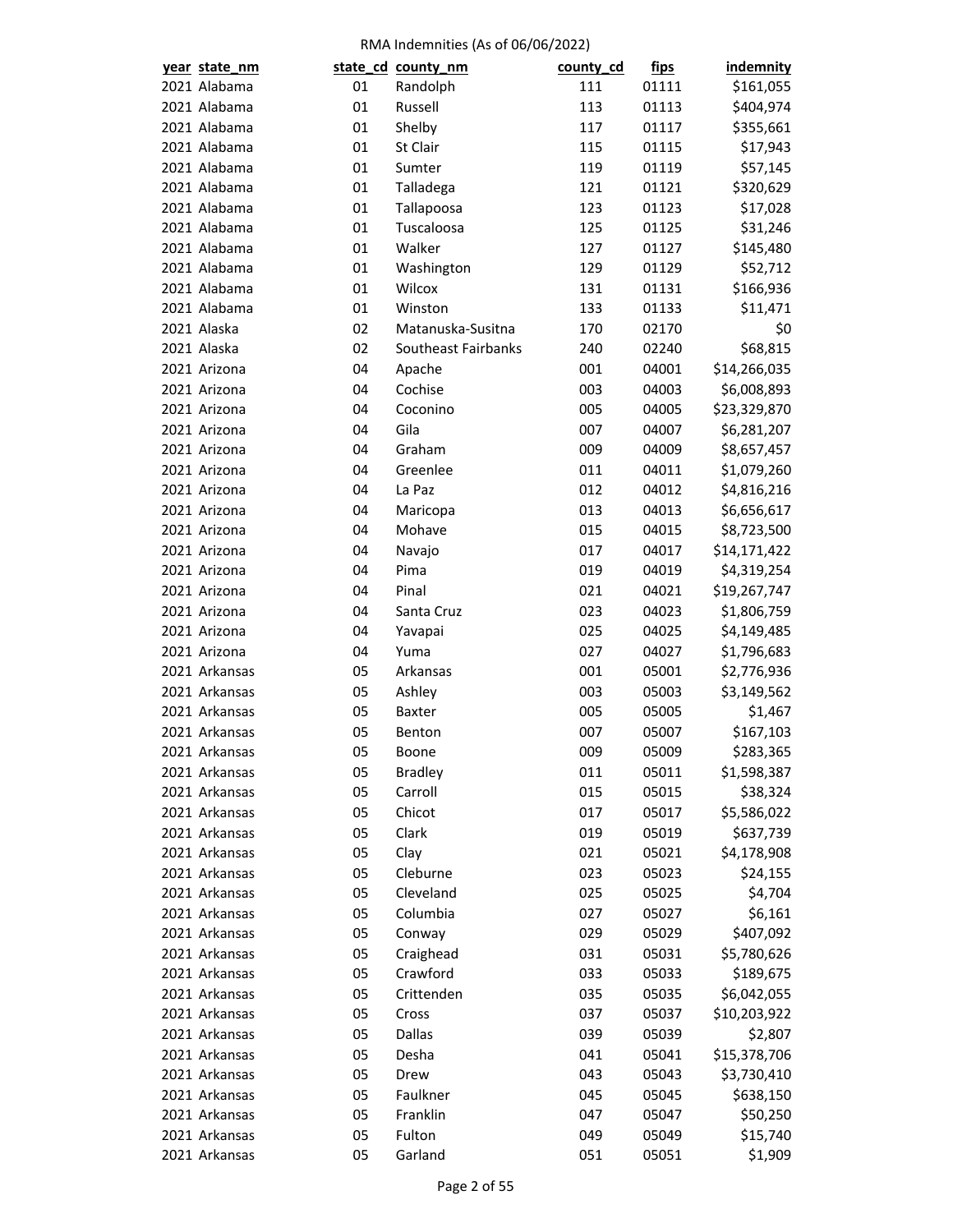| year state_nm                  |          | state_cd_county_nm | county_cd | <u>fips</u> | indemnity    |
|--------------------------------|----------|--------------------|-----------|-------------|--------------|
| 2021 Arkansas                  | 05       | Grant              | 053       | 05053       | \$14,086     |
| 2021 Arkansas                  | 05       | Greene             | 055       | 05055       | \$6,933,044  |
| 2021 Arkansas                  | 05       | Hempstead          | 057       | 05057       | \$23,583     |
| 2021 Arkansas                  | 05       | <b>Hot Spring</b>  | 059       | 05059       | \$128,949    |
| 2021 Arkansas                  | 05       | Howard             | 061       | 05061       | \$79,903     |
| 2021 Arkansas                  | 05       | Independence       | 063       | 05063       | \$2,400,539  |
| 2021 Arkansas                  | 05       | Izard              | 065       | 05065       | \$6,113      |
| 2021 Arkansas                  | 05       | Jackson            | 067       | 05067       | \$22,968,697 |
| 2021 Arkansas                  | 05       | Jefferson          | 069       | 05069       | \$17,769,146 |
| 2021 Arkansas                  | 05       | Johnson            | 071       | 05071       | \$34,028     |
| 2021 Arkansas                  | 05       | Lafayette          | 073       | 05073       | \$3,539,397  |
| 2021 Arkansas                  | 05       | Lawrence           | 075       | 05075       | \$9,100,584  |
| 2021 Arkansas                  | 05       | Lee                | 077       | 05077       | \$4,308,996  |
| 2021 Arkansas                  | 05       | Lincoln            | 079       | 05079       | \$11,246,668 |
| 2021 Arkansas                  | 05       | Little River       | 081       | 05081       | \$2,581,510  |
| 2021 Arkansas                  | 05       | Logan              | 083       | 05083       | \$108,066    |
| 2021 Arkansas                  | 05       | Lonoke             | 085       | 05085       | \$9,039,047  |
| 2021 Arkansas                  | 05       | Madison            | 087       | 05087       | \$11,021     |
| 2021 Arkansas                  | 05       | Marion             | 089       | 05089       | \$8,743      |
| 2021 Arkansas                  | 05       | Miller             | 091       | 05091       | \$6,405,743  |
| 2021 Arkansas                  | 05       | Mississippi        | 093       | 05093       | \$3,343,632  |
| 2021 Arkansas                  | 05       | Monroe             | 095       | 05095       | \$9,667,952  |
| 2021 Arkansas                  | 05       | Nevada             | 099       | 05099       | \$14,204     |
| 2021 Arkansas                  | 05       | Newton             | 101       | 05101       | \$5,175      |
| 2021 Arkansas                  | 05       | Perry              | 105       | 05105       | \$591,311    |
| 2021 Arkansas                  | 05       | Phillips           | 107       | 05107       | \$13,928,817 |
| 2021 Arkansas                  | 05       | Pike               | 109       | 05109       | \$11,197     |
| 2021 Arkansas                  | 05       | Poinsett           | 111       | 05111       | \$8,748,786  |
| 2021 Arkansas                  | 05       | Polk               | 113       | 05113       | \$2,801      |
| 2021 Arkansas                  | 05       | Pope               | 115       | 05115       | \$554,901    |
| 2021 Arkansas                  | 05       | Prairie            | 117       | 05117       | \$3,890,971  |
| 2021 Arkansas                  | 05       | Pulaski            | 119       | 05119       | \$1,719,193  |
| 2021 Arkansas                  | 05       | Randolph           | 121       | 05121       | \$2,582,897  |
| 2021 Arkansas                  | 05       | Saline             | 125       | 05125       | \$2,823      |
|                                |          |                    | 127       |             | \$2,885      |
| 2021 Arkansas<br>2021 Arkansas | 05<br>05 | Scott              | 129       | 05127       | \$69,327     |
|                                |          | Searcy             |           | 05129       |              |
| 2021 Arkansas                  | 05       | Sebastian          | 131       | 05131       | \$70,667     |
| 2021 Arkansas                  | 05       | Sevier             | 133       | 05133       | \$120,641    |
| 2021 Arkansas                  | 05       | Sharp              | 135       | 05135       | \$18,395     |
| 2021 Arkansas                  | 05       | St Francis         | 123       | 05123       | \$3,543,354  |
| 2021 Arkansas                  | 05       | Stone              | 137       | 05137       | \$10,214     |
| 2021 Arkansas                  | 05       | Union              | 139       | 05139       | \$53,336     |
| 2021 Arkansas                  | 05       | Van Buren          | 141       | 05141       | \$7,533      |
| 2021 Arkansas                  | 05       | Washington         | 143       | 05143       | \$21,412     |
| 2021 Arkansas                  | 05       | White              | 145       | 05145       | \$4,414,820  |
| 2021 Arkansas                  | 05       | Woodruff           | 147       | 05147       | \$9,638,583  |
| 2021 Arkansas                  | 05       | Yell               | 149       | 05149       | \$174,449    |
| 2021 California                | 06       | Alameda            | 001       | 06001       | \$487,079    |
| 2021 California                | 06       | Alpine             | 003       | 06003       | \$249,772    |
| 2021 California                | 06       | Amador             | 005       | 06005       | \$664,458    |
| 2021 California                | 06       | <b>Butte</b>       | 007       | 06007       | \$26,587,419 |
| 2021 California                | 06       | Calaveras          | 009       | 06009       | \$545,309    |
| 2021 California                | 06       | Colusa             | 011       | 06011       | \$31,039,415 |
| 2021 California                | 06       | Contra Costa       | 013       | 06013       | \$702,465    |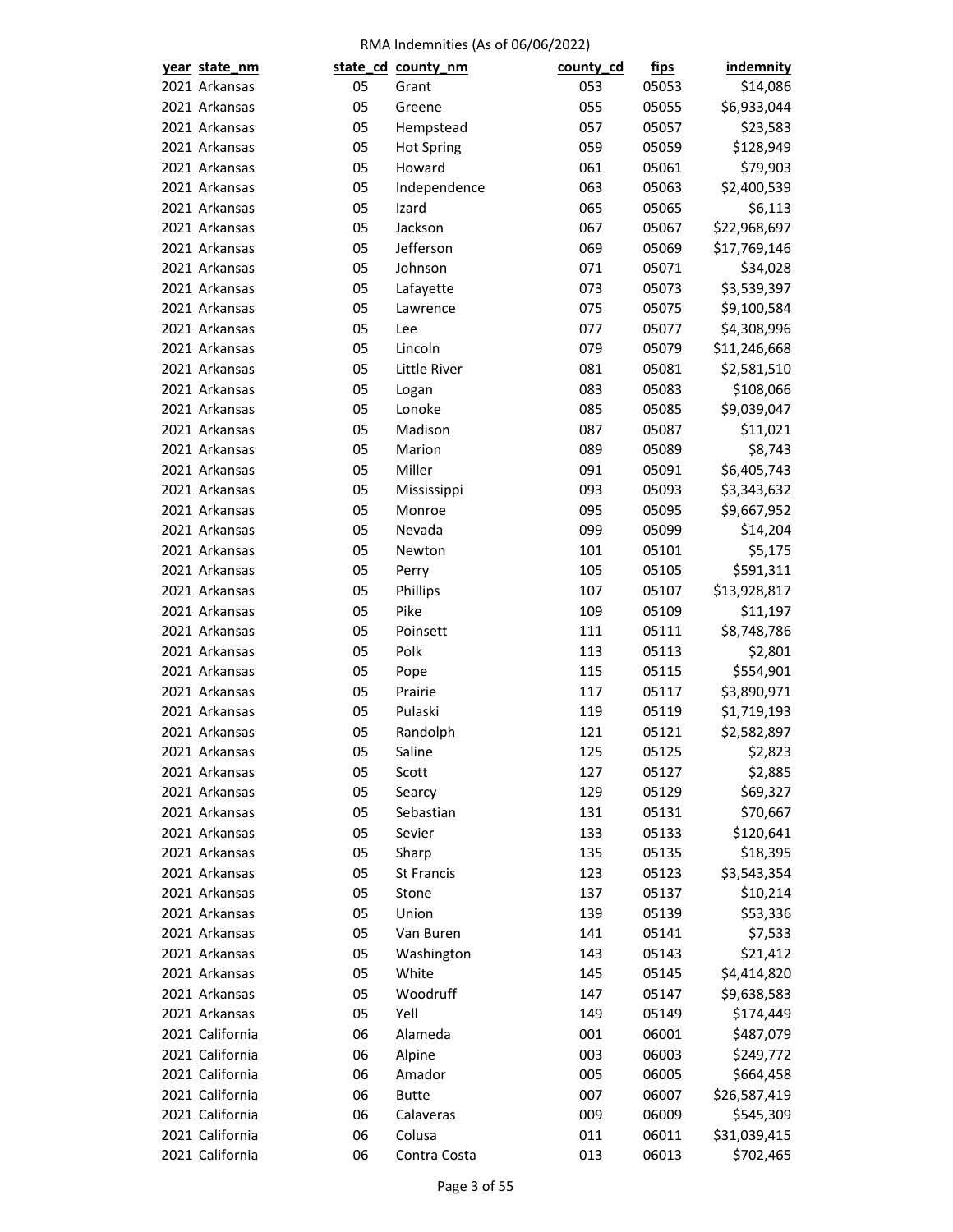| year state_nm                      |          | state_cd_county_nm        | county_cd | <u>fips</u>    | indemnity                |
|------------------------------------|----------|---------------------------|-----------|----------------|--------------------------|
| 2021 California                    | 06       | Del Norte                 | 015       | 06015          | \$15,658                 |
| 2021 California                    | 06       | El Dorado                 | 017       | 06017          | \$1,077,265              |
| 2021 California                    | 06       | Fresno                    | 019       | 06019          | \$68,887,527             |
| 2021 California                    | 06       | Glenn                     | 021       | 06021          | \$11,866,280             |
| 2021 California                    | 06       | Humboldt                  | 023       | 06023          | \$790,415                |
| 2021 California                    | 06       | Imperial                  | 025       | 06025          | \$5,174,446              |
| 2021 California                    | 06       | Inyo                      | 027       | 06027          | \$2,306,867              |
| 2021 California                    | 06       | Kern                      | 029       | 06029          | \$33,906,632             |
| 2021 California                    | 06       | Kings                     | 031       | 06031          | \$40,772,808             |
| 2021 California                    | 06       | Lake                      | 033       | 06033          | \$7,874,264              |
| 2021 California                    | 06       | Lassen                    | 035       | 06035          | \$7,963,297              |
| 2021 California                    | 06       | Los Angeles               | 037       | 06037          | \$1,511,377              |
| 2021 California                    | 06       | Madera                    | 039       | 06039          | \$12,201,283             |
| 2021 California                    | 06       | Marin                     | 041       | 06041          | \$320,500                |
| 2021 California                    | 06       | Mariposa                  | 043       | 06043          | \$306,178                |
| 2021 California                    | 06       | Mendocino                 | 045       | 06045          | \$10,815,640             |
| 2021 California                    | 06       | Merced                    | 047       | 06047          | \$8,563,528              |
| 2021 California                    | 06       | Modoc                     | 049       | 06049          | \$16,173,740             |
| 2021 California                    | 06       | Mono                      | 051       | 06051          | \$4,563,863              |
| 2021 California                    | 06       | Monterey                  | 053       | 06053          | \$2,021,537              |
| 2021 California                    | 06       | Napa                      | 055       | 06055          | \$29,094,238             |
| 2021 California                    | 06       | Nevada                    | 057       | 06057          | \$110,504                |
| 2021 California                    | 06       | Orange                    | 059       | 06059          | \$101,631                |
| 2021 California                    | 06       | Placer                    | 061       | 06061          | \$2,516,787              |
| 2021 California                    | 06       | Plumas                    | 063       | 06063          | \$1,554,624              |
| 2021 California                    | 06       | Riverside                 | 065       | 06065          | \$5,886,713              |
| 2021 California                    | 06       | Sacramento                | 067       | 06067          | \$3,733,305              |
| 2021 California                    | 06       | San Benito                | 069       | 06069          | \$2,643,679              |
| 2021 California                    | 06       | San Bernardino            | 071       | 06071          | \$337,282                |
| 2021 California                    | 06       | San Diego                 | 073       | 06073          | \$9,959,838              |
| 2021 California                    | 06       | San Joaquin               | 077       | 06077          | \$18,965,036             |
| 2021 California                    | 06       | San Luis Obispo           | 079       | 06079          | \$5,464,986              |
| 2021 California                    | 06       | San Mateo                 | 081       | 06081          | \$43,884                 |
| 2021 California                    | 06       | Santa Barbara             | 083       | 06083          | \$5,994,616              |
|                                    |          |                           | 085       | 06085          |                          |
| 2021 California<br>2021 California | 06<br>06 | Santa Clara<br>Santa Cruz | 087       | 06087          | \$1,275,501<br>\$130,420 |
| 2021 California                    | 06       |                           | 089       | 06089          |                          |
| 2021 California                    | 06       | Shasta<br>Sierra          | 091       | 06091          | \$1,394,418<br>\$324,553 |
| 2021 California                    |          |                           |           | 06093          |                          |
| 2021 California                    | 06<br>06 | Siskiyou<br>Solano        | 093       |                | \$15,561,446             |
| 2021 California                    |          |                           | 095       | 06095<br>06097 | \$3,570,969              |
| 2021 California                    | 06       | Sonoma                    | 097       |                | \$19,129,156             |
|                                    | 06       | Stanislaus                | 099       | 06099          | \$5,772,602              |
| 2021 California                    | 06       | Sutter                    | 101       | 06101          | \$39,270,034             |
| 2021 California                    | 06       | Tehama                    | 103       | 06103          | \$6,811,052              |
| 2021 California                    | 06       | Trinity                   | 105       | 06105          | \$228,092                |
| 2021 California                    | 06       | Tulare                    | 107       | 06107          | \$25,517,315             |
| 2021 California                    | 06       | Tuolumne                  | 109       | 06109          | \$174,675                |
| 2021 California                    | 06       | Ventura                   | 111       | 06111          | \$13,051,679             |
| 2021 California                    | 06       | Yolo                      | 113       | 06113          | \$16,223,783             |
| 2021 California                    | 06       | Yuba                      | 115       | 06115          | \$3,944,826              |
| 2021 Colorado                      | 08       | Adams                     | 001       | 08001          | \$10,920,738             |
| 2021 Colorado                      | 08       | Alamosa                   | 003       | 08003          | \$6,548,574              |
| 2021 Colorado                      | 08       | Arapahoe                  | 005       | 08005          | \$2,548,813              |
| 2021 Colorado                      | 08       | Archuleta                 | 007       | 08007          | \$503                    |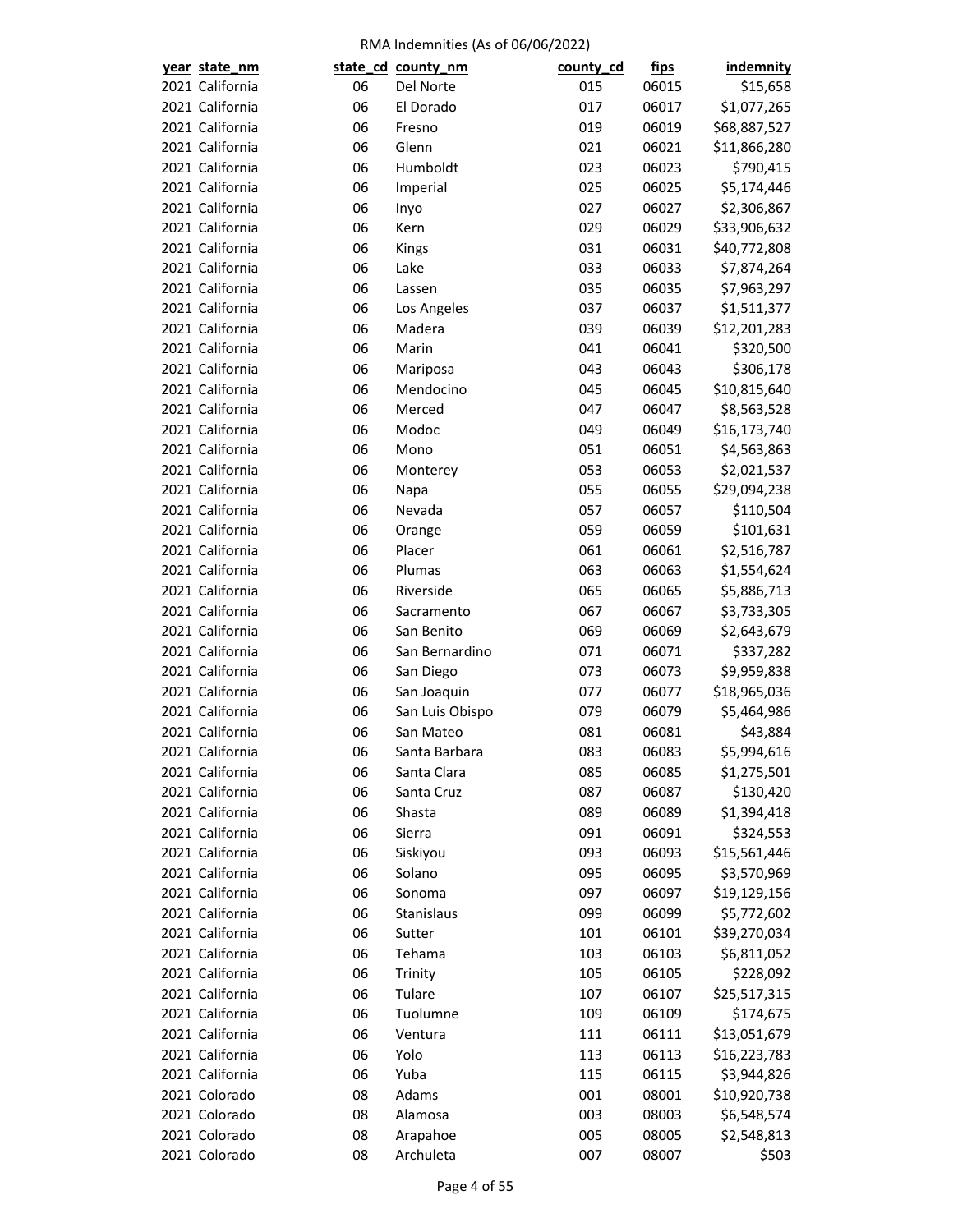| year state_nm    |    | state_cd_county_nm | county_cd | <u>fips</u> | <b>indemnity</b> |
|------------------|----|--------------------|-----------|-------------|------------------|
| 2021 Colorado    | 08 | Baca               | 009       | 08009       | \$16,154,529     |
| 2021 Colorado    | 08 | Bent               | 011       | 08011       | \$5,692,956      |
| 2021 Colorado    | 08 | Boulder            | 013       | 08013       | \$16,624         |
| 2021 Colorado    | 08 | Broomfield         | 014       | 08014       | \$4,389          |
| 2021 Colorado    | 08 | Cheyenne           | 017       | 08017       | \$12,538,353     |
| 2021 Colorado    | 08 | Conejos            | 021       | 08021       | \$648,681        |
| 2021 Colorado    | 08 | Costilla           | 023       | 08023       | \$490,838        |
| 2021 Colorado    | 08 | Crowley            | 025       | 08025       | \$865,384        |
| 2021 Colorado    | 08 | Custer             | 027       | 08027       | \$11,896         |
| 2021 Colorado    | 08 | Delta              | 029       | 08029       | \$3,418,232      |
| 2021 Colorado    | 08 | Denver             | 031       | 08031       | \$55,167         |
| 2021 Colorado    | 08 | Dolores            | 033       | 08033       | \$385,550        |
| 2021 Colorado    | 08 | Douglas            | 035       | 08035       | \$29,152         |
| 2021 Colorado    | 08 | Eagle              | 037       | 08037       | \$21,024         |
| 2021 Colorado    | 08 | El Paso            | 041       | 08041       | \$234,170        |
| 2021 Colorado    | 08 | Elbert             | 039       | 08039       | \$1,738,295      |
| 2021 Colorado    | 08 | Fremont            | 043       | 08043       | \$194,851        |
| 2021 Colorado    | 08 | Garfield           | 045       | 08045       | \$618,808        |
| 2021 Colorado    | 08 | Grand              | 049       | 08049       | \$0              |
| 2021 Colorado    | 08 | Gunnison           | 051       | 08051       | \$187,824        |
| 2021 Colorado    | 08 | Huerfano           | 055       | 08055       | \$558,316        |
| 2021 Colorado    | 08 | Jefferson          | 059       | 08059       | \$0              |
| 2021 Colorado    | 08 | Kiowa              | 061       | 08061       | \$14,963,757     |
| 2021 Colorado    | 08 | <b>Kit Carson</b>  | 063       | 08063       | \$15,446,383     |
| 2021 Colorado    | 08 | La Plata           | 067       | 08067       | \$149,598        |
| 2021 Colorado    | 08 | Larimer            | 069       | 08069       | \$745,925        |
| 2021 Colorado    | 08 | Las Animas         | 071       | 08071       | \$3,019,518      |
| 2021 Colorado    | 08 | Lincoln            | 073       | 08073       | \$6,024,406      |
| 2021 Colorado    | 08 | Logan              | 075       | 08075       | \$2,857,965      |
| 2021 Colorado    | 08 | Mesa               | 077       | 08077       | \$2,553,521      |
| 2021 Colorado    | 08 | Mineral            | 079       | 08079       | \$4,590          |
| 2021 Colorado    | 08 | Moffat             | 081       | 08081       | \$4,856,816      |
| 2021 Colorado    | 08 |                    | 083       | 08083       | \$1,628,904      |
|                  |    | Montezuma          |           |             |                  |
| 2021 Colorado    | 08 | Montrose           | 085       | 08085       | \$1,966,493      |
| 2021 Colorado    | 08 | Morgan             | 087       | 08087       | \$3,837,274      |
| 2021 Colorado    | 08 | Otero              | 089       | 08089       | \$3,778,993      |
| 2021 Colorado    | 08 | Ouray              | 091       | 08091       | \$58,300         |
| 2021 Colorado    | 08 | Park               | 093       | 08093       | \$4,053          |
| 2021 Colorado    | 08 | Phillips           | 095       | 08095       | \$3,750,406      |
| 2021 Colorado    | 08 | Pitkin             | 097       | 08097       | \$66,372         |
| 2021 Colorado    | 08 | Prowers            | 099       | 08099       | \$12,066,836     |
| 2021 Colorado    | 08 | Pueblo             | 101       | 08101       | \$3,088,311      |
| 2021 Colorado    | 08 | Rio Blanco         | 103       | 08103       | \$747,861        |
| 2021 Colorado    | 08 | Rio Grande         | 105       | 08105       | \$4,722,172      |
| 2021 Colorado    | 08 | Routt              | 107       | 08107       | \$488,139        |
| 2021 Colorado    | 08 | Saguache           | 109       | 08109       | \$4,933,224      |
| 2021 Colorado    | 08 | San Juan           | 111       | 08111       | \$30,503         |
| 2021 Colorado    | 08 | San Miguel         | 113       | 08113       | \$250,765        |
| 2021 Colorado    | 08 | Sedgwick           | 115       | 08115       | \$2,409,030      |
| 2021 Colorado    | 08 | Teller             | 119       | 08119       | \$953            |
| 2021 Colorado    | 08 | Washington         | 121       | 08121       | \$15,040,919     |
| 2021 Colorado    | 08 | Weld               | 123       | 08123       | \$6,872,342      |
| 2021 Colorado    | 08 | Yuma               | 125       | 08125       | \$8,722,514      |
| 2021 Connecticut | 09 | Fairfield          | 001       | 09001       | \$0              |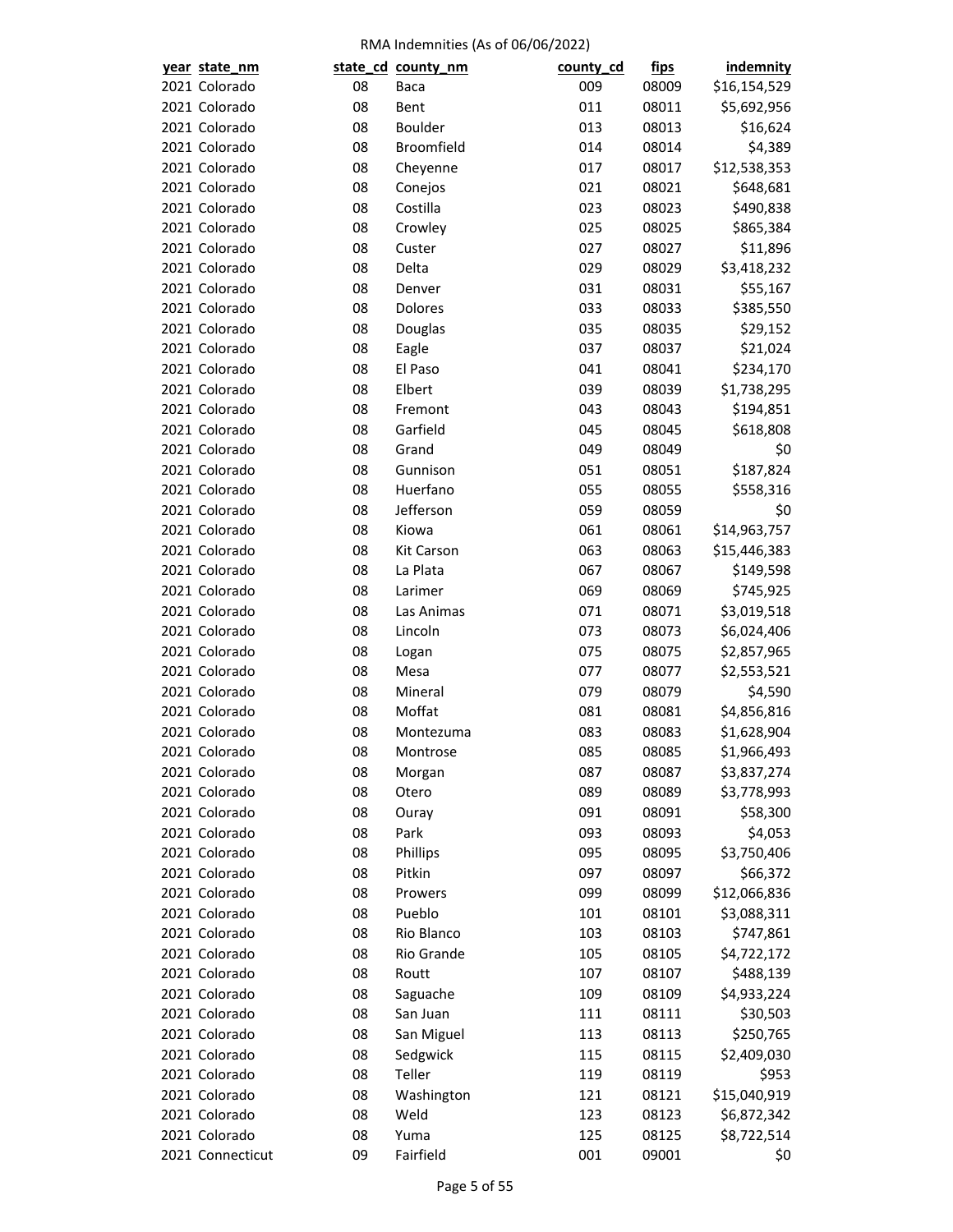| year state_nm    |    | state_cd_county_nm  | county_cd | <u>fips</u> | <b>indemnity</b> |
|------------------|----|---------------------|-----------|-------------|------------------|
| 2021 Connecticut | 09 | Hartford            | 003       | 09003       | \$17,376,355     |
| 2021 Connecticut | 09 | Litchfield          | 005       | 09005       | \$279,400        |
| 2021 Connecticut | 09 | Middlesex           | 007       | 09007       | \$4,996          |
| 2021 Connecticut | 09 | New Haven           | 009       | 09009       | \$62,483         |
| 2021 Connecticut | 09 | New London          | 011       | 09011       | \$42,731         |
| 2021 Connecticut | 09 | Tolland             | 013       | 09013       | \$1,528,478      |
| 2021 Connecticut | 09 | Windham             | 015       | 09015       | \$217,975        |
| 2021 Delaware    | 10 | Kent                | 001       | 10001       | \$533,810        |
| 2021 Delaware    | 10 | New Castle          | 003       | 10003       | \$179,888        |
| 2021 Delaware    | 10 | <b>Sussex</b>       | 005       | 10005       | \$1,320,999      |
| 2021 Florida     | 12 | Alachua             | 001       | 12001       | \$1,794,678      |
| 2021 Florida     | 12 | <b>Baker</b>        | 003       | 12003       | \$662            |
| 2021 Florida     | 12 | Bay                 | 005       | 12005       | \$33,326         |
| 2021 Florida     | 12 | <b>Bradford</b>     |           |             | \$5,446          |
|                  |    |                     | 007       | 12007       |                  |
| 2021 Florida     | 12 | <b>Brevard</b>      | 009       | 12009       | \$906,847        |
| 2021 Florida     | 12 | <b>Broward</b>      | 011       | 12011       | \$1,186,196      |
| 2021 Florida     | 12 | Calhoun             | 013       | 12013       | \$2,856,835      |
| 2021 Florida     | 12 | Charlotte           | 015       | 12015       | \$3,146,805      |
| 2021 Florida     | 12 | Citrus              | 017       | 12017       | \$603,307        |
| 2021 Florida     | 12 | Clay                | 019       | 12019       | \$99,212         |
| 2021 Florida     | 12 | Collier             | 021       | 12021       | \$13,030,598     |
| 2021 Florida     | 12 | Columbia            | 023       | 12023       | \$653,973        |
| 2021 Florida     | 12 | De Soto             | 027       | 12027       | \$7,283,151      |
| 2021 Florida     | 12 | <b>Dixie</b>        | 029       | 12029       | \$1,538,271      |
| 2021 Florida     | 12 | Duval               | 031       | 12031       | \$10,752         |
| 2021 Florida     | 12 | Escambia            | 033       | 12033       | \$818,085        |
| 2021 Florida     | 12 | Flagler             | 035       | 12035       | \$2,644,777      |
| 2021 Florida     | 12 | Franklin            | 037       | 12037       | \$18,857         |
| 2021 Florida     | 12 | Gadsden             | 039       | 12039       | \$779,046        |
| 2021 Florida     | 12 | Gilchrist           | 041       | 12041       | \$1,722,012      |
| 2021 Florida     | 12 | Glades              | 043       | 12043       | \$2,647,086      |
| 2021 Florida     | 12 | Gulf                | 045       | 12045       | \$72,911         |
| 2021 Florida     | 12 | Hamilton            | 047       | 12047       | \$222,181        |
| 2021 Florida     | 12 | Hardee              | 049       | 12049       | \$7,712,637      |
| 2021 Florida     | 12 | Hendry              | 051       | 12051       | \$13,138,337     |
| 2021 Florida     | 12 | Hernando            | 053       | 12053       | \$396,591        |
| 2021 Florida     | 12 | Highlands           | 055       | 12055       | \$5,086,711      |
| 2021 Florida     | 12 | Hillsborough        | 057       | 12057       | \$3,554,746      |
| 2021 Florida     | 12 | Holmes              | 059       | 12059       | \$2,155,354      |
| 2021 Florida     | 12 | <b>Indian River</b> | 061       | 12061       | \$1,064,962      |
| 2021 Florida     | 12 | Jackson             | 063       | 12063       | \$9,621,886      |
| 2021 Florida     | 12 | Jefferson           | 065       | 12065       | \$417,238        |
| 2021 Florida     | 12 | Lafayette           | 067       | 12067       | \$369,290        |
| 2021 Florida     | 12 | Lake                | 069       | 12069       | \$2,282,482      |
| 2021 Florida     | 12 | Lee                 | 071       | 12071       | \$3,860,464      |
| 2021 Florida     |    |                     |           |             |                  |
|                  | 12 | Leon                | 073       | 12073       | \$33,733         |
| 2021 Florida     | 12 | Levy                | 075       | 12075       | \$1,279,745      |
| 2021 Florida     | 12 | Liberty             | 077       | 12077       | \$65,877         |
| 2021 Florida     | 12 | Madison             | 079       | 12079       | \$352,841        |
| 2021 Florida     | 12 | Manatee             | 081       | 12081       | \$1,957,085      |
| 2021 Florida     | 12 | Marion              | 083       | 12083       | \$977,000        |
| 2021 Florida     | 12 | Martin              | 085       | 12085       | \$2,852,781      |
| 2021 Florida     | 12 | Miami - Dade        | 086       | 12086       | \$5,331,052      |
| 2021 Florida     | 12 | Monroe              | 087       | 12087       | \$0              |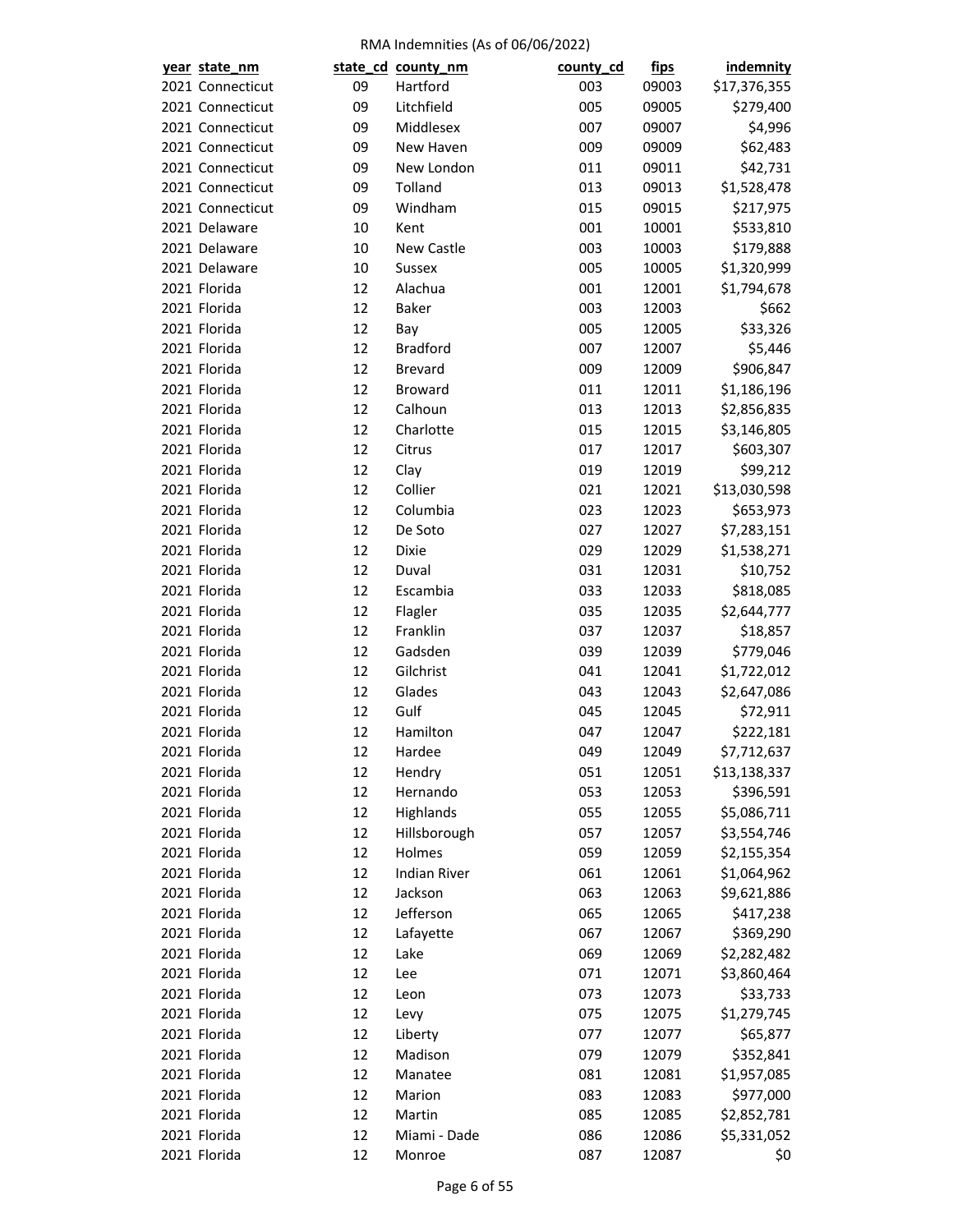| year state_nm                |          | state_cd_county_nm          | county_cd | <u>fips</u>    | <b>indemnity</b> |
|------------------------------|----------|-----------------------------|-----------|----------------|------------------|
| 2021 Florida                 | 12       | Nassau                      | 089       | 12089          | \$7,589          |
| 2021 Florida                 | 12       | Okaloosa                    | 091       | 12091          | \$307,406        |
| 2021 Florida                 | 12       | Okeechobee                  | 093       | 12093          | \$2,356,078      |
| 2021 Florida                 | 12       | Orange                      | 095       | 12095          | \$139,411        |
| 2021 Florida                 | 12       | Osceola                     | 097       | 12097          | \$6,605,153      |
| 2021 Florida                 | 12       | Palm Beach                  | 099       | 12099          | \$704,881        |
| 2021 Florida                 | 12       | Pasco                       | 101       | 12101          | \$606,494        |
| 2021 Florida                 | 12       | Pinellas                    | 103       | 12103          | \$0              |
| 2021 Florida                 | 12       | Polk                        | 105       | 12105          | \$5,120,809      |
| 2021 Florida                 | 12       | Putnam                      | 107       | 12107          | \$685,987        |
| 2021 Florida                 | 12       | Santa Rosa                  | 113       | 12113          | \$5,006,473      |
| 2021 Florida                 | 12       | Sarasota                    | 115       | 12115          | \$750,827        |
| 2021 Florida                 | 12       | Seminole                    | 117       | 12117          | \$68,341         |
| 2021 Florida                 | 12       | St Johns                    | 109       | 12109          | \$158,812        |
| 2021 Florida                 | 12       | St Lucie                    | 111       | 12111          | \$2,166,906      |
| 2021 Florida                 | 12       | Sumter                      | 119       | 12119          | \$1,820,760      |
| 2021 Florida                 | 12       | Suwannee                    | 121       | 12121          | \$1,412,469      |
| 2021 Florida                 | 12       | Taylor                      | 123       | 12123          | \$10,822         |
| 2021 Florida                 | 12       | Union                       | 125       | 12125          | \$11,247         |
| 2021 Florida                 | 12       | Volusia                     | 127       | 12127          | \$1,004,533      |
| 2021 Florida                 | 12       | Wakulla                     | 129       | 12129          | \$18,401         |
| 2021 Florida                 | 12       | Walton                      | 131       | 12131          | \$704,810        |
| 2021 Florida                 | 12       | Washington                  | 133       | 12133          | \$1,088,646      |
| 2021 Georgia                 | 13       | Appling                     | 001       | 13001          | \$5,426,012      |
| 2021 Georgia                 | 13       | Atkinson                    | 003       | 13003          | \$3,419,875      |
| 2021 Georgia                 | 13       | Bacon                       | 005       | 13005          | \$4,077,116      |
| 2021 Georgia                 | 13       | <b>Baker</b>                | 007       | 13007          | \$3,676,467      |
| 2021 Georgia                 | 13       | Baldwin                     | 009       | 13009          | \$48,904         |
| 2021 Georgia                 | 13       | <b>Banks</b>                | 011       | 13011          | \$8,565          |
| 2021 Georgia                 | 13       | Barrow                      | 013       | 13013          | \$0              |
| 2021 Georgia                 | 13       | <b>Bartow</b>               | 015       | 13015          | \$28,480         |
| 2021 Georgia                 | 13       | <b>Ben Hill</b>             | 017       | 13017          | \$706,167        |
| 2021 Georgia                 | 13       | <b>Berrien</b>              | 019       | 13019          | \$5,957,709      |
| 2021 Georgia                 | 13       | <b>Bibb</b>                 | 021       | 13021          | \$91,738         |
|                              |          |                             | 023       |                | \$196,092        |
| 2021 Georgia<br>2021 Georgia | 13<br>13 | Bleckley<br><b>Brantley</b> | 025       | 13023<br>13025 |                  |
|                              | 13       | <b>Brooks</b>               | 027       |                | \$384,750        |
| 2021 Georgia                 | 13       |                             | 029       | 13027          | \$2,956,461      |
| 2021 Georgia                 |          | Bryan                       |           | 13029          | \$160,482        |
| 2021 Georgia<br>2021 Georgia | 13       | <b>Bulloch</b>              | 031       | 13031          | \$1,784,477      |
|                              | 13       | <b>Burke</b>                | 033       | 13033          | \$604,120        |
| 2021 Georgia                 | 13       | <b>Butts</b>                | 035       | 13035          | \$0              |
| 2021 Georgia                 | 13       | Calhoun                     | 037       | 13037          | \$1,302,795      |
| 2021 Georgia                 | 13       | Camden                      | 039       | 13039          | \$975            |
| 2021 Georgia                 | 13       | Candler                     | 043       | 13043          | \$840,279        |
| 2021 Georgia                 | 13       | Carroll                     | 045       | 13045          | \$2,842          |
| 2021 Georgia                 | 13       | Catoosa                     | 047       | 13047          | \$5,726          |
| 2021 Georgia                 | 13       | Charlton                    | 049       | 13049          | \$4,863          |
| 2021 Georgia                 | 13       | Chatham                     | 051       | 13051          | \$1,010          |
| 2021 Georgia                 | 13       | Chattooga                   | 055       | 13055          | \$48,808         |
| 2021 Georgia                 | 13       | Cherokee                    | 057       | 13057          | \$136            |
| 2021 Georgia                 | 13       | Clarke                      | 059       | 13059          | \$17,090         |
| 2021 Georgia                 | 13       | Clay                        | 061       | 13061          | \$358,233        |
| 2021 Georgia                 | 13       | Clinch                      | 065       | 13065          | \$3,128,633      |
| 2021 Georgia                 | 13       | Cobb                        | 067       | 13067          | \$0              |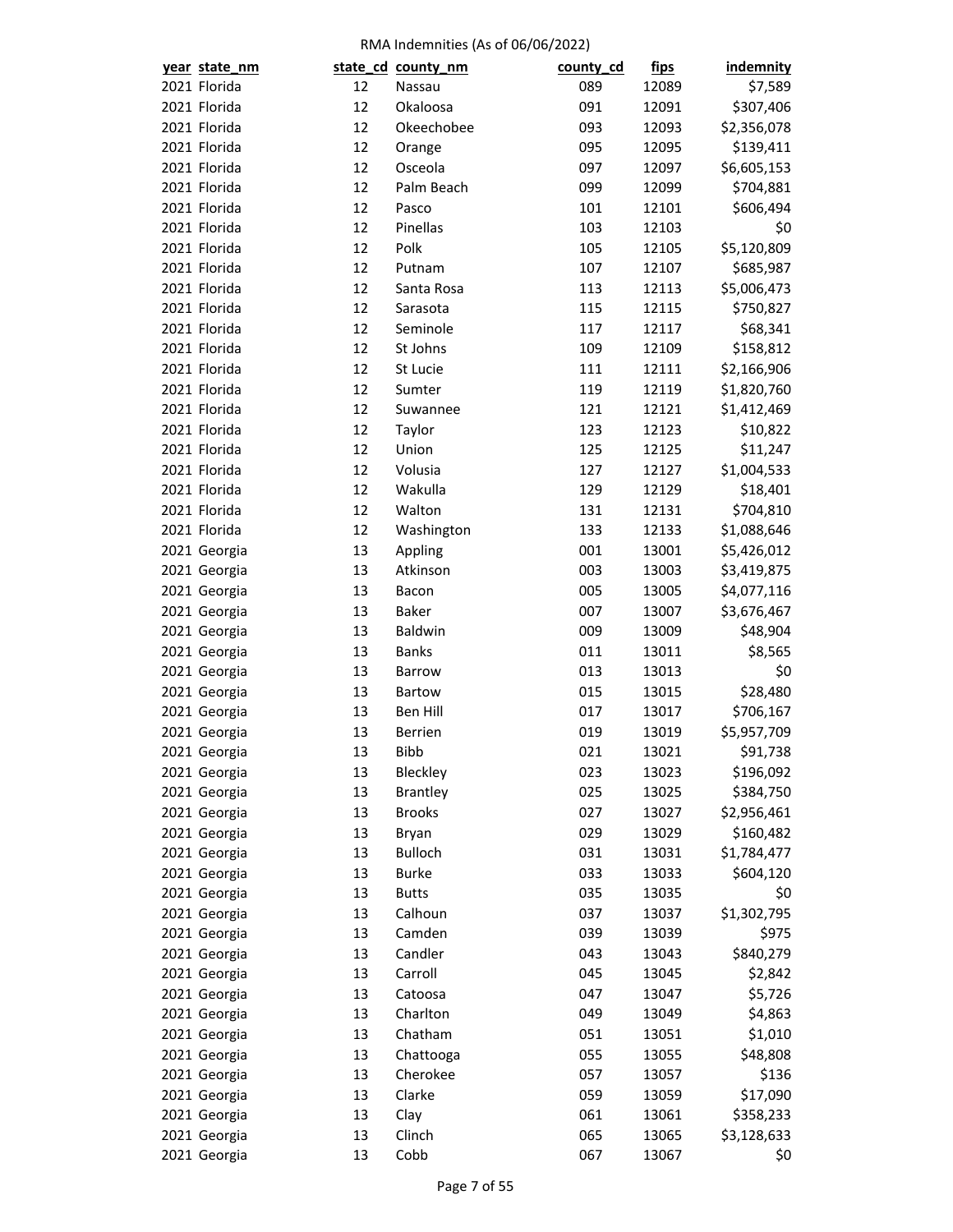| year state_nm                |          | state_cd_county_nm | county_cd | <u>fips</u>    | <b>indemnity</b> |
|------------------------------|----------|--------------------|-----------|----------------|------------------|
| 2021 Georgia                 | 13       | Coffee             | 069       | 13069          | \$4,630,956      |
| 2021 Georgia                 | 13       | Colquitt           | 071       | 13071          | \$7,174,871      |
| 2021 Georgia                 | 13       | Columbia           | 073       | 13073          | \$6,398          |
| 2021 Georgia                 | 13       | Cook               | 075       | 13075          | \$2,264,051      |
| 2021 Georgia                 | 13       | Coweta             | 077       | 13077          | \$6,909          |
| 2021 Georgia                 | 13       | Crawford           | 079       | 13079          | \$1,212,994      |
| 2021 Georgia                 | 13       | Crisp              | 081       | 13081          | \$708,925        |
| 2021 Georgia                 | 13       | Dade               | 083       | 13083          | \$0              |
| 2021 Georgia                 | 13       | Dawson             | 085       | 13085          | \$480            |
| 2021 Georgia                 | 13       | De Kalb            | 089       | 13089          | \$2,783          |
| 2021 Georgia                 | 13       | Decatur            | 087       | 13087          | \$4,270,921      |
| 2021 Georgia                 | 13       | Dodge              | 091       | 13091          | \$1,296,342      |
| 2021 Georgia                 | 13       | Dooly              | 093       | 13093          | \$3,500,372      |
| 2021 Georgia                 | 13       | Dougherty          | 095       | 13095          | \$2,775,982      |
| 2021 Georgia                 | 13       | Douglas            | 097       | 13097          | \$0              |
| 2021 Georgia                 | 13       | Early              | 099       | 13099          | \$4,557,055      |
| 2021 Georgia                 | 13       | Echols             | 101       | 13101          | \$256,188        |
| 2021 Georgia                 | 13       | Effingham          | 103       | 13103          | \$428,887        |
| 2021 Georgia                 | 13       | Elbert             | 105       | 13105          | \$24,069         |
| 2021 Georgia                 | 13       | Emanuel            | 107       | 13107          | \$444,183        |
| 2021 Georgia                 | 13       | Evans              | 109       | 13109          | \$472,007        |
| 2021 Georgia                 | 13       | Fannin             | 111       | 13111          | \$294,005        |
| 2021 Georgia                 | 13       | Fayette            | 113       | 13113          | \$587            |
| 2021 Georgia                 | 13       | Floyd              | 115       | 13115          | \$67,543         |
| 2021 Georgia                 | 13       | Forsyth            | 117       | 13117          | \$3,613          |
| 2021 Georgia                 | 13       | Franklin           | 119       | 13119          | \$6,313          |
| 2021 Georgia                 | 13       | Fulton             | 121       | 13121          | \$5,818          |
| 2021 Georgia                 | 13       | Gilmer             | 123       |                | \$17,893         |
|                              |          | Glascock           | 125       | 13123          | \$14,845         |
| 2021 Georgia                 | 13<br>13 |                    | 127       | 13125<br>13127 |                  |
| 2021 Georgia                 | 13       | Glynn<br>Gordon    | 129       | 13129          | \$0              |
| 2021 Georgia                 |          |                    |           |                | \$77,838         |
| 2021 Georgia<br>2021 Georgia | 13<br>13 | Grady<br>Greene    | 131       | 13131          | \$3,079,673      |
|                              |          |                    | 133       | 13133          | \$10,396         |
| 2021 Georgia                 | 13       | Gwinnett           | 135       | 13135          | \$0              |
| 2021 Georgia                 | 13       | Habersham          | 137       | 13137          | \$459            |
| 2021 Georgia                 | 13       | Hall               | 139       | 13139          | \$129,093        |
| 2021 Georgia                 | 13       | Hancock            | 141       | 13141          | \$241,136        |
| 2021 Georgia                 | 13       | Haralson           | 143       | 13143          | \$1,979          |
| 2021 Georgia                 | 13       | Harris             | 145       | 13145          | \$125            |
| 2021 Georgia                 | 13       | Hart               | 147       | 13147          | \$5,065          |
| 2021 Georgia                 | 13       | Heard              | 149       | 13149          | \$0              |
| 2021 Georgia                 | 13       | Henry              | 151       | 13151          | \$13,370         |
| 2021 Georgia                 | 13       | Houston            | 153       | 13153          | \$1,543,129      |
| 2021 Georgia                 | 13       | Irwin              | 155       | 13155          | \$3,156,336      |
| 2021 Georgia                 | 13       | Jackson            | 157       | 13157          | \$9,114          |
| 2021 Georgia                 | 13       | Jasper             | 159       | 13159          | \$147,798        |
| 2021 Georgia                 | 13       | Jeff Davis         | 161       | 13161          | \$1,428,286      |
| 2021 Georgia                 | 13       | Jefferson          | 163       | 13163          | \$642,088        |
| 2021 Georgia                 | 13       | Jenkins            | 165       | 13165          | \$477,637        |
| 2021 Georgia                 | 13       | Johnson            | 167       | 13167          | \$219,190        |
| 2021 Georgia                 | 13       | Jones              | 169       | 13169          | \$403            |
| 2021 Georgia                 | 13       | Lamar              | 171       | 13171          | \$12,121         |
| 2021 Georgia                 | 13       | Lanier             | 173       | 13173          | \$1,800,552      |
| 2021 Georgia                 | 13       | Laurens            | 175       | 13175          | \$478,136        |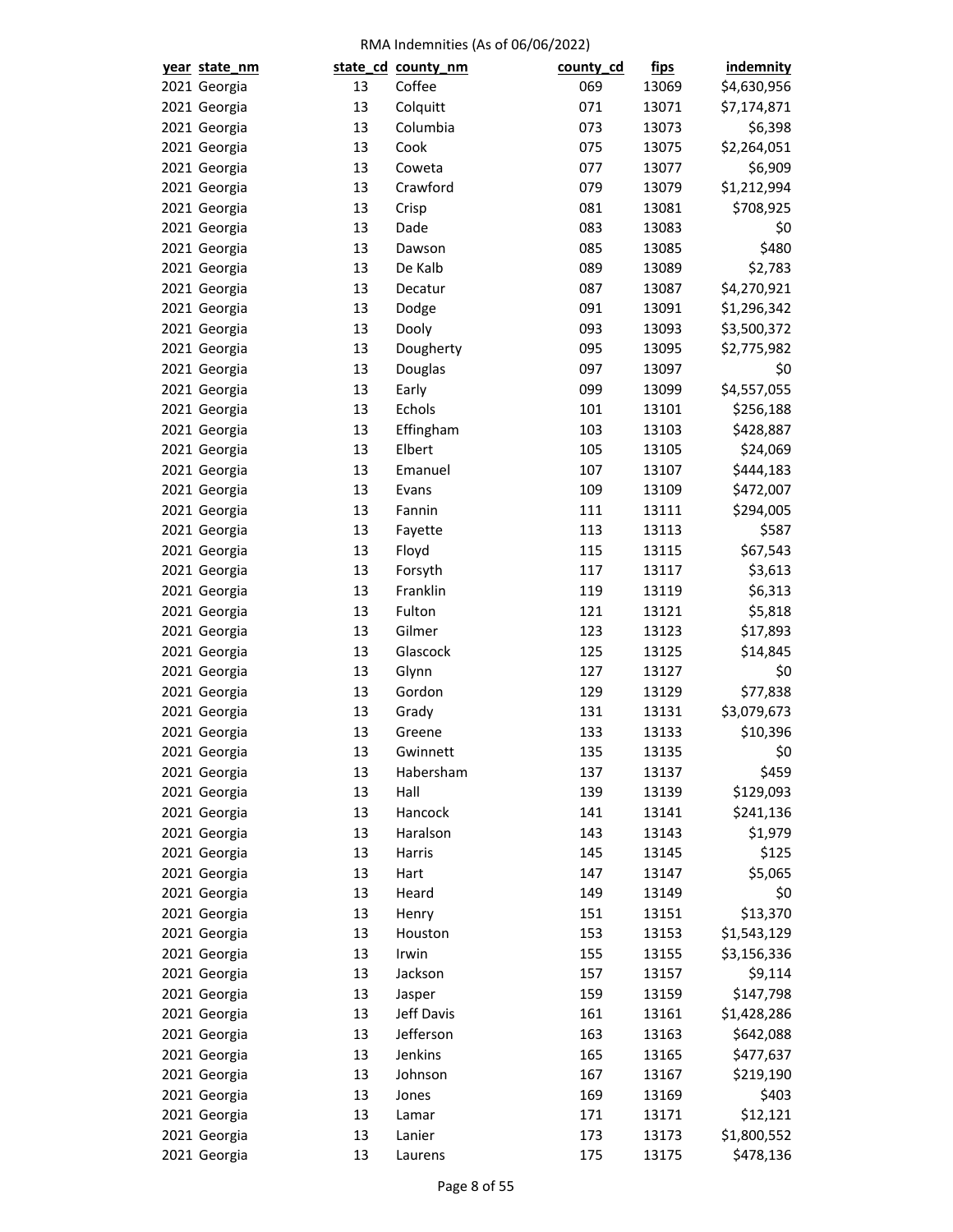| year state_nm                |    | state_cd_county_nm   | county_cd  | <u>fips</u>    | <b>indemnity</b>     |
|------------------------------|----|----------------------|------------|----------------|----------------------|
| 2021 Georgia                 | 13 | Lee                  | 177        | 13177          | \$3,385,429          |
| 2021 Georgia                 | 13 | Liberty              | 179        | 13179          | \$0                  |
| 2021 Georgia                 | 13 | Lincoln              | 181        | 13181          | \$30,688             |
| 2021 Georgia                 | 13 | Long                 | 183        | 13183          | \$49,171             |
| 2021 Georgia                 | 13 | Lowndes              | 185        | 13185          | \$1,819,833          |
| 2021 Georgia                 | 13 | Lumpkin              | 187        | 13187          | \$0                  |
| 2021 Georgia                 | 13 | Macon                | 193        | 13193          | \$2,531,582          |
| 2021 Georgia                 | 13 | Madison              | 195        | 13195          | \$102,319            |
| 2021 Georgia                 | 13 | Marion               | 197        | 13197          | \$84,337             |
| 2021 Georgia                 | 13 | Mcduffie             | 189        | 13189          | \$26,194             |
| 2021 Georgia                 | 13 | Mcintosh             | 191        | 13191          | \$16,008             |
| 2021 Georgia                 | 13 | Meriwether           | 199        | 13199          | \$452,697            |
| 2021 Georgia                 | 13 | Miller               | 201        | 13201          | \$4,458,907          |
| 2021 Georgia                 | 13 | Mitchell             | 205        | 13205          | \$4,868,121          |
| 2021 Georgia                 | 13 | Monroe               | 207        | 13207          | \$21,728             |
| 2021 Georgia                 | 13 | Montgomery           | 209        | 13209          | \$581,465            |
| 2021 Georgia                 | 13 | Morgan               | 211        | 13211          | \$105,649            |
| 2021 Georgia                 | 13 | Murray               | 213        | 13213          | \$144,135            |
| 2021 Georgia                 | 13 | Newton               | 217        | 13217          | \$40,476             |
| 2021 Georgia                 | 13 | Oconee               | 219        | 13219          | \$37,040             |
| 2021 Georgia                 | 13 | Oglethorpe           | 221        | 13221          | \$118,500            |
| 2021 Georgia                 | 13 | Peach                | 225        | 13225          | \$2,786,248          |
| 2021 Georgia                 | 13 | Pickens              | 227        | 13227          | \$10,779             |
| 2021 Georgia                 | 13 | Pierce               | 229        | 13229          | \$2,656,220          |
| 2021 Georgia                 | 13 | Pike                 | 231        | 13231          | \$107,630            |
| 2021 Georgia                 | 13 | Polk                 | 233        | 13233          | \$320,163            |
| 2021 Georgia                 | 13 | Pulaski              | 235        | 13235          | \$1,220,381          |
| 2021 Georgia                 | 13 | Putnam               | 237        | 13237          | \$118,165            |
| 2021 Georgia                 | 13 | Quitman              | 239        | 13239          | \$82,571             |
| 2021 Georgia                 | 13 | Rabun                | 241        | 13241          | \$26,902             |
| 2021 Georgia                 | 13 | Randolph             | 243        | 13243          | \$1,427,567          |
|                              | 13 | Richmond             |            |                |                      |
| 2021 Georgia<br>2021 Georgia | 13 | Schley               | 245        | 13245<br>13249 | \$9,891<br>\$226,797 |
|                              |    |                      | 249<br>251 |                | \$854,901            |
| 2021 Georgia                 | 13 | Screven              |            | 13251          |                      |
| 2021 Georgia                 | 13 | Seminole<br>Spalding | 253        | 13253          | \$1,971,994          |
| 2021 Georgia                 | 13 |                      | 255        | 13255          | \$0                  |
| 2021 Georgia                 | 13 | Stephens             | 257        | 13257          | \$676                |
| 2021 Georgia                 | 13 | Stewart              | 259        | 13259          | \$834,855            |
| 2021 Georgia                 | 13 | Sumter               | 261        | 13261          | \$4,368,515          |
| 2021 Georgia                 | 13 | Talbot               | 263        | 13263          | \$5,343              |
| 2021 Georgia                 | 13 | Taliaferro           | 265        | 13265          | \$17,652             |
| 2021 Georgia                 | 13 | Tattnall             | 267        | 13267          | \$4,142,806          |
| 2021 Georgia                 | 13 | Taylor               | 269        | 13269          | \$487,269            |
| 2021 Georgia                 | 13 | Telfair              | 271        | 13271          | \$1,733,780          |
| 2021 Georgia                 | 13 | Terrell              | 273        | 13273          | \$2,227,684          |
| 2021 Georgia                 | 13 | Thomas               | 275        | 13275          | \$2,227,002          |
| 2021 Georgia                 | 13 | Tift                 | 277        | 13277          | \$2,024,972          |
| 2021 Georgia                 | 13 | Toombs               | 279        | 13279          | \$2,001,801          |
| 2021 Georgia                 | 13 | Towns                | 281        | 13281          | \$1,211              |
| 2021 Georgia                 | 13 | Treutlen             | 283        | 13283          | \$577,199            |
| 2021 Georgia                 | 13 | Troup                | 285        | 13285          | \$2,264              |
| 2021 Georgia                 | 13 | Turner               | 287        | 13287          | \$1,000,826          |
| 2021 Georgia                 | 13 | Twiggs               | 289        | 13289          | \$136,151            |
| 2021 Georgia                 | 13 | Union                | 291        | 13291          | \$6,060              |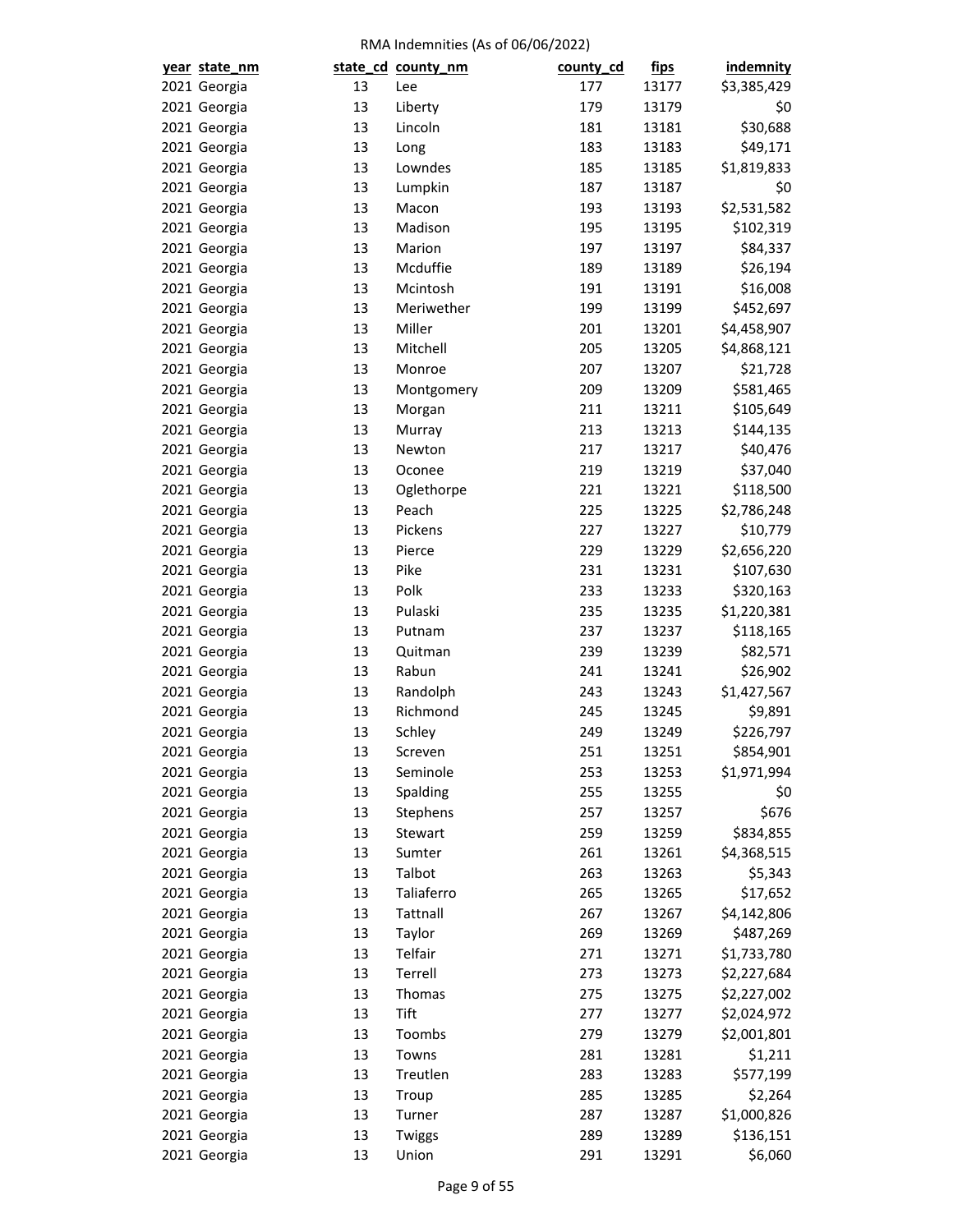| year state_nm     |    | state_cd_county_nm | county_cd  | <u>fips</u>    | <b>indemnity</b> |
|-------------------|----|--------------------|------------|----------------|------------------|
| 2021 Georgia      | 13 | Upson              | 293        | 13293          | \$2,687          |
| 2021 Georgia      | 13 | Walker             | 295        | 13295          | \$34,079         |
| 2021 Georgia      | 13 | Walton             | 297        | 13297          | \$63,610         |
| 2021 Georgia      | 13 | Ware               | 299        | 13299          | \$2,330,696      |
| 2021 Georgia      | 13 | Warren             | 301        | 13301          | \$0              |
| 2021 Georgia      | 13 | Washington         | 303        | 13303          | \$592,791        |
| 2021 Georgia      | 13 | Wayne              | 305        | 13305          | \$1,272,734      |
| 2021 Georgia      | 13 | Webster            | 307        | 13307          | \$609,485        |
| 2021 Georgia      | 13 | Wheeler            | 309        | 13309          | \$1,791,815      |
| 2021 Georgia      | 13 | White              | 311        | 13311          | \$3,629          |
| 2021 Georgia      | 13 | Whitfield          | 313        | 13313          | \$16,369         |
| 2021 Georgia      | 13 | Wilcox             | 315        | 13315          | \$813,795        |
| 2021 Georgia      | 13 | Wilkes             | 317        | 13317          | \$171,292        |
| 2021 Georgia      | 13 | Wilkinson          | 319        | 13319          | \$43,534         |
| 2021 Georgia      | 13 | Worth              | 321        | 13321          | \$1,486,409      |
| 2021 Hawaii       | 15 | Hawaii             | 001        | 15001          | \$1,564,350      |
| 2021 Hawaii       | 15 | Honolulu           | 003        | 15003          | \$3,228          |
| 2021 Hawaii       | 15 | Kauai              | 007        | 15007          | \$0              |
| 2021 Hawaii       | 15 | Maui               | 009        | 15009          | \$154,754        |
| 2021 IDAHO        | 16 | Ada                | 001        | 16001          | \$487,645        |
| 2021 IDAHO        | 16 | Adams              | 003        | 16003          | \$907,602        |
| 2021 IDAHO        | 16 | Bannock            | 005        | 16005          | \$1,632,746      |
| 2021 IDAHO        | 16 | <b>Bear Lake</b>   | 007        | 16007          | \$341,705        |
| 2021 IDAHO        | 16 | Benewah            | 009        | 16009          | \$4,435,871      |
| 2021 IDAHO        | 16 | Bingham            | 011        | 16011          | \$7,437,160      |
| 2021 IDAHO        | 16 | <b>Blaine</b>      | 013        | 16013          | \$1,504,312      |
| 2021 IDAHO        | 16 | <b>Boise</b>       | 015        | 16015          | \$217,569        |
| 2021 IDAHO        | 16 | Bonner             | 017        | 16017          | \$107,713        |
| 2021 IDAHO        | 16 | Bonneville         |            |                |                  |
| 2021 IDAHO        | 16 |                    | 019<br>021 | 16019<br>16021 | \$6,036,158      |
|                   |    | Boundary           |            |                | \$1,163,922      |
| 2021 IDAHO        | 16 | <b>Butte</b>       | 023        | 16023          | \$1,590,664      |
| <b>2021 IDAHO</b> | 16 | Camas              | 025        | 16025          | \$855,614        |
| 2021 IDAHO        | 16 | Canyon             | 027        | 16027          | \$1,424,655      |
| 2021 IDAHO        | 16 | Caribou            | 029        | 16029          | \$6,906,157      |
| 2021 IDAHO        | 16 | Cassia             | 031        | 16031          | \$5,225,665      |
| 2021 IDAHO        | 16 | Clark              | 033        | 16033          | \$443,691        |
| 2021 IDAHO        | 16 | Clearwater         | 035        | 16035          | \$3,643,490      |
| 2021 IDAHO        | 16 | Custer             | 037        | 16037          | \$726,795        |
| 2021 IDAHO        | 16 | Elmore             | 039        | 16039          | \$3,634,359      |
| 2021 IDAHO        | 16 | Franklin           | 041        | 16041          | \$1,491,500      |
| 2021 IDAHO        | 16 | Fremont            | 043        | 16043          | \$3,145,231      |
| 2021 IDAHO        | 16 | Gem                | 045        | 16045          | \$119,038        |
| 2021 IDAHO        | 16 | Gooding            | 047        | 16047          | \$139,239        |
| 2021 IDAHO        | 16 | Idaho              | 049        | 16049          | \$24,434,307     |
| 2021 IDAHO        | 16 | Jefferson          | 051        | 16051          | \$1,514,398      |
| 2021 IDAHO        | 16 | Jerome             | 053        | 16053          | \$725,614        |
| 2021 IDAHO        | 16 | Kootenai           | 055        | 16055          | \$2,577,339      |
| 2021 IDAHO        | 16 | Latah              | 057        | 16057          | \$22,566,810     |
| 2021 IDAHO        | 16 | Lemhi              | 059        | 16059          | \$1,462,392      |
| 2021 IDAHO        | 16 | Lewis              | 061        | 16061          | \$19,865,202     |
| 2021 IDAHO        | 16 | Lincoln            | 063        | 16063          | \$3,077,500      |
| 2021 IDAHO        | 16 | Madison            | 065        | 16065          | \$853,954        |
| 2021 IDAHO        | 16 | Minidoka           | 067        | 16067          | \$1,527,744      |
| 2021 IDAHO        | 16 | Nez Perce          | 069        | 16069          | \$26,075,168     |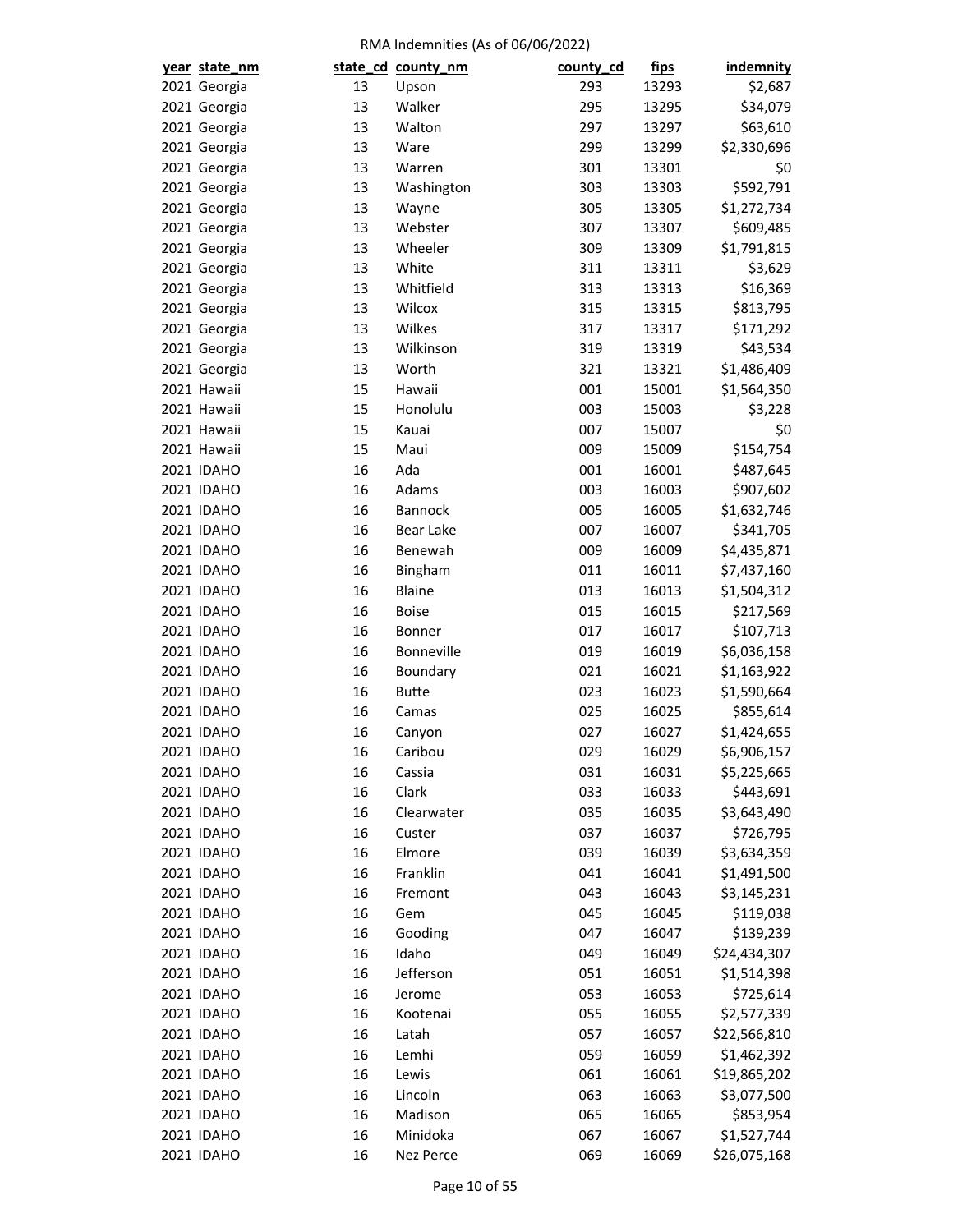| year state_nm |    | state_cd_county_nm | county_cd | <u>fips</u> | <b>indemnity</b> |
|---------------|----|--------------------|-----------|-------------|------------------|
| 2021 IDAHO    | 16 | Oneida             | 071       | 16071       | \$3,981,006      |
| 2021 IDAHO    | 16 | Owyhee             | 073       | 16073       | \$2,151,572      |
| 2021 IDAHO    | 16 | Payette            | 075       | 16075       | \$216,453        |
| 2021 IDAHO    | 16 | Power              | 077       | 16077       | \$13,938,860     |
| 2021 IDAHO    | 16 | Teton              | 081       | 16081       | \$681,287        |
| 2021 IDAHO    | 16 | <b>Twin Falls</b>  | 083       | 16083       | \$3,373,325      |
| 2021 IDAHO    | 16 | Valley             | 085       | 16085       | \$786,041        |
| 2021 IDAHO    | 16 | Washington         | 087       | 16087       | \$1,061,198      |
| 2021 ILLINOIS | 17 | Adams              | 001       | 17001       | \$2,527,949      |
| 2021 ILLINOIS | 17 | Alexander          | 003       | 17003       | \$1,203,877      |
| 2021 ILLINOIS | 17 | <b>Bond</b>        | 005       | 17005       | \$954,529        |
| 2021 ILLINOIS | 17 | Boone              | 007       | 17007       | \$275,469        |
| 2021 ILLINOIS | 17 | Brown              | 009       | 17009       | \$1,538,599      |
| 2021 ILLINOIS | 17 | <b>Bureau</b>      | 011       | 17011       | \$2,585,083      |
| 2021 ILLINOIS | 17 | Calhoun            | 013       | 17013       | \$1,240,639      |
| 2021 ILLINOIS | 17 | Carroll            | 015       | 17015       | \$423,892        |
| 2021 ILLINOIS | 17 | Cass               | 017       | 17017       | \$699,727        |
| 2021 ILLINOIS | 17 | Champaign          | 019       | 17019       | \$575,388        |
| 2021 ILLINOIS | 17 | Christian          | 021       | 17021       | \$722,602        |
| 2021 ILLINOIS | 17 | Clark              | 023       | 17023       | \$1,127,846      |
| 2021 ILLINOIS | 17 | Clay               | 025       | 17025       | \$1,051,210      |
| 2021 ILLINOIS | 17 | Clinton            | 027       | 17027       | \$795,565        |
| 2021 ILLINOIS | 17 | Coles              | 029       | 17029       | \$305,753        |
| 2021 ILLINOIS | 17 | Cook               | 031       | 17031       | \$241,514        |
| 2021 ILLINOIS | 17 | Crawford           | 033       | 17033       | \$244,524        |
| 2021 ILLINOIS | 17 | Cumberland         | 035       | 17035       | \$740,163        |
| 2021 ILLINOIS | 17 | De Kalb            | 037       | 17037       | \$564,474        |
| 2021 ILLINOIS | 17 | De Witt            | 039       | 17039       | \$1,073,241      |
| 2021 ILLINOIS | 17 | Douglas            | 041       | 17041       | \$112,488        |
| 2021 ILLINOIS | 17 | Du Page            | 043       | 17043       | \$111,238        |
| 2021 ILLINOIS | 17 | Edgar              | 045       | 17045       | \$907,871        |
| 2021 ILLINOIS | 17 | Edwards            | 047       | 17047       | \$1,219,458      |
| 2021 ILLINOIS | 17 | Effingham          | 049       | 17049       | \$704,829        |
| 2021 ILLINOIS | 17 |                    | 051       |             | \$1,641,373      |
|               |    | Fayette            |           | 17051       |                  |
| 2021 ILLINOIS | 17 | Ford<br>Franklin   | 053       | 17053       | \$1,185,466      |
| 2021 ILLINOIS | 17 |                    | 055       | 17055       | \$2,101,496      |
| 2021 ILLINOIS | 17 | Fulton             | 057       | 17057       | \$2,729,637      |
| 2021 ILLINOIS | 17 | Gallatin           | 059       | 17059       | \$744,476        |
| 2021 ILLINOIS | 17 | Greene             | 061       | 17061       | \$4,629,320      |
| 2021 ILLINOIS | 17 | Grundy             | 063       | 17063       | \$823,474        |
| 2021 ILLINOIS | 17 | Hamilton           | 065       | 17065       | \$2,486,184      |
| 2021 ILLINOIS | 17 | Hancock            | 067       | 17067       | \$2,780,254      |
| 2021 ILLINOIS | 17 | Hardin             | 069       | 17069       | \$236,125        |
| 2021 ILLINOIS | 17 | Henderson          | 071       | 17071       | \$2,372,192      |
| 2021 ILLINOIS | 17 | Henry              | 073       | 17073       | \$1,491,196      |
| 2021 ILLINOIS | 17 | Iroquois           | 075       | 17075       | \$3,097,733      |
| 2021 ILLINOIS | 17 | Jackson            | 077       | 17077       | \$1,224,128      |
| 2021 ILLINOIS | 17 | Jasper             | 079       | 17079       | \$751,912        |
| 2021 ILLINOIS | 17 | Jefferson          | 081       | 17081       | \$2,053,578      |
| 2021 ILLINOIS | 17 | Jersey             | 083       | 17083       | \$1,046,315      |
| 2021 ILLINOIS | 17 | Jo Daviess         | 085       | 17085       | \$776,674        |
| 2021 ILLINOIS | 17 | Johnson            | 087       | 17087       | \$617,519        |
| 2021 ILLINOIS | 17 | Kane               | 089       | 17089       | \$237,132        |
| 2021 ILLINOIS | 17 | Kankakee           | 091       | 17091       | \$991,919        |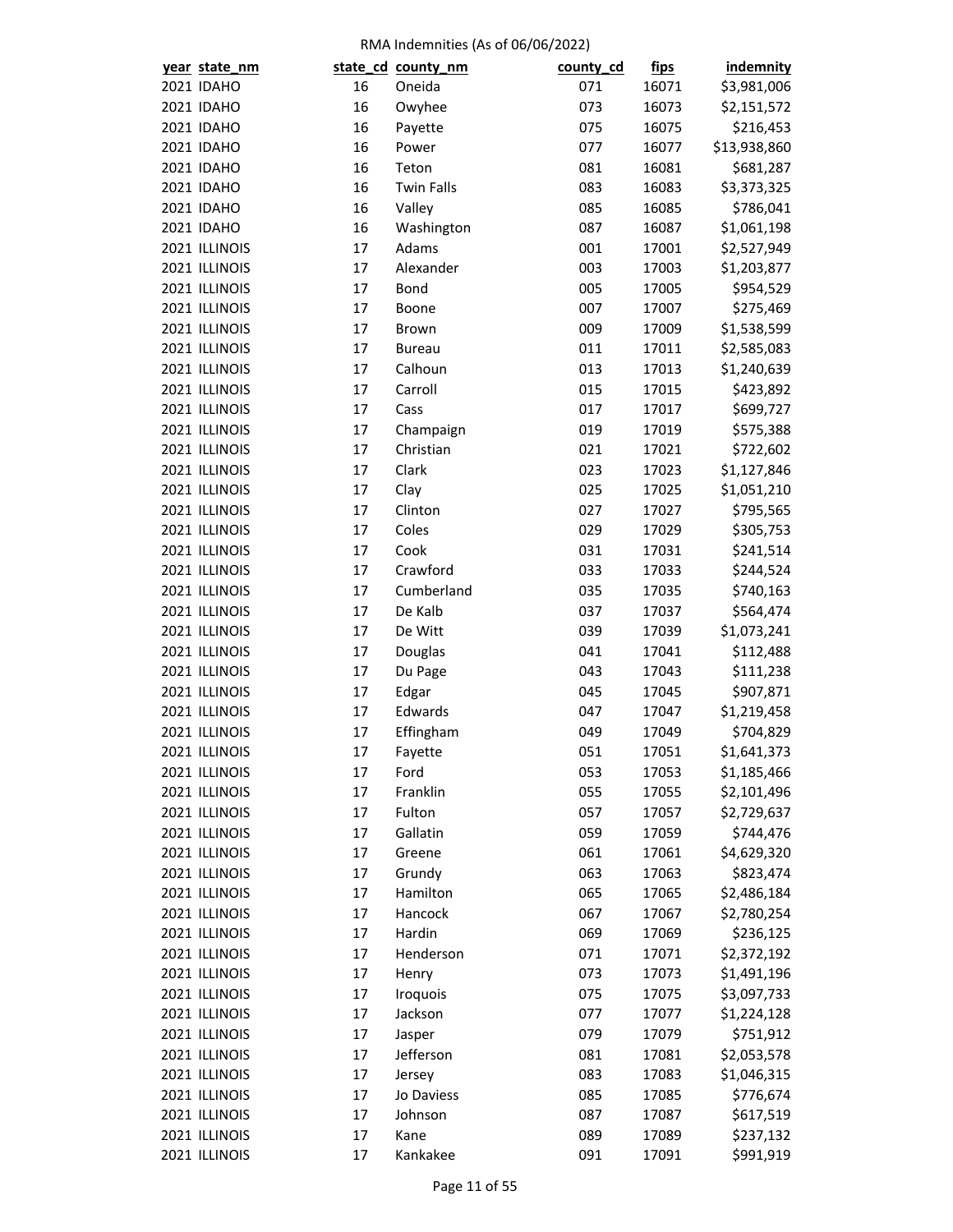| year state_nm |    | state_cd_county_nm | county_cd | <u>fips</u> | <b>indemnity</b> |
|---------------|----|--------------------|-----------|-------------|------------------|
| 2021 ILLINOIS | 17 | Kendall            | 093       | 17093       | \$481,556        |
| 2021 ILLINOIS | 17 | Knox               | 095       | 17095       | \$2,319,395      |
| 2021 ILLINOIS | 17 | La Salle           | 099       | 17099       | \$2,340,296      |
| 2021 ILLINOIS | 17 | Lake               | 097       | 17097       | \$97,545         |
| 2021 ILLINOIS | 17 | Lawrence           | 101       | 17101       | \$498,499        |
| 2021 ILLINOIS | 17 | Lee                | 103       | 17103       | \$1,070,985      |
| 2021 ILLINOIS | 17 | Livingston         | 105       | 17105       | \$1,185,269      |
| 2021 ILLINOIS | 17 | Logan              | 107       | 17107       | \$2,444,184      |
| 2021 ILLINOIS | 17 | Macon              | 115       | 17115       | \$379,351        |
| 2021 ILLINOIS | 17 | Macoupin           | 117       | 17117       | \$5,755,716      |
| 2021 ILLINOIS | 17 | Madison            | 119       | 17119       | \$619,735        |
| 2021 ILLINOIS | 17 | Marion             | 121       | 17121       | \$932,317        |
| 2021 ILLINOIS | 17 | Marshall           | 123       | 17123       | \$294,933        |
|               |    |                    |           |             |                  |
| 2021 ILLINOIS | 17 | Mason              | 125       | 17125       | \$1,239,118      |
| 2021 ILLINOIS | 17 | Massac             | 127       | 17127       | \$702,424        |
| 2021 ILLINOIS | 17 | McDonough          | 109       | 17109       | \$1,671,308      |
| 2021 ILLINOIS | 17 | Mchenry            | 111       | 17111       | \$470,877        |
| 2021 ILLINOIS | 17 | Mclean             | 113       | 17113       | \$2,092,638      |
| 2021 ILLINOIS | 17 | Menard             | 129       | 17129       | \$477,644        |
| 2021 ILLINOIS | 17 | Mercer             | 131       | 17131       | \$1,074,864      |
| 2021 ILLINOIS | 17 | Monroe             | 133       | 17133       | \$709,519        |
| 2021 ILLINOIS | 17 | Montgomery         | 135       | 17135       | \$1,316,423      |
| 2021 ILLINOIS | 17 | Morgan             | 137       | 17137       | \$1,143,126      |
| 2021 ILLINOIS | 17 | Moultrie           | 139       | 17139       | \$158,724        |
| 2021 ILLINOIS | 17 | Ogle               | 141       | 17141       | \$1,863,099      |
| 2021 ILLINOIS | 17 | Peoria             | 143       | 17143       | \$1,189,749      |
| 2021 ILLINOIS | 17 | Perry              | 145       | 17145       | \$1,196,750      |
| 2021 ILLINOIS | 17 | Piatt              | 147       | 17147       | \$236,297        |
| 2021 ILLINOIS | 17 | Pike               | 149       | 17149       | \$3,406,169      |
| 2021 ILLINOIS | 17 | Pope               | 151       | 17151       | \$333,318        |
| 2021 ILLINOIS | 17 | Pulaski            | 153       | 17153       | \$233,848        |
| 2021 ILLINOIS | 17 | Putnam             | 155       | 17155       | \$626,730        |
| 2021 ILLINOIS | 17 | Randolph           | 157       | 17157       | \$651,233        |
| 2021 ILLINOIS | 17 | Richland           | 159       | 17159       | \$893,443        |
| 2021 ILLINOIS | 17 | Rock Island        | 161       | 17161       | \$175,011        |
| 2021 ILLINOIS | 17 | Saline             | 165       | 17165       | \$513,027        |
| 2021 ILLINOIS | 17 | Sangamon           | 167       | 17167       | \$1,741,691      |
| 2021 ILLINOIS | 17 | Schuyler           | 169       | 17169       | \$2,437,337      |
| 2021 ILLINOIS | 17 | Scott              | 171       | 17171       | \$492,841        |
| 2021 ILLINOIS | 17 | Shelby             | 173       | 17173       | \$1,072,248      |
| 2021 ILLINOIS | 17 | St Clair           | 163       | 17163       | \$625,031        |
| 2021 ILLINOIS | 17 | <b>Stark</b>       | 175       | 17175       | \$756,527        |
| 2021 ILLINOIS | 17 | Stephenson         | 177       | 17177       | \$768,578        |
| 2021 ILLINOIS | 17 | Tazewell           | 179       | 17179       | \$1,117,662      |
| 2021 ILLINOIS | 17 | Union              | 181       | 17181       | \$1,533,766      |
| 2021 ILLINOIS | 17 | Vermilion          | 183       | 17183       | \$1,048,048      |
| 2021 ILLINOIS | 17 | Wabash             |           |             |                  |
|               |    |                    | 185       | 17185       | \$347,235        |
| 2021 ILLINOIS | 17 | Warren             | 187       | 17187       | \$2,328,951      |
| 2021 ILLINOIS | 17 | Washington         | 189       | 17189       | \$703,360        |
| 2021 ILLINOIS | 17 | Wayne              | 191       | 17191       | \$5,290,241      |
| 2021 ILLINOIS | 17 | White              | 193       | 17193       | \$1,349,421      |
| 2021 ILLINOIS | 17 | Whiteside          | 195       | 17195       | \$723,754        |
| 2021 ILLINOIS | 17 | Will               | 197       | 17197       | \$1,096,517      |
| 2021 ILLINOIS | 17 | Williamson         | 199       | 17199       | \$596,103        |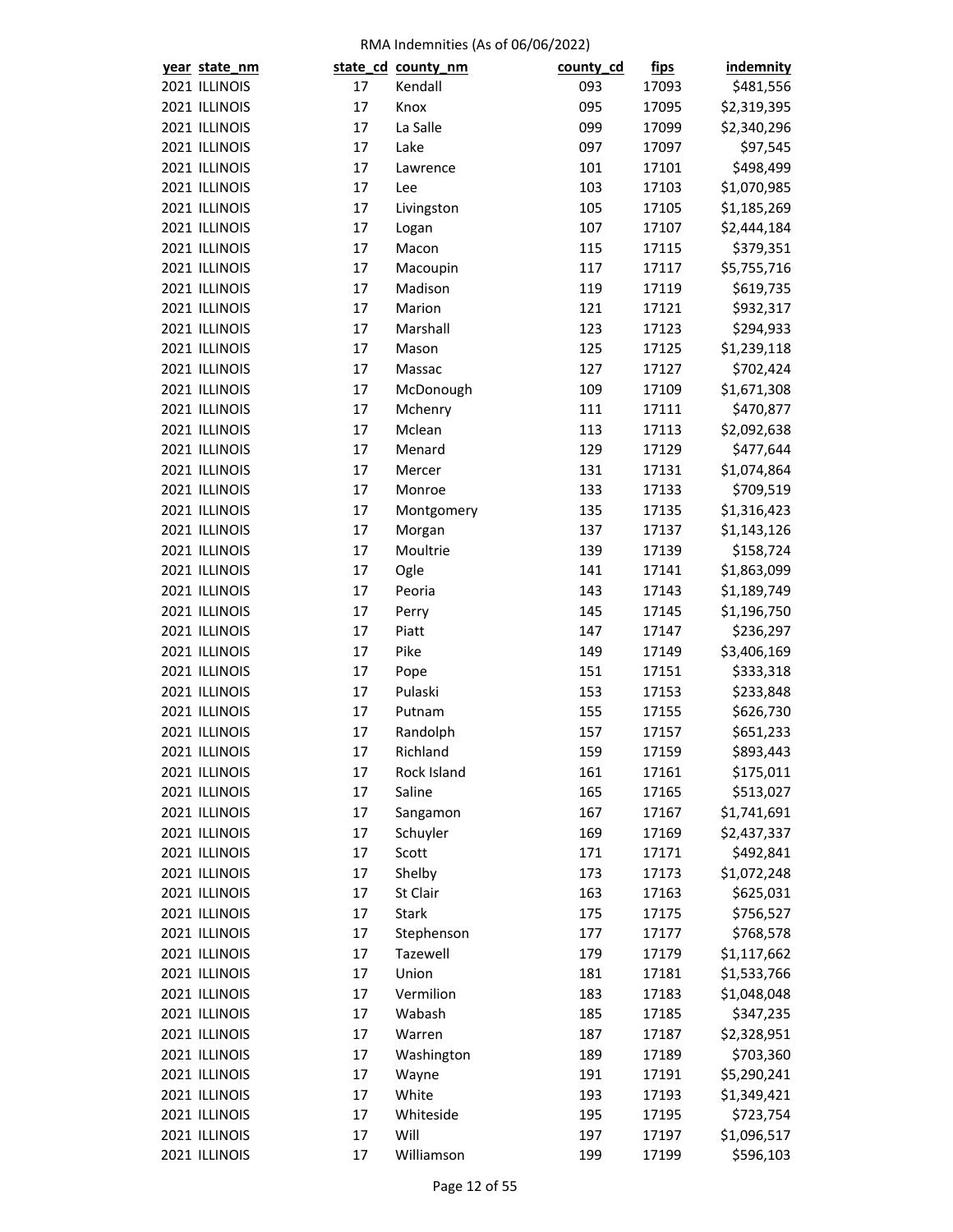| year state_nm |    | state_cd_county_nm | county_cd  | <u>fips</u> | <b>indemnity</b>       |
|---------------|----|--------------------|------------|-------------|------------------------|
| 2021 ILLINOIS | 17 | Winnebago          | 201        | 17201       | \$693,376              |
| 2021 ILLINOIS | 17 | Woodford           | 203        | 17203       | \$313,628              |
| 2021 Indiana  | 18 | Adams              | 001        | 18001       | \$158,722              |
| 2021 Indiana  | 18 | Allen              | 003        | 18003       | \$141,101              |
| 2021 Indiana  | 18 | Bartholomew        | 005        | 18005       | \$1,633,210            |
| 2021 Indiana  | 18 | Benton             | 007        | 18007       | \$429,856              |
| 2021 Indiana  | 18 | Blackford          | 009        | 18009       | \$37,168               |
| 2021 Indiana  | 18 | Boone              | 011        | 18011       | \$191,148              |
| 2021 Indiana  | 18 | Brown              | 013        | 18013       | \$131,437              |
| 2021 Indiana  | 18 | Carroll            | 015        | 18015       | \$424,122              |
| 2021 Indiana  | 18 | Cass               | 017        | 18017       | \$665,923              |
| 2021 Indiana  | 18 | Clark              | 019        | 18019       | \$185,757              |
| 2021 Indiana  | 18 | Clay               | 021        | 18021       | \$1,160,525            |
| 2021 Indiana  | 18 | Clinton            | 023        | 18023       | \$387,469              |
| 2021 Indiana  | 18 | Crawford           | 025        | 18025       | \$52,357               |
| 2021 Indiana  | 18 | Daviess            | 027        | 18027       | \$1,019,566            |
| 2021 Indiana  | 18 | De Kalb            | 033        | 18033       | \$244,812              |
| 2021 Indiana  | 18 | Dearborn           | 029        | 18029       | \$882,087              |
| 2021 Indiana  | 18 | Decatur            | 031        | 18031       | \$1,742,847            |
| 2021 Indiana  | 18 | Delaware           | 035        | 18035       | \$173,061              |
| 2021 Indiana  | 18 | Dubois             | 037        | 18037       | \$500,555              |
| 2021 Indiana  | 18 | Elkhart            | 039        | 18039       | \$220,863              |
| 2021 Indiana  | 18 | Fayette            | 041        | 18041       | \$305,543              |
| 2021 Indiana  | 18 | Floyd              | 043        | 18043       | \$48,091               |
| 2021 Indiana  | 18 | Fountain           | 045        | 18045       | \$1,419,486            |
| 2021 Indiana  | 18 | Franklin           | 047        | 18047       | \$1,259,388            |
| 2021 Indiana  | 18 | Fulton             | 049        | 18049       | \$189,283              |
| 2021 Indiana  | 18 | Gibson             | 051        | 18051       | \$795,341              |
| 2021 Indiana  | 18 | Grant              | 053        | 18053       | \$92,644               |
| 2021 Indiana  | 18 | Greene             | 055        | 18055       | \$3,112,420            |
| 2021 Indiana  | 18 | Hamilton           | 057        | 18057       | \$254,842              |
| 2021 Indiana  | 18 | Hancock            |            | 18059       |                        |
| 2021 Indiana  | 18 | Harrison           | 059<br>061 | 18061       | \$608,458<br>\$130,291 |
|               | 18 |                    | 063        |             | \$121,673              |
| 2021 Indiana  |    | Hendricks          |            | 18063       |                        |
| 2021 Indiana  | 18 | Henry              | 065        | 18065       | \$416,912              |
| 2021 Indiana  | 18 | Howard             | 067        | 18067       | \$22,020               |
| 2021 Indiana  | 18 | Huntington         | 069        | 18069       | \$345,534              |
| 2021 Indiana  | 18 | Jackson            | 071        | 18071       | \$5,320,137            |
| 2021 Indiana  | 18 | Jasper             | 073        | 18073       | \$1,660,561            |
| 2021 Indiana  | 18 | Jay                | 075        | 18075       | \$269,132              |
| 2021 Indiana  | 18 | Jefferson          | 077        | 18077       | \$1,024,043            |
| 2021 Indiana  | 18 | Jennings           | 079        | 18079       | \$2,015,064            |
| 2021 Indiana  | 18 | Johnson            | 081        | 18081       | \$1,348,466            |
| 2021 Indiana  | 18 | Knox               | 083        | 18083       | \$994,136              |
| 2021 Indiana  | 18 | Kosciusko          | 085        | 18085       | \$286,212              |
| 2021 Indiana  | 18 | La Porte           | 091        | 18091       | \$643,910              |
| 2021 Indiana  | 18 | Lagrange           | 087        | 18087       | \$170,721              |
| 2021 Indiana  | 18 | Lake               | 089        | 18089       | \$249,855              |
| 2021 Indiana  | 18 | Lawrence           | 093        | 18093       | \$1,829,353            |
| 2021 Indiana  | 18 | Madison            | 095        | 18095       | \$367,050              |
| 2021 Indiana  | 18 | Marion             | 097        | 18097       | \$361,781              |
| 2021 Indiana  | 18 | Marshall           | 099        | 18099       | \$450,915              |
| 2021 Indiana  | 18 | Martin             | 101        | 18101       | \$437,868              |
| 2021 Indiana  | 18 | Miami              | 103        | 18103       | \$494,199              |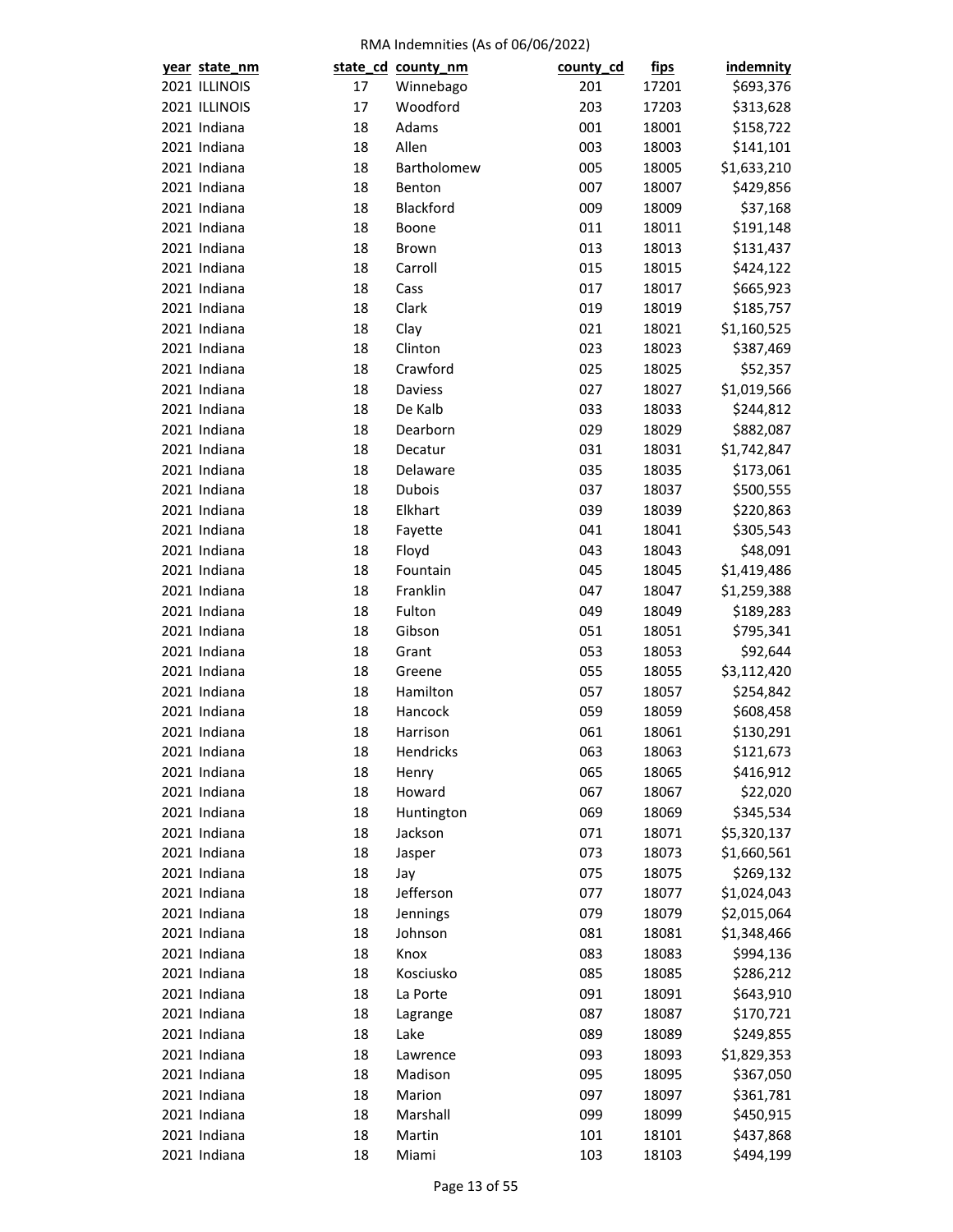| year state_nm |    | state_cd_county_nm | county_cd | <u>fips</u> | <b>indemnity</b> |
|---------------|----|--------------------|-----------|-------------|------------------|
| 2021 Indiana  | 18 | Monroe             | 105       | 18105       | \$975,709        |
| 2021 Indiana  | 18 | Montgomery         | 107       | 18107       | \$856,181        |
| 2021 Indiana  | 18 | Morgan             | 109       | 18109       | \$235,164        |
| 2021 Indiana  | 18 | Newton             | 111       | 18111       | \$1,067,452      |
| 2021 Indiana  | 18 | Noble              | 113       | 18113       | \$266,245        |
| 2021 Indiana  | 18 | Ohio               | 115       | 18115       | \$170,434        |
| 2021 Indiana  | 18 | Orange             | 117       | 18117       | \$108,482        |
| 2021 Indiana  | 18 | Owen               | 119       | 18119       | \$978,868        |
| 2021 Indiana  | 18 | Parke              | 121       | 18121       | \$714,957        |
| 2021 Indiana  | 18 | Perry              | 123       | 18123       | \$224,049        |
| 2021 Indiana  | 18 | Pike               | 125       | 18125       | \$653,650        |
| 2021 Indiana  | 18 | Porter             | 127       | 18127       | \$311,479        |
| 2021 Indiana  | 18 | Posey              | 129       | 18129       | \$398,273        |
| 2021 Indiana  | 18 | Pulaski            | 131       | 18131       | \$1,345,562      |
| 2021 Indiana  | 18 | Putnam             | 133       | 18133       | \$391,112        |
| 2021 Indiana  | 18 | Randolph           | 135       | 18135       | \$336,784        |
| 2021 Indiana  | 18 | Ripley             | 137       | 18137       | \$2,583,531      |
| 2021 Indiana  | 18 | Rush               | 139       | 18139       | \$1,352,159      |
| 2021 Indiana  | 18 | Scott              | 143       | 18143       | \$864,151        |
| 2021 Indiana  | 18 | Shelby             | 145       | 18145       | \$1,856,430      |
| 2021 Indiana  | 18 | Spencer            | 147       | 18147       | \$405,444        |
| 2021 Indiana  | 18 | St Joseph          | 141       | 18141       | \$301,307        |
| 2021 Indiana  | 18 | Starke             | 149       | 18149       |                  |
| 2021 Indiana  | 18 | Steuben            | 151       |             | \$863,154        |
|               |    |                    |           | 18151       | \$185,651        |
| 2021 Indiana  | 18 | Sullivan           | 153       | 18153       | \$343,697        |
| 2021 Indiana  | 18 | Switzerland        | 155       | 18155       | \$244,379        |
| 2021 Indiana  | 18 | Tippecanoe         | 157       | 18157       | \$667,531        |
| 2021 Indiana  | 18 | Tipton             | 159       | 18159       | \$126,848        |
| 2021 Indiana  | 18 | Union              | 161       | 18161       | \$116,174        |
| 2021 Indiana  | 18 | Vanderburgh        | 163       | 18163       | \$162,046        |
| 2021 Indiana  | 18 | Vermillion         | 165       | 18165       | \$605,188        |
| 2021 Indiana  | 18 | Vigo               | 167       | 18167       | \$1,939,410      |
| 2021 Indiana  | 18 | Wabash             | 169       | 18169       | \$529,840        |
| 2021 Indiana  | 18 | Warren             | 171       | 18171       | \$572,198        |
| 2021 Indiana  | 18 | Warrick            | 173       | 18173       | \$890,020        |
| 2021 Indiana  | 18 | Washington         | 175       | 18175       | \$1,517,221      |
| 2021 Indiana  | 18 | Wayne              | 177       | 18177       | \$586,605        |
| 2021 Indiana  | 18 | Wells              | 179       | 18179       | \$392,094        |
| 2021 Indiana  | 18 | White              | 181       | 18181       | \$1,165,055      |
| 2021 Indiana  | 18 | Whitley            | 183       | 18183       | \$196,563        |
| 2021 IOWA     | 19 | Adair              | 001       | 19001       | \$604,796        |
| 2021 IOWA     | 19 | Adams              | 003       | 19003       | \$115,118        |
| 2021 IOWA     | 19 | Allamakee          | 005       | 19005       | \$317,453        |
| 2021 IOWA     | 19 | Appanoose          | 007       | 19007       | \$1,590,608      |
| 2021 IOWA     | 19 | Audubon            | 009       | 19009       | \$36,283         |
| 2021 IOWA     | 19 | Benton             | 011       | 19011       | \$1,095,436      |
| 2021 IOWA     | 19 | <b>Black Hawk</b>  | 013       | 19013       | \$2,387,174      |
| 2021 IOWA     | 19 | Boone              | 015       | 19015       | \$2,745,537      |
| 2021 IOWA     | 19 | <b>Bremer</b>      | 017       | 19017       | \$1,532,857      |
| 2021 IOWA     | 19 | Buchanan           | 019       | 19019       | \$666,253        |
| 2021 IOWA     | 19 | <b>Buena Vista</b> | 021       | 19021       | \$177,904        |
| 2021 IOWA     | 19 | <b>Butler</b>      | 023       | 19023       | \$1,723,769      |
| 2021 IOWA     | 19 | Calhoun            | 025       | 19025       | \$150,800        |
| 2021 IOWA     | 19 | Carroll            | 027       | 19027       | \$411,180        |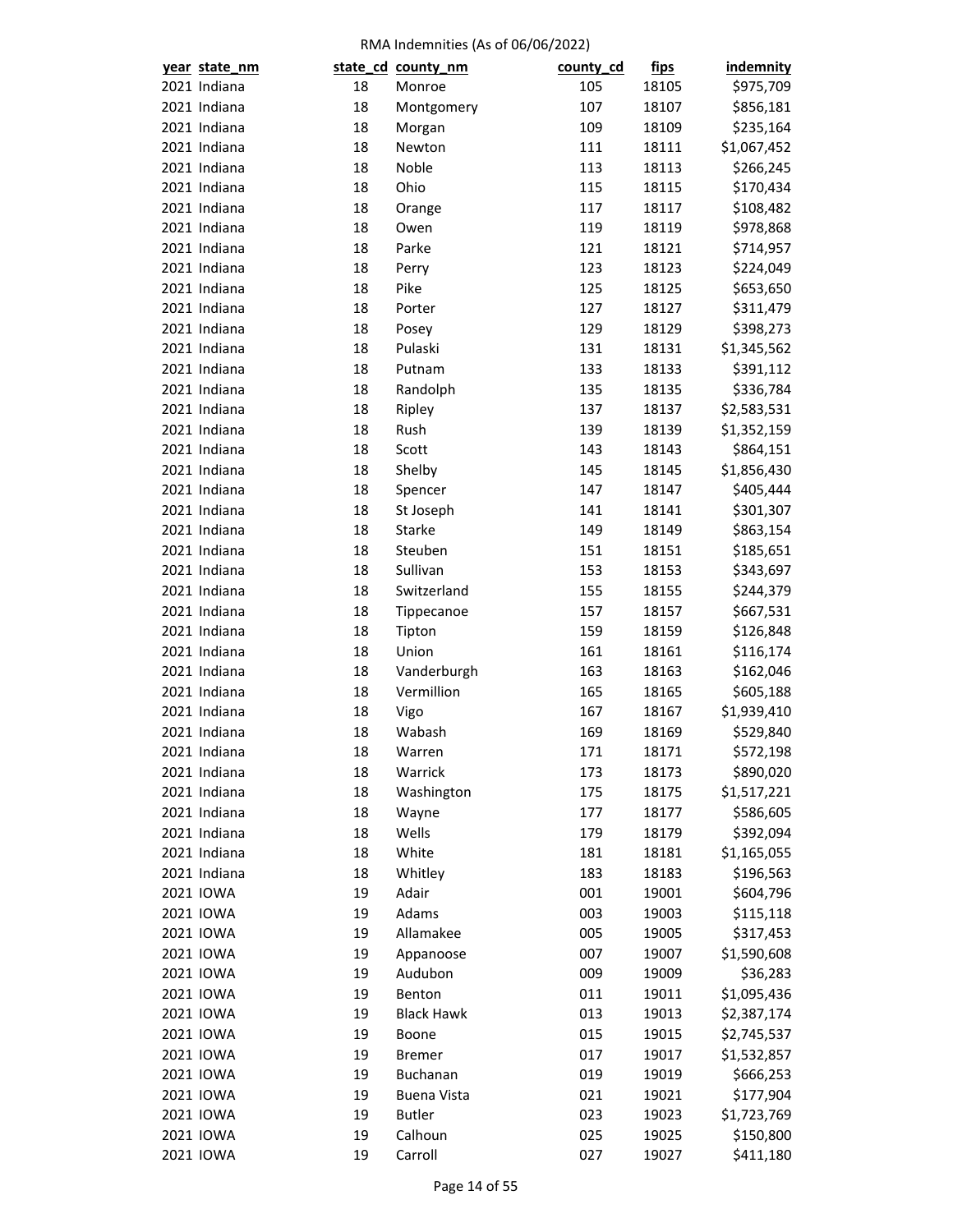| year state_nm |    | state_cd_county_nm | county_cd | <u>fips</u> | indemnity   |
|---------------|----|--------------------|-----------|-------------|-------------|
| 2021 IOWA     | 19 | Cass               | 029       | 19029       | \$222,568   |
| 2021 IOWA     | 19 | Cedar              | 031       | 19031       | \$645,833   |
| 2021 IOWA     | 19 | Cerro Gordo        | 033       | 19033       | \$1,483,411 |
| 2021 IOWA     | 19 | Cherokee           | 035       | 19035       | \$1,295,166 |
| 2021 IOWA     | 19 | Chickasaw          | 037       | 19037       | \$720,278   |
| 2021 IOWA     | 19 | Clarke             | 039       | 19039       | \$480,661   |
| 2021 IOWA     | 19 | Clay               | 041       | 19041       | \$561,610   |
| 2021 IOWA     | 19 | Clayton            | 043       | 19043       | \$852,509   |
| 2021 IOWA     | 19 | Clinton            | 045       | 19045       | \$443,942   |
| 2021 IOWA     | 19 | Crawford           | 047       | 19047       | \$1,399,567 |
| 2021 IOWA     | 19 | <b>Dallas</b>      | 049       | 19049       | \$403,641   |
| 2021 IOWA     | 19 | Davis              | 051       | 19051       | \$2,110,137 |
| 2021 IOWA     | 19 | Decatur            | 053       | 19053       | \$447,034   |
| 2021 IOWA     | 19 | Delaware           | 055       | 19055       | \$637,901   |
| 2021 IOWA     | 19 | Des Moines         | 057       | 19057       | \$3,546,528 |
| 2021 IOWA     | 19 | Dickinson          | 059       | 19059       | \$3,331,698 |
| 2021 IOWA     | 19 | Dubuque            | 061       | 19061       | \$1,401,517 |
| 2021 IOWA     | 19 | Emmet              | 063       | 19063       | \$4,012,070 |
| 2021 IOWA     | 19 | Fayette            | 065       | 19065       | \$865,299   |
| 2021 IOWA     | 19 | Floyd              | 067       | 19067       | \$986,147   |
| 2021 IOWA     | 19 | Franklin           | 069       | 19069       | \$3,439,496 |
| 2021 IOWA     | 19 | Fremont            | 071       | 19071       | \$352,948   |
| 2021 IOWA     | 19 | Greene             | 073       | 19073       | \$275,894   |
| 2021 IOWA     | 19 | Grundy             | 075       | 19075       | \$236,024   |
| 2021 IOWA     | 19 | Guthrie            | 077       | 19077       | \$120,226   |
| 2021 IOWA     | 19 | Hamilton           | 079       | 19079       | \$1,448,032 |
| 2021 IOWA     | 19 | Hancock            | 081       | 19081       | \$246,414   |
| 2021 IOWA     | 19 | Hardin             | 083       | 19083       | \$2,148,064 |
| 2021 IOWA     | 19 | Harrison           | 085       | 19085       | \$14,356    |
| 2021 IOWA     | 19 | Henry              | 087       | 19087       | \$3,455,049 |
| 2021 IOWA     | 19 | Howard             | 089       | 19089       | \$360,207   |
| 2021 IOWA     | 19 | Humboldt           | 091       | 19091       | \$348,673   |
| 2021 IOWA     | 19 | Ida                | 093       | 19093       | \$1,161,232 |
| 2021 IOWA     | 19 | lowa               | 095       | 19095       | \$587,892   |
| 2021 IOWA     | 19 | Jackson            | 097       | 19097       | \$389,698   |
| 2021 IOWA     | 19 | Jasper             | 099       | 19099       | \$96,597    |
| 2021 IOWA     | 19 | Jefferson          | 101       | 19101       | \$3,971,815 |
| 2021 IOWA     | 19 | Johnson            | 103       | 19103       | \$518,857   |
| 2021 IOWA     | 19 | Jones              | 105       | 19105       | \$683,304   |
| 2021 IOWA     | 19 | Keokuk             | 107       | 19107       | \$1,293,740 |
| 2021 IOWA     | 19 | Kossuth            | 109       | 19109       | \$2,413,701 |
| 2021 IOWA     | 19 | Lee                | 111       | 19111       | \$2,688,117 |
| 2021 IOWA     | 19 | Linn               | 113       | 19113       | \$2,121,379 |
| 2021 IOWA     | 19 | Louisa             | 115       | 19115       | \$805,691   |
| 2021 IOWA     | 19 | Lucas              | 117       | 19117       | \$981,799   |
| 2021 IOWA     | 19 | Lyon               | 119       | 19119       | \$1,278,802 |
| 2021 IOWA     | 19 | Madison            | 121       | 19121       | \$178,874   |
| 2021 IOWA     | 19 | Mahaska            | 123       | 19123       | \$302,973   |
| 2021 IOWA     | 19 | Marion             | 125       | 19125       | \$235,509   |
| 2021 IOWA     | 19 | Marshall           | 127       | 19127       |             |
| 2021 IOWA     | 19 | Mills              | 129       |             | \$607,562   |
|               |    |                    |           | 19129       | \$91,889    |
| 2021 IOWA     | 19 | Mitchell           | 131       | 19131       | \$696,275   |
| 2021 IOWA     | 19 | Monona             | 133       | 19133       | \$452,625   |
| 2021 IOWA     | 19 | Monroe             | 135       | 19135       | \$957,387   |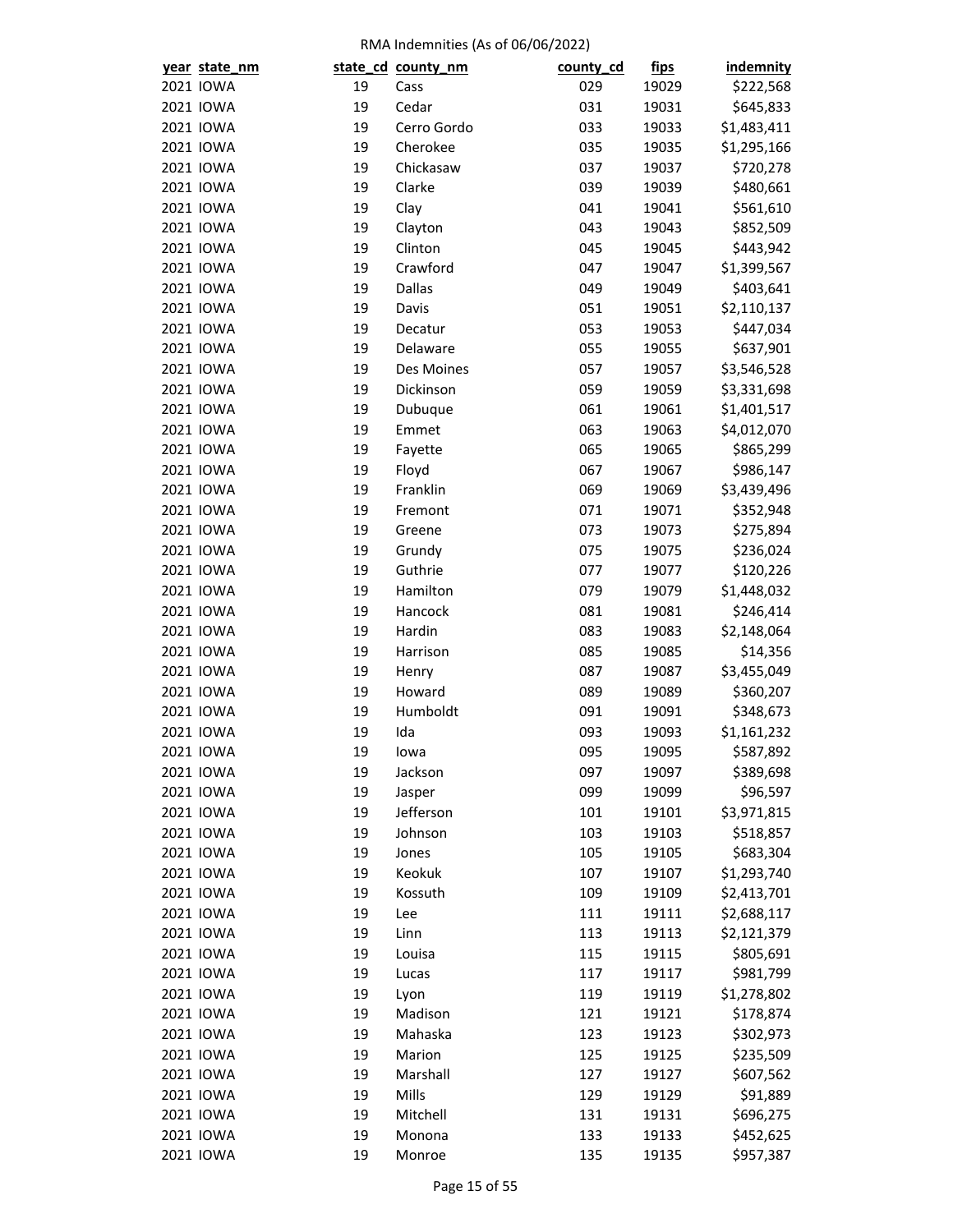| year state_nm              |          | state_cd_county_nm | county_cd  | <u>fips</u>    | <b>indemnity</b>           |
|----------------------------|----------|--------------------|------------|----------------|----------------------------|
| 2021 IOWA                  | 19       | Montgomery         | 137        | 19137          | \$115,197                  |
| 2021 IOWA                  | 19       | Muscatine          | 139        | 19139          | \$384,846                  |
| 2021 IOWA                  | 19       | O Brien            | 141        | 19141          | \$502,802                  |
| 2021 IOWA                  | 19       | Osceola            | 143        | 19143          | \$823,692                  |
| 2021 IOWA                  | 19       | Page               | 145        | 19145          | \$118,986                  |
| 2021 IOWA                  | 19       | Palo Alto          | 147        | 19147          | \$1,241,713                |
| 2021 IOWA                  | 19       | Plymouth           | 149        | 19149          | \$12,572,517               |
| 2021 IOWA                  | 19       | Pocahontas         | 151        | 19151          | \$394,228                  |
| 2021 IOWA                  | 19       | Polk               | 153        | 19153          | \$304,395                  |
| 2021 IOWA                  | 19       | Pottawattamie      | 155        | 19155          | \$559,230                  |
| 2021 IOWA                  | 19       | Poweshiek          | 157        | 19157          | \$872,481                  |
| 2021 IOWA                  | 19       | Ringgold           | 159        | 19159          | \$229,032                  |
| 2021 IOWA                  | 19       | Sac                | 161        | 19161          | \$546,864                  |
| 2021 IOWA                  | 19       | Scott              | 163        | 19163          | \$241,599                  |
| 2021 IOWA                  | 19       | Shelby             | 165        | 19165          | \$113,140                  |
| 2021 IOWA                  | 19       | Sioux              | 167        | 19167          | \$1,395,093                |
| 2021 IOWA                  | 19       | Story              | 169        | 19169          | \$640,358                  |
| 2021 IOWA                  | 19       | Tama               | 171        | 19171          | \$582,782                  |
| 2021 IOWA                  | 19       | Taylor             | 173        | 19173          | \$294,856                  |
| 2021 IOWA                  | 19       | Union              | 175        | 19175          | \$394,084                  |
| 2021 IOWA                  | 19       | Van Buren          | 177        | 19177          | \$3,929,932                |
| 2021 IOWA                  | 19       | Wapello            | 179        | 19179          | \$1,471,327                |
| 2021 IOWA                  | 19       | Warren             | 181        | 19181          | \$384,038                  |
| 2021 IOWA                  | 19       | Washington         | 183        | 19183          | \$1,202,070                |
| 2021 IOWA                  | 19       | Wayne              | 185        | 19185          | \$1,328,874                |
| 2021 IOWA                  | 19       | Webster            | 187        | 19187          | \$486,189                  |
| 2021 IOWA                  | 19       | Winnebago          | 189        | 19189          | \$376,301                  |
| 2021 IOWA                  | 19       | Winneshiek         | 191        | 19191          | \$1,070,363                |
| 2021 IOWA                  | 19       | Woodbury           | 193        | 19193          | \$2,028,217                |
| 2021 IOWA                  | 19       | Worth              | 195        | 19195          | \$823,533                  |
| 2021 IOWA                  | 19       | Wright             | 197        | 19197          | \$1,546,092                |
| 2021 Kansas                | 20       | Allen              | 001        | 20001          | \$1,500,951                |
| 2021 Kansas                | 20       | Anderson           | 003        | 20003          | \$1,625,600                |
| 2021 Kansas                | 20       | Atchison           | 005        | 20005          | \$188,718                  |
| 2021 Kansas                | 20       | Barber             | 007        | 20007          |                            |
| 2021 Kansas                | 20       | Barton             | 009        | 20009          | \$1,354,652<br>\$2,301,585 |
| 2021 Kansas                | 20       | Bourbon            | 011        | 20011          |                            |
| 2021 Kansas                | 20       | Brown              | 013        | 20013          | \$1,117,686<br>\$88,901    |
|                            | 20       | <b>Butler</b>      |            |                | \$3,407,832                |
| 2021 Kansas<br>2021 Kansas | 20       | Chase              | 015<br>017 | 20015<br>20017 | \$825,068                  |
| 2021 Kansas                | 20       | Chautauqua         | 019        |                | \$575,811                  |
| 2021 Kansas                | 20       | Cherokee           | 021        | 20019          |                            |
|                            |          |                    |            | 20021          | \$2,496,475                |
| 2021 Kansas                | 20<br>20 | Cheyenne           | 023        | 20023          | \$7,158,529                |
| 2021 Kansas                |          | Clark              | 025        | 20025          | \$729,749                  |
| 2021 Kansas                | 20       | Clay               | 027        | 20027          | \$986,355                  |
| 2021 Kansas                | 20       | Cloud              | 029        | 20029          | \$1,766,826                |
| 2021 Kansas                | 20       | Coffey             | 031        | 20031          | \$2,240,305                |
| 2021 Kansas                | 20       | Comanche           | 033        | 20033          | \$493,232                  |
| 2021 Kansas                | 20       | Cowley             | 035        | 20035          | \$3,094,936                |
| 2021 Kansas                | 20       | Crawford           | 037        | 20037          | \$1,533,226                |
| 2021 Kansas                | 20       | Decatur            | 039        | 20039          | \$9,162,071                |
| 2021 Kansas                | 20       | Dickinson          | 041        | 20041          | \$827,521                  |
| 2021 Kansas                | 20       | Doniphan           | 043        | 20043          | \$380,127                  |
| 2021 Kansas                | 20       | Douglas            | 045        | 20045          | \$658,463                  |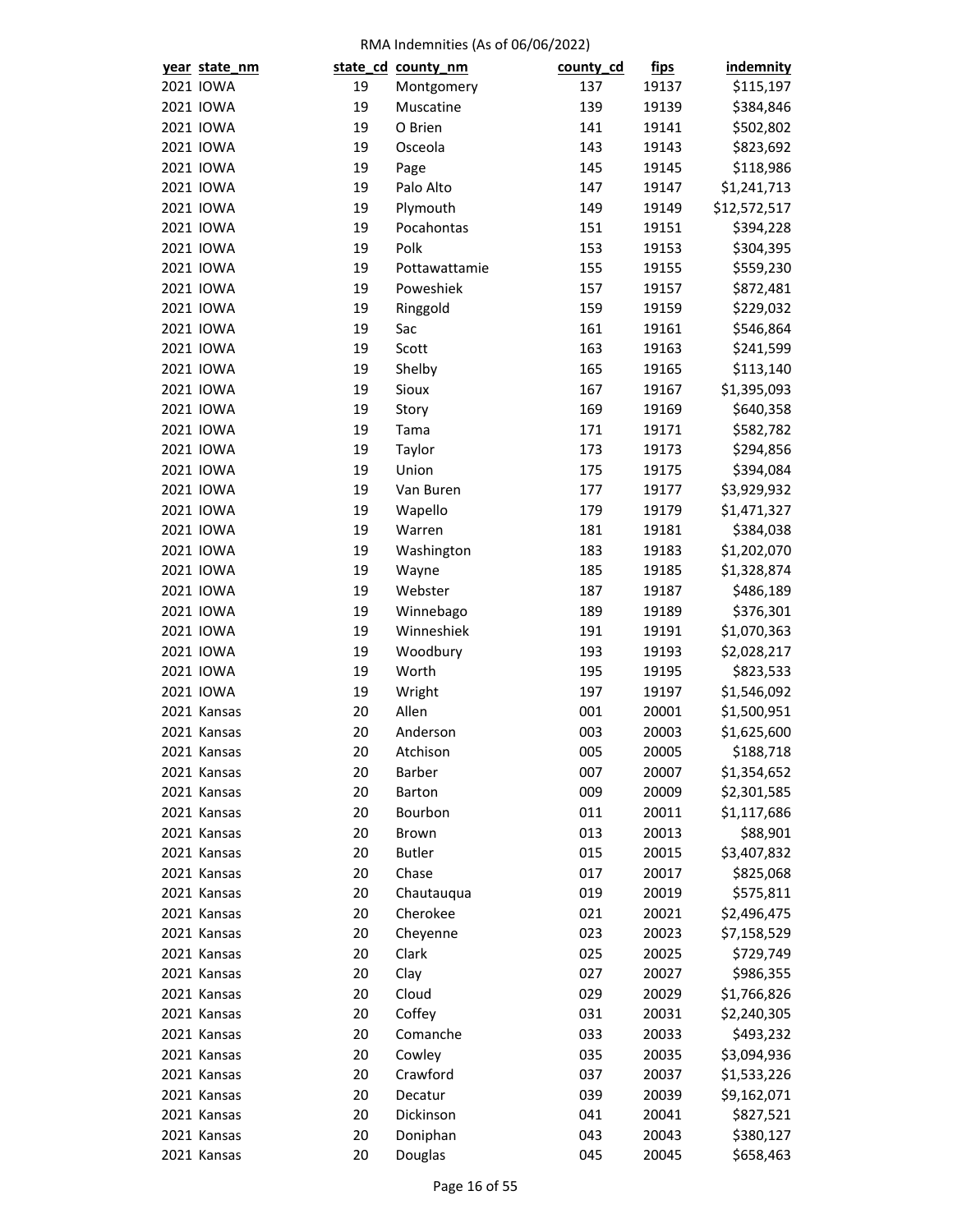|  | year state_nm |    | state_cd_county_nm | county_cd | <u>fips</u> | <b>indemnity</b> |
|--|---------------|----|--------------------|-----------|-------------|------------------|
|  | 2021 Kansas   | 20 | Edwards            | 047       | 20047       | \$1,768,441      |
|  | 2021 Kansas   | 20 | Elk                | 049       | 20049       | \$496,069        |
|  | 2021 Kansas   | 20 | Ellis              | 051       | 20051       | \$1,434,300      |
|  | 2021 Kansas   | 20 | Ellsworth          | 053       | 20053       | \$1,347,694      |
|  | 2021 Kansas   | 20 | Finney             | 055       | 20055       | \$11,834,712     |
|  | 2021 Kansas   | 20 | Ford               | 057       | 20057       | \$919,500        |
|  | 2021 Kansas   | 20 | Franklin           | 059       | 20059       | \$1,418,678      |
|  | 2021 Kansas   | 20 | Geary              | 061       | 20061       | \$107,866        |
|  | 2021 Kansas   | 20 | Gove               | 063       | 20063       | \$10,147,060     |
|  | 2021 Kansas   | 20 | Graham             | 065       | 20065       | \$4,157,822      |
|  | 2021 Kansas   | 20 | Grant              | 067       | 20067       | \$2,632,632      |
|  | 2021 Kansas   | 20 | Gray               | 069       | 20069       | \$3,032,060      |
|  | 2021 Kansas   | 20 | Greeley            | 071       | 20071       | \$9,273,463      |
|  | 2021 Kansas   | 20 | Greenwood          | 073       | 20073       | \$691,070        |
|  | 2021 Kansas   | 20 | Hamilton           | 075       | 20075       | \$6,081,072      |
|  | 2021 Kansas   | 20 | Harper             | 077       | 20077       | \$1,905,566      |
|  | 2021 Kansas   | 20 | Harvey             | 079       | 20079       | \$614,794        |
|  | 2021 Kansas   | 20 | Haskell            | 081       | 20081       | \$1,732,552      |
|  | 2021 Kansas   | 20 | Hodgeman           | 083       | 20083       | \$458,644        |
|  | 2021 Kansas   | 20 | Jackson            | 085       | 20085       | \$194,279        |
|  | 2021 Kansas   | 20 | Jefferson          | 087       | 20087       | \$293,009        |
|  | 2021 Kansas   | 20 | Jewell             | 089       | 20089       | \$1,366,533      |
|  | 2021 Kansas   | 20 | Johnson            | 091       | 20091       | \$779,159        |
|  | 2021 Kansas   | 20 | Kearny             | 093       | 20093       | \$4,359,990      |
|  | 2021 Kansas   | 20 | Kingman            | 095       | 20095       | \$728,480        |
|  | 2021 Kansas   | 20 | Kiowa              | 097       | 20097       | \$375,515        |
|  | 2021 Kansas   | 20 | Labette            | 099       | 20099       | \$4,445,132      |
|  | 2021 Kansas   | 20 | Lane               | 101       | 20101       | \$3,262,592      |
|  | 2021 Kansas   | 20 | Leavenworth        | 103       | 20103       | \$380,109        |
|  | 2021 Kansas   | 20 | Lincoln            | 105       | 20105       | \$1,058,775      |
|  | 2021 Kansas   | 20 | Linn               | 107       | 20107       | \$2,414,815      |
|  | 2021 Kansas   | 20 | Logan              | 109       | 20109       | \$4,310,473      |
|  | 2021 Kansas   | 20 | Lyon               | 111       | 20111       | \$1,599,079      |
|  | 2021 Kansas   | 20 | Marion             | 115       | 20115       | \$1,693,977      |
|  | 2021 Kansas   | 20 | Marshall           | 117       | 20117       | \$462,496        |
|  | 2021 Kansas   | 20 | Mcpherson          | 113       | 20113       | \$2,428,754      |
|  | 2021 Kansas   | 20 | Meade              | 119       | 20119       | \$1,398,752      |
|  | 2021 Kansas   | 20 | Miami              | 121       | 20121       | \$2,712,082      |
|  | 2021 Kansas   | 20 | Mitchell           | 123       | 20123       | \$2,632,863      |
|  | 2021 Kansas   | 20 | Montgomery         | 125       | 20125       | \$2,933,619      |
|  | 2021 Kansas   | 20 | Morris             | 127       | 20127       | \$471,977        |
|  | 2021 Kansas   | 20 | Morton             | 129       | 20129       | \$2,775,621      |
|  | 2021 Kansas   | 20 | Nemaha             | 131       | 20131       | \$205,666        |
|  | 2021 Kansas   | 20 | Neosho             | 133       | 20133       | \$1,690,144      |
|  | 2021 Kansas   | 20 | <b>Ness</b>        | 135       | 20135       | \$1,660,173      |
|  | 2021 Kansas   | 20 | Norton             | 137       | 20137       | \$4,337,868      |
|  | 2021 Kansas   | 20 | Osage              | 139       | 20139       | \$2,085,732      |
|  | 2021 Kansas   | 20 | Osborne            | 141       | 20141       | \$3,590,947      |
|  | 2021 Kansas   | 20 | Ottawa             | 143       | 20143       | \$1,365,500      |
|  | 2021 Kansas   | 20 | Pawnee             | 145       | 20145       | \$1,466,522      |
|  | 2021 Kansas   | 20 | Phillips           | 147       | 20147       | \$1,892,949      |
|  | 2021 Kansas   | 20 | Pottawatomie       | 149       | 20149       | \$214,676        |
|  | 2021 Kansas   | 20 | Pratt              | 151       | 20151       | \$1,112,850      |
|  | 2021 Kansas   | 20 | Rawlins            | 153       | 20153       | \$16,631,761     |
|  |               |    |                    |           |             |                  |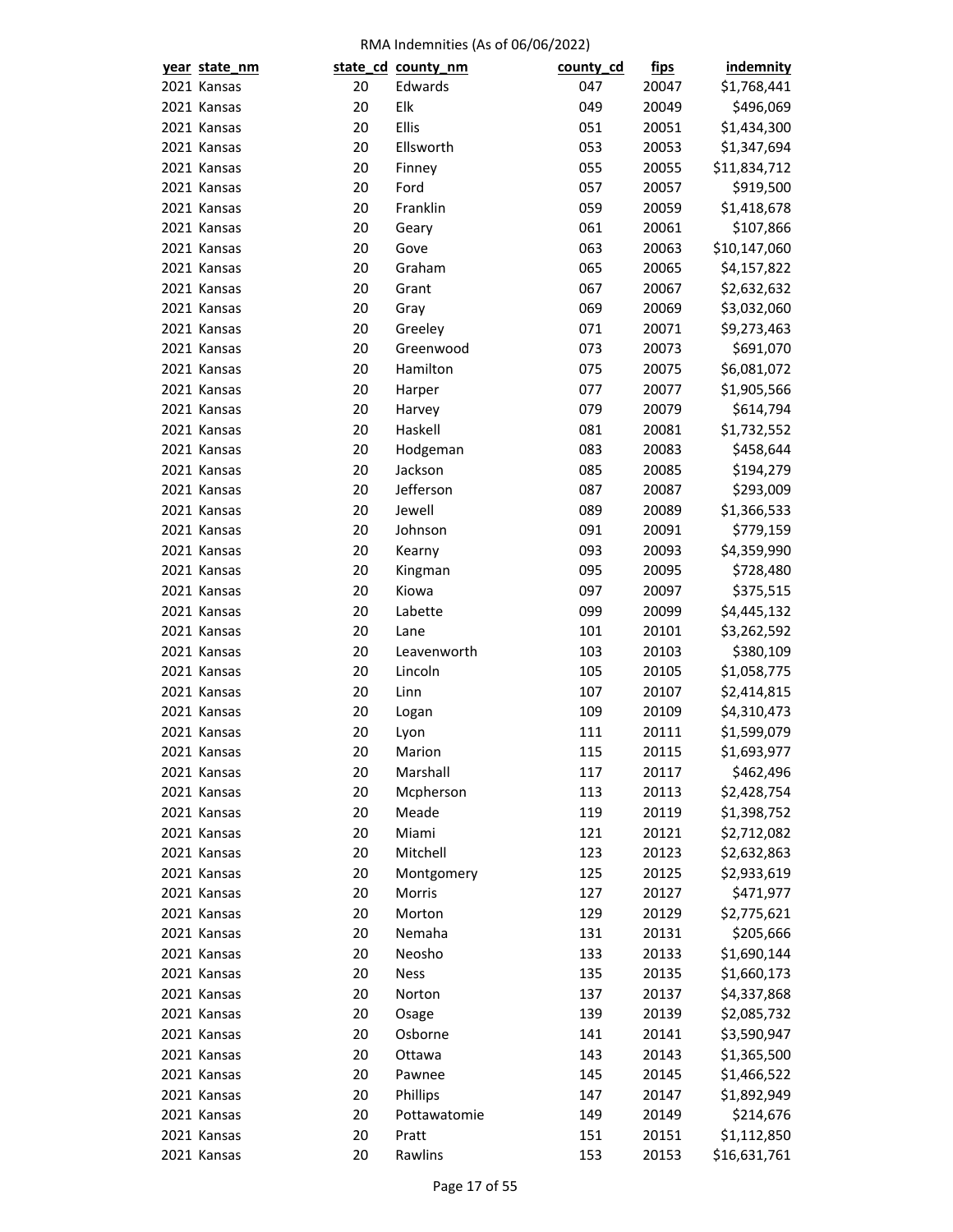| year state_nm |    | state_cd_county_nm | county_cd | <u>fips</u>    | indemnity    |
|---------------|----|--------------------|-----------|----------------|--------------|
| 2021 Kansas   | 20 | Reno               | 155       | 20155          | \$2,256,841  |
| 2021 Kansas   | 20 | Republic           | 157       | 20157          | \$911,159    |
| 2021 Kansas   | 20 | Rice               | 159       | 20159          | \$2,460,195  |
| 2021 Kansas   | 20 | Riley              | 161       | 20161          | \$248,447    |
| 2021 Kansas   | 20 | Rooks              | 163       | 20163          | \$2,485,239  |
| 2021 Kansas   | 20 | Rush               | 165       | 20165          | \$531,089    |
| 2021 Kansas   | 20 | Russell            | 167       | 20167          | \$945,790    |
| 2021 Kansas   | 20 | Saline             | 169       | 20169          | \$2,060,470  |
| 2021 Kansas   | 20 | Scott              | 171       | 20171          | \$4,391,971  |
| 2021 Kansas   | 20 | Sedgwick           | 173       | 20173          | \$1,708,123  |
| 2021 Kansas   | 20 | Seward             | 175       | 20175          | \$1,867,209  |
| 2021 Kansas   | 20 | Shawnee            | 177       | 20177          | \$175,239    |
| 2021 Kansas   | 20 | Sheridan           | 179       | 20179          | \$5,235,423  |
| 2021 Kansas   | 20 | Sherman            | 181       | 20181          | \$13,627,240 |
| 2021 Kansas   | 20 | Smith              | 183       | 20183          | \$1,857,511  |
| 2021 Kansas   | 20 | Stafford           | 185       | 20185          | \$2,664,192  |
| 2021 Kansas   | 20 | Stanton            | 187       | 20187          | \$6,580,999  |
| 2021 Kansas   | 20 | Stevens            | 189       | 20189          | \$3,777,323  |
| 2021 Kansas   | 20 | Sumner             | 191       | 20191          | \$5,214,025  |
| 2021 Kansas   | 20 | Thomas             | 193       | 20193          | \$11,777,689 |
| 2021 Kansas   | 20 | Trego              | 195       | 20195          | \$2,365,848  |
| 2021 Kansas   | 20 | Wabaunsee          | 197       | 20197          | \$405,944    |
| 2021 Kansas   | 20 | Wallace            | 199       | 20199          | \$7,186,921  |
| 2021 Kansas   | 20 | Washington         | 201       | 20201          | \$578,144    |
| 2021 Kansas   | 20 | Wichita            | 203       | 20203          | \$4,981,074  |
| 2021 Kansas   | 20 | Wilson             | 205       | 20205          | \$3,312,122  |
| 2021 Kansas   | 20 | Woodson            | 207       | 20207          | \$1,104,776  |
| 2021 Kansas   | 20 | Wyandotte          | 209       | 20209          | \$11,025     |
| 2021 KENTUCKY | 21 | Adair              | 001       | 21001          | \$286,481    |
| 2021 KENTUCKY | 21 | Allen              | 003       |                |              |
| 2021 KENTUCKY | 21 | Anderson           | 005       | 21003<br>21005 | \$2,043,888  |
|               |    | <b>Ballard</b>     |           |                | \$8,790      |
| 2021 KENTUCKY | 21 |                    | 007       | 21007          | \$639,486    |
| 2021 KENTUCKY | 21 | <b>Barren</b>      | 009       | 21009          | \$11,794,913 |
| 2021 KENTUCKY | 21 | Bath               | 011       | 21011          | \$66,132     |
| 2021 KENTUCKY | 21 | Boone              | 015       | 21015          | \$99,009     |
| 2021 KENTUCKY | 21 | Bourbon            | 017       | 21017          | \$244,585    |
| 2021 KENTUCKY | 21 | Boyd               | 019       | 21019          | \$1,565      |
| 2021 KENTUCKY | 21 | Boyle              | 021       | 21021          | \$156,202    |
| 2021 KENTUCKY | 21 | <b>Bracken</b>     | 023       | 21023          | \$111,884    |
| 2021 KENTUCKY | 21 | <b>Breathitt</b>   | 025       | 21025          | \$56,793     |
| 2021 KENTUCKY | 21 | Breckinridge       | 027       | 21027          | \$853,431    |
| 2021 KENTUCKY | 21 | <b>Bullitt</b>     | 029       | 21029          | \$35,666     |
| 2021 KENTUCKY | 21 | <b>Butler</b>      | 031       | 21031          | \$561,058    |
| 2021 KENTUCKY | 21 | Caldwell           | 033       | 21033          | \$757,623    |
| 2021 KENTUCKY | 21 | Calloway           | 035       | 21035          | \$1,378,539  |
| 2021 KENTUCKY | 21 | Campbell           | 037       | 21037          | \$0          |
| 2021 KENTUCKY | 21 | Carlisle           | 039       | 21039          | \$714,453    |
| 2021 KENTUCKY | 21 | Carroll            | 041       | 21041          | \$60,003     |
| 2021 KENTUCKY | 21 | Carter             | 043       | 21043          | \$45,780     |
| 2021 KENTUCKY | 21 | Casey              | 045       | 21045          | \$90,202     |
| 2021 KENTUCKY | 21 | Christian          | 047       | 21047          | \$2,673,623  |
| 2021 KENTUCKY | 21 | Clark              | 049       | 21049          | \$129,854    |
| 2021 KENTUCKY | 21 | Clay               | 051       | 21051          | \$49,013     |
| 2021 KENTUCKY | 21 | Clinton            | 053       | 21053          | \$26,992     |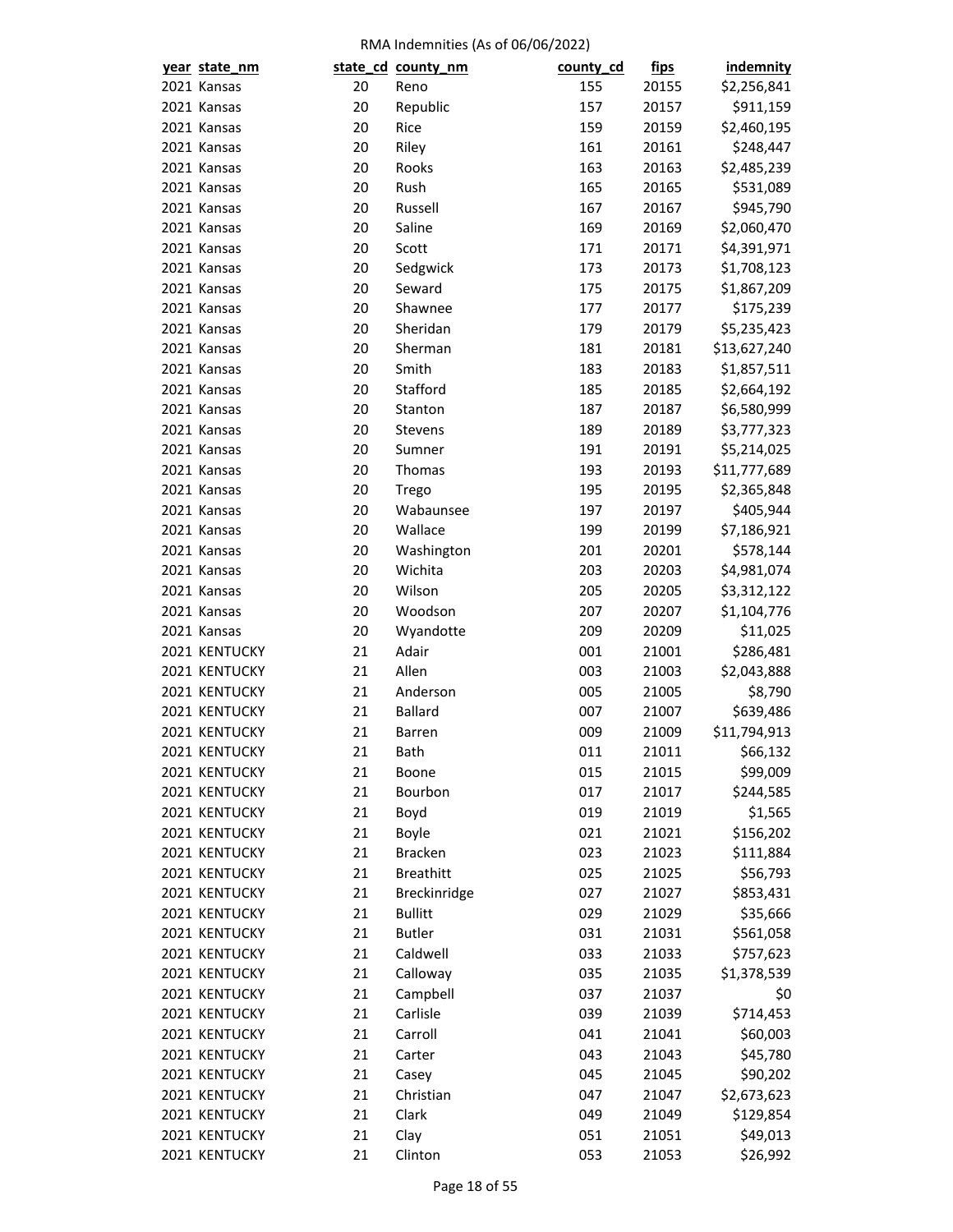| year state_nm |    | state_cd_county_nm | county_cd | <u>fips</u> | indemnity   |
|---------------|----|--------------------|-----------|-------------|-------------|
| 2021 KENTUCKY | 21 | Crittenden         | 055       | 21055       | \$952,731   |
| 2021 KENTUCKY | 21 | Cumberland         | 057       | 21057       | \$265,644   |
| 2021 KENTUCKY | 21 | Daviess            | 059       | 21059       | \$599,735   |
| 2021 KENTUCKY | 21 | Edmonson           | 061       | 21061       | \$286,779   |
| 2021 KENTUCKY | 21 | Elliott            | 063       | 21063       | \$0         |
| 2021 KENTUCKY | 21 | Estill             | 065       | 21065       | \$4,632     |
| 2021 KENTUCKY | 21 | Fayette            | 067       | 21067       | \$84,939    |
| 2021 KENTUCKY | 21 | Fleming            | 069       | 21069       | \$319,724   |
| 2021 KENTUCKY | 21 | Franklin           | 073       | 21073       | \$293,149   |
| 2021 KENTUCKY | 21 | Fulton             | 075       | 21075       | \$769,947   |
| 2021 KENTUCKY | 21 | Gallatin           | 077       | 21077       | \$49,316    |
| 2021 KENTUCKY | 21 | Garrard            | 079       | 21079       | \$372,122   |
| 2021 KENTUCKY | 21 | Grant              | 081       | 21081       | \$21,001    |
| 2021 KENTUCKY | 21 | Graves             | 083       | 21083       | \$1,684,376 |
| 2021 KENTUCKY | 21 | Grayson            | 085       | 21085       | \$726,197   |
| 2021 KENTUCKY | 21 | Green              | 087       | 21087       | \$1,984,103 |
| 2021 KENTUCKY | 21 | Greenup            | 089       | 21089       | \$50,048    |
| 2021 KENTUCKY | 21 | Hancock            | 091       | 21091       | \$268,651   |
| 2021 KENTUCKY | 21 | Hardin             | 093       | 21093       | \$520,894   |
| 2021 KENTUCKY | 21 | Harrison           | 097       | 21097       | \$403,760   |
| 2021 KENTUCKY | 21 | Hart               | 099       | 21099       | \$1,600,144 |
| 2021 KENTUCKY | 21 | Henderson          | 101       | 21101       | \$661,943   |
| 2021 KENTUCKY | 21 | Henry              | 103       | 21103       | \$223,423   |
| 2021 KENTUCKY | 21 | Hickman            | 105       | 21105       | \$521,286   |
| 2021 KENTUCKY | 21 | Hopkins            | 107       | 21107       | \$1,387,434 |
| 2021 KENTUCKY | 21 | Jackson            | 109       | 21109       | \$0         |
| 2021 KENTUCKY | 21 | Jefferson          | 111       | 21111       | \$101,932   |
| 2021 KENTUCKY | 21 | Jessamine          | 113       | 21113       | \$5,174     |
| 2021 KENTUCKY | 21 | Johnson            | 115       | 21115       | \$0         |
| 2021 KENTUCKY | 21 | Kenton             | 117       | 21117       | \$4,342     |
| 2021 KENTUCKY | 21 | Knox               | 121       | 21121       | \$42,896    |
| 2021 KENTUCKY | 21 | Larue              | 123       | 21123       | \$673,372   |
| 2021 KENTUCKY | 21 | Laurel             | 125       | 21125       | \$10,788    |
| 2021 KENTUCKY | 21 | Lawrence           | 127       | 21127       | \$4,950     |
| 2021 KENTUCKY | 21 | Lewis              | 135       | 21135       | \$191,717   |
| 2021 KENTUCKY | 21 | Lincoln            | 137       | 21137       | \$102,828   |
| 2021 KENTUCKY | 21 | Livingston         | 139       | 21139       | \$1,435,583 |
| 2021 KENTUCKY | 21 | Logan              | 141       | 21141       | \$1,110,760 |
| 2021 KENTUCKY | 21 | Lyon               | 143       | 21143       | \$84,084    |
| 2021 KENTUCKY | 21 | Madison            | 151       | 21151       | \$66,831    |
| 2021 KENTUCKY | 21 | Marion             | 155       | 21155       | \$317,992   |
| 2021 KENTUCKY | 21 | Marshall           | 157       | 21157       | \$198,768   |
| 2021 KENTUCKY | 21 | Mason              | 161       | 21161       | \$485,399   |
| 2021 KENTUCKY | 21 | Mccracken          | 145       | 21145       | \$351,382   |
| 2021 KENTUCKY | 21 | Mclean             | 149       | 21149       | \$601,965   |
| 2021 KENTUCKY | 21 | Meade              | 163       | 21163       | \$120,980   |
| 2021 KENTUCKY | 21 | Menifee            | 165       | 21165       | \$883       |
| 2021 KENTUCKY | 21 | Mercer             | 167       | 21167       | \$110,401   |
| 2021 KENTUCKY | 21 | Metcalfe           | 169       | 21169       | \$1,640,234 |
| 2021 KENTUCKY | 21 | Monroe             | 171       | 21171       | \$5,701,779 |
| 2021 KENTUCKY | 21 | Montgomery         | 173       | 21173       | \$35,131    |
| 2021 KENTUCKY | 21 | Morgan             | 175       | 21175       | \$47,510    |
| 2021 KENTUCKY | 21 | Muhlenberg         | 177       | 21177       | \$901,910   |
| 2021 KENTUCKY | 21 | Nelson             | 179       | 21179       | \$524,253   |
|               |    |                    |           |             |             |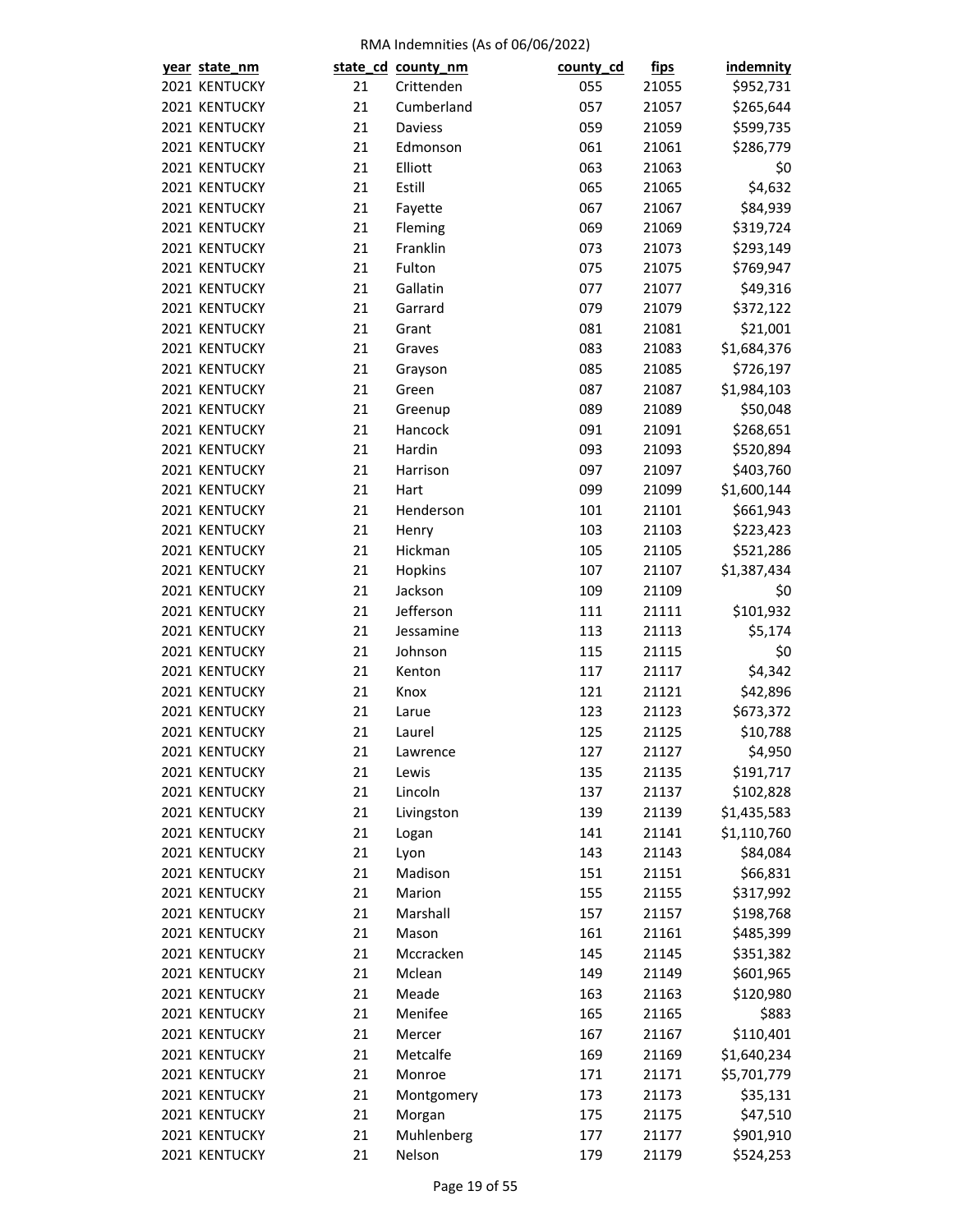| year state_nm  |    | state_cd_county_nm  | county_cd | <u>fips</u> | <b>indemnity</b> |
|----------------|----|---------------------|-----------|-------------|------------------|
| 2021 KENTUCKY  | 21 | Nicholas            | 181       | 21181       | \$67,085         |
| 2021 KENTUCKY  | 21 | Ohio                | 183       | 21183       | \$603,112        |
| 2021 KENTUCKY  | 21 | Oldham              | 185       | 21185       | \$8,409          |
| 2021 KENTUCKY  | 21 | Owen                | 187       | 21187       | \$190,139        |
| 2021 KENTUCKY  | 21 | Owsley              | 189       | 21189       | \$16,615         |
| 2021 KENTUCKY  | 21 | Pendleton           | 191       | 21191       | \$68,830         |
| 2021 KENTUCKY  | 21 | Powell              | 197       | 21197       | \$508,541        |
| 2021 KENTUCKY  | 21 | Pulaski             | 199       | 21199       | \$129,185        |
| 2021 KENTUCKY  | 21 | Robertson           | 201       | 21201       | \$10,919         |
| 2021 KENTUCKY  | 21 | Rockcastle          | 203       | 21203       | \$4,170          |
| 2021 KENTUCKY  | 21 | Rowan               | 205       | 21205       | \$132,224        |
| 2021 KENTUCKY  | 21 | Russell             | 207       | 21207       | \$57,634         |
| 2021 KENTUCKY  | 21 | Scott               | 209       | 21209       | \$48,487         |
| 2021 KENTUCKY  | 21 | Shelby              | 211       | 21211       | \$531,989        |
| 2021 KENTUCKY  | 21 | Simpson             | 213       | 21213       | \$3,861,905      |
| 2021 KENTUCKY  | 21 | Spencer             | 215       | 21215       | \$98,220         |
| 2021 KENTUCKY  | 21 | Taylor              | 217       | 21217       | \$618,016        |
| 2021 KENTUCKY  | 21 | Todd                | 219       | 21219       | \$443,181        |
| 2021 KENTUCKY  | 21 | <b>Trigg</b>        | 221       | 21221       | \$1,628,707      |
| 2021 KENTUCKY  | 21 | Trimble             | 223       | 21223       | \$44,564         |
| 2021 KENTUCKY  | 21 | Union               | 225       | 21225       | \$272,658        |
| 2021 KENTUCKY  | 21 | Warren              | 227       | 21227       | \$2,524,887      |
| 2021 KENTUCKY  | 21 | Washington          | 229       | 21229       | \$37,435         |
| 2021 KENTUCKY  | 21 | Wayne               | 231       | 21231       | \$77,022         |
| 2021 KENTUCKY  | 21 | Webster             | 233       | 21233       | \$426,110        |
| 2021 KENTUCKY  | 21 | Whitley             | 235       | 21235       | \$0              |
| 2021 KENTUCKY  | 21 | Wolfe               | 237       | 21237       | \$11,009         |
| 2021 KENTUCKY  | 21 | Woodford            | 239       | 21239       | \$362,271        |
| 2021 Louisiana | 22 | Acadia              | 001       | 22001       | \$1,605,474      |
| 2021 Louisiana | 22 | Allen               | 003       | 22003       | \$920,850        |
| 2021 Louisiana | 22 | Ascension           | 005       | 22005       | \$146,172        |
| 2021 Louisiana | 22 | Assumption          | 007       | 22007       | \$1,598,975      |
| 2021 Louisiana | 22 | Avoyelles           | 009       | 22009       | \$12,445,822     |
| 2021 Louisiana | 22 | Beauregard          | 011       | 22011       | \$88,882         |
| 2021 Louisiana | 22 | Bienville           | 013       | 22013       | \$2,682          |
| 2021 Louisiana | 22 | <b>Bossier</b>      | 015       | 22015       | \$898,092        |
| 2021 Louisiana | 22 | Caddo               | 017       | 22017       | \$1,631,570      |
| 2021 Louisiana | 22 | Calcasieu           | 019       | 22019       | \$541,999        |
| 2021 Louisiana | 22 | Caldwell            | 021       | 22021       | \$917,129        |
| 2021 Louisiana | 22 | Cameron             | 023       | 22023       | \$616,102        |
| 2021 Louisiana | 22 | Catahoula           | 025       | 22025       | \$5,459,645      |
| 2021 Louisiana | 22 | Claiborne           | 027       | 22027       | \$41,108         |
| 2021 Louisiana | 22 | Concordia           | 029       | 22029       | \$10,062,952     |
| 2021 Louisiana | 22 | De Soto             | 031       | 22031       | \$281,784        |
| 2021 Louisiana | 22 | East Baton Rouge    | 033       | 22033       | \$141,311        |
| 2021 Louisiana | 22 | <b>East Carroll</b> | 035       | 22035       | \$2,329,490      |
| 2021 Louisiana | 22 | East Feliciana      | 037       | 22037       | \$44,918         |
| 2021 Louisiana | 22 | Evangeline          | 039       | 22039       | \$3,028,449      |
| 2021 Louisiana | 22 | Franklin            | 041       | 22041       | \$1,853,631      |
| 2021 Louisiana | 22 | Grant               | 043       | 22043       | \$558,943        |
| 2021 Louisiana | 22 | Iberia              | 045       | 22045       | \$2,059,437      |
| 2021 Louisiana | 22 | Iberville           | 047       | 22047       | \$1,425,515      |
| 2021 Louisiana | 22 | Jackson             | 049       | 22049       | \$4,509          |
| 2021 Louisiana | 22 | Jefferson Davis     | 053       | 22053       | \$3,389,572      |
|                |    |                     |           |             |                  |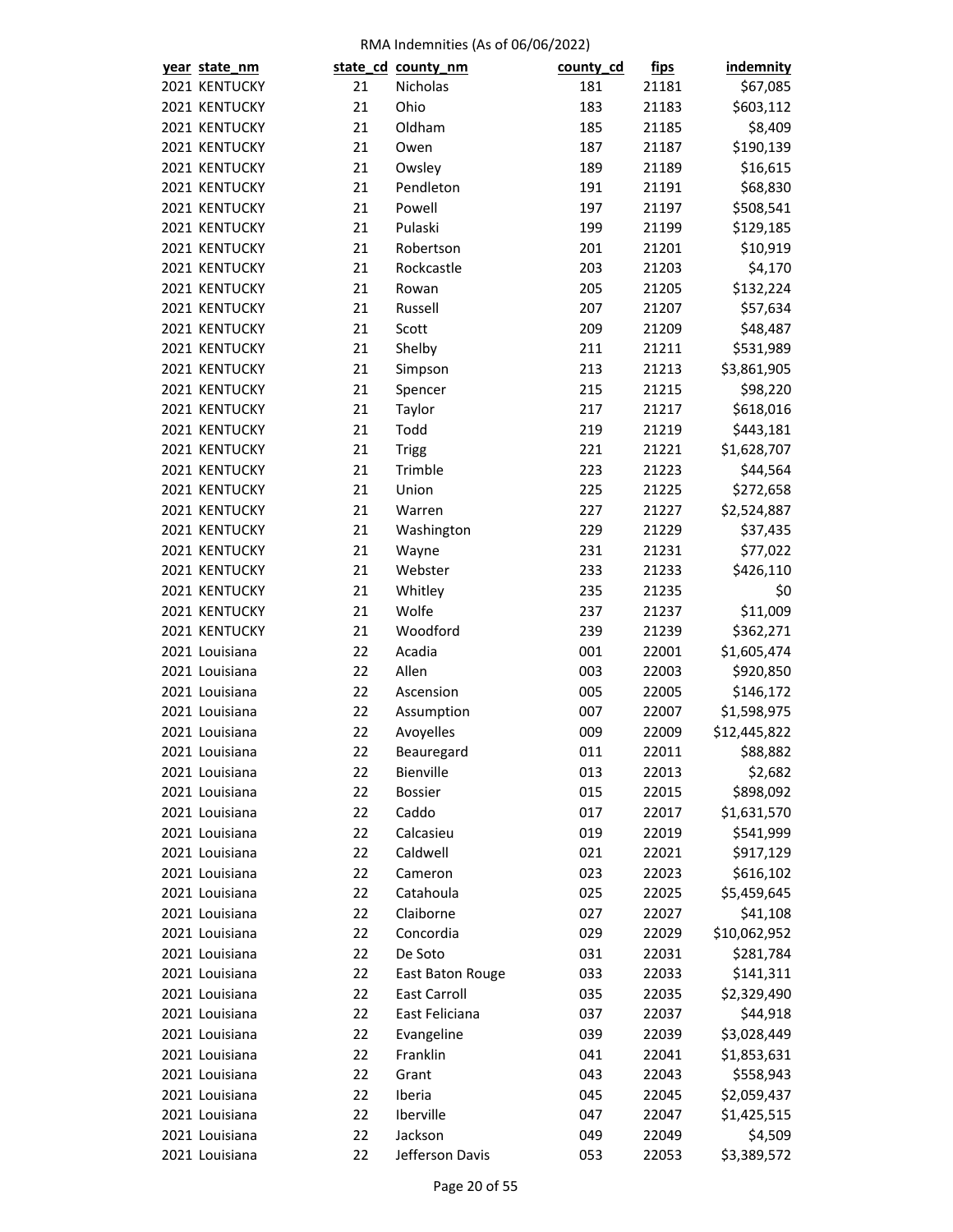| year state_nm  |    | state_cd_county_nm  | county_cd | <u>fips</u> | <b>indemnity</b> |
|----------------|----|---------------------|-----------|-------------|------------------|
| 2021 Louisiana | 22 | La Salle            | 059       | 22059       | \$17,052         |
| 2021 Louisiana | 22 | Lafayette           | 055       | 22055       | \$1,637,120      |
| 2021 Louisiana | 22 | Lafourche           | 057       | 22057       | \$1,265,325      |
| 2021 Louisiana | 22 | Lincoln             | 061       | 22061       | \$57,771         |
| 2021 Louisiana | 22 | Madison             | 065       | 22065       | \$2,401,390      |
| 2021 Louisiana | 22 | Morehouse           | 067       | 22067       | \$10,263,016     |
| 2021 Louisiana | 22 | Natchitoches        | 069       | 22069       | \$4,174,437      |
| 2021 Louisiana | 22 | Ouachita            | 073       | 22073       | \$655,199        |
| 2021 Louisiana | 22 | Plaquemines         | 075       | 22075       | \$0              |
| 2021 Louisiana | 22 | Pointe Coupee       | 077       | 22077       | \$2,702,873      |
| 2021 Louisiana | 22 | Rapides             | 079       | 22079       | \$6,061,002      |
| 2021 Louisiana | 22 | <b>Red River</b>    | 081       | 22081       | \$1,077,848      |
| 2021 Louisiana | 22 | Richland            | 083       | 22083       | \$2,751,703      |
| 2021 Louisiana | 22 | <b>St Charles</b>   | 089       | 22089       | \$0              |
| 2021 Louisiana | 22 | St Helena           | 091       | 22091       | \$37,353         |
| 2021 Louisiana | 22 | St James            | 093       | 22093       | \$336,706        |
| 2021 Louisiana | 22 | St John Baptist     | 095       | 22095       | \$209,106        |
| 2021 Louisiana | 22 | St Landry           | 097       | 22097       | \$9,758,694      |
| 2021 Louisiana | 22 | St Martin           | 099       | 22099       | \$2,049,773      |
| 2021 Louisiana | 22 | St Mary             | 101       | 22101       | \$1,546,040      |
| 2021 Louisiana | 22 | Tangipahoa          | 105       | 22105       | \$426,767        |
| 2021 Louisiana | 22 | Tensas              | 107       | 22107       | \$2,543,905      |
| 2021 Louisiana | 22 | Terrebonne          | 109       | 22109       | \$371,896        |
| 2021 Louisiana | 22 | Union               | 111       | 22111       | \$66,243         |
| 2021 Louisiana | 22 | Vermilion           | 113       | 22113       | \$16,409,492     |
| 2021 Louisiana | 22 | Washington          | 117       | 22117       | \$1,924,880      |
| 2021 Louisiana | 22 | West Baton Rouge    | 121       | 22121       | \$268,061        |
| 2021 Louisiana | 22 | <b>West Carroll</b> | 123       | 22123       | \$1,693,950      |
| 2021 Louisiana | 22 | West Feliciana      | 125       | 22125       | \$680,235        |
| 2021 Louisiana | 22 | Winn                | 127       | 22127       | \$26,883         |
| 2021 Maine     | 23 | Androscoggin        | 001       | 23001       | \$27,032         |
| 2021 Maine     | 23 | Aroostook           | 003       | 23003       | \$2,580,023      |
| 2021 Maine     | 23 | Cumberland          | 005       | 23005       | \$935            |
| 2021 Maine     | 23 | Franklin            | 007       | 23007       | \$0              |
| 2021 Maine     | 23 | Hancock             | 009       | 23009       | \$22,382         |
| 2021 Maine     | 23 | Kennebec            | 011       | 23011       | \$8,220          |
| 2021 Maine     | 23 | Knox                | 013       | 23013       | \$0              |
| 2021 Maine     | 23 | Lincoln             | 015       | 23015       | \$0              |
| 2021 Maine     | 23 | Oxford              | 017       | 23017       | \$1,178          |
| 2021 Maine     | 23 | Penobscot           | 019       | 23019       | \$881            |
| 2021 Maine     | 23 | Piscataquis         | 021       | 23021       | \$0              |
| 2021 Maine     | 23 | Sagadahoc           | 023       | 23023       | \$0              |
| 2021 Maine     | 23 | Somerset            | 025       | 23025       | \$0              |
| 2021 Maine     | 23 | Waldo               | 027       | 23027       | \$0              |
| 2021 Maine     | 23 |                     | 029       | 23029       | \$384,575        |
| 2021 Maine     | 23 | Washington<br>York  | 031       |             |                  |
| 2021 Maryland  | 24 | Allegany            | 001       | 23031       | \$0              |
|                |    |                     |           | 24001       | \$21,245         |
| 2021 Maryland  | 24 | Anne Arundel        | 003       | 24003       | \$450            |
| 2021 Maryland  | 24 | <b>Baltimore</b>    | 005       | 24005       | \$128,037        |
| 2021 Maryland  | 24 | Calvert             | 009       | 24009       | \$1,933          |
| 2021 Maryland  | 24 | Caroline            | 011       | 24011       | \$500,143        |
| 2021 Maryland  | 24 | Carroll             | 013       | 24013       | \$54,484         |
| 2021 Maryland  | 24 | Cecil               | 015       | 24015       | \$135,795        |
| 2021 Maryland  | 24 | Charles             | 017       | 24017       | \$159,024        |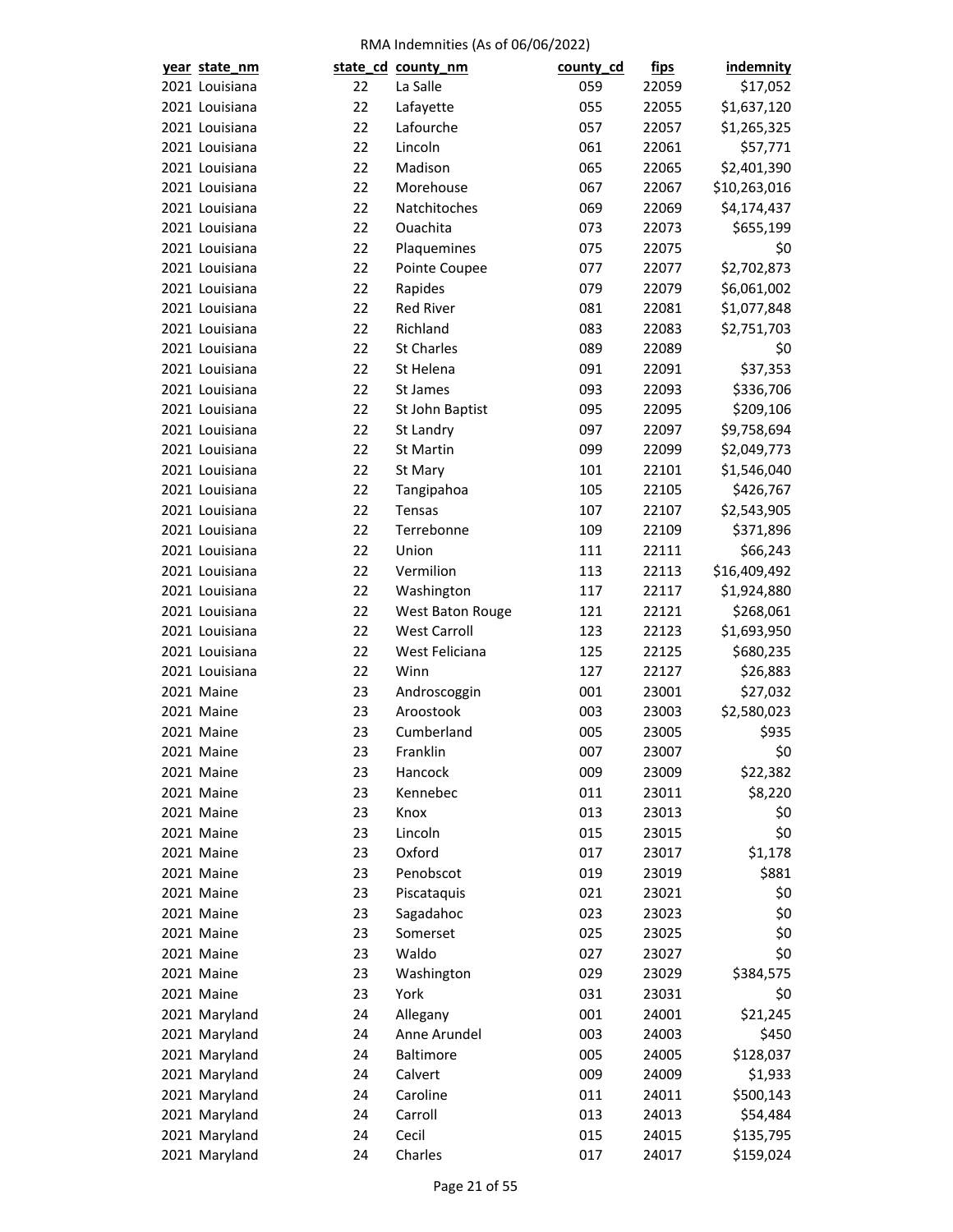| year state_nm      |    | state_cd_county_nm    | county_cd | fips  | <b>indemnity</b> |
|--------------------|----|-----------------------|-----------|-------|------------------|
| 2021 Maryland      | 24 | Dorchester            | 019       | 24019 | \$1,197,200      |
| 2021 Maryland      | 24 | Frederick             | 021       | 24021 | \$619,559        |
| 2021 Maryland      | 24 | Garrett               | 023       | 24023 | \$158,860        |
| 2021 Maryland      | 24 | Harford               | 025       | 24025 | \$73,237         |
| 2021 Maryland      | 24 | Howard                | 027       | 24027 | \$3,630          |
| 2021 Maryland      | 24 | Kent                  | 029       | 24029 | \$502,470        |
| 2021 Maryland      | 24 | Montgomery            | 031       | 24031 | \$118,662        |
| 2021 Maryland      | 24 | Prince George'S       | 033       | 24033 | \$11,993         |
| 2021 Maryland      | 24 | Queen Anne'S          | 035       | 24035 | \$643,253        |
| 2021 Maryland      | 24 | Somerset              | 039       | 24039 | \$385,397        |
| 2021 Maryland      | 24 | St Mary'S             | 037       | 24037 | \$142,523        |
| 2021 Maryland      | 24 | Talbot                | 041       | 24041 | \$612,045        |
| 2021 Maryland      | 24 | Washington            | 043       | 24043 | \$617,849        |
| 2021 Maryland      | 24 | Wicomico              | 045       | 24045 | \$581,507        |
| 2021 Maryland      | 24 | Worcester             | 047       | 24047 | \$284,801        |
| 2021 MASSACHUSETTS | 25 | Barnstable            | 001       | 25001 | \$127,617        |
| 2021 MASSACHUSETTS | 25 | <b>Berkshire</b>      | 003       | 25003 | \$201,205        |
| 2021 MASSACHUSETTS | 25 | <b>Bristol</b>        | 005       | 25005 | \$199,969        |
| 2021 MASSACHUSETTS | 25 | <b>Dukes</b>          | 007       | 25007 | \$14,428         |
| 2021 MASSACHUSETTS | 25 | <b>Essex</b>          | 009       | 25009 | \$23,065         |
| 2021 MASSACHUSETTS | 25 | Franklin              | 011       | 25011 | \$1,283,309      |
| 2021 MASSACHUSETTS | 25 | Hampden               | 013       | 25013 | \$5,255,282      |
| 2021 MASSACHUSETTS | 25 | Hampshire             | 015       | 25015 | \$2,308,485      |
| 2021 MASSACHUSETTS | 25 | Middlesex             | 017       | 25017 | \$7,909          |
| 2021 MASSACHUSETTS | 25 | Nantucket             |           |       | \$28,500         |
|                    |    | Norfolk               | 019       | 25019 |                  |
| 2021 MASSACHUSETTS | 25 |                       | 021       | 25021 | \$3,048          |
| 2021 MASSACHUSETTS | 25 | Plymouth              | 023       | 25023 | \$769,081        |
| 2021 MASSACHUSETTS | 25 | Worcester             | 027       | 25027 | \$158,776        |
| 2021 MICHIGAN      | 26 | Alcona                | 001       | 26001 | \$98,552         |
| 2021 MICHIGAN      | 26 | Alger                 | 003       | 26003 | \$0              |
| 2021 MICHIGAN      | 26 | Allegan               | 005       | 26005 | \$1,177,357      |
| 2021 MICHIGAN      | 26 | Alpena                | 007       | 26007 | \$96,911         |
| 2021 MICHIGAN      | 26 | Antrim                | 009       | 26009 | \$1,131,790      |
| 2021 MICHIGAN      | 26 | Arenac                | 011       | 26011 | \$466,043        |
| 2021 MICHIGAN      | 26 | Barry                 | 015       | 26015 | \$513,882        |
| 2021 MICHIGAN      | 26 | Bay                   | 017       | 26017 | \$1,526,260      |
| 2021 MICHIGAN      | 26 | Benzie                | 019       | 26019 | \$312,286        |
| 2021 MICHIGAN      | 26 | Berrien               | 021       | 26021 | \$4,858,574      |
| 2021 MICHIGAN      | 26 | <b>Branch</b>         | 023       | 26023 | \$1,901,976      |
| 2021 MICHIGAN      | 26 | Calhoun               | 025       | 26025 | \$1,063,993      |
| 2021 MICHIGAN      | 26 | Cass                  | 027       | 26027 | \$378,705        |
| 2021 MICHIGAN      | 26 | Charlevoix            | 029       | 26029 | \$7,229          |
| 2021 MICHIGAN      | 26 | Cheboygan             | 031       | 26031 | \$5,335          |
| 2021 MICHIGAN      | 26 | Chippewa              | 033       | 26033 | \$18,252         |
| 2021 MICHIGAN      | 26 | Clare                 | 035       | 26035 | \$137,597        |
| 2021 MICHIGAN      | 26 | Clinton               | 037       | 26037 | \$1,227,814      |
| 2021 MICHIGAN      | 26 | Delta                 | 041       | 26041 | \$258,252        |
| 2021 MICHIGAN      | 26 | Dickinson             | 043       | 26043 | \$117,612        |
| 2021 MICHIGAN      | 26 | Eaton                 | 045       | 26045 | \$823,699        |
| 2021 MICHIGAN      | 26 | Emmet                 | 047       | 26047 | \$6,436          |
| 2021 MICHIGAN      | 26 | Genesee               | 049       | 26049 | \$774,591        |
| 2021 MICHIGAN      | 26 | Gladwin               | 051       | 26051 | \$113,652        |
| 2021 MICHIGAN      | 26 | <b>Grand Traverse</b> | 055       | 26055 | \$514,014        |
| 2021 MICHIGAN      | 26 | Gratiot               | 057       | 26057 | \$2,125,081      |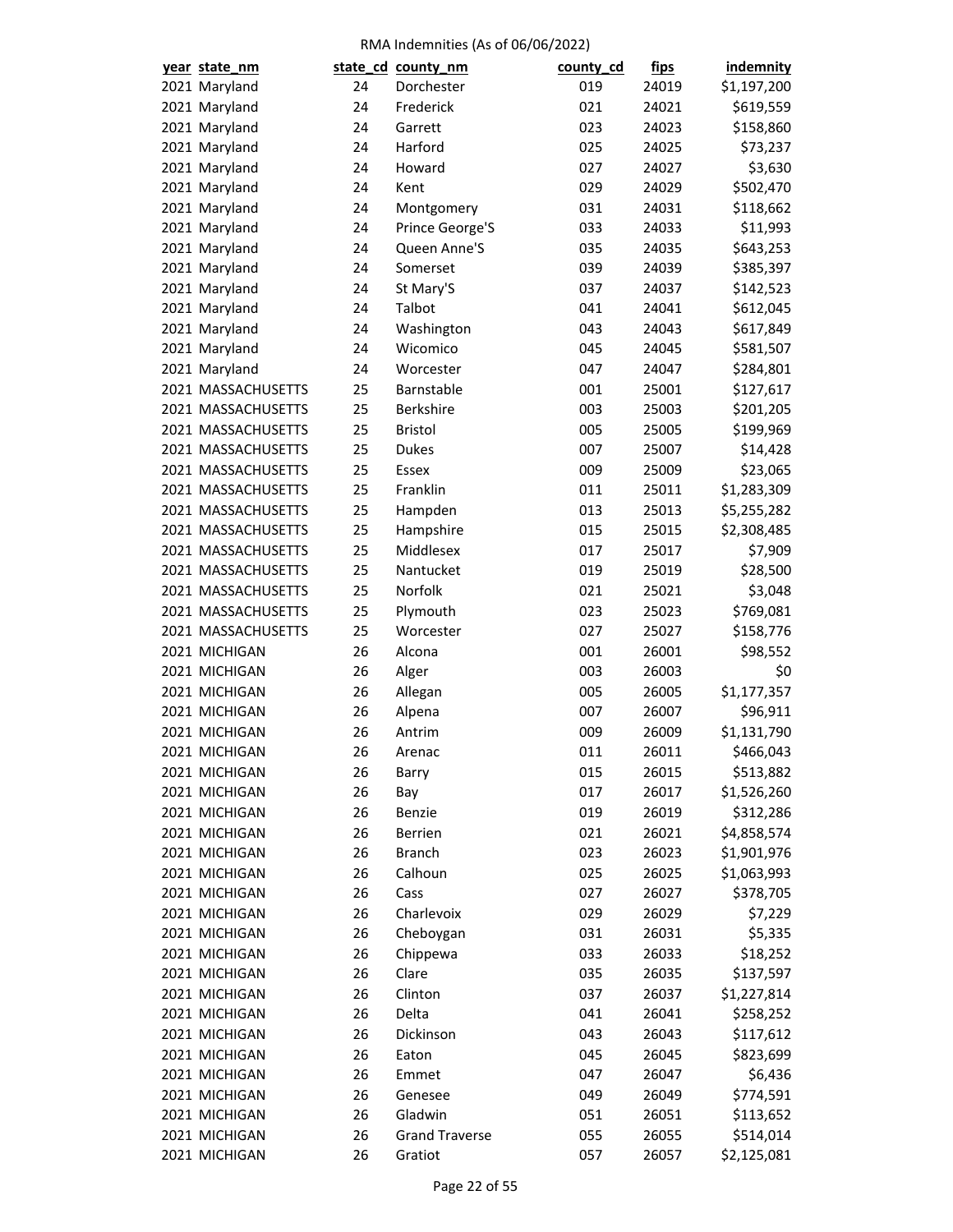| year state_nm  |    | state_cd_county_nm | county_cd | <u>fips</u> | <b>indemnity</b> |
|----------------|----|--------------------|-----------|-------------|------------------|
| 2021 MICHIGAN  | 26 | Hillsdale          | 059       | 26059       | \$558,605        |
| 2021 MICHIGAN  | 26 | Houghton           | 061       | 26061       | \$0              |
| 2021 MICHIGAN  | 26 | Huron              | 063       | 26063       | \$1,881,923      |
| 2021 MICHIGAN  | 26 | Ingham             | 065       | 26065       | \$379,196        |
| 2021 MICHIGAN  | 26 | Ionia              | 067       | 26067       | \$1,211,644      |
| 2021 MICHIGAN  | 26 | losco              | 069       | 26069       | \$89,153         |
| 2021 MICHIGAN  | 26 | Iron               | 071       | 26071       | \$754            |
| 2021 MICHIGAN  | 26 | Isabella           | 073       | 26073       | \$1,465,846      |
| 2021 MICHIGAN  | 26 | Jackson            | 075       | 26075       | \$592,639        |
| 2021 MICHIGAN  | 26 | Kalamazoo          | 077       | 26077       | \$466,358        |
| 2021 MICHIGAN  | 26 | Kalkaska           | 079       | 26079       | \$13,683         |
| 2021 MICHIGAN  | 26 | Kent               | 081       | 26081       | \$7,066,719      |
| 2021 MICHIGAN  | 26 | Lake               | 085       | 26085       | \$3,739          |
| 2021 MICHIGAN  | 26 | Lapeer             | 087       | 26087       | \$532,397        |
| 2021 MICHIGAN  | 26 | Leelanau           | 089       | 26089       | \$1,690,295      |
| 2021 MICHIGAN  | 26 | Lenawee            | 091       | 26091       | \$1,038,978      |
| 2021 MICHIGAN  | 26 | Livingston         | 093       | 26093       | \$352,709        |
| 2021 MICHIGAN  | 26 | Luce               | 095       | 26095       | \$0              |
| 2021 MICHIGAN  | 26 | Mackinac           | 097       | 26097       | \$5,352          |
| 2021 MICHIGAN  | 26 | Macomb             | 099       | 26099       | \$923,442        |
| 2021 MICHIGAN  | 26 | Manistee           | 101       | 26101       | \$554,170        |
| 2021 MICHIGAN  | 26 | Marquette          | 103       | 26103       | \$0              |
| 2021 MICHIGAN  | 26 | Mason              | 105       | 26105       | \$773,921        |
| 2021 MICHIGAN  | 26 | Mecosta            | 107       | 26107       | \$320,613        |
| 2021 MICHIGAN  | 26 | Menominee          | 109       | 26109       | \$1,101,860      |
| 2021 MICHIGAN  | 26 | Midland            | 111       | 26111       | \$781,589        |
| 2021 MICHIGAN  | 26 | Missaukee          | 113       | 26113       | \$8,482          |
| 2021 MICHIGAN  | 26 | Monroe             | 115       | 26115       | \$1,029,737      |
| 2021 MICHIGAN  | 26 | Montcalm           | 117       | 26117       | \$1,113,885      |
| 2021 MICHIGAN  | 26 | Montmorency        | 119       | 26119       | \$6,932          |
| 2021 MICHIGAN  | 26 | Muskegon           | 121       | 26121       | \$1,797,768      |
| 2021 MICHIGAN  | 26 | Newaygo            | 123       | 26123       | \$1,095,816      |
| 2021 MICHIGAN  | 26 | Oakland            | 125       | 26125       | \$92,515         |
| 2021 MICHIGAN  | 26 | Oceana             | 127       | 26127       | \$2,447,376      |
| 2021 MICHIGAN  | 26 | Ogemaw             | 129       | 26129       | \$60,052         |
| 2021 MICHIGAN  | 26 | Ontonagon          | 131       | 26131       | \$0              |
| 2021 MICHIGAN  | 26 | Osceola            | 133       | 26133       | \$24,203         |
| 2021 MICHIGAN  | 26 | Oscoda             | 135       | 26135       | \$0              |
| 2021 MICHIGAN  | 26 | Otsego             | 137       | 26137       | \$25,694         |
| 2021 MICHIGAN  | 26 | Ottawa             | 139       | 26139       | \$5,897,015      |
| 2021 MICHIGAN  | 26 | Presque Isle       | 141       | 26141       | \$250,218        |
| 2021 MICHIGAN  | 26 | Saginaw            | 145       | 26145       | \$2,512,993      |
| 2021 MICHIGAN  | 26 | Sanilac            | 151       | 26151       | \$2,082,861      |
| 2021 MICHIGAN  | 26 | Schoolcraft        | 153       | 26153       | \$1,179          |
| 2021 MICHIGAN  | 26 | Shiawassee         | 155       | 26155       | \$1,073,372      |
| 2021 MICHIGAN  | 26 | St Clair           | 147       | 26147       | \$2,061,247      |
| 2021 MICHIGAN  | 26 | St Joseph          | 149       | 26149       | \$687,802        |
| 2021 MICHIGAN  | 26 | Tuscola            | 157       | 26157       | \$2,608,449      |
| 2021 MICHIGAN  | 26 | Van Buren          | 159       | 26159       | \$4,842,614      |
| 2021 MICHIGAN  | 26 | Washtenaw          | 161       | 26161       | \$839,353        |
| 2021 MICHIGAN  | 26 | Wayne              | 163       | 26163       | \$222,355        |
| 2021 MICHIGAN  | 26 | Wexford            | 165       | 26165       | \$108,012        |
| 2021 MINNESOTA | 27 | Aitkin             | 001       | 27001       | \$319,477        |
| 2021 MINNESOTA | 27 | Anoka              | 003       | 27003       | \$562,067        |
|                |    |                    |           |             |                  |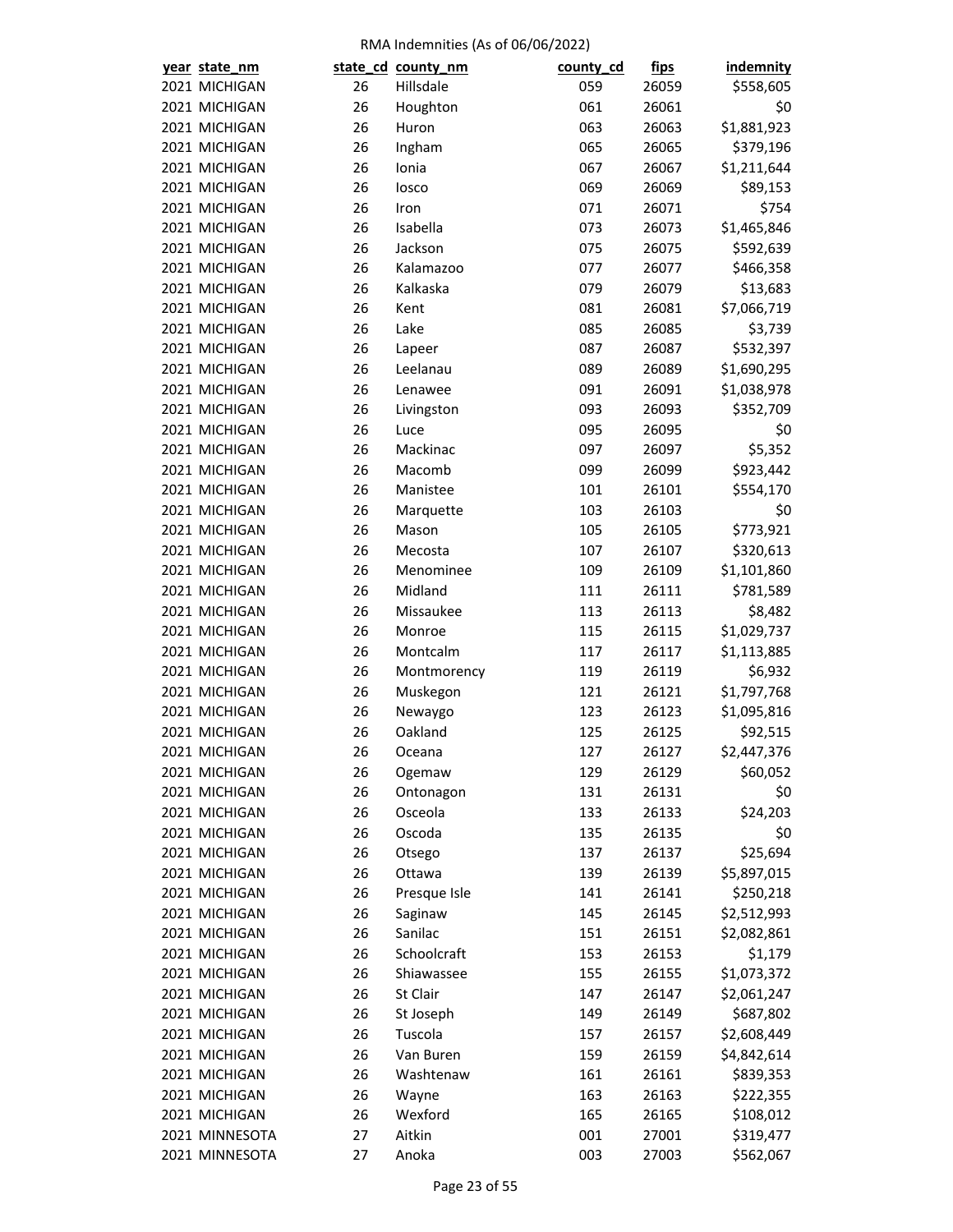| year state_nm                    |          | state_cd_county_nm | county_cd  | <u>fips</u>    | <b>indemnity</b> |
|----------------------------------|----------|--------------------|------------|----------------|------------------|
| 2021 MINNESOTA                   | 27       | <b>Becker</b>      | 005        | 27005          | \$4,220,279      |
| 2021 MINNESOTA                   | 27       | Beltrami           | 007        | 27007          | \$3,074,837      |
| 2021 MINNESOTA                   | 27       | Benton             | 009        | 27009          | \$10,756,343     |
| 2021 MINNESOTA                   | 27       | <b>Big Stone</b>   | 011        | 27011          | \$1,770,546      |
| 2021 MINNESOTA                   | 27       | <b>Blue Earth</b>  | 013        | 27013          | \$1,340,311      |
| 2021 MINNESOTA                   | 27       | <b>Brown</b>       | 015        | 27015          | \$5,988,398      |
| 2021 MINNESOTA                   | 27       | Carlton            | 017        | 27017          | \$0              |
| 2021 MINNESOTA                   | 27       | Carver             | 019        | 27019          | \$793,623        |
| 2021 MINNESOTA                   | 27       | Cass               | 021        | 27021          | \$993,102        |
| 2021 MINNESOTA                   | 27       | Chippewa           | 023        | 27023          | \$1,770,937      |
| 2021 MINNESOTA                   | 27       | Chisago            | 025        | 27025          | \$848,875        |
| 2021 MINNESOTA                   | 27       | Clay               | 027        | 27027          | \$7,660,997      |
| 2021 MINNESOTA                   | 27       | Clearwater         | 029        | 27029          | \$4,287,170      |
| 2021 MINNESOTA                   | 27       | Cottonwood         | 033        | 27033          | \$4,166,266      |
| 2021 MINNESOTA                   | 27       | Crow Wing          | 035        | 27035          | \$1,860,303      |
| 2021 MINNESOTA                   | 27       | Dakota             | 037        | 27037          | \$5,853,816      |
| 2021 MINNESOTA                   | 27       | Dodge              | 039        | 27039          | \$325,433        |
| 2021 MINNESOTA                   | 27       | Douglas            | 041        | 27041          | \$8,625,158      |
| 2021 MINNESOTA                   | 27       | Faribault          | 043        | 27043          | \$1,580,983      |
| 2021 MINNESOTA                   | 27       | Fillmore           | 045        | 27045          | \$922,328        |
| 2021 MINNESOTA                   | 27       | Freeborn           | 047        | 27047          | \$1,637,510      |
| 2021 MINNESOTA                   | 27       | Goodhue            | 049        | 27049          | \$1,325,988      |
| 2021 MINNESOTA                   | 27       | Grant              | 051        | 27051          | \$1,134,104      |
| 2021 MINNESOTA                   | 27       | Hennepin           | 053        | 27053          | \$162,085        |
| 2021 MINNESOTA                   | 27       | Houston            | 055        | 27055          | \$889,793        |
| 2021 MINNESOTA                   | 27       | Hubbard            | 057        | 27057          | \$645,003        |
| 2021 MINNESOTA                   | 27       | Isanti             | 059        | 27059          | \$3,481,562      |
| 2021 MINNESOTA                   | 27       | Itasca             | 061        | 27061          | \$226,420        |
| 2021 MINNESOTA                   | 27       | Jackson            | 063        | 27063          | \$3,158,609      |
| 2021 MINNESOTA                   | 27       | Kanabec            | 065        | 27065          | \$2,965,258      |
| 2021 MINNESOTA                   | 27       | Kandiyohi          | 067        | 27067          | \$9,546,751      |
| 2021 MINNESOTA                   | 27       | Kittson            | 069        | 27069          | \$10,986,120     |
| 2021 MINNESOTA                   | 27       | Koochiching        | 071        | 27071          | \$419,555        |
| 2021 MINNESOTA                   | 27       | Lac Qui Parle      | 073        | 27073          | \$1,586,185      |
| 2021 MINNESOTA                   | 27       | Lake Of The Woods  | 077        | 27077          | \$769,937        |
| 2021 MINNESOTA                   | 27       | Le Sueur           | 079        | 27079          | \$325,022        |
| 2021 MINNESOTA                   | 27       | Lincoln            |            |                | \$7,354,444      |
| 2021 MINNESOTA                   | 27       | Lyon               | 081<br>083 | 27081<br>27083 | \$16,921,392     |
| 2021 MINNESOTA                   | 27       | Mahnomen           |            |                | \$6,099,139      |
| 2021 MINNESOTA                   | 27       | Marshall           | 087<br>089 | 27087<br>27089 |                  |
|                                  |          |                    |            |                | \$26,333,022     |
| 2021 MINNESOTA<br>2021 MINNESOTA | 27<br>27 | Martin<br>Mcleod   | 091<br>085 | 27091<br>27085 | \$4,033,886      |
|                                  |          |                    |            |                | \$1,069,349      |
| 2021 MINNESOTA                   | 27       | Meeker             | 093        | 27093          | \$8,260,402      |
| 2021 MINNESOTA                   | 27       | Mille Lacs         | 095        | 27095          | \$2,417,001      |
| 2021 MINNESOTA                   | 27       | Morrison           | 097        | 27097          | \$23,224,158     |
| 2021 MINNESOTA                   | 27       | Mower              | 099        | 27099          | \$833,796        |
| 2021 MINNESOTA                   | 27       | Murray             | 101        | 27101          | \$1,835,383      |
| 2021 MINNESOTA                   | 27       | Nicollet           | 103        | 27103          | \$388,687        |
| 2021 MINNESOTA                   | 27       | Nobles             | 105        | 27105          | \$509,462        |
| 2021 MINNESOTA                   | 27       | Norman             | 107        | 27107          | \$27,018,475     |
| 2021 MINNESOTA                   | 27       | Olmsted            | 109        | 27109          | \$476,110        |
| 2021 MINNESOTA                   | 27       | <b>Otter Tail</b>  | 111        | 27111          | \$34,747,808     |
| 2021 MINNESOTA                   | 27       | Pennington         | 113        | 27113          | \$21,858,595     |
| 2021 MINNESOTA                   | 27       | Pine               | 115        | 27115          | \$981,761        |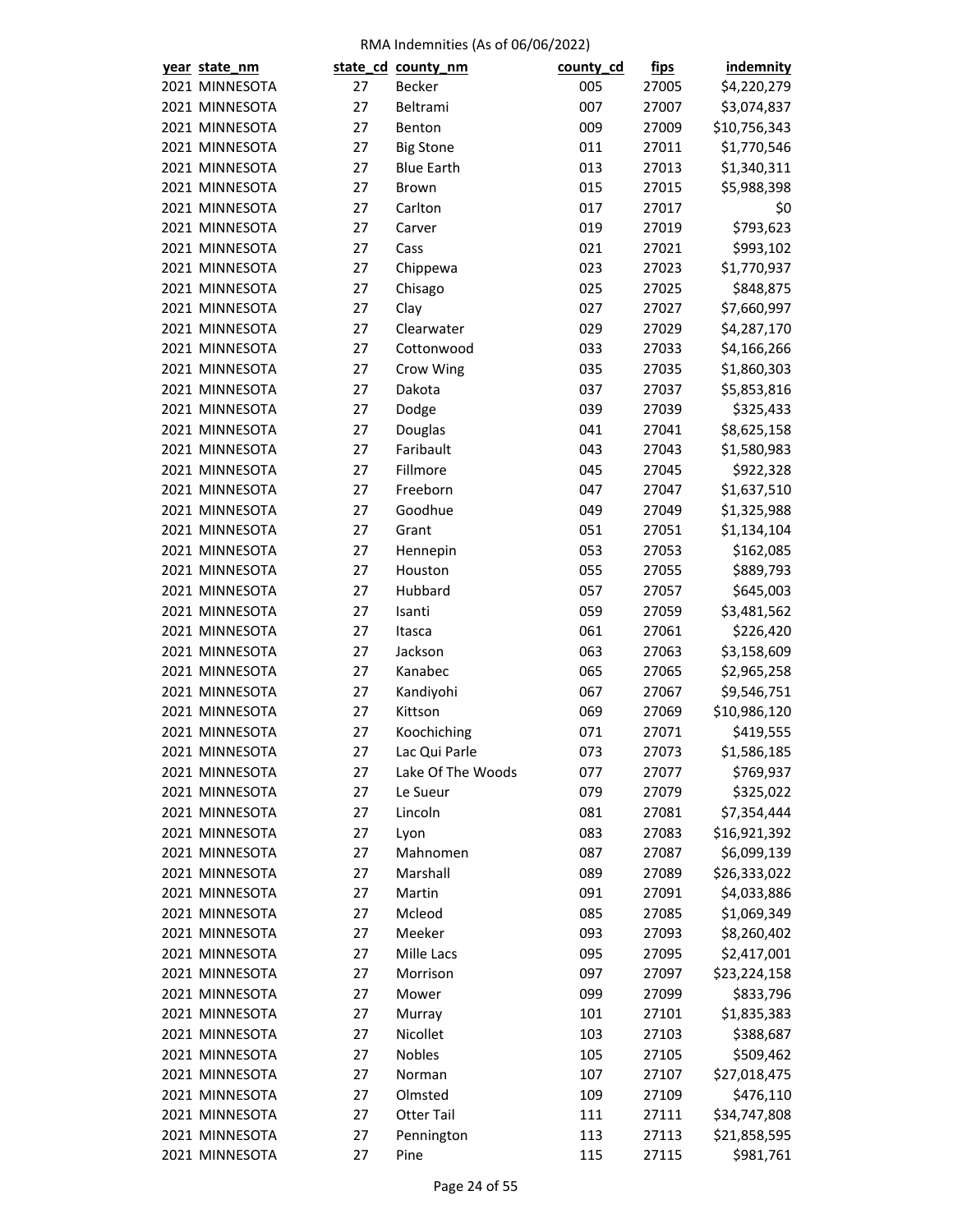| year state_nm    |    | state_cd_county_nm     | county_cd  | <u>fips</u>    | <b>indemnity</b>          |
|------------------|----|------------------------|------------|----------------|---------------------------|
| 2021 MINNESOTA   | 27 | Pipestone              | 117        | 27117          | \$2,503,702               |
| 2021 MINNESOTA   | 27 | Polk                   | 119        | 27119          | \$68,426,857              |
| 2021 MINNESOTA   | 27 | Pope                   | 121        | 27121          | \$12,507,966              |
| 2021 MINNESOTA   | 27 | Ramsey                 | 123        | 27123          | \$0                       |
| 2021 MINNESOTA   | 27 | <b>Red Lake</b>        | 125        | 27125          | \$21,303,385              |
| 2021 MINNESOTA   | 27 | Redwood                | 127        | 27127          | \$13,203,415              |
| 2021 MINNESOTA   | 27 | Renville               | 129        | 27129          | \$6,597,723               |
| 2021 MINNESOTA   | 27 | Rice                   | 131        | 27131          | \$603,422                 |
| 2021 MINNESOTA   | 27 | Rock                   | 133        | 27133          | \$1,179,262               |
| 2021 MINNESOTA   | 27 | Roseau                 | 135        | 27135          | \$20,448,723              |
| 2021 MINNESOTA   | 27 | Scott                  | 139        | 27139          | \$1,187,999               |
| 2021 MINNESOTA   | 27 | Sherburne              | 141        | 27141          | \$2,685,503               |
| 2021 MINNESOTA   | 27 | Sibley                 | 143        | 27143          | \$891,785                 |
| 2021 MINNESOTA   | 27 | St Louis               | 137        | 27137          | \$21,513                  |
| 2021 MINNESOTA   | 27 | <b>Stearns</b>         | 145        | 27145          | \$31,485,353              |
| 2021 MINNESOTA   | 27 | Steele                 | 147        | 27147          | \$608,760                 |
| 2021 MINNESOTA   | 27 | Stevens                | 149        | 27149          | \$2,414,163               |
| 2021 MINNESOTA   | 27 | Swift                  | 151        | 27151          | \$3,213,741               |
| 2021 MINNESOTA   | 27 | Todd                   | 153        | 27153          | \$7,370,231               |
| 2021 MINNESOTA   | 27 | Traverse               | 155        | 27155          | \$2,094,168               |
| 2021 MINNESOTA   | 27 | Wabasha                | 157        | 27157          | \$2,991,523               |
| 2021 MINNESOTA   | 27 | Wadena                 | 159        | 27159          | \$4,162,965               |
| 2021 MINNESOTA   | 27 | Waseca                 | 161        | 27161          | \$385,373                 |
| 2021 MINNESOTA   | 27 | Washington             | 163        | 27163          | \$1,075,830               |
| 2021 MINNESOTA   | 27 | Watonwan               | 165        | 27165          | \$712,317                 |
| 2021 MINNESOTA   | 27 | Wilkin                 | 167        | 27167          | \$5,484,761               |
| 2021 MINNESOTA   | 27 | Winona                 | 169        | 27169          | \$515,504                 |
| 2021 MINNESOTA   | 27 | Wright                 | 171        | 27171          | \$8,580,274               |
| 2021 MINNESOTA   | 27 | <b>Yellow Medicine</b> | 173        | 27173          | \$8,370,478               |
| 2021 Mississippi | 28 | Adams                  | 001        | 28001          | \$711,491                 |
| 2021 Mississippi | 28 | Alcorn                 | 003        | 28003          | \$496,644                 |
| 2021 Mississippi | 28 | Amite                  | 005        | 28005          | \$98,371                  |
| 2021 Mississippi | 28 | Attala                 | 007        | 28007          | \$774,814                 |
| 2021 Mississippi | 28 | Benton                 | 009        | 28009          | \$278,764                 |
| 2021 Mississippi | 28 | Bolivar                | 011        | 28011          |                           |
| 2021 Mississippi | 28 | Calhoun                | 013        | 28013          | \$16,220,488<br>\$562,764 |
| 2021 Mississippi | 28 | Carroll                |            |                | \$945,071                 |
| 2021 Mississippi | 28 | Chickasaw              | 015<br>017 | 28015<br>28017 | \$722,466                 |
| 2021 Mississippi | 28 | Choctaw                | 019        | 28019          | \$5,893                   |
| 2021 Mississippi | 28 | Claiborne              | 021        | 28021          | \$39,966                  |
| 2021 Mississippi | 28 | Clarke                 | 023        | 28023          | \$25,169                  |
| 2021 Mississippi | 28 |                        | 025        |                |                           |
|                  | 28 | Clay<br>Coahoma        | 027        | 28025<br>28027 | \$600,892                 |
| 2021 Mississippi |    |                        |            |                | \$7,682,472<br>\$60,515   |
| 2021 Mississippi | 28 | Copiah                 | 029        | 28029          |                           |
| 2021 Mississippi | 28 | Covington              | 031        | 28031          | \$319,587                 |
| 2021 Mississippi | 28 | De Soto                | 033        | 28033          | \$1,203,890               |
| 2021 Mississippi | 28 | Forrest                | 035        | 28035          | \$214,632                 |
| 2021 Mississippi | 28 | Franklin               | 037        | 28037          | \$0                       |
| 2021 Mississippi | 28 | George                 | 039        | 28039          | \$434,120                 |
| 2021 Mississippi | 28 | Greene                 | 041        | 28041          | \$102,250                 |
| 2021 Mississippi | 28 | Grenada                | 043        | 28043          | \$1,509,654               |
| 2021 Mississippi | 28 | Hancock                | 045        | 28045          | \$5,884                   |
| 2021 Mississippi | 28 | Harrison               | 047        | 28047          | \$62,235                  |
| 2021 Mississippi | 28 | Hinds                  | 049        | 28049          | \$1,220,224               |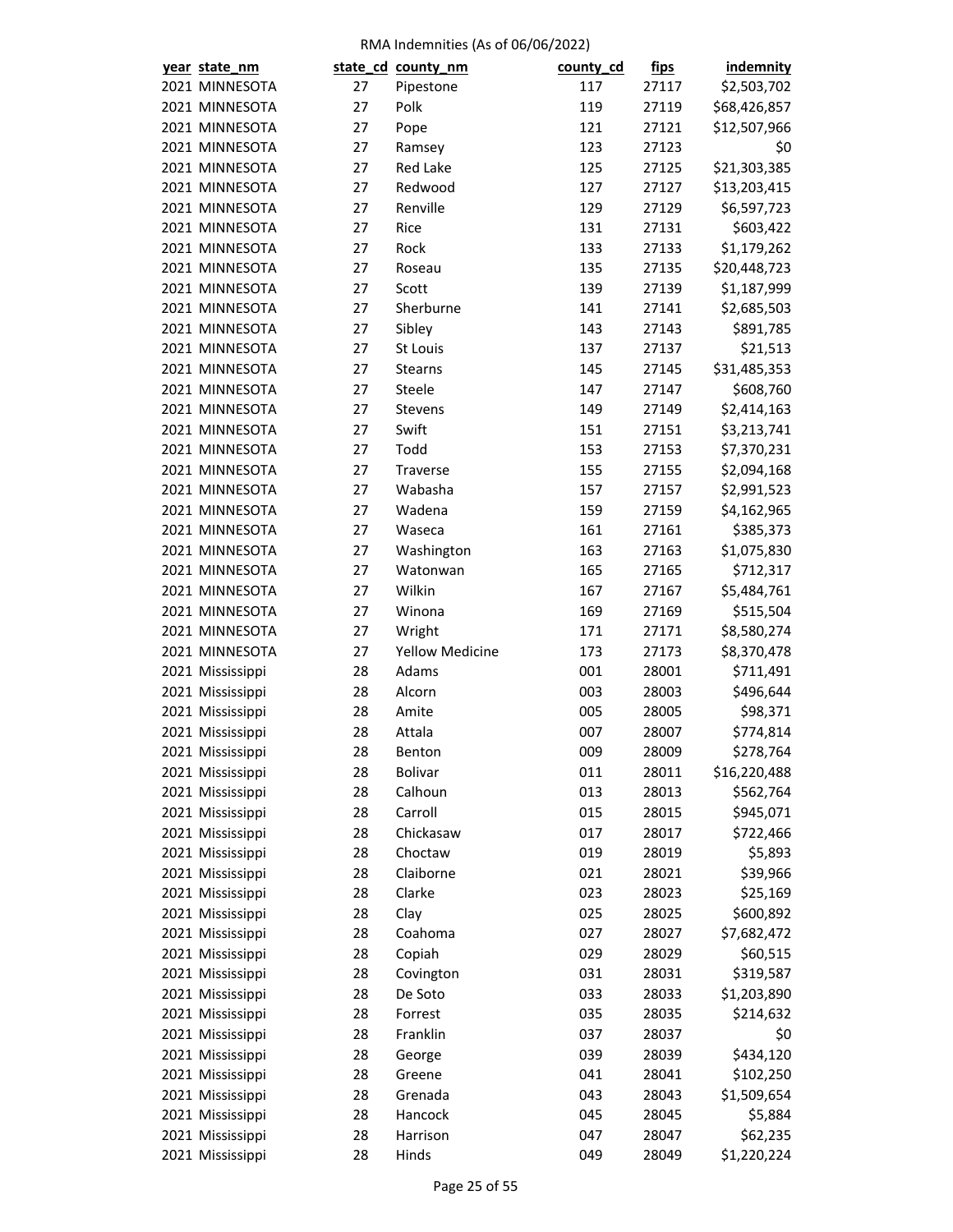| year state_nm                        |    | state_cd_county_nm | county_cd  | fips           | <b>indemnity</b> |
|--------------------------------------|----|--------------------|------------|----------------|------------------|
| 2021 Mississippi                     | 28 | Holmes             | 051        | 28051          | \$2,040,468      |
| 2021 Mississippi                     | 28 | Humphreys          | 053        | 28053          | \$3,141,611      |
| 2021 Mississippi                     | 28 | Issaquena          | 055        | 28055          | \$1,518,785      |
| 2021 Mississippi                     | 28 | Itawamba           | 057        | 28057          | \$204,823        |
| 2021 Mississippi                     | 28 | Jackson            | 059        | 28059          | \$151,783        |
| 2021 Mississippi                     | 28 | Jasper             | 061        | 28061          | \$12,057         |
| 2021 Mississippi                     | 28 | Jefferson          | 063        | 28063          | \$0              |
| 2021 Mississippi                     | 28 | Jefferson Davis    | 065        | 28065          | \$7,814          |
| 2021 Mississippi                     | 28 | Jones              | 067        | 28067          | \$282,359        |
| 2021 Mississippi                     | 28 | Kemper             | 069        | 28069          | \$12,234         |
| 2021 Mississippi                     | 28 | Lafayette          | 071        | 28071          | \$297,791        |
| 2021 Mississippi                     | 28 | Lamar              | 073        | 28073          | \$55,534         |
| 2021 Mississippi                     | 28 | Lauderdale         | 075        | 28075          | \$0              |
| 2021 Mississippi                     | 28 | Lawrence           | 077        | 28077          | \$68,634         |
| 2021 Mississippi                     | 28 | Leake              | 079        | 28079          | \$27,774         |
| 2021 Mississippi                     | 28 | Lee                | 081        | 28081          | \$902,397        |
| 2021 Mississippi                     | 28 | Leflore            | 083        | 28083          | \$10,570,638     |
| 2021 Mississippi                     | 28 | Lincoln            | 085        | 28085          | \$29,958         |
| 2021 Mississippi                     | 28 | Lowndes            | 087        | 28087          | \$1,355,060      |
| 2021 Mississippi                     | 28 | Madison            | 089        | 28089          | \$490,676        |
| 2021 Mississippi                     | 28 | Marion             | 091        | 28091          | \$129,166        |
| 2021 Mississippi                     | 28 | Marshall           | 093        | 28093          | \$258,050        |
| 2021 Mississippi                     | 28 | Monroe             | 095        | 28095          | \$1,656,494      |
| 2021 Mississippi                     | 28 | Montgomery         | 097        | 28097          | \$465,415        |
| 2021 Mississippi                     | 28 | Newton             | 101        | 28101          | \$61,745         |
| 2021 Mississippi                     | 28 | Noxubee            | 103        | 28103          | \$1,818,883      |
| 2021 Mississippi                     | 28 | Oktibbeha          | 105        | 28105          | \$91,890         |
| 2021 Mississippi                     | 28 | Panola             | 107        | 28107          | \$3,569,786      |
| 2021 Mississippi                     | 28 | Pearl River        | 109        | 28109          | \$299,332        |
| 2021 Mississippi                     | 28 | Perry              | 111        | 28111          | \$35,319         |
| 2021 Mississippi                     | 28 | Pike               | 113        | 28113          | \$104,059        |
| 2021 Mississippi                     | 28 | Pontotoc           | 115        | 28115          | \$357,174        |
| 2021 Mississippi                     | 28 | Prentiss           | 117        | 28117          | \$395,726        |
| 2021 Mississippi                     | 28 | Quitman            | 119        | 28119          | \$12,629,957     |
|                                      | 28 | Rankin             | 121        | 28121          | \$17,013         |
| 2021 Mississippi<br>2021 Mississippi | 28 | Scott              | 123        | 28123          | \$75,477         |
| 2021 Mississippi                     | 28 | Sharkey            | 125        | 28125          | \$1,246,978      |
| 2021 Mississippi                     | 28 | Simpson            | 127        | 28127          | \$17,750         |
| 2021 Mississippi                     | 28 | Smith              |            |                | \$48,341         |
| 2021 Mississippi                     | 28 | Stone              | 129<br>131 | 28129<br>28131 | \$287,258        |
| 2021 Mississippi                     | 28 | Sunflower          | 133        | 28133          |                  |
| 2021 Mississippi                     | 28 | Tallahatchie       | 135        |                | \$15,585,763     |
|                                      | 28 |                    | 137        | 28135          | \$11,997,296     |
| 2021 Mississippi                     |    | Tate               |            | 28137          | \$386,856        |
| 2021 Mississippi                     | 28 | Tippah             | 139        | 28139          | \$416,742        |
| 2021 Mississippi                     | 28 | Tishomingo         | 141        | 28141          | \$88,637         |
| 2021 Mississippi                     | 28 | Tunica             | 143        | 28143          | \$5,070,950      |
| 2021 Mississippi                     | 28 | Union              | 145        | 28145          | \$181,099        |
| 2021 Mississippi                     | 28 | Walthall           | 147        | 28147          | \$289,584        |
| 2021 Mississippi                     | 28 | Warren             | 149        | 28149          | \$299,444        |
| 2021 Mississippi                     | 28 | Washington         | 151        | 28151          | \$1,770,524      |
| 2021 Mississippi                     | 28 | Wayne              | 153        | 28153          | \$275,546        |
| 2021 Mississippi                     | 28 | Webster            | 155        | 28155          | \$121,044        |
| 2021 Mississippi                     | 28 | Wilkinson          | 157        | 28157          | \$548,818        |
| 2021 Mississippi                     | 28 | Winston            | 159        | 28159          | \$61,779         |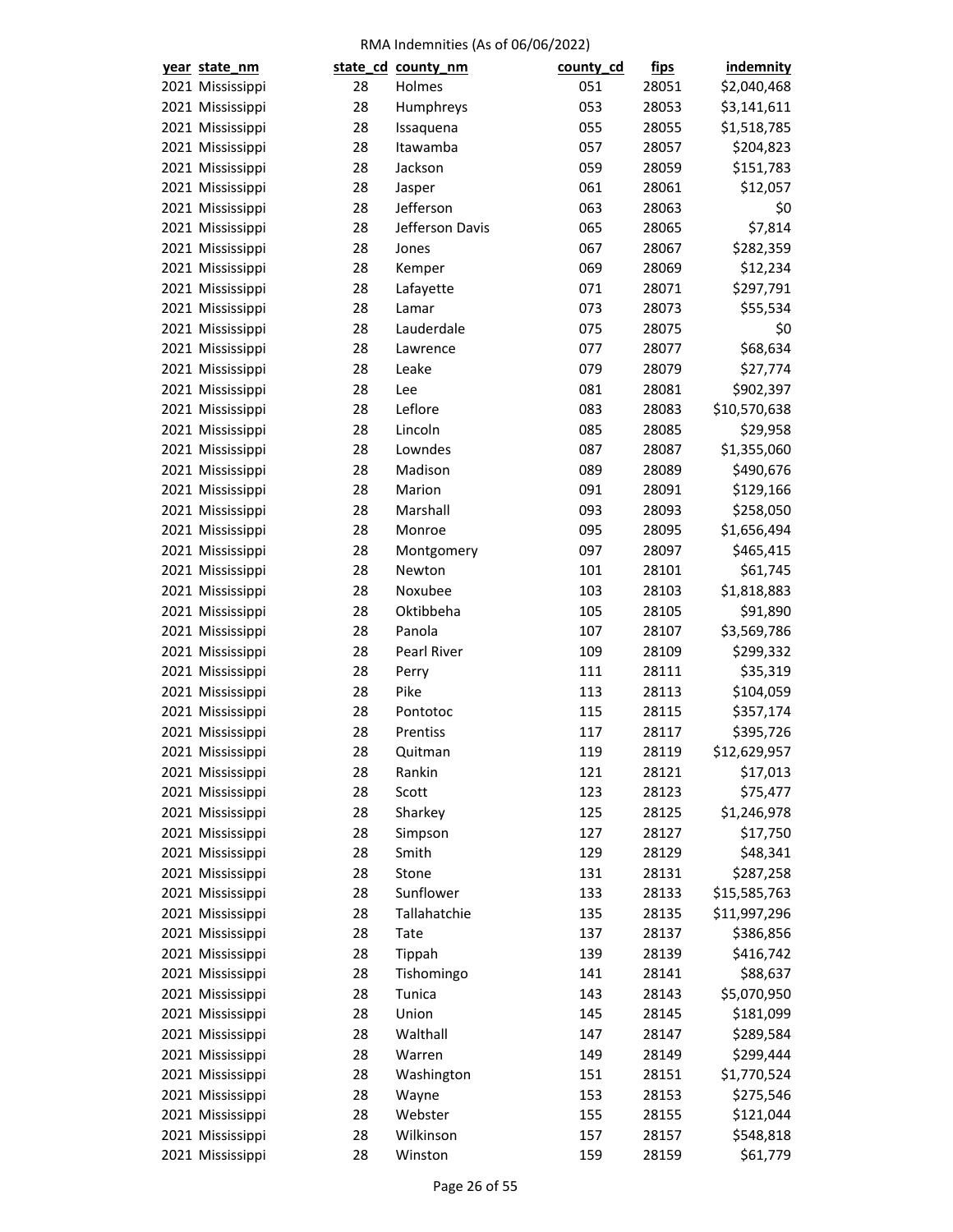| year state_nm    |    | state_cd_county_nm | county_cd | <u>fips</u>    | <b>indemnity</b> |
|------------------|----|--------------------|-----------|----------------|------------------|
| 2021 Mississippi | 28 | Yalobusha          | 161       | 28161          | \$219,968        |
| 2021 Mississippi | 28 | Yazoo              | 163       | 28163          | \$4,005,744      |
| 2021 Missouri    | 29 | Adair              | 001       | 29001          | \$743,657        |
| 2021 Missouri    | 29 | Andrew             | 003       | 29003          | \$1,090,118      |
| 2021 Missouri    | 29 | Atchison           | 005       | 29005          | \$249,982        |
| 2021 Missouri    | 29 | Audrain            | 007       | 29007          | \$6,085,241      |
| 2021 Missouri    | 29 | Barry              | 009       | 29009          | \$225,122        |
| 2021 Missouri    | 29 | Barton             | 011       | 29011          | \$3,804,784      |
| 2021 Missouri    | 29 | <b>Bates</b>       | 013       | 29013          | \$7,723,838      |
| 2021 Missouri    | 29 | Benton             | 015       | 29015          | \$1,689,998      |
| 2021 Missouri    | 29 | Bollinger          | 017       | 29017          | \$511,858        |
| 2021 Missouri    | 29 | Boone              | 019       | 29019          | \$3,429,009      |
| 2021 Missouri    | 29 | <b>Buchanan</b>    | 021       | 29021          | \$2,944,011      |
|                  |    |                    |           |                |                  |
| 2021 Missouri    | 29 | <b>Butler</b>      | 023       | 29023          | \$3,257,187      |
| 2021 Missouri    | 29 | Caldwell           | 025       | 29025          | \$3,153,556      |
| 2021 Missouri    | 29 | Callaway           | 027       | 29027          | \$5,385,914      |
| 2021 Missouri    | 29 | Camden             | 029       | 29029          | \$118,531        |
| 2021 Missouri    | 29 | Cape Girardeau     | 031       | 29031          | \$1,232,855      |
| 2021 Missouri    | 29 | Carroll            | 033       | 29033          | \$9,768,820      |
| 2021 Missouri    | 29 | Carter             | 035       | 29035          | \$216            |
| 2021 Missouri    | 29 | Cass               | 037       | 29037          | \$3,623,444      |
| 2021 Missouri    | 29 | Cedar              | 039       | 29039          | \$412,382        |
| 2021 Missouri    | 29 | Chariton           | 041       | 29041          | \$10,827,130     |
| 2021 Missouri    | 29 | Christian          | 043       | 29043          | \$96,686         |
| 2021 Missouri    | 29 | Clark              | 045       | 29045          | \$2,630,344      |
| 2021 Missouri    | 29 | Clay               | 047       | 29047          | \$1,162,956      |
| 2021 Missouri    | 29 | Clinton            | 049       | 29049          | \$1,407,140      |
| 2021 Missouri    | 29 | Cole               | 051       | 29051          | \$826,594        |
| 2021 Missouri    | 29 | Cooper             | 053       | 29053          | \$5,925,963      |
| 2021 Missouri    | 29 | Crawford           | 055       | 29055          | \$20,622         |
| 2021 Missouri    | 29 | Dade               | 057       | 29057          | \$613,134        |
| 2021 Missouri    | 29 | <b>Dallas</b>      | 059       | 29059          | \$56,201         |
| 2021 Missouri    | 29 | Daviess            | 061       | 29061          | \$1,640,206      |
| 2021 Missouri    | 29 | De Kalb            | 063       | 29063          | \$2,278,807      |
| 2021 Missouri    | 29 | Dent               | 065       | 29065          | \$7,902          |
| 2021 Missouri    | 29 | Douglas            | 067       | 29067          | \$537            |
| 2021 Missouri    | 29 | Dunklin            | 069       | 29069          | \$4,754,634      |
| 2021 Missouri    | 29 | Franklin           | 071       | 29071          | \$401,460        |
| 2021 Missouri    | 29 | Gasconade          | 073       | 29073          | \$471,518        |
| 2021 Missouri    | 29 | Gentry             | 075       | 29075          | \$1,210,238      |
| 2021 Missouri    | 29 | Greene             | 077       | 29077          | \$244,579        |
| 2021 Missouri    | 29 | Grundy             | 079       | 29079          | \$2,376,041      |
| 2021 Missouri    | 29 | Harrison           | 081       | 29081          | \$1,346,504      |
| 2021 Missouri    | 29 | Henry              | 083       | 29083          | \$4,567,763      |
| 2021 Missouri    | 29 | Hickory            | 085       | 29085          | \$271,771        |
| 2021 Missouri    | 29 | Holt               | 087       | 29087          | \$2,167,603      |
| 2021 Missouri    | 29 | Howard             | 089       | 29089          | \$5,671,432      |
| 2021 Missouri    | 29 | Howell             | 091       |                |                  |
| 2021 Missouri    | 29 | Iron               | 093       | 29091<br>29093 | \$34,273<br>\$0  |
| 2021 Missouri    | 29 | Jackson            | 095       | 29095          |                  |
| 2021 Missouri    | 29 |                    |           |                | \$677,473        |
|                  |    | Jasper             | 097       | 29097          | \$1,991,077      |
| 2021 Missouri    | 29 | Jefferson          | 099       | 29099          | \$14,206         |
| 2021 Missouri    | 29 | Johnson            | 101       | 29101          | \$4,579,453      |
| 2021 Missouri    | 29 | Knox               | 103       | 29103          | \$2,599,276      |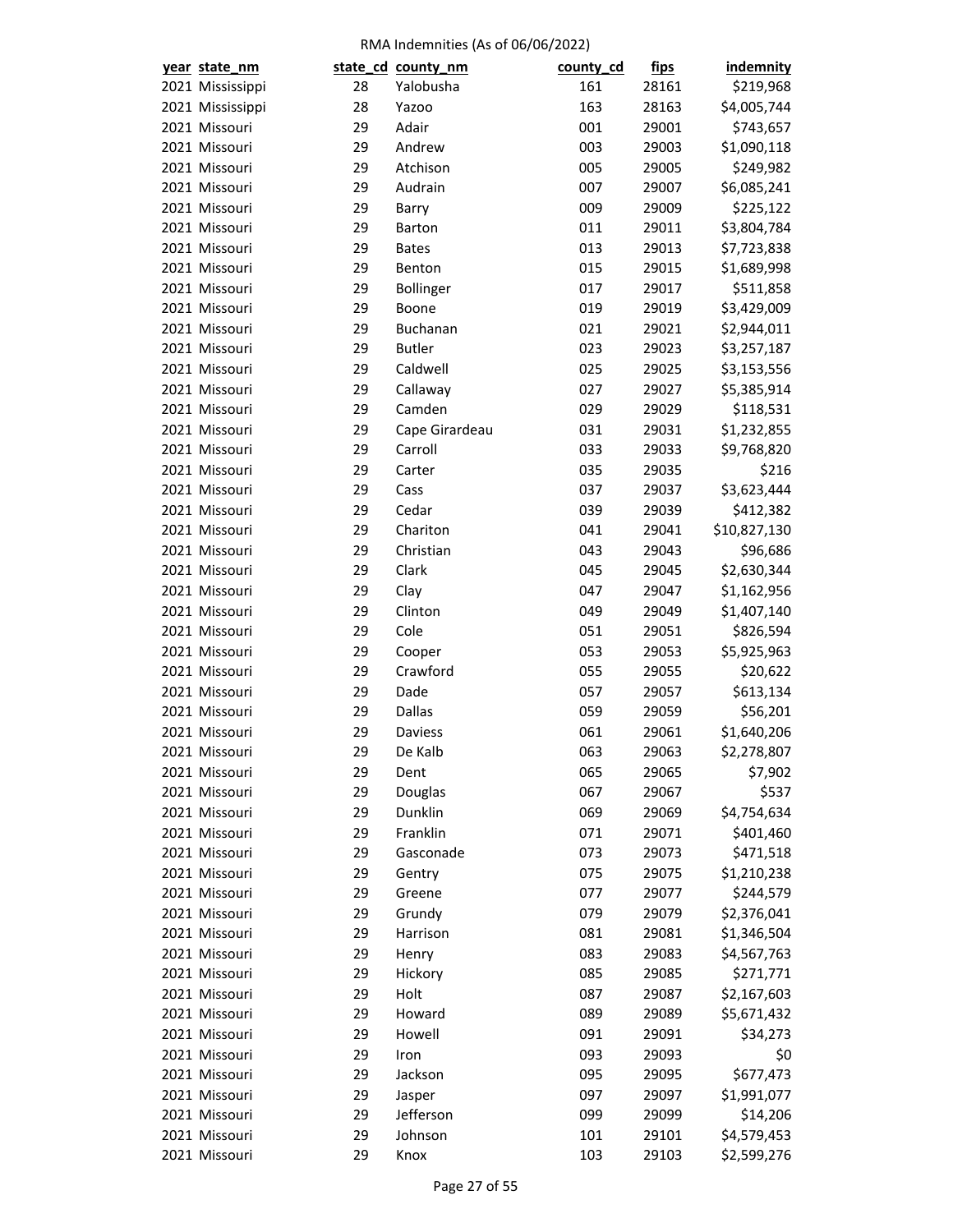| year state_nm |    | state_cd_county_nm   | county_cd | <u>fips</u> | <b>indemnity</b> |
|---------------|----|----------------------|-----------|-------------|------------------|
| 2021 Missouri | 29 | Laclede              | 105       | 29105       | \$196,870        |
| 2021 Missouri | 29 | Lafayette            | 107       | 29107       | \$1,813,429      |
| 2021 Missouri | 29 | Lawrence             | 109       | 29109       | \$762,300        |
| 2021 Missouri | 29 | Lewis                | 111       | 29111       | \$3,109,294      |
| 2021 Missouri | 29 | Lincoln              | 113       | 29113       | \$4,506,602      |
| 2021 Missouri | 29 | Linn                 | 115       | 29115       | \$8,092,150      |
| 2021 Missouri | 29 | Livingston           | 117       | 29117       | \$6,740,299      |
| 2021 Missouri | 29 | Macon                | 121       | 29121       | \$3,965,280      |
| 2021 Missouri | 29 | Madison              | 123       | 29123       | \$12,712         |
| 2021 Missouri | 29 | Maries               | 125       | 29125       | \$110,716        |
| 2021 Missouri | 29 | Marion               | 127       | 29127       | \$5,993,154      |
| 2021 Missouri | 29 | Mcdonald             | 119       | 29119       | \$109,800        |
| 2021 Missouri | 29 | Mercer               | 129       | 29129       | \$1,711,728      |
| 2021 Missouri | 29 | Miller               | 131       | 29131       | \$236,136        |
| 2021 Missouri | 29 | Mississippi          | 133       | 29133       | \$2,784,688      |
| 2021 Missouri | 29 | Moniteau             | 135       | 29135       | \$1,039,417      |
| 2021 Missouri | 29 | Monroe               | 137       | 29137       | \$4,376,009      |
| 2021 Missouri | 29 | Montgomery           | 139       | 29139       | \$3,056,418      |
| 2021 Missouri | 29 |                      | 141       | 29141       | \$1,100,521      |
| 2021 Missouri | 29 | Morgan<br>New Madrid | 143       | 29143       | \$3,677,691      |
| 2021 Missouri |    | Newton               |           |             |                  |
|               | 29 |                      | 145       | 29145       | \$846,224        |
| 2021 Missouri | 29 | Nodaway              | 147       | 29147       | \$787,298        |
| 2021 Missouri | 29 | Oregon               | 149       | 29149       | \$18,309         |
| 2021 Missouri | 29 | Osage                | 151       | 29151       | \$470,099        |
| 2021 Missouri | 29 | Ozark                | 153       | 29153       | \$334            |
| 2021 Missouri | 29 | Pemiscot             | 155       | 29155       | \$2,230,858      |
| 2021 Missouri | 29 | Perry                | 157       | 29157       | \$729,969        |
| 2021 Missouri | 29 | Pettis               | 159       | 29159       | \$7,214,000      |
| 2021 Missouri | 29 | Phelps               | 161       | 29161       | \$46,217         |
| 2021 Missouri | 29 | Pike                 | 163       | 29163       | \$3,806,437      |
| 2021 Missouri | 29 | Platte               | 165       | 29165       | \$1,518,657      |
| 2021 Missouri | 29 | Polk                 | 167       | 29167       | \$175,862        |
| 2021 Missouri | 29 | Pulaski              | 169       | 29169       | \$101,000        |
| 2021 Missouri | 29 | Putnam               | 171       | 29171       | \$2,080,915      |
| 2021 Missouri | 29 | Ralls                | 173       | 29173       | \$4,677,619      |
| 2021 Missouri | 29 | Randolph             | 175       | 29175       | \$1,955,652      |
| 2021 Missouri | 29 | Ray                  | 177       | 29177       | \$4,404,472      |
| 2021 Missouri | 29 | Reynolds             | 179       | 29179       | \$0              |
| 2021 Missouri | 29 | Ripley               | 181       | 29181       | \$384,147        |
| 2021 Missouri | 29 | Saline               | 195       | 29195       | \$5,269,208      |
| 2021 Missouri | 29 | Schuyler             | 197       | 29197       | \$804,150        |
| 2021 Missouri | 29 | Scotland             | 199       | 29199       | \$1,618,669      |
| 2021 Missouri | 29 | Scott                | 201       | 29201       | \$3,297,131      |
| 2021 Missouri | 29 | Shannon              | 203       | 29203       | \$5,148          |
| 2021 Missouri | 29 | Shelby               | 205       | 29205       | \$5,065,689      |
| 2021 Missouri | 29 | <b>St Charles</b>    | 183       | 29183       | \$1,318,852      |
| 2021 Missouri | 29 | St Clair             | 185       | 29185       | \$1,503,285      |
| 2021 Missouri | 29 | St Francois          | 187       | 29187       | \$384,770        |
| 2021 Missouri | 29 | St Genevieve         | 186       | 29186       | \$238,769        |
| 2021 Missouri | 29 | St Louis             | 189       | 29189       | \$233,277        |
| 2021 Missouri | 29 | Stoddard             | 207       | 29207       | \$4,448,462      |
| 2021 Missouri | 29 | Stone                | 209       | 29209       | \$112            |
| 2021 Missouri | 29 | Sullivan             | 211       | 29211       | \$1,882,894      |
| 2021 Missouri | 29 | Taney                | 213       | 29213       | \$2,144          |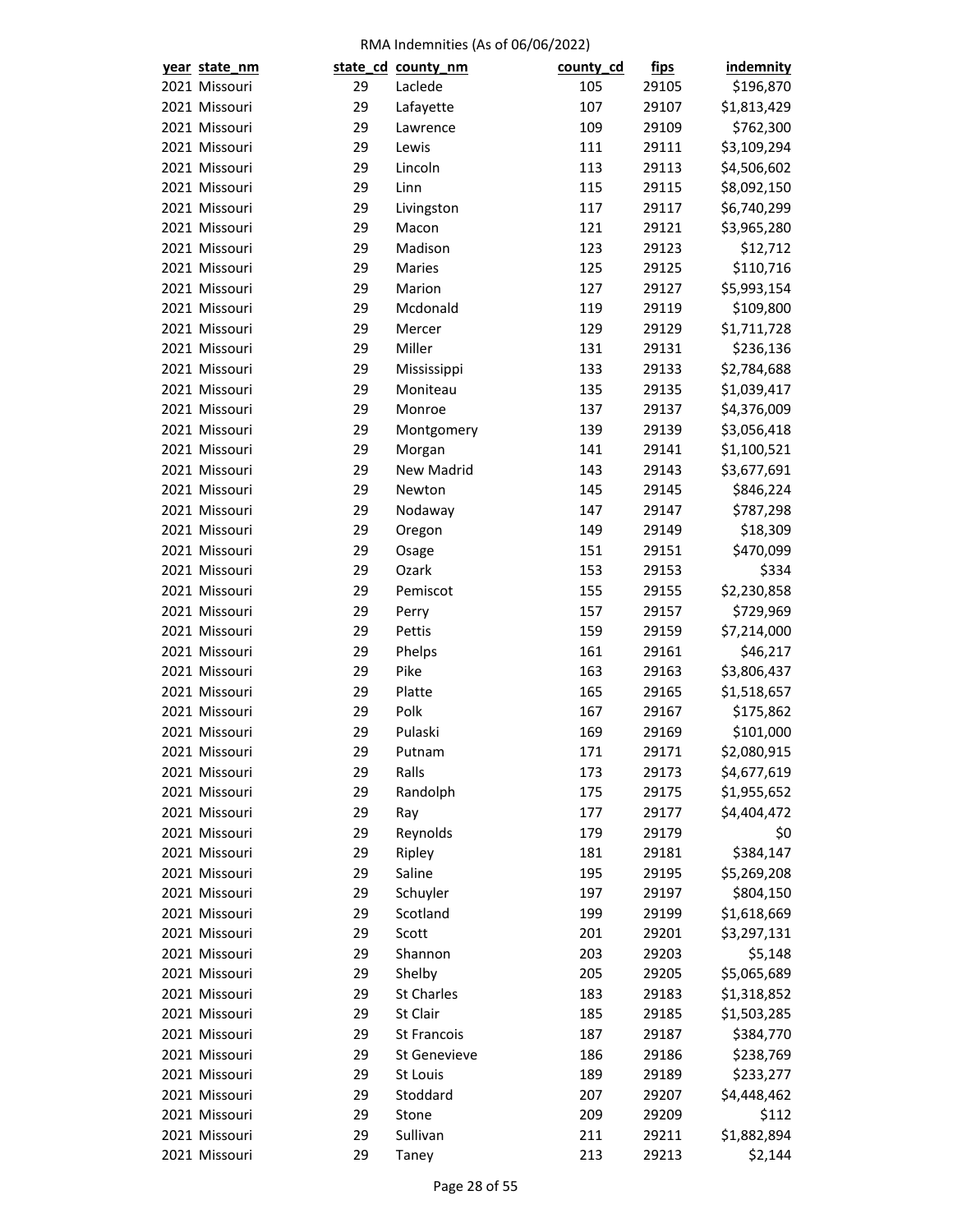| year state_nm |    | state_cd_county_nm | county_cd | <u>fips</u> | indemnity                |
|---------------|----|--------------------|-----------|-------------|--------------------------|
| 2021 Missouri | 29 | Texas              | 215       | 29215       | \$53,070                 |
| 2021 Missouri | 29 | Vernon             | 217       | 29217       | \$6,608,957              |
| 2021 Missouri | 29 | Warren             | 219       | 29219       | \$973,877                |
| 2021 Missouri | 29 | Washington         | 221       | 29221       | \$0                      |
| 2021 Missouri | 29 | Wayne              | 223       | 29223       | \$50,160                 |
| 2021 Missouri | 29 | Webster            | 225       | 29225       | \$108,175                |
| 2021 Missouri | 29 | Worth              | 227       | 29227       | \$286,796                |
| 2021 Missouri | 29 | Wright             | 229       | 29229       | \$60,821                 |
| 2021 Montana  | 30 | Beaverhead         | 001       | 30001       | \$2,871,791              |
| 2021 Montana  | 30 | <b>Big Horn</b>    | 003       | 30003       | \$4,962,119              |
| 2021 Montana  | 30 | <b>Blaine</b>      | 005       | 30005       | \$29,382,983             |
| 2021 Montana  | 30 | Broadwater         | 007       | 30007       | \$1,662,512              |
| 2021 Montana  | 30 | Carbon             | 009       | 30009       | \$1,084,144              |
| 2021 Montana  | 30 | Carter             | 011       | 30011       | \$7,004,479              |
| 2021 Montana  | 30 | Cascade            | 013       | 30013       | \$5,819,903              |
| 2021 Montana  | 30 | Chouteau           | 015       | 30015       | \$26,012,083             |
| 2021 Montana  | 30 | Custer             | 017       | 30017       | \$1,582,323              |
| 2021 Montana  | 30 | Daniels            | 019       | 30019       | \$25,138,113             |
| 2021 Montana  | 30 | Dawson             | 021       | 30021       | \$24,541,974             |
| 2021 Montana  | 30 | Deer Lodge         | 023       | 30023       | \$107,001                |
| 2021 Montana  | 30 | Fallon             | 025       | 30025       | \$6,828,128              |
| 2021 Montana  | 30 | Fergus             | 027       | 30027       | \$16,543,786             |
| 2021 Montana  | 30 | Flathead           | 029       | 30029       | \$120,555                |
| 2021 Montana  | 30 | Gallatin           | 031       | 30031       | \$1,538,377              |
| 2021 Montana  | 30 | Garfield           | 033       | 30033       | \$4,335,103              |
| 2021 Montana  | 30 | Glacier            | 035       | 30035       | \$10,616,314             |
| 2021 Montana  | 30 | Golden Valley      | 037       | 30037       | \$2,434,779              |
| 2021 Montana  | 30 | Granite            | 039       | 30039       | \$17,264                 |
| 2021 Montana  | 30 | Hill               | 041       | 30041       | \$38,626,473             |
| 2021 Montana  | 30 | Jefferson          | 043       | 30043       | \$549,075                |
| 2021 Montana  | 30 | Judith Basin       | 045       | 30045       | \$6,564,687              |
| 2021 Montana  | 30 | Lake               | 047       | 30047       | \$604,684                |
| 2021 Montana  | 30 | Lewis And Clark    | 049       | 30049       | \$588,426                |
| 2021 Montana  | 30 | Liberty            | 051       | 30051       | \$26,614,732             |
| 2021 Montana  | 30 | Lincoln            | 053       | 30053       | \$23,327                 |
| 2021 Montana  | 30 | Madison            | 057       | 30057       | \$1,219,732              |
| 2021 Montana  | 30 | Mccone             | 055       | 30055       | \$32,342,149             |
| 2021 Montana  | 30 | Meagher            | 059       | 30059       | \$593,679                |
| 2021 Montana  | 30 | Mineral            | 061       | 30061       | \$13,277                 |
| 2021 Montana  | 30 | Missoula           | 063       | 30063       | \$77,718                 |
| 2021 Montana  | 30 | Musselshell        | 065       | 30065       | \$2,849,238              |
| 2021 Montana  | 30 | Park               | 067       | 30067       | \$404,781                |
| 2021 Montana  | 30 | Petroleum          | 069       | 30069       | \$810,615                |
| 2021 Montana  | 30 | Phillips           | 071       | 30071       | \$24,431,065             |
| 2021 Montana  | 30 | Pondera            | 073       | 30073       | \$5,876,012              |
| 2021 Montana  | 30 | Powder River       | 075       | 30075       |                          |
| 2021 Montana  | 30 | Powell             | 077       | 30077       | \$2,219,618<br>\$180,402 |
|               |    |                    |           |             |                          |
| 2021 Montana  | 30 | Prairie            | 079       | 30079       | \$3,923,353              |
| 2021 Montana  | 30 | Ravalli            | 081       | 30081       | \$234,561                |
| 2021 Montana  | 30 | Richland           | 083       | 30083       | \$15,776,592             |
| 2021 Montana  | 30 | Roosevelt          | 085       | 30085       | \$53,578,994             |
| 2021 Montana  | 30 | Rosebud            | 087       | 30087       | \$2,699,971              |
| 2021 Montana  | 30 | Sanders            | 089       | 30089       | \$156,505                |
| 2021 Montana  | 30 | Sheridan           | 091       | 30091       | \$36,275,448             |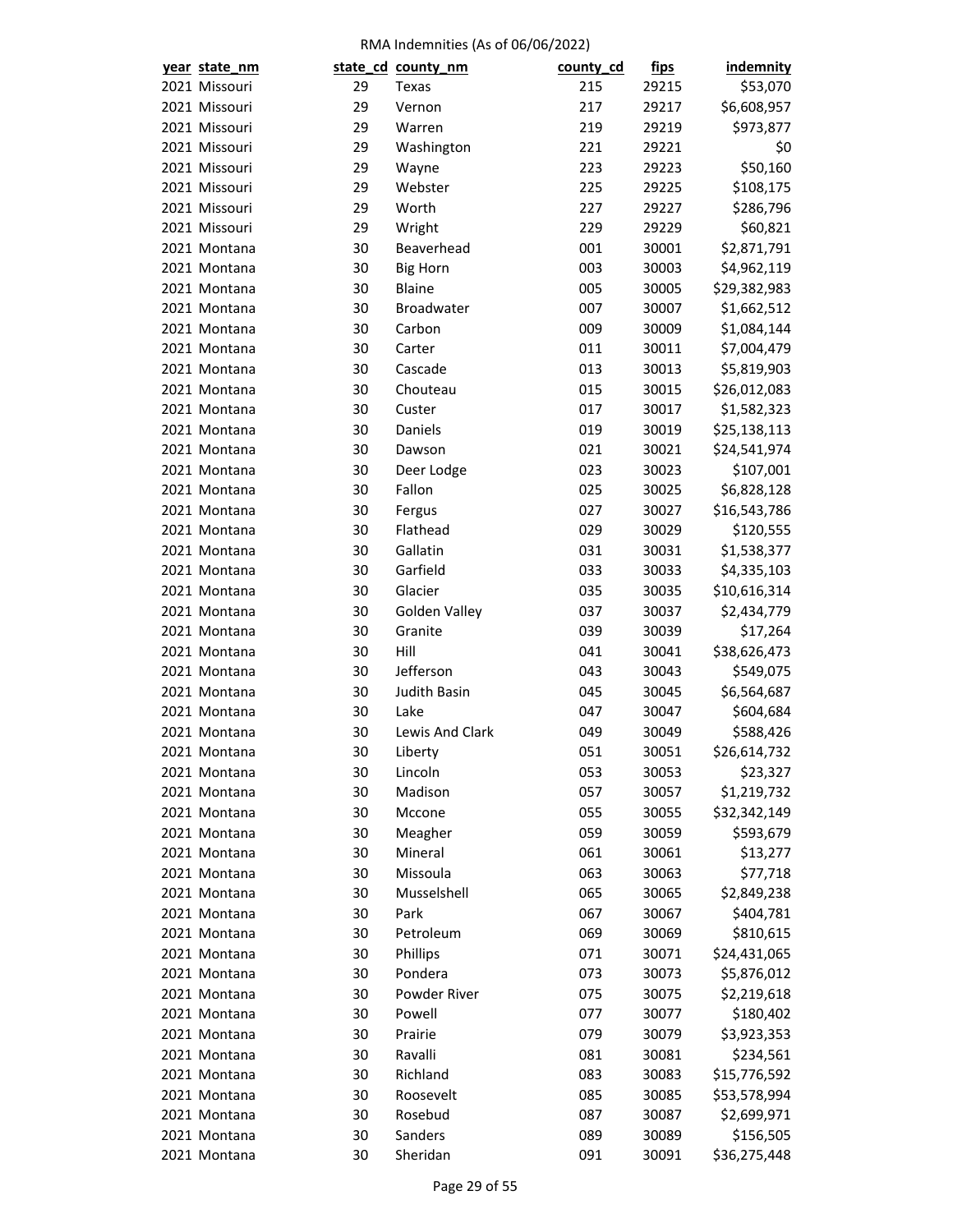| year state_nm |    | state_cd_county_nm | county_cd | <u>fips</u> | <b>indemnity</b> |
|---------------|----|--------------------|-----------|-------------|------------------|
| 2021 Montana  | 30 | Silver Bow         | 093       | 30093       | \$125,994        |
| 2021 Montana  | 30 | Stillwater         | 095       | 30095       | \$1,130,065      |
| 2021 Montana  | 30 | <b>Sweet Grass</b> | 097       | 30097       | \$210,842        |
| 2021 Montana  | 30 | Teton              | 099       | 30099       | \$3,669,947      |
| 2021 Montana  | 30 | Toole              | 101       | 30101       | \$29,613,481     |
| 2021 Montana  | 30 | Treasure           | 103       | 30103       | \$1,383,866      |
| 2021 Montana  | 30 | Valley             | 105       | 30105       | \$77,268,814     |
| 2021 Montana  | 30 | Wheatland          | 107       | 30107       | \$5,980,688      |
| 2021 Montana  | 30 | Wibaux             | 109       | 30109       | \$11,118,289     |
| 2021 Montana  | 30 | Yellowstone        | 111       | 30111       | \$5,961,607      |
| 2021 Nebraska | 31 | Adams              | 001       | 31001       | \$3,036,009      |
| 2021 Nebraska | 31 | Antelope           | 003       | 31003       | \$2,599,526      |
| 2021 Nebraska | 31 | Arthur             | 005       | 31005       | \$533,202        |
| 2021 Nebraska | 31 | Banner             | 007       | 31007       | \$1,665,529      |
| 2021 Nebraska | 31 | Blaine             | 009       | 31009       | \$576,723        |
| 2021 Nebraska | 31 | Boone              | 011       | 31011       | \$411,337        |
| 2021 Nebraska | 31 | <b>Box Butte</b>   | 013       | 31013       | \$11,173,156     |
| 2021 Nebraska | 31 | Boyd               | 015       | 31015       | \$5,069,414      |
| 2021 Nebraska | 31 | Brown              | 017       | 31017       | \$573,251        |
| 2021 Nebraska | 31 | <b>Buffalo</b>     | 019       | 31019       | \$674,964        |
| 2021 Nebraska | 31 | <b>Burt</b>        | 021       | 31021       | \$87,739         |
| 2021 Nebraska | 31 | <b>Butler</b>      | 023       | 31023       | \$302,548        |
| 2021 Nebraska | 31 | Cass               | 025       | 31025       | \$124,689        |
| 2021 Nebraska | 31 | Cedar              | 027       | 31027       | \$4,734,985      |
| 2021 Nebraska | 31 | Chase              | 029       | 31029       | \$6,578,415      |
| 2021 Nebraska | 31 | Cherry             | 031       | 31031       | \$1,777,187      |
| 2021 Nebraska | 31 | Cheyenne           | 033       | 31033       | \$5,529,435      |
| 2021 Nebraska | 31 | Clay               | 035       | 31035       | \$446,548        |
| 2021 Nebraska | 31 | Colfax             | 037       | 31037       | \$345,144        |
| 2021 Nebraska | 31 | Cuming             | 039       | 31039       | \$141,416        |
| 2021 Nebraska | 31 | Custer             | 041       | 31041       | \$1,903,795      |
| 2021 Nebraska | 31 | Dakota             | 043       | 31043       | \$1,001,295      |
| 2021 Nebraska | 31 | Dawes              | 045       | 31045       | \$3,247,286      |
| 2021 Nebraska | 31 | Dawson             | 047       | 31047       | \$1,129,021      |
| 2021 Nebraska | 31 | Deuel              | 049       | 31049       | \$1,914,627      |
| 2021 Nebraska | 31 | Dixon              | 051       | 31051       | \$2,177,396      |
| 2021 Nebraska | 31 | Dodge              | 053       | 31053       | \$278,967        |
| 2021 Nebraska | 31 | Douglas            | 055       | 31055       | \$169,489        |
| 2021 Nebraska | 31 | Dundy              | 057       | 31057       | \$6,901,475      |
| 2021 Nebraska | 31 | Fillmore           | 059       | 31059       | \$625,051        |
| 2021 Nebraska | 31 | Franklin           | 061       | 31061       | \$293,522        |
| 2021 Nebraska | 31 | Frontier           | 063       | 31063       | \$2,811,232      |
| 2021 Nebraska | 31 | Furnas             | 065       | 31065       | \$2,667,756      |
| 2021 Nebraska | 31 | Gage               | 067       | 31067       | \$1,330,101      |
| 2021 Nebraska | 31 | Garden             | 069       | 31069       | \$1,904,002      |
| 2021 Nebraska | 31 | Garfield           | 071       |             |                  |
|               |    |                    |           | 31071       | \$204,391        |
| 2021 Nebraska | 31 | Gosper             | 073       | 31073       | \$279,382        |
| 2021 Nebraska | 31 | Grant              | 075       | 31075       | \$55,181         |
| 2021 Nebraska | 31 | Greeley            | 077       | 31077       | \$408,774        |
| 2021 Nebraska | 31 | Hall               | 079       | 31079       | \$743,495        |
| 2021 Nebraska | 31 | Hamilton           | 081       | 31081       | \$1,738,113      |
| 2021 Nebraska | 31 | Harlan             | 083       | 31083       | \$821,936        |
| 2021 Nebraska | 31 | Hayes              | 085       | 31085       | \$7,971,428      |
| 2021 Nebraska | 31 | Hitchcock          | 087       | 31087       | \$10,770,533     |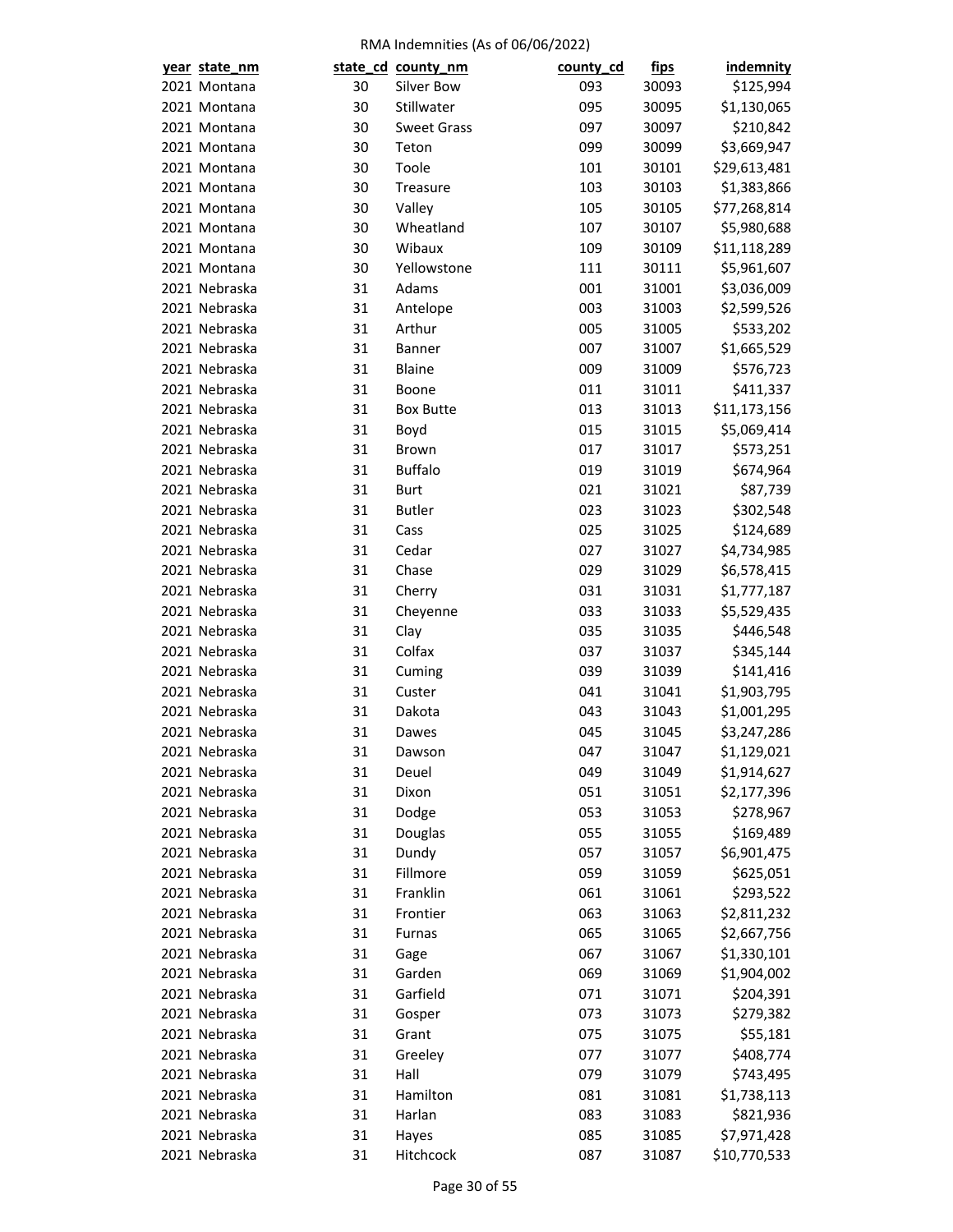| year state_nm              |          | state_cd_county_nm       | county_cd  | <u>fips</u>    | indemnity    |
|----------------------------|----------|--------------------------|------------|----------------|--------------|
| 2021 Nebraska              | 31       | Holt                     | 089        | 31089          | \$4,877,665  |
| 2021 Nebraska              | 31       | Hooker                   | 091        | 31091          | \$39,394     |
| 2021 Nebraska              | 31       | Howard                   | 093        | 31093          | \$1,177,341  |
| 2021 Nebraska              | 31       | Jefferson                | 095        | 31095          | \$1,111,163  |
| 2021 Nebraska              | 31       | Johnson                  | 097        | 31097          | \$291,924    |
| 2021 Nebraska              | 31       | Kearney                  | 099        | 31099          | \$427,835    |
| 2021 Nebraska              | 31       | Keith                    | 101        | 31101          | \$4,118,691  |
| 2021 Nebraska              | 31       | Keya Paha                | 103        | 31103          | \$502,600    |
| 2021 Nebraska              | 31       | Kimball                  | 105        | 31105          | \$1,853,097  |
| 2021 Nebraska              | 31       | Knox                     | 107        | 31107          | \$7,752,109  |
| 2021 Nebraska              | 31       | Lancaster                | 109        | 31109          | \$931,746    |
| 2021 Nebraska              | 31       | Lincoln                  | 111        | 31111          | \$5,016,964  |
| 2021 Nebraska              | 31       | Logan                    | 113        | 31113          | \$655,841    |
| 2021 Nebraska              | 31       | Loup                     | 115        | 31115          | \$719,851    |
| 2021 Nebraska              | 31       | Madison                  | 119        | 31119          | \$1,545,981  |
| 2021 Nebraska              | 31       | Mcpherson                | 117        | 31117          | \$280,543    |
| 2021 Nebraska              | 31       | Merrick                  | 121        | 31121          | \$1,148,680  |
| 2021 Nebraska              | 31       | Morrill                  | 123        | 31123          | \$1,924,921  |
| 2021 Nebraska              | 31       | Nance                    | 125        | 31125          | \$1,690,301  |
| 2021 Nebraska              | 31       | Nemaha                   | 127        | 31127          | \$672,718    |
| 2021 Nebraska              | 31       | <b>Nuckolls</b>          | 129        | 31129          | \$328,613    |
| 2021 Nebraska              | 31       | Otoe                     | 131        | 31131          | \$143,856    |
| 2021 Nebraska              | 31       | Pawnee                   | 133        | 31133          | \$286,723    |
| 2021 Nebraska              | 31       | Perkins                  | 135        | 31135          | \$17,978,694 |
| 2021 Nebraska              | 31       | Phelps                   | 137        | 31137          | \$170,022    |
| 2021 Nebraska              | 31       | Pierce                   | 139        | 31139          | \$2,105,862  |
| 2021 Nebraska              | 31       | Platte                   | 141        | 31141          | \$5,429,302  |
| 2021 Nebraska              | 31       | Polk                     | 143        | 31143          | \$671,784    |
| 2021 Nebraska              | 31       | <b>Red Willow</b>        | 145        | 31145          | \$7,226,917  |
| 2021 Nebraska              | 31       | Richardson               | 147        | 31147          | \$443,780    |
| 2021 Nebraska              | 31       | Rock                     | 149        | 31149          | \$1,424,110  |
| 2021 Nebraska              | 31       | Saline                   | 151        | 31151          | \$1,091,609  |
| 2021 Nebraska              | 31       | Sarpy                    | 153        | 31153          | \$59,715     |
| 2021 Nebraska              | 31       | Saunders                 | 155        | 31155          | \$864,104    |
| 2021 Nebraska              | 31       | <b>Scotts Bluff</b>      | 157        | 31157          | \$919,840    |
| 2021 Nebraska              | 31       | Seward                   | 159        | 31159          | \$542,617    |
| 2021 Nebraska              | 31       | Sheridan                 | 161        | 31161          | \$5,356,737  |
| 2021 Nebraska              | 31       | Sherman                  | 163        | 31163          | \$343,141    |
| 2021 Nebraska              | 31       | Sioux                    | 165        | 31165          | \$2,922,296  |
| 2021 Nebraska              | 31       | Stanton                  | 167        | 31167          | \$486,483    |
| 2021 Nebraska              | 31       | Thayer                   | 169        | 31169          | \$740,665    |
| 2021 Nebraska              | 31       | Thomas                   | 171        | 31171          | \$127,950    |
| 2021 Nebraska              | 31       | Thurston                 | 173        | 31173          | \$734,390    |
| 2021 Nebraska              | 31       | Valley                   | 175        | 31175          | \$745,385    |
| 2021 Nebraska              | 31       | Washington               | 177        | 31177          | \$174,866    |
| 2021 Nebraska              | 31       | Wayne                    | 179        | 31179          | \$488,653    |
| 2021 Nebraska              | 31       | Webster                  | 181        | 31181          | \$1,240,192  |
| 2021 Nebraska              | 31       | Wheeler                  |            |                | \$337,696    |
| 2021 Nebraska              | 31       | York                     | 183<br>185 | 31183<br>31185 | \$288,580    |
|                            |          |                          |            |                |              |
| 2021 Nevada<br>2021 Nevada | 32<br>32 | Carson City<br>Churchill | 510        | 32510          | \$95,842     |
|                            |          |                          | 001        | 32001          | \$6,782,907  |
| 2021 Nevada                | 32       | Clark                    | 003        | 32003          | \$305,439    |
| 2021 Nevada                | 32       | Douglas                  | 005        | 32005          | \$281,584    |
| 2021 Nevada                | 32       | Elko                     | 007        | 32007          | \$21,594,148 |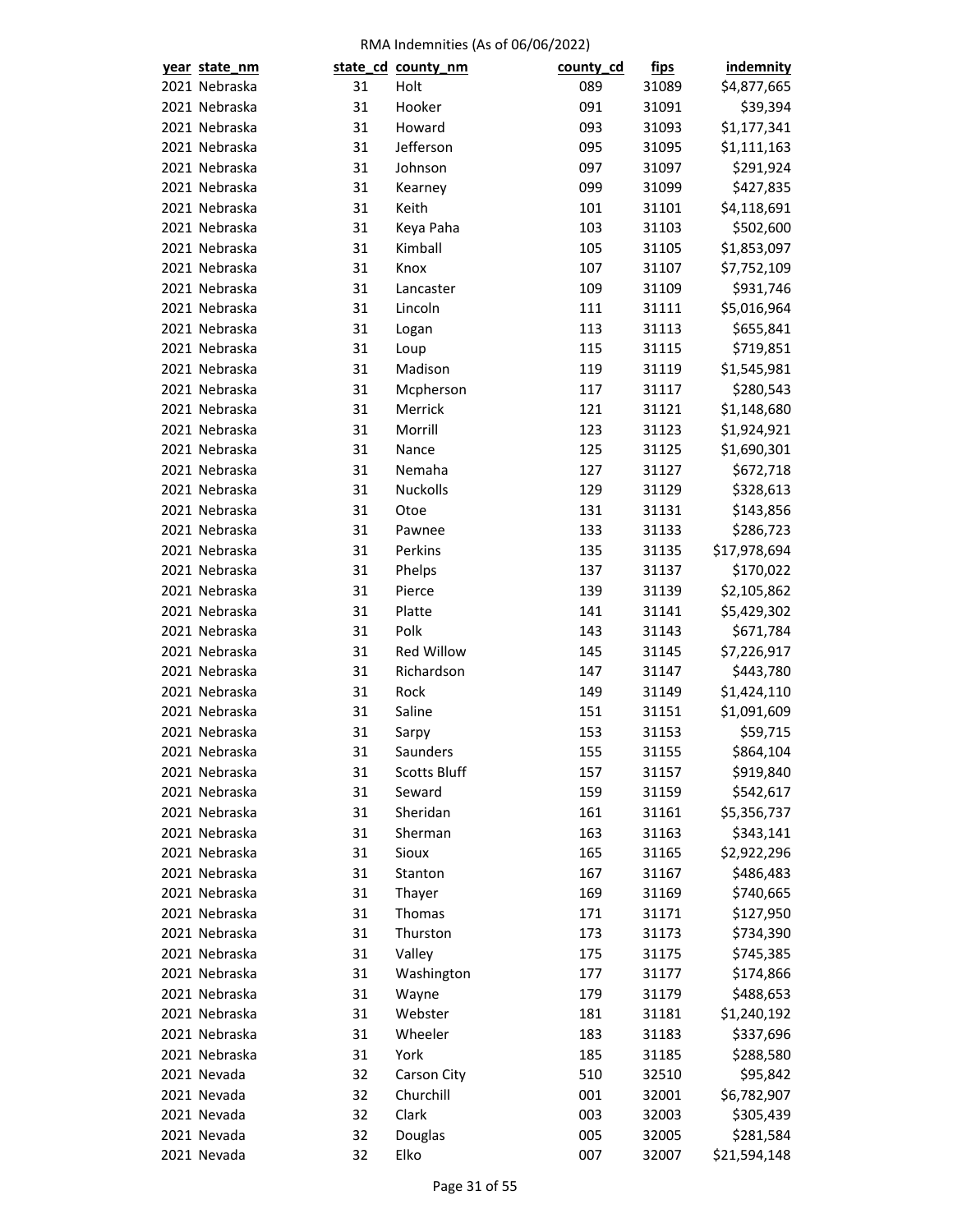| year state_nm      |    | state_cd_county_nm | county_cd | <u>fips</u> | <b>indemnity</b> |
|--------------------|----|--------------------|-----------|-------------|------------------|
| 2021 Nevada        | 32 | Esmeralda          | 009       | 32009       | \$5,785,134      |
| 2021 Nevada        | 32 | Eureka             | 011       | 32011       | \$2,921,029      |
| 2021 Nevada        | 32 | Humboldt           | 013       | 32013       | \$6,563,110      |
| 2021 Nevada        | 32 | Lander             | 015       | 32015       | \$8,993,161      |
| 2021 Nevada        | 32 | Lincoln            | 017       | 32017       | \$9,003,609      |
| 2021 Nevada        | 32 | Lyon               | 019       | 32019       | \$2,047,853      |
| 2021 Nevada        | 32 | Mineral            | 021       | 32021       | \$1,222,174      |
| 2021 Nevada        | 32 | Nye                | 023       | 32023       | \$11,955,209     |
| 2021 Nevada        | 32 | Pershing           | 027       | 32027       | \$16,583,938     |
| 2021 Nevada        | 32 | Storey             | 029       | 32029       | \$41,016         |
| 2021 Nevada        | 32 | Washoe             | 031       | 32031       | \$9,086,680      |
| 2021 Nevada        | 32 | <b>White Pine</b>  | 033       | 32033       | \$10,788,450     |
| 2021 New Hampshire | 33 | Belknap            | 001       | 33001       | \$0              |
| 2021 New Hampshire | 33 | Carroll            | 003       | 33003       | \$0              |
| 2021 New Hampshire | 33 | Cheshire           | 005       | 33005       | \$66,831         |
| 2021 New Hampshire | 33 | Coos               | 007       | 33007       | \$0              |
| 2021 New Hampshire | 33 | Grafton            | 009       | 33009       | \$0              |
| 2021 New Hampshire | 33 | Hillsborough       | 011       | 33011       | \$15,345         |
| 2021 New Hampshire | 33 | Merrimack          | 013       | 33013       | \$100,380        |
| 2021 New Hampshire | 33 | Rockingham         | 015       | 33015       | \$16,789         |
| 2021 New Hampshire | 33 | Strafford          | 017       | 33017       | \$0              |
| 2021 New Hampshire | 33 | Sullivan           | 019       | 33019       | \$0              |
|                    | 34 | Atlantic           | 001       | 34001       | \$402,554        |
| 2021 New Jersey    | 34 |                    | 003       | 34003       |                  |
| 2021 New Jersey    |    | Bergen             |           |             | \$22,947         |
| 2021 New Jersey    | 34 | Burlington         | 005       | 34005       | \$342,552        |
| 2021 New Jersey    | 34 | Camden             | 007       | 34007       | \$16,031         |
| 2021 New Jersey    | 34 | Cape May           | 009       | 34009       | \$0              |
| 2021 New Jersey    | 34 | Cumberland         | 011       | 34011       | \$168,900        |
| 2021 New Jersey    | 34 | Gloucester         | 015       | 34015       | \$158,118        |
| 2021 New Jersey    | 34 | Hunterdon          | 019       | 34019       | \$70,641         |
| 2021 New Jersey    | 34 | Mercer             | 021       | 34021       | \$3,209          |
| 2021 New Jersey    | 34 | Middlesex          | 023       | 34023       | \$0              |
| 2021 New Jersey    | 34 | Monmouth           | 025       | 34025       | \$0              |
| 2021 New Jersey    | 34 | Morris             | 027       | 34027       | \$0              |
| 2021 New Jersey    | 34 | Ocean              | 029       | 34029       | \$0              |
| 2021 New Jersey    | 34 | Salem              | 033       | 34033       | \$258,581        |
| 2021 New Jersey    | 34 | Somerset           | 035       | 34035       | \$20,386         |
| 2021 New Jersey    | 34 | Sussex             | 037       | 34037       | \$118,094        |
| 2021 New Jersey    | 34 | Warren             | 041       | 34041       | \$232,033        |
| 2021 New Mexico    | 35 | Bernalillo         | 001       | 35001       | \$61,933         |
| 2021 New Mexico    | 35 | Catron             | 003       | 35003       | \$3,720,117      |
| 2021 New Mexico    | 35 | Chaves             | 005       | 35005       | \$10,309,965     |
| 2021 New Mexico    | 35 | Cibola             | 006       | 35006       | \$3,153,435      |
| 2021 New Mexico    | 35 | Colfax             | 007       | 35007       | \$682,693        |
| 2021 New Mexico    | 35 | Curry              | 009       | 35009       | \$21,421,546     |
| 2021 New Mexico    | 35 | De Baca            | 011       | 35011       | \$3,436,785      |
| 2021 New Mexico    | 35 | Dona Ana           | 013       | 35013       | \$3,880,262      |
| 2021 New Mexico    | 35 | Eddy               | 015       | 35015       | \$4,350,471      |
| 2021 New Mexico    | 35 | Grant              | 017       | 35017       | \$1,577,721      |
| 2021 New Mexico    | 35 | Guadalupe          | 019       | 35019       | \$1,745,582      |
| 2021 New Mexico    | 35 | Harding            | 021       | 35021       | \$1,239,025      |
| 2021 New Mexico    | 35 | Hidalgo            | 023       | 35023       | \$3,383,266      |
| 2021 New Mexico    | 35 | Lea                | 025       | 35025       | \$9,090,205      |
| 2021 New Mexico    | 35 | Lincoln            | 027       | 35027       | \$1,848,785      |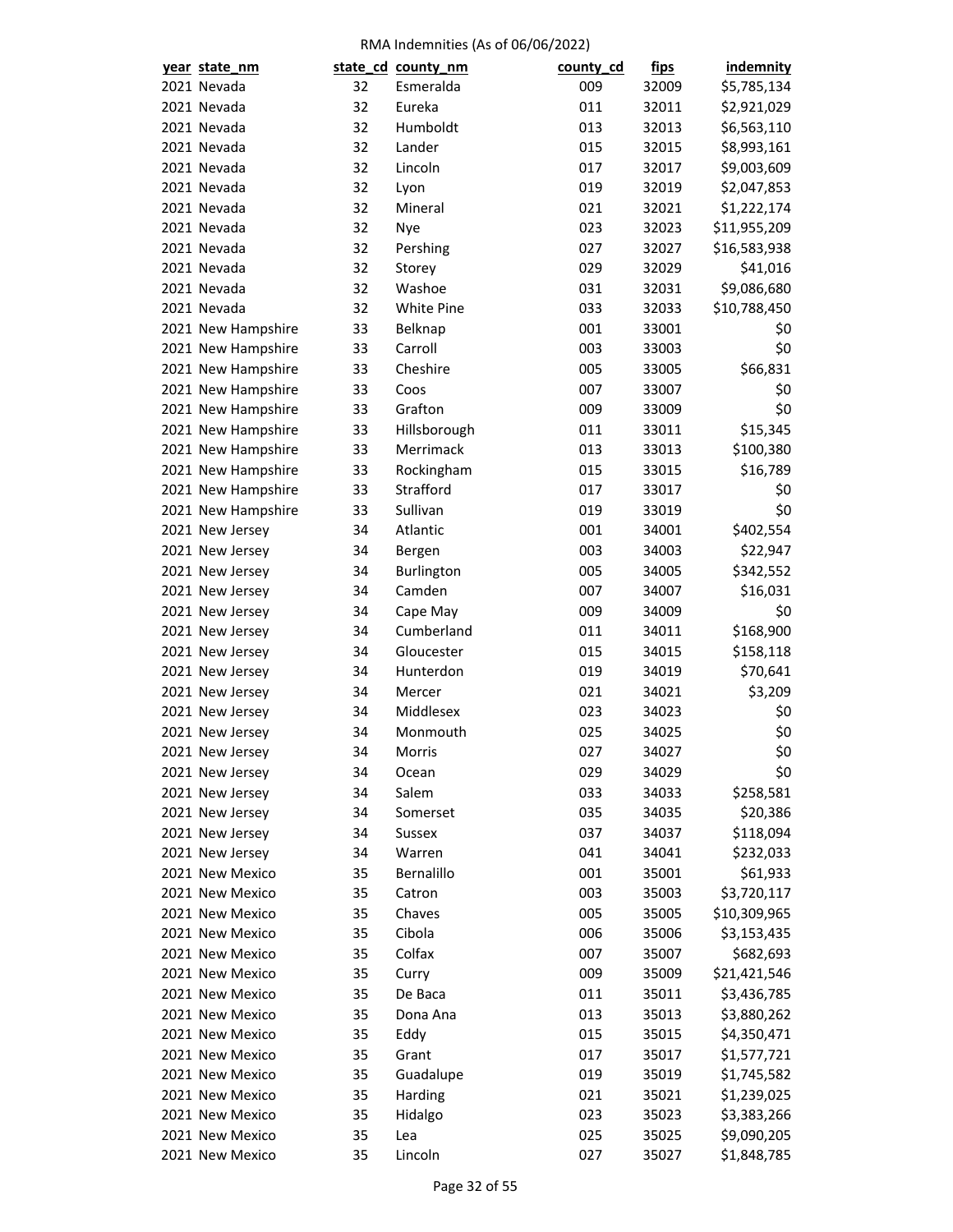| year state_nm                  |          | state_cd_county_nm    | county_cd  | <u>fips</u>    | indemnity               |
|--------------------------------|----------|-----------------------|------------|----------------|-------------------------|
| 2021 New Mexico                | 35       | Luna                  | 029        | 35029          | \$3,727,018             |
| 2021 New Mexico                | 35       | Mckinley              | 031        | 35031          | \$7,028,066             |
| 2021 New Mexico                | 35       | Mora                  | 033        | 35033          | \$536,636               |
| 2021 New Mexico                | 35       | Otero                 | 035        | 35035          | \$3,688,058             |
| 2021 New Mexico                | 35       | Quay                  | 037        | 35037          | \$13,338,771            |
| 2021 New Mexico                | 35       | Rio Arriba            | 039        | 35039          | \$299,422               |
| 2021 New Mexico                | 35       | Roosevelt             | 041        | 35041          | \$15,778,233            |
| 2021 New Mexico                | 35       | San Juan              | 045        | 35045          | \$4,532,275             |
| 2021 New Mexico                | 35       | San Miguel            | 047        | 35047          | \$1,565,690             |
| 2021 New Mexico                | 35       | Sandoval              | 043        | 35043          | \$511,111               |
| 2021 New Mexico                | 35       | Santa Fe              | 049        | 35049          | \$243,508               |
| 2021 New Mexico                | 35       | Sierra                | 051        | 35051          | \$2,142,885             |
| 2021 New Mexico                | 35       | Socorro               | 053        | 35053          | \$2,155,524             |
| 2021 New Mexico                | 35       | Taos                  | 055        | 35055          | \$67,798                |
| 2021 New Mexico                | 35       | Torrance              | 057        | 35057          | \$1,322,923             |
| 2021 New Mexico                | 35       | Union                 | 059        | 35059          | \$3,498,086             |
| 2021 New Mexico                | 35       | Valencia              | 061        | 35061          | \$291,866               |
| 2021 New York                  | 36       | Albany                | 001        | 36001          | \$84,914                |
| 2021 New York                  | 36       | Allegany              | 003        | 36003          | \$680,557               |
| 2021 New York                  | 36       | <b>Broome</b>         | 007        | 36007          | \$57,090                |
| 2021 New York                  | 36       | Cattaraugus           | 009        | 36009          | \$487,242               |
| 2021 New York                  | 36       | Cayuga                | 011        | 36011          | \$340,680               |
| 2021 New York                  | 36       | Chautauqua            | 013        | 36013          | \$1,042,807             |
| 2021 New York                  | 36       | Chemung               | 015        | 36015          | \$208,642               |
| 2021 New York                  | 36       | Chenango              | 017        | 36017          | \$59,345                |
| 2021 New York                  | 36       | Clinton               | 019        | 36019          | \$884,030               |
| 2021 New York                  | 36       | Columbia              | 021        | 36021          | \$279,746               |
| 2021 New York                  | 36       | Cortland              | 023        | 36023          | \$60,554                |
| 2021 New York                  | 36       | Delaware              | 025        | 36025          | \$0                     |
| 2021 New York                  | 36       | Dutchess              | 027        | 36027          | \$449,153               |
| 2021 New York                  | 36       | Erie                  | 029        | 36029          | \$405,296               |
| 2021 New York                  | 36       | Essex                 | 031        | 36031          | \$46,223                |
| 2021 New York                  | 36       | Franklin              | 033        | 36033          | \$2,558                 |
| 2021 New York                  | 36       | Fulton                | 035        | 36035          | \$30,872                |
|                                |          |                       |            |                |                         |
| 2021 New York<br>2021 New York | 36<br>36 | Genesee<br>Greene     | 037<br>039 | 36037<br>36039 | \$1,223,067<br>\$31,064 |
| 2021 New York                  | 36       | Herkimer              |            |                | \$163,193               |
| 2021 New York                  | 36       | Jefferson             | 043<br>045 | 36043          | \$4,366,523             |
| 2021 New York                  |          |                       |            | 36045          |                         |
| 2021 New York                  | 36       | Lewis                 | 049        | 36049          | \$38,432                |
|                                | 36       | Livingston<br>Madison | 051        | 36051          | \$1,186,778             |
| 2021 New York<br>2021 New York | 36       |                       | 053        | 36053          | \$605,025               |
| 2021 New York                  | 36       | Monroe                | 055        | 36055          | \$1,036,916             |
|                                | 36       | Montgomery            | 057        | 36057          | \$29,547                |
| 2021 New York                  | 36       | Niagara               | 063        | 36063          | \$718,894               |
| 2021 New York                  | 36       | Oneida                | 065        | 36065          | \$357,068               |
| 2021 New York                  | 36       | Onondaga              | 067        | 36067          | \$493,636               |
| 2021 New York                  | 36       | Ontario               | 069        | 36069          | \$222,449               |
| 2021 New York                  | 36       | Orange                | 071        | 36071          | \$1,581,529             |
| 2021 New York                  | 36       | Orleans               | 073        | 36073          | \$1,460,577             |
| 2021 New York                  | 36       | Oswego                | 075        | 36075          | \$445,853               |
| 2021 New York                  | 36       | Otsego                | 077        | 36077          | \$81,901                |
| 2021 New York                  | 36       | Rensselaer            | 083        | 36083          | \$140,149               |
| 2021 New York                  | 36       | Rockland              | 087        | 36087          | \$0                     |
| 2021 New York                  | 36       | Saratoga              | 091        | 36091          | \$74,123                |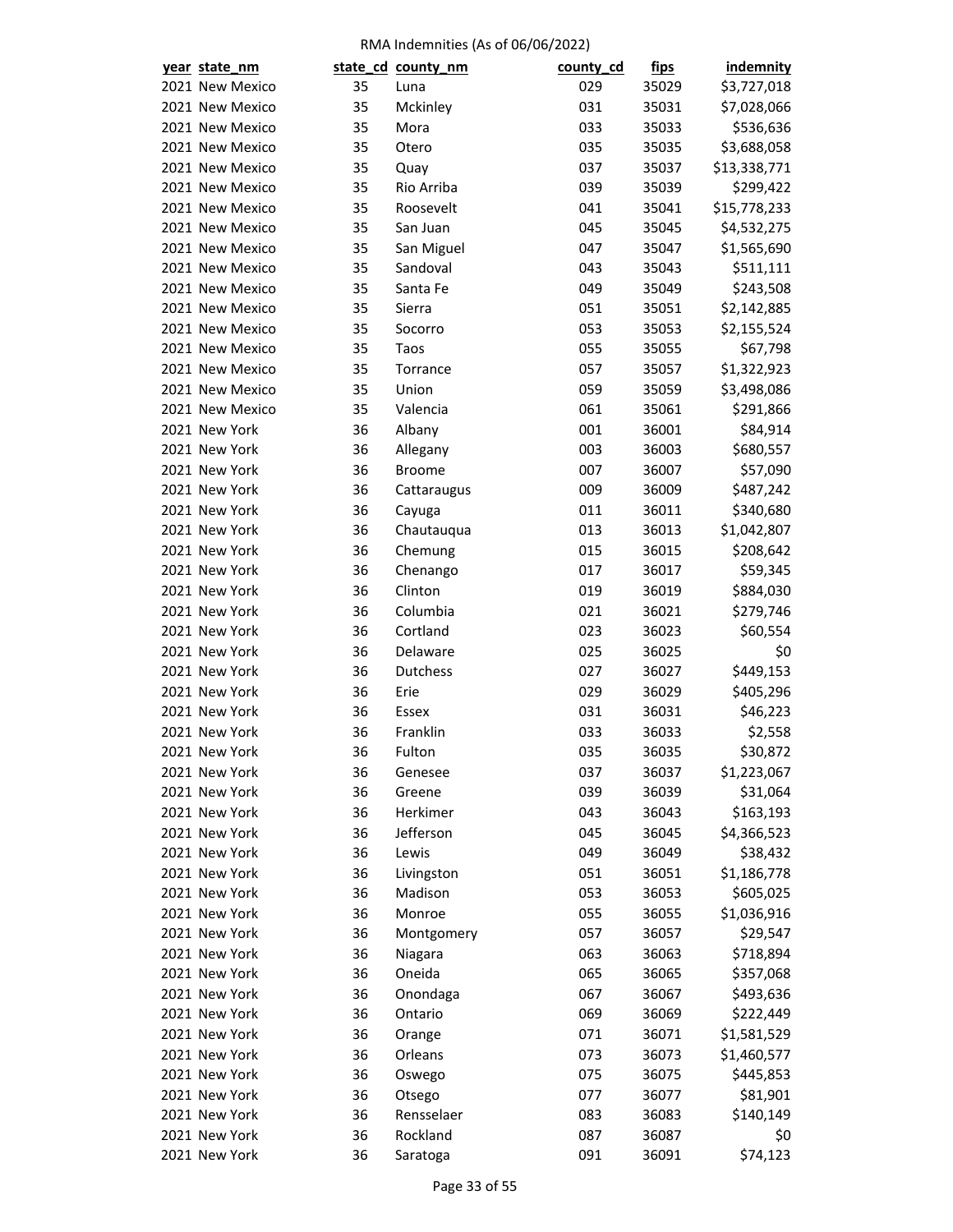| year state_nm       |    | state_cd_county_nm | county_cd | <u>fips</u> | <b>indemnity</b>        |
|---------------------|----|--------------------|-----------|-------------|-------------------------|
| 2021 New York       | 36 | Schenectady        | 093       | 36093       | \$85,664                |
| 2021 New York       | 36 | Schoharie          | 095       | 36095       | \$0                     |
| 2021 New York       | 36 | Schuyler           | 097       | 36097       | \$157,518               |
| 2021 New York       | 36 | Seneca             | 099       | 36099       | \$229,317               |
| 2021 New York       | 36 | St Lawrence        | 089       | 36089       | \$2,817,039             |
| 2021 New York       | 36 | Steuben            | 101       | 36101       | \$1,141,200             |
| 2021 New York       | 36 | Suffolk            | 103       | 36103       | \$12,483                |
| 2021 New York       | 36 | Sullivan           | 105       | 36105       | \$0                     |
| 2021 New York       | 36 | Tioga              | 107       | 36107       | \$15,318                |
| 2021 New York       | 36 | Tompkins           | 109       | 36109       | \$113,534               |
| 2021 New York       | 36 | Ulster             | 111       | 36111       | \$80,379                |
| 2021 New York       | 36 | Warren             | 113       | 36113       | \$21,573                |
| 2021 New York       | 36 | Washington         | 115       | 36115       | \$451,353               |
| 2021 New York       | 36 | Wayne              | 117       | 36117       | \$2,699,853             |
| 2021 New York       | 36 | Wyoming            | 121       | 36121       | \$1,298,272             |
| 2021 New York       | 36 | Yates              | 123       | 36123       | \$327,780               |
| 2021 North Carolina | 37 | Alamance           | 001       | 37001       | \$349,566               |
| 2021 North Carolina | 37 | Alexander          | 003       | 37003       | \$932,922               |
| 2021 North Carolina | 37 | Alleghany          | 005       | 37005       | \$0                     |
| 2021 North Carolina | 37 | Anson              | 007       | 37007       | \$548,746               |
| 2021 North Carolina | 37 | Ashe               | 009       | 37009       | \$0                     |
| 2021 North Carolina | 37 | <b>Beaufort</b>    | 013       | 37013       | \$5,147,622             |
| 2021 North Carolina | 37 | <b>Bertie</b>      | 015       | 37015       | \$3,049,373             |
| 2021 North Carolina | 37 | Bladen             | 017       | 37017       | \$15,570,422            |
| 2021 North Carolina | 37 | <b>Brunswick</b>   | 019       | 37019       | \$724,603               |
| 2021 North Carolina | 37 | Buncombe           | 021       | 37021       | \$467,337               |
| 2021 North Carolina | 37 | <b>Burke</b>       | 023       | 37023       | \$15,668                |
| 2021 North Carolina | 37 | Cabarrus           | 025       | 37025       | \$65,044                |
| 2021 North Carolina | 37 | Caldwell           | 027       | 37027       | \$4,399                 |
| 2021 North Carolina | 37 | Camden             | 029       | 37029       | \$580,897               |
| 2021 North Carolina | 37 | Carteret           | 031       | 37031       | \$403,864               |
| 2021 North Carolina | 37 | Caswell            | 033       | 37033       | \$950,669               |
| 2021 North Carolina | 37 | Catawba            | 035       | 37035       | \$446,097               |
| 2021 North Carolina | 37 | Chatham            | 037       | 37037       | \$465,699               |
| 2021 North Carolina | 37 | Cherokee           | 039       | 37039       | \$37,301                |
| 2021 North Carolina | 37 | Chowan             | 041       | 37041       | \$630,351               |
| 2021 North Carolina | 37 | Clay               | 043       | 37043       | \$7,098                 |
| 2021 North Carolina | 37 | Cleveland          | 045       | 37045       | \$579,412               |
| 2021 North Carolina | 37 | Columbus           | 047       | 37047       | \$4,758,182             |
| 2021 North Carolina | 37 | Craven             | 049       | 37049       | \$1,749,020             |
| 2021 North Carolina | 37 | Cumberland         | 051       | 37051       | \$3,609,168             |
| 2021 North Carolina | 37 | Currituck          | 053       | 37053       | \$385,378               |
| 2021 North Carolina | 37 | Dare               | 055       | 37055       | \$293,210               |
| 2021 North Carolina | 37 | Davidson           | 057       | 37057       | \$485,064               |
| 2021 North Carolina | 37 | Davie              | 059       | 37059       | \$94,665                |
| 2021 North Carolina | 37 |                    | 061       |             |                         |
| 2021 North Carolina | 37 | Duplin<br>Durham   | 063       | 37061       | \$3,029,508<br>\$61,564 |
|                     |    |                    |           | 37063       |                         |
| 2021 North Carolina | 37 | Edgecombe          | 065       | 37065       | \$5,491,612             |
| 2021 North Carolina | 37 | Forsyth            | 067       | 37067       | \$489,716               |
| 2021 North Carolina | 37 | Franklin           | 069       | 37069       | \$1,972,873             |
| 2021 North Carolina | 37 | Gaston             | 071       | 37071       | \$104,046               |
| 2021 North Carolina | 37 | Gates              | 073       | 37073       | \$442,187               |
| 2021 North Carolina | 37 | Graham             | 075       | 37075       | \$0                     |
| 2021 North Carolina | 37 | Granville          | 077       | 37077       | \$757,780               |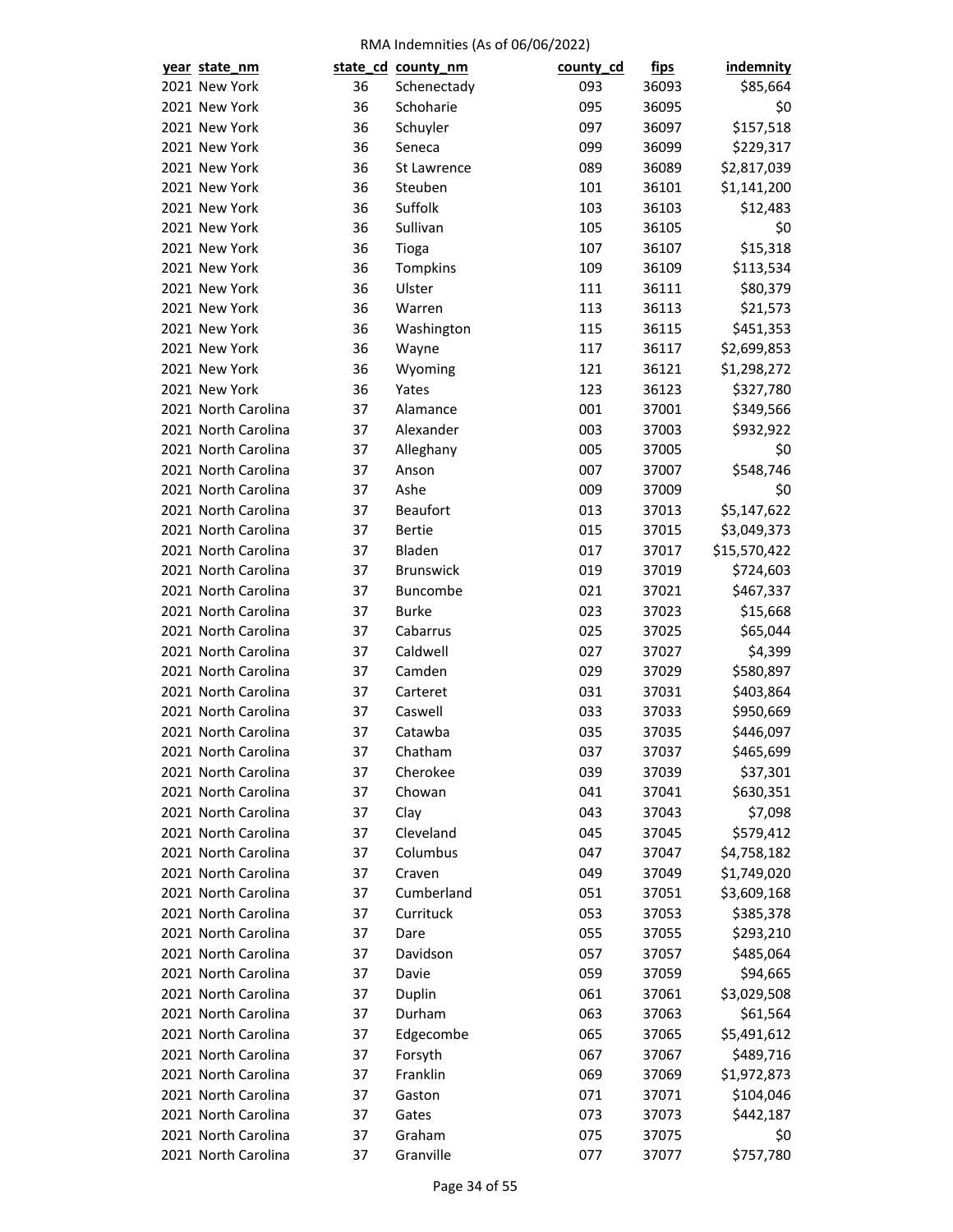| year state_nm |                     |    | state_cd_county_nm  | county_cd | <u>fips</u> | <b>indemnity</b> |
|---------------|---------------------|----|---------------------|-----------|-------------|------------------|
|               | 2021 North Carolina | 37 | Greene              | 079       | 37079       | \$7,073,213      |
|               | 2021 North Carolina | 37 | Guilford            | 081       | 37081       | \$1,036,785      |
|               | 2021 North Carolina | 37 | Halifax             | 083       | 37083       | \$1,955,253      |
|               | 2021 North Carolina | 37 | Harnett             | 085       | 37085       | \$2,689,970      |
|               | 2021 North Carolina | 37 | Haywood             | 087       | 37087       | \$270,325        |
|               | 2021 North Carolina | 37 | Henderson           | 089       | 37089       | \$11,381,072     |
|               | 2021 North Carolina | 37 | Hertford            | 091       | 37091       | \$1,243,843      |
|               | 2021 North Carolina | 37 | Hoke                | 093       | 37093       | \$104,757        |
|               | 2021 North Carolina | 37 | Hyde                | 095       | 37095       | \$1,487,633      |
|               | 2021 North Carolina | 37 | Iredell             | 097       | 37097       | \$527,021        |
|               | 2021 North Carolina | 37 | Jackson             | 099       | 37099       | \$0              |
|               | 2021 North Carolina | 37 | Johnston            | 101       | 37101       | \$5,511,820      |
|               | 2021 North Carolina | 37 | Jones               | 103       | 37103       | \$4,486,320      |
|               | 2021 North Carolina | 37 | Lee                 | 105       | 37105       | \$1,187,457      |
|               | 2021 North Carolina | 37 | Lenoir              | 107       | 37107       | \$4,258,508      |
|               | 2021 North Carolina | 37 | Lincoln             | 109       | 37109       | \$281,287        |
|               | 2021 North Carolina | 37 | Macon               | 113       | 37113       | \$0              |
|               | 2021 North Carolina | 37 | Madison             | 115       | 37115       | \$0              |
|               | 2021 North Carolina | 37 | Martin              | 117       | 37117       | \$3,818,926      |
|               | 2021 North Carolina | 37 | Mcdowell            | 111       | 37111       | \$70,575         |
|               | 2021 North Carolina | 37 | Mecklenburg         | 119       | 37119       | \$2,654          |
|               | 2021 North Carolina | 37 | Mitchell            | 121       | 37121       | \$36,239         |
|               | 2021 North Carolina | 37 |                     | 123       | 37123       | \$52,102         |
|               | 2021 North Carolina | 37 | Montgomery<br>Moore | 125       | 37125       | \$623,075        |
|               | 2021 North Carolina | 37 | Nash                | 127       | 37127       | \$1,850,891      |
|               |                     |    |                     |           |             |                  |
|               | 2021 North Carolina | 37 | New Hanover         | 129       | 37129       | \$52,210         |
|               | 2021 North Carolina | 37 | Northampton         | 131       | 37131       | \$702,516        |
|               | 2021 North Carolina | 37 | Onslow              | 133       | 37133       | \$4,490,782      |
|               | 2021 North Carolina | 37 | Orange<br>Pamlico   | 135       | 37135       | \$240,052        |
|               | 2021 North Carolina | 37 |                     | 137       | 37137       | \$1,416,605      |
|               | 2021 North Carolina | 37 | Pasquotank          | 139       | 37139       | \$953,804        |
|               | 2021 North Carolina | 37 | Pender              | 141       | 37141       | \$3,724,470      |
|               | 2021 North Carolina | 37 | Perquimans          | 143       | 37143       | \$1,474,749      |
|               | 2021 North Carolina | 37 | Person              | 145       | 37145       | \$2,078,949      |
|               | 2021 North Carolina | 37 | Pitt                | 147       | 37147       | \$8,758,613      |
|               | 2021 North Carolina | 37 | Polk                | 149       | 37149       | \$530,761        |
|               | 2021 North Carolina | 37 | Randolph            | 151       | 37151       | \$209,820        |
|               | 2021 North Carolina | 37 | Richmond            | 153       | 37153       | \$86,355         |
|               | 2021 North Carolina | 37 | Robeson             | 155       | 37155       | \$3,630,830      |
|               | 2021 North Carolina | 37 | Rockingham          | 157       | 37157       | \$1,008,486      |
|               | 2021 North Carolina | 37 | Rowan               | 159       | 37159       | \$279,463        |
|               | 2021 North Carolina | 37 | Rutherford          | 161       | 37161       | \$280,258        |
|               | 2021 North Carolina | 37 | Sampson             | 163       | 37163       | \$9,174,693      |
|               | 2021 North Carolina | 37 | Scotland            | 165       | 37165       | \$358,960        |
|               | 2021 North Carolina | 37 | Stanly              | 167       | 37167       | \$360,823        |
|               | 2021 North Carolina | 37 | <b>Stokes</b>       | 169       | 37169       | \$665,889        |
|               | 2021 North Carolina | 37 | Surry               | 171       | 37171       | \$613,268        |
|               | 2021 North Carolina | 37 | Transylvania        | 175       | 37175       | \$50,633         |
|               | 2021 North Carolina | 37 | Tyrrell             | 177       | 37177       | \$1,405,639      |
|               | 2021 North Carolina | 37 | Union               | 179       | 37179       | \$1,921,426      |
|               | 2021 North Carolina | 37 | Vance               | 181       | 37181       | \$127,806        |
|               | 2021 North Carolina | 37 | Wake                | 183       | 37183       | \$1,077,937      |
|               | 2021 North Carolina | 37 | Warren              | 185       | 37185       | \$526,781        |
|               | 2021 North Carolina | 37 | Washington          | 187       | 37187       | \$3,427,417      |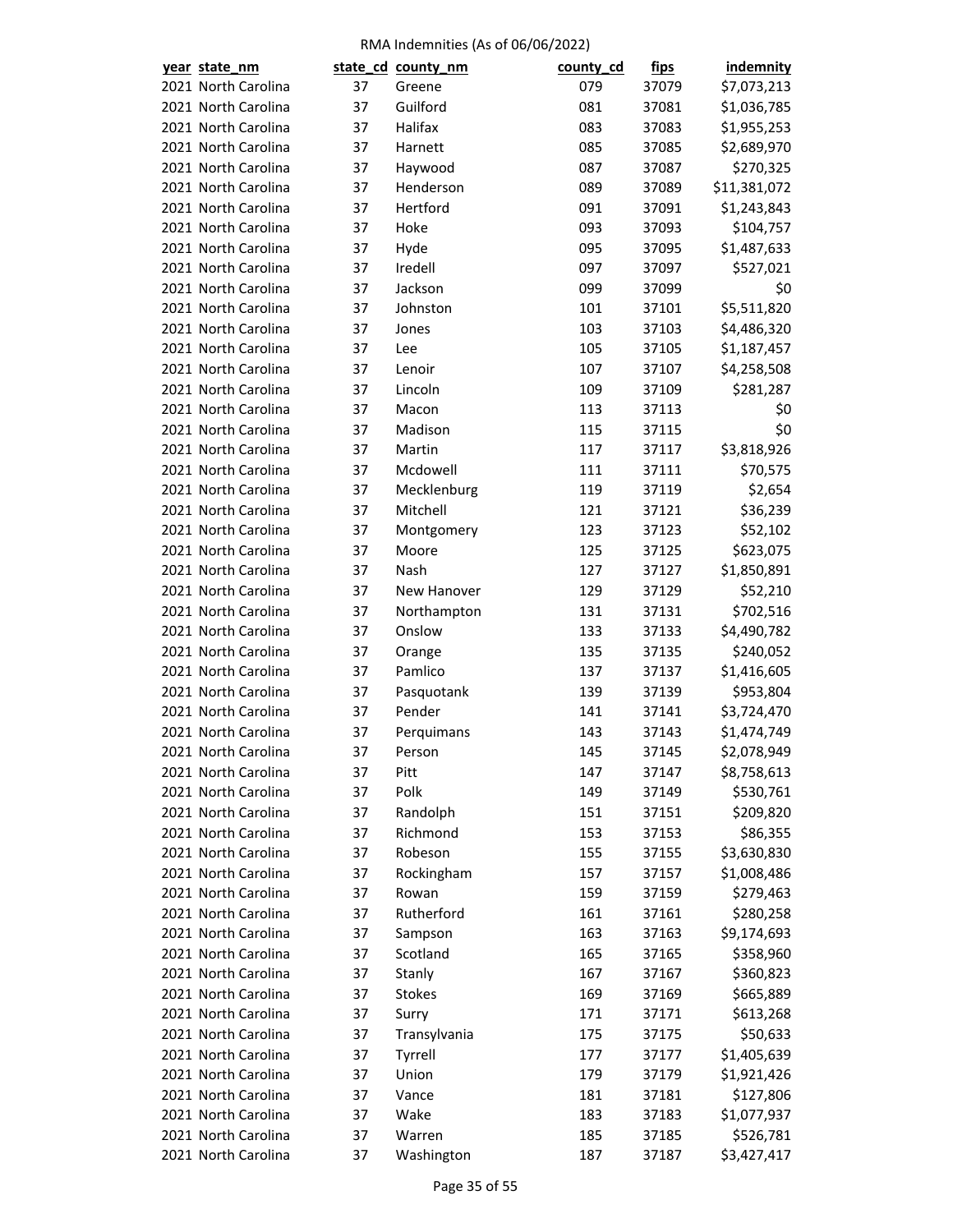| year state_nm                          |    | state_cd_county_nm   | county_cd | fips  | indemnity     |
|----------------------------------------|----|----------------------|-----------|-------|---------------|
| 2021 North Carolina                    | 37 | Watauga              | 189       | 37189 | \$3,201       |
| 2021 North Carolina                    | 37 | Wayne                | 191       | 37191 | \$5,258,193   |
| 2021 North Carolina                    | 37 | Wilkes               | 193       | 37193 | \$974,415     |
| 2021 North Carolina                    | 37 | Wilson               | 195       | 37195 | \$5,183,192   |
| 2021 North Carolina                    | 37 | Yadkin               | 197       | 37197 | \$381,581     |
| 2021 North Carolina                    | 37 | Yancey               | 199       | 37199 | \$1,581,144   |
| 2021 NORTH DAKOTA                      | 38 | Adams                | 001       | 38001 | \$18,877,729  |
| 2021 NORTH DAKOTA                      | 38 | <b>Barnes</b>        | 003       | 38003 | \$24,091,234  |
| 2021 NORTH DAKOTA                      | 38 | Benson               | 005       | 38005 | \$49,514,678  |
| 2021 NORTH DAKOTA                      | 38 | <b>Billings</b>      | 007       | 38007 | \$8,630,656   |
| 2021 NORTH DAKOTA                      | 38 | Bottineau            | 009       | 38009 | \$33,663,679  |
| 2021 NORTH DAKOTA                      | 38 | Bowman               | 011       | 38011 | \$25,408,332  |
| 2021 NORTH DAKOTA                      | 38 | <b>Burke</b>         | 013       | 38013 | \$5,335,556   |
| 2021 NORTH DAKOTA                      | 38 | <b>Burleigh</b>      | 015       | 38015 | \$61,459,064  |
| 2021 NORTH DAKOTA                      | 38 | Cass                 | 017       | 38017 | \$22,058,900  |
| 2021 NORTH DAKOTA                      | 38 | Cavalier             | 019       | 38019 | \$55,183,896  |
| 2021 NORTH DAKOTA                      | 38 | Dickey               | 021       | 38021 | \$23,300,163  |
| 2021 NORTH DAKOTA                      | 38 | Divide               | 023       | 38023 | \$11,766,971  |
| 2021 NORTH DAKOTA                      | 38 | Dunn                 | 025       | 38025 | \$18,571,768  |
| 2021 NORTH DAKOTA                      | 38 | Eddy                 | 027       | 38027 | \$20,577,399  |
| 2021 NORTH DAKOTA                      | 38 | Emmons               | 029       | 38029 | \$79,140,784  |
| 2021 NORTH DAKOTA                      | 38 | Foster               | 031       | 38031 | \$25,130,485  |
| 2021 NORTH DAKOTA                      | 38 | Golden Valley        | 033       | 38033 | \$27,394,839  |
| 2021 NORTH DAKOTA                      | 38 | <b>Grand Forks</b>   | 035       | 38035 | \$27,062,238  |
| 2021 NORTH DAKOTA                      | 38 | Grant                | 037       | 38037 | \$29,160,730  |
| 2021 NORTH DAKOTA                      | 38 | Griggs               | 039       | 38039 | \$18,109,354  |
| 2021 NORTH DAKOTA                      | 38 | Hettinger            | 041       | 38041 | \$17,647,496  |
| 2021 NORTH DAKOTA                      | 38 | Kidder               | 043       | 38043 |               |
| 2021 NORTH DAKOTA                      | 38 | La Moure             | 045       |       | \$29,372,839  |
|                                        |    |                      |           | 38045 | \$28,484,774  |
| 2021 NORTH DAKOTA<br>2021 NORTH DAKOTA | 38 | Logan                | 047       | 38047 | \$28,426,484  |
|                                        | 38 | Mchenry              | 049       | 38049 | \$68,238,030  |
| 2021 NORTH DAKOTA                      | 38 | Mcintosh<br>Mckenzie | 051       | 38051 | \$47,533,627  |
| 2021 NORTH DAKOTA                      | 38 |                      | 053       | 38053 | \$20,377,266  |
| 2021 NORTH DAKOTA                      | 38 | Mclean               | 055       | 38055 | \$130,635,098 |
| 2021 NORTH DAKOTA                      | 38 | Mercer               | 057       | 38057 | \$28,401,594  |
| 2021 NORTH DAKOTA                      | 38 | Morton               | 059       | 38059 | \$53,859,839  |
| 2021 NORTH DAKOTA                      | 38 | Mountrail            | 061       | 38061 | \$36,513,082  |
| 2021 NORTH DAKOTA                      | 38 | Nelson               | 063       | 38063 | \$14,399,180  |
| 2021 NORTH DAKOTA                      | 38 | Oliver               | 065       | 38065 | \$21,764,947  |
| 2021 NORTH DAKOTA                      | 38 | Pembina              | 067       | 38067 | \$36,092,122  |
| 2021 NORTH DAKOTA                      | 38 | Pierce               | 069       | 38069 | \$57,467,966  |
| 2021 NORTH DAKOTA                      | 38 | Ramsey               | 071       | 38071 | \$27,415,918  |
| 2021 NORTH DAKOTA                      | 38 | Ransom               | 073       | 38073 | \$12,311,558  |
| 2021 NORTH DAKOTA                      | 38 | Renville             | 075       | 38075 | \$15,111,394  |
| 2021 NORTH DAKOTA                      | 38 | Richland             | 077       | 38077 | \$6,298,547   |
| 2021 NORTH DAKOTA                      | 38 | Rolette              | 079       | 38079 | \$24,034,150  |
| 2021 NORTH DAKOTA                      | 38 | Sargent              | 081       | 38081 | \$16,985,243  |
| 2021 NORTH DAKOTA                      | 38 | Sheridan             | 083       | 38083 | \$38,839,887  |
| 2021 NORTH DAKOTA                      | 38 | Sioux                | 085       | 38085 | \$7,362,149   |
| 2021 NORTH DAKOTA                      | 38 | Slope                | 087       | 38087 | \$21,347,751  |
| 2021 NORTH DAKOTA                      | 38 | Stark                | 089       | 38089 | \$19,244,390  |
| 2021 NORTH DAKOTA                      | 38 | Steele               | 091       | 38091 | \$14,991,938  |
| 2021 NORTH DAKOTA                      | 38 | Stutsman             | 093       | 38093 | \$64,886,681  |
| 2021 NORTH DAKOTA                      | 38 | Towner               | 095       | 38095 | \$23,923,896  |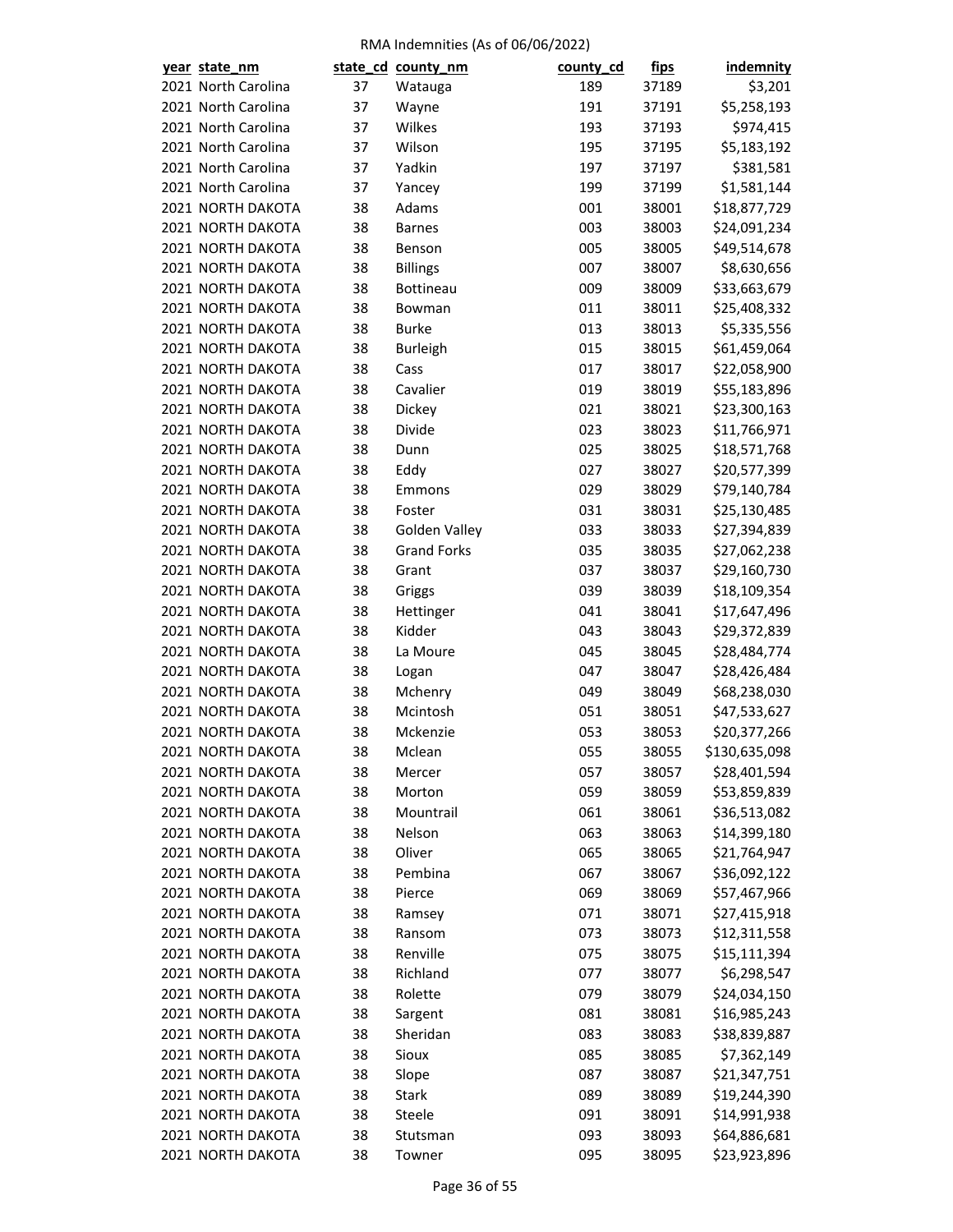| year state_nm          |          | state_cd_county_nm  | county_cd  | fips           | <b>indemnity</b> |
|------------------------|----------|---------------------|------------|----------------|------------------|
| 2021 NORTH DAKOTA      | 38       | Traill              | 097        | 38097          | \$23,907,133     |
| 2021 NORTH DAKOTA      | 38       | Walsh               | 099        | 38099          | \$43,399,067     |
| 2021 NORTH DAKOTA      | 38       | Ward                | 101        | 38101          | \$84,866,801     |
| 2021 NORTH DAKOTA      | 38       | Wells               | 103        | 38103          | \$71,626,049     |
| 2021 NORTH DAKOTA      | 38       | Williams            | 105        | 38105          | \$41,506,423     |
| 2021 Ohio              | 39       | Adams               | 001        | 39001          | \$311,203        |
| 2021 Ohio              | 39       | Allen               | 003        | 39003          | \$361,371        |
| 2021 Ohio              | 39       | Ashland             | 005        | 39005          | \$462,304        |
| 2021 Ohio              | 39       | Ashtabula           | 007        | 39007          | \$818,741        |
| 2021 Ohio              | 39       | Athens              | 009        | 39009          | \$28,127         |
| 2021 Ohio              | 39       | Auglaize            | 011        | 39011          | \$224,212        |
| 2021 Ohio              | 39       | Belmont             | 013        | 39013          | \$31,058         |
| 2021 Ohio              | 39       | Brown               | 015        | 39015          | \$1,107,723      |
| 2021 Ohio              | 39       | <b>Butler</b>       | 017        | 39017          | \$1,174,068      |
| 2021 Ohio              | 39       | Carroll             | 019        | 39019          | \$334,693        |
| 2021 Ohio              | 39       | Champaign           | 021        | 39021          | \$416,417        |
| 2021 Ohio              | 39       | Clark               | 023        | 39023          | \$208,071        |
| 2021 Ohio              | 39       | Clermont            | 025        | 39025          | \$598,555        |
| 2021 Ohio              | 39       | Clinton             | 027        | 39027          | \$571,426        |
| 2021 Ohio              | 39       | Columbiana          | 029        | 39029          | \$312,585        |
| 2021 Ohio              | 39       | Coshocton           | 031        | 39031          | \$485,780        |
| 2021 Ohio              | 39       | Crawford            | 033        | 39033          | \$661,013        |
| 2021 Ohio              | 39       | Cuyahoga            | 035        | 39035          | \$8,993          |
| 2021 Ohio              | 39       | Darke               | 037        | 39037          | \$298,361        |
| 2021 Ohio              | 39       | Defiance            | 039        | 39039          | \$200,007        |
| 2021 Ohio              | 39       | Delaware            | 041        | 39041          |                  |
| 2021 Ohio              | 39       | Erie                | 043        |                | \$619,452        |
| 2021 Ohio              |          |                     |            | 39043          | \$128,803        |
| 2021 Ohio              | 39<br>39 | Fairfield           | 045<br>047 | 39045<br>39047 | \$448,463        |
| 2021 Ohio              |          | Fayette<br>Franklin |            |                | \$204,950        |
|                        | 39       |                     | 049        | 39049          | \$113,531        |
| 2021 Ohio              | 39       | Fulton              | 051        | 39051          | \$138,383        |
| 2021 Ohio<br>2021 Ohio | 39<br>39 | Gallia              | 053        | 39053          | \$87,094         |
|                        |          | Geauga              | 055        | 39055          | \$105,235        |
| 2021 Ohio              | 39       | Greene              | 057        | 39057          | \$288,001        |
| 2021 Ohio              | 39       | Guernsey            | 059        | 39059          | \$154,966        |
| 2021 Ohio              | 39       | Hamilton            | 061        | 39061          | \$178,885        |
| 2021 Ohio              | 39       | Hancock             | 063        | 39063          | \$788,224        |
| 2021 Ohio              | 39       | Hardin              | 065        | 39065          | \$616,650        |
| 2021 Ohio              | 39       | Harrison            | 067        | 39067          | \$215,710        |
| 2021 Ohio              | 39       | Henry               | 069        | 39069          | \$597,446        |
| 2021 Ohio              | 39       | Highland            | 071        | 39071          | \$916,853        |
| 2021 Ohio              | 39       | Hocking             | 073        | 39073          | \$45,333         |
| 2021 Ohio              | 39       | Holmes              | 075        | 39075          | \$117,045        |
| 2021 Ohio              | 39       | Huron               | 077        | 39077          | \$1,419,877      |
| 2021 Ohio              | 39       | Jackson             | 079        | 39079          | \$65,324         |
| 2021 Ohio              | 39       | Jefferson           | 081        | 39081          | \$98,701         |
| 2021 Ohio              | 39       | Knox                | 083        | 39083          | \$531,330        |
| 2021 Ohio              | 39       | Lake                | 085        | 39085          | \$7,936          |
| 2021 Ohio              | 39       | Lawrence            | 087        | 39087          | \$16,320         |
| 2021 Ohio              | 39       | Licking             | 089        | 39089          | \$1,080,321      |
| 2021 Ohio              | 39       | Logan               | 091        | 39091          | \$345,962        |
| 2021 Ohio              | 39       | Lorain              | 093        | 39093          | \$464,275        |
| 2021 Ohio              | 39       | Lucas               | 095        | 39095          | \$550,728        |
| 2021 Ohio              | 39       | Madison             | 097        | 39097          | \$1,082,995      |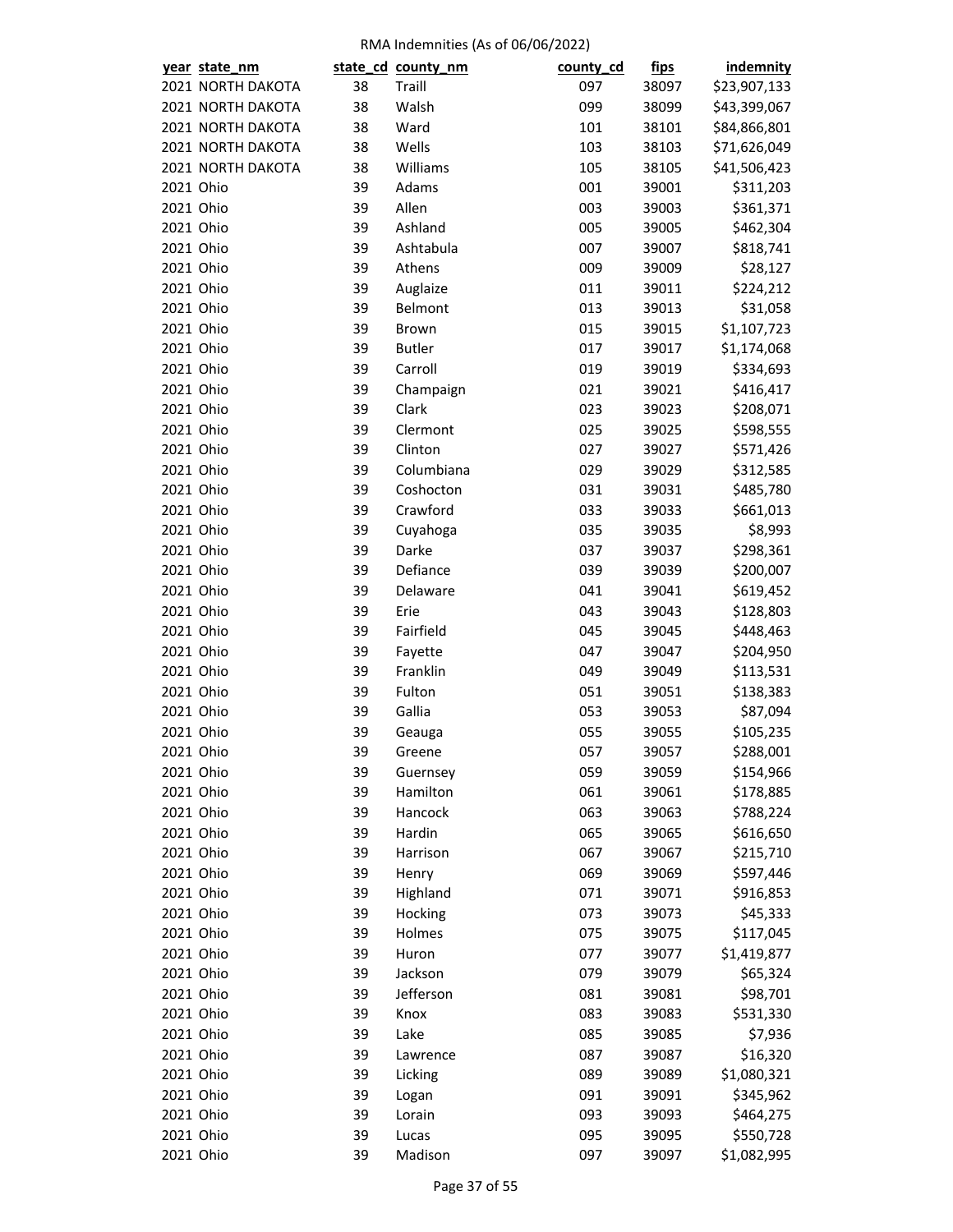|           | year state_nm |    | state_cd_county_nm | county_cd | <u>fips</u> | indemnity    |
|-----------|---------------|----|--------------------|-----------|-------------|--------------|
| 2021 Ohio |               | 39 | Mahoning           | 099       | 39099       | \$239,085    |
| 2021 Ohio |               | 39 | Marion             | 101       | 39101       | \$1,153,995  |
| 2021 Ohio |               | 39 | Medina             | 103       | 39103       | \$558,608    |
| 2021 Ohio |               | 39 | Meigs              | 105       | 39105       | \$114,092    |
| 2021 Ohio |               | 39 | Mercer             | 107       | 39107       | \$294,444    |
| 2021 Ohio |               | 39 | Miami              | 109       | 39109       | \$83,552     |
| 2021 Ohio |               | 39 | Monroe             | 111       | 39111       | \$0          |
| 2021 Ohio |               | 39 | Montgomery         | 113       | 39113       | \$327,176    |
| 2021 Ohio |               | 39 | Morgan             | 115       | 39115       | \$13,376     |
| 2021 Ohio |               | 39 | Morrow             | 117       | 39117       | \$774,191    |
| 2021 Ohio |               | 39 | Muskingum          | 119       | 39119       | \$223,220    |
| 2021 Ohio |               | 39 | Noble              | 121       | 39121       | \$0          |
| 2021 Ohio |               | 39 | Ottawa             | 123       | 39123       |              |
|           |               |    |                    |           |             | \$1,424,990  |
| 2021 Ohio |               | 39 | Paulding           | 125       | 39125       | \$413,852    |
| 2021 Ohio |               | 39 | Perry              | 127       | 39127       | \$317,647    |
| 2021 Ohio |               | 39 | Pickaway           | 129       | 39129       | \$475,761    |
| 2021 Ohio |               | 39 | Pike               | 131       | 39131       | \$273,623    |
| 2021 Ohio |               | 39 | Portage            | 133       | 39133       | \$68,090     |
| 2021 Ohio |               | 39 | Preble             | 135       | 39135       | \$469,088    |
| 2021 Ohio |               | 39 | Putnam             | 137       | 39137       | \$517,886    |
| 2021 Ohio |               | 39 | Richland           | 139       | 39139       | \$451,387    |
| 2021 Ohio |               | 39 | Ross               | 141       | 39141       | \$261,027    |
| 2021 Ohio |               | 39 | Sandusky           | 143       | 39143       | \$702,262    |
| 2021 Ohio |               | 39 | Scioto             | 145       | 39145       | \$179,667    |
| 2021 Ohio |               | 39 | Seneca             | 147       | 39147       | \$1,380,422  |
| 2021 Ohio |               | 39 | Shelby             | 149       | 39149       | \$209,260    |
| 2021 Ohio |               | 39 | <b>Stark</b>       | 151       | 39151       | \$310,875    |
| 2021 Ohio |               | 39 | Summit             | 153       | 39153       | \$13,745     |
| 2021 Ohio |               | 39 | Trumbull           | 155       | 39155       | \$128,673    |
| 2021 Ohio |               | 39 | Tuscarawas         | 157       | 39157       | \$58,509     |
| 2021 Ohio |               | 39 | Union              | 159       | 39159       | \$613,636    |
| 2021 Ohio |               | 39 | Van Wert           | 161       | 39161       | \$80,937     |
| 2021 Ohio |               | 39 | Vinton             | 163       | 39163       | \$123,799    |
| 2021 Ohio |               | 39 | Warren             | 165       | 39165       | \$377,409    |
| 2021 Ohio |               | 39 | Washington         | 167       | 39167       | \$60,882     |
| 2021 Ohio |               | 39 | Wayne              | 169       | 39169       | \$454,970    |
| 2021 Ohio |               | 39 | Williams           | 171       | 39171       | \$341,729    |
| 2021 Ohio |               | 39 | Wood               | 173       | 39173       | \$1,124,474  |
| 2021 Ohio |               | 39 | Wyandot            | 175       | 39175       | \$866,139    |
|           | 2021 Oklahoma | 40 | Adair              | 001       | 40001       | \$0          |
|           | 2021 Oklahoma | 40 | Alfalfa            | 003       | 40003       | \$898,412    |
|           | 2021 Oklahoma | 40 | Atoka              | 005       | 40005       | \$63,487     |
|           | 2021 Oklahoma | 40 | Beaver             | 007       | 40007       | \$3,022,328  |
|           | 2021 Oklahoma | 40 | Beckham            | 009       | 40009       | \$2,045,803  |
|           | 2021 Oklahoma | 40 | Blaine             | 011       | 40011       | \$421,363    |
|           | 2021 Oklahoma | 40 | Bryan              | 013       | 40013       | \$261,924    |
|           | 2021 Oklahoma | 40 | Caddo              | 015       | 40015       | \$1,401,251  |
|           |               |    |                    |           |             |              |
|           | 2021 Oklahoma | 40 | Canadian           | 017       | 40017       | \$1,501,892  |
|           | 2021 Oklahoma | 40 | Carter             | 019       | 40019       | \$392,706    |
|           | 2021 Oklahoma | 40 | Cherokee           | 021       | 40021       | \$1,175      |
|           | 2021 Oklahoma | 40 | Choctaw            | 023       | 40023       | \$464,110    |
|           | 2021 Oklahoma | 40 | Cimarron           | 025       | 40025       | \$14,067,905 |
|           | 2021 Oklahoma | 40 | Cleveland          | 027       | 40027       | \$29,845     |
|           | 2021 Oklahoma | 40 | Coal               | 029       | 40029       | \$18,993     |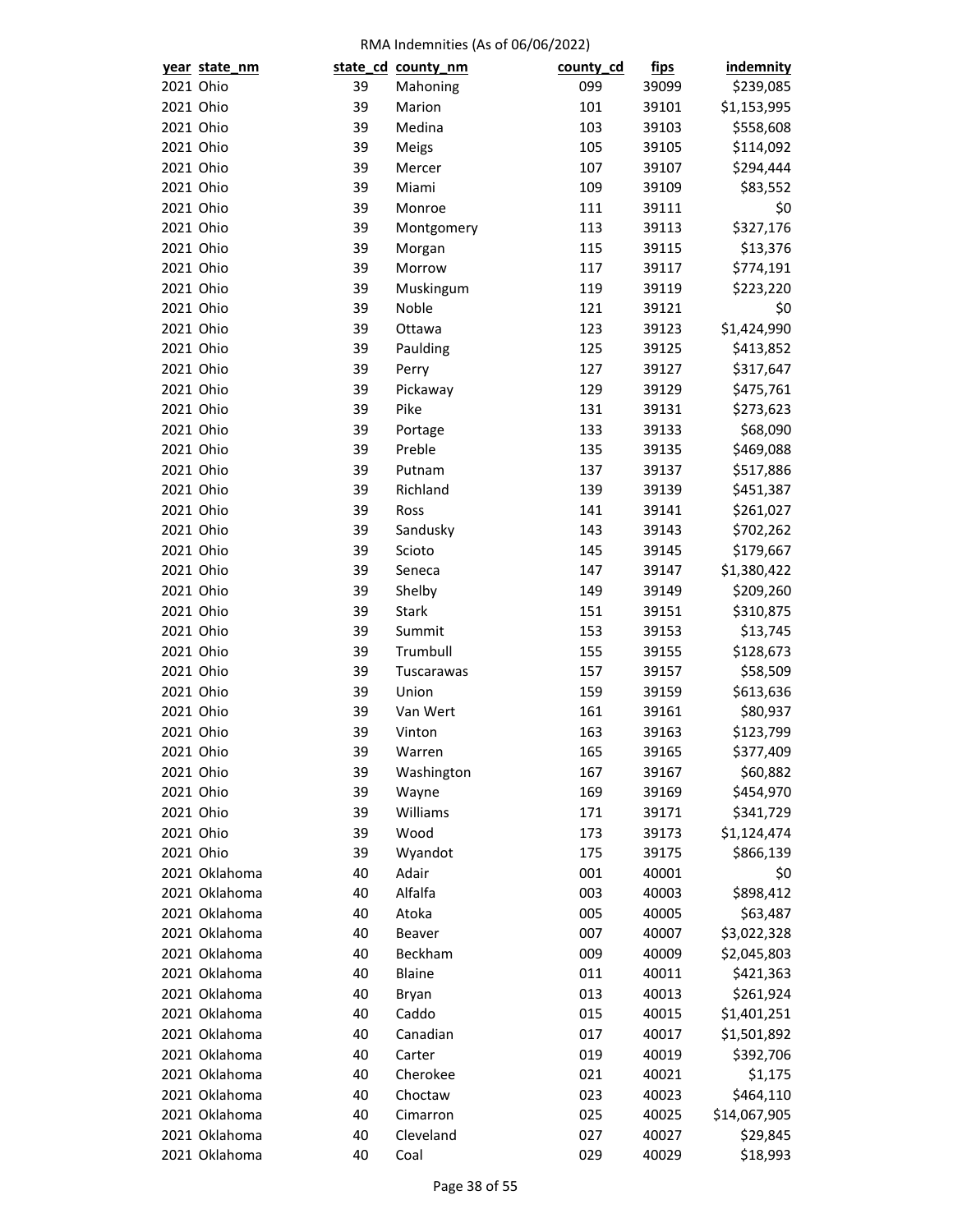| year state_nm |    | state_cd county_nm | county_cd | <u>fips</u>    | <b>indemnity</b> |
|---------------|----|--------------------|-----------|----------------|------------------|
| 2021 Oklahoma | 40 | Comanche           | 031       | 40031          | \$1,251,024      |
| 2021 Oklahoma | 40 | Cotton             | 033       | 40033          | \$696,793        |
| 2021 Oklahoma | 40 | Craig              | 035       | 40035          | \$1,351,501      |
| 2021 Oklahoma | 40 | Creek              | 037       | 40037          | \$111,998        |
| 2021 Oklahoma | 40 | Custer             | 039       | 40039          | \$996,716        |
| 2021 Oklahoma | 40 | Delaware           | 041       | 40041          | \$165,346        |
| 2021 Oklahoma | 40 | Dewey              | 043       | 40043          | \$584,811        |
| 2021 Oklahoma | 40 | Ellis              | 045       | 40045          | \$1,034,149      |
| 2021 Oklahoma | 40 | Garfield           | 047       | 40047          | \$4,563,148      |
| 2021 Oklahoma | 40 | Garvin             | 049       | 40049          | \$392,868        |
| 2021 Oklahoma | 40 | Grady              | 051       | 40051          | \$1,680,139      |
| 2021 Oklahoma | 40 | Grant              | 053       | 40053          | \$3,432,318      |
| 2021 Oklahoma | 40 | Greer              | 055       | 40055          | \$1,883,300      |
| 2021 Oklahoma | 40 | Harmon             | 057       | 40057          | \$2,602,675      |
| 2021 Oklahoma | 40 | Harper             | 059       | 40059          | \$988,438        |
| 2021 Oklahoma | 40 | Haskell            | 061       | 40061          | \$148,258        |
| 2021 Oklahoma | 40 | Hughes             | 063       | 40063          | \$131,317        |
| 2021 Oklahoma | 40 | Jackson            | 065       | 40065          | \$5,190,151      |
| 2021 Oklahoma | 40 | Jefferson          | 067       | 40067          | \$181,755        |
| 2021 Oklahoma | 40 | Johnston           | 069       | 40069          | \$220,955        |
| 2021 Oklahoma | 40 | Kay                | 071       | 40071          | \$7,127,542      |
| 2021 Oklahoma | 40 | Kingfisher         | 073       | 40073          | \$557,621        |
| 2021 Oklahoma | 40 | Kiowa              | 075       | 40075          | \$3,199,914      |
| 2021 Oklahoma | 40 | Latimer            | 077       | 40077          | \$52,717         |
| 2021 Oklahoma | 40 | Le Flore           | 079       | 40079          | \$668,669        |
| 2021 Oklahoma | 40 | Lincoln            | 081       | 40081          | \$60,892         |
| 2021 Oklahoma | 40 | Logan              | 083       | 40083          | \$249,194        |
| 2021 Oklahoma | 40 | Love               | 085       | 40085          | \$57,086         |
| 2021 Oklahoma | 40 | Major              | 093       | 40093          | \$814,069        |
| 2021 Oklahoma | 40 | Marshall           | 095       | 40095          | \$157,752        |
| 2021 Oklahoma | 40 | Mayes              | 097       | 40097          | \$255,751        |
| 2021 Oklahoma | 40 | Mcclain            | 087       |                | \$254,499        |
| 2021 Oklahoma | 40 | Mccurtain          | 089       | 40087<br>40089 | \$4,694,717      |
|               |    |                    |           |                | \$178,284        |
| 2021 Oklahoma | 40 | Mcintosh           | 091       | 40091<br>40099 |                  |
| 2021 Oklahoma | 40 | Murray             | 099       |                | \$168,360        |
| 2021 Oklahoma | 40 | Muskogee           | 101       | 40101          | \$426,208        |
| 2021 Oklahoma | 40 | Noble              | 103       | 40103          | \$2,141,425      |
| 2021 Oklahoma | 40 | Nowata             | 105       | 40105          | \$659,000        |
| 2021 Oklahoma | 40 | Okfuskee           | 107       | 40107          | \$195,735        |
| 2021 Oklahoma | 40 | Oklahoma           | 109       | 40109          | \$55,393         |
| 2021 Oklahoma | 40 | Okmulgee           | 111       | 40111          | \$173,849        |
| 2021 Oklahoma | 40 | Osage              | 113       | 40113          | \$1,314,160      |
| 2021 Oklahoma | 40 | Ottawa             | 115       | 40115          | \$1,251,475      |
| 2021 Oklahoma | 40 | Pawnee             | 117       | 40117          | \$396,192        |
| 2021 Oklahoma | 40 | Payne              | 119       | 40119          | \$228,904        |
| 2021 Oklahoma | 40 | Pittsburg          | 121       | 40121          | \$51,060         |
| 2021 Oklahoma | 40 | Pontotoc           | 123       | 40123          | \$88,010         |
| 2021 Oklahoma | 40 | Pottawatomie       | 125       | 40125          | \$268,260        |
| 2021 Oklahoma | 40 | Pushmataha         | 127       | 40127          | \$53,865         |
| 2021 Oklahoma | 40 | <b>Roger Mills</b> | 129       | 40129          | \$1,259,380      |
| 2021 Oklahoma | 40 | Rogers             | 131       | 40131          | \$134,412        |
| 2021 Oklahoma | 40 | Seminole           | 133       | 40133          | \$14,142         |
| 2021 Oklahoma | 40 | Sequoyah           | 135       | 40135          | \$115,617        |
| 2021 Oklahoma | 40 | Stephens           | 137       | 40137          | \$270,766        |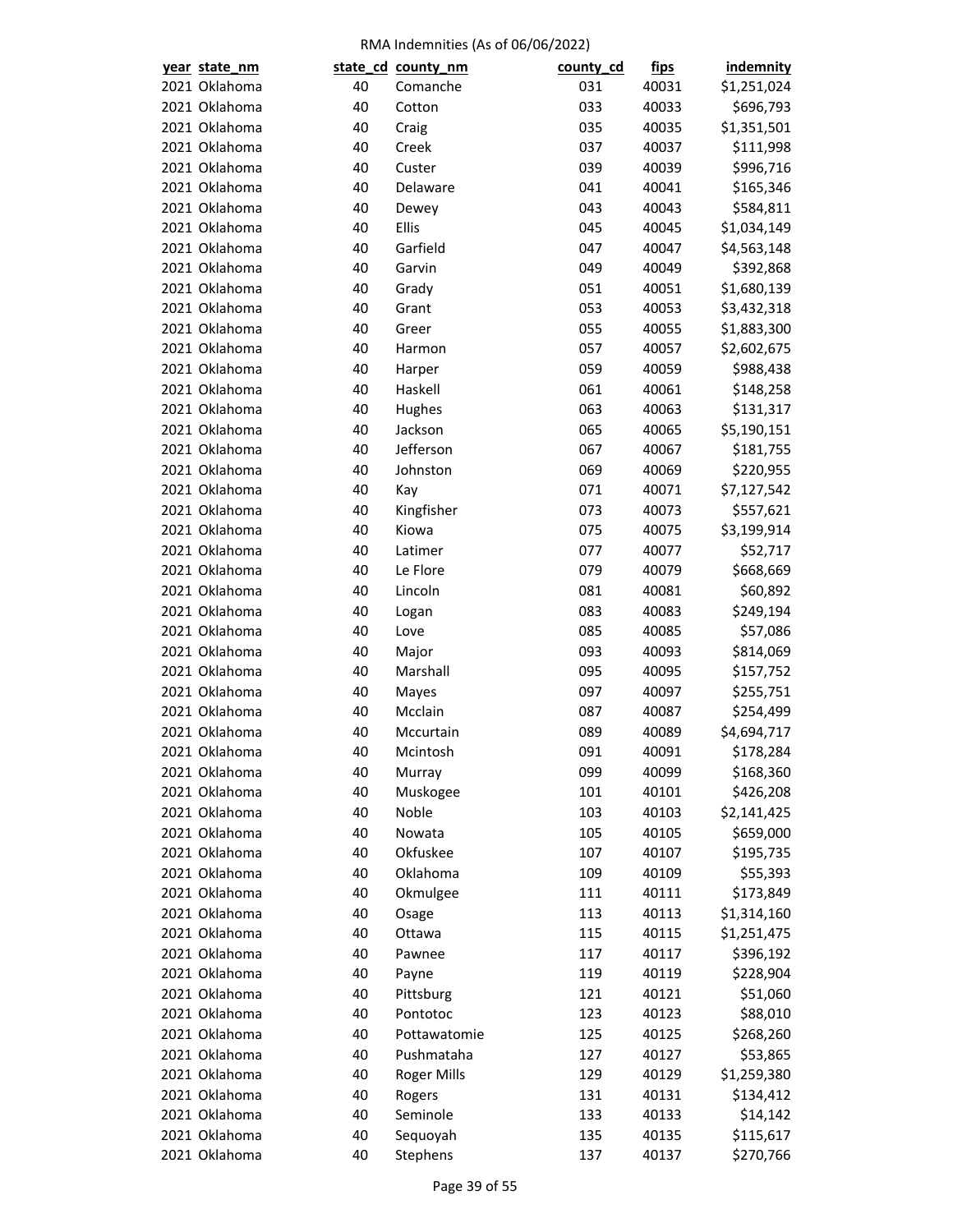| year state_nm     |    | state_cd_county_nm | county_cd  | <u>fips</u>    | indemnity    |
|-------------------|----|--------------------|------------|----------------|--------------|
| 2021 Oklahoma     | 40 | Texas              | 139        | 40139          | \$6,401,275  |
| 2021 Oklahoma     | 40 | Tillman            | 141        | 40141          | \$4,961,867  |
| 2021 Oklahoma     | 40 | Tulsa              | 143        | 40143          | \$154,355    |
| 2021 Oklahoma     | 40 | Wagoner            | 145        | 40145          | \$1,458,861  |
| 2021 Oklahoma     | 40 | Washington         | 147        | 40147          | \$926,917    |
| 2021 Oklahoma     | 40 | Washita            | 149        | 40149          | \$1,700,217  |
| 2021 Oklahoma     | 40 | Woods              | 151        | 40151          | \$1,392,577  |
| 2021 Oklahoma     | 40 | Woodward           | 153        | 40153          | \$759,958    |
| 2021 OREGON       | 41 | Baker              | 001        | 41001          | \$6,928,762  |
| 2021 OREGON       | 41 | Benton             | 003        | 41003          | \$214,062    |
| 2021 OREGON       | 41 | Clackamas          | 005        | 41005          | \$102,856    |
| 2021 OREGON       | 41 | Columbia           | 009        | 41009          | \$124,646    |
| 2021 OREGON       | 41 | Coos               | 011        | 41011          | \$197,947    |
| 2021 OREGON       | 41 | Crook              | 013        | 41013          | \$2,144,738  |
| 2021 OREGON       | 41 | Curry              | 015        | 41015          | \$91,015     |
| 2021 OREGON       | 41 | Deschutes          | 017        | 41017          | \$1,171,236  |
| 2021 OREGON       | 41 | Douglas            | 019        | 41019          | \$2,745,011  |
| 2021 OREGON       | 41 | Gilliam            | 021        | 41021          | \$10,472,153 |
| 2021 OREGON       | 41 | Grant              | 023        | 41023          | \$4,057,288  |
| 2021 OREGON       | 41 | Harney             | 025        | 41025          | \$15,368,745 |
| 2021 OREGON       | 41 | <b>Hood River</b>  | 027        | 41027          | \$357,586    |
| 2021 OREGON       | 41 | Jackson            | 029        | 41029          | \$8,688,972  |
| 2021 OREGON       | 41 | Jefferson          | 031        | 41031          | \$3,413,617  |
| 2021 OREGON       | 41 | Josephine          | 033        | 41033          | \$243,103    |
| 2021 OREGON       | 41 | Klamath            | 035        | 41035          | \$17,220,874 |
| 2021 OREGON       | 41 | Lake               | 037        | 41037          | \$4,111,587  |
| 2021 OREGON       | 41 | Lane               | 039        | 41039          | \$403,000    |
| 2021 OREGON       | 41 | Lincoln            | 041        | 41041          | \$35,482     |
| 2021 OREGON       | 41 | Linn               | 043        | 41043          | \$1,053,023  |
| 2021 OREGON       | 41 | Malheur            | 045        | 41045          | \$7,356,241  |
| 2021 OREGON       | 41 | Marion             | 047        | 41047          | \$327,339    |
| 2021 OREGON       | 41 | Morrow             |            |                | \$13,675,376 |
| 2021 OREGON       | 41 | Multnomah          | 049<br>051 | 41049<br>41051 | \$6,365      |
| 2021 OREGON       | 41 |                    | 053        | 41053          | \$254,491    |
|                   |    | Polk               |            |                |              |
| 2021 OREGON       | 41 | Sherman            | 055        | 41055          | \$9,602,612  |
| 2021 OREGON       | 41 | Umatilla           | 059        | 41059          | \$22,268,990 |
| 2021 OREGON       | 41 | Union              | 061        | 41061          | \$3,232,752  |
| 2021 OREGON       | 41 | Wallowa            | 063        | 41063          | \$12,873,194 |
| 2021 OREGON       | 41 | Wasco              | 065        | 41065          | \$11,829,676 |
| 2021 OREGON       | 41 | Washington         | 067        | 41067          | \$167,331    |
| 2021 OREGON       | 41 | Wheeler            | 069        | 41069          | \$1,108,373  |
| 2021 OREGON       | 41 | Yamhill            | 071        | 41071          | \$261,822    |
| 2021 PENNSYLVANIA | 42 | Adams              | 001        | 42001          | \$8,559,118  |
| 2021 PENNSYLVANIA | 42 | Allegheny          | 003        | 42003          | \$10,117     |
| 2021 PENNSYLVANIA | 42 | Armstrong          | 005        | 42005          | \$347,128    |
| 2021 PENNSYLVANIA | 42 | Beaver             | 007        | 42007          | \$99,700     |
| 2021 PENNSYLVANIA | 42 | Bedford            | 009        | 42009          | \$441,783    |
| 2021 PENNSYLVANIA | 42 | <b>Berks</b>       | 011        | 42011          | \$216,133    |
| 2021 PENNSYLVANIA | 42 | Blair              | 013        | 42013          | \$163,783    |
| 2021 PENNSYLVANIA | 42 | <b>Bradford</b>    | 015        | 42015          | \$358,200    |
| 2021 PENNSYLVANIA | 42 | <b>Bucks</b>       | 017        | 42017          | \$115,738    |
| 2021 PENNSYLVANIA | 42 | <b>Butler</b>      | 019        | 42019          | \$330,215    |
| 2021 PENNSYLVANIA | 42 | Cambria            | 021        | 42021          | \$129,815    |
| 2021 PENNSYLVANIA | 42 | Cameron            | 023        | 42023          | \$0          |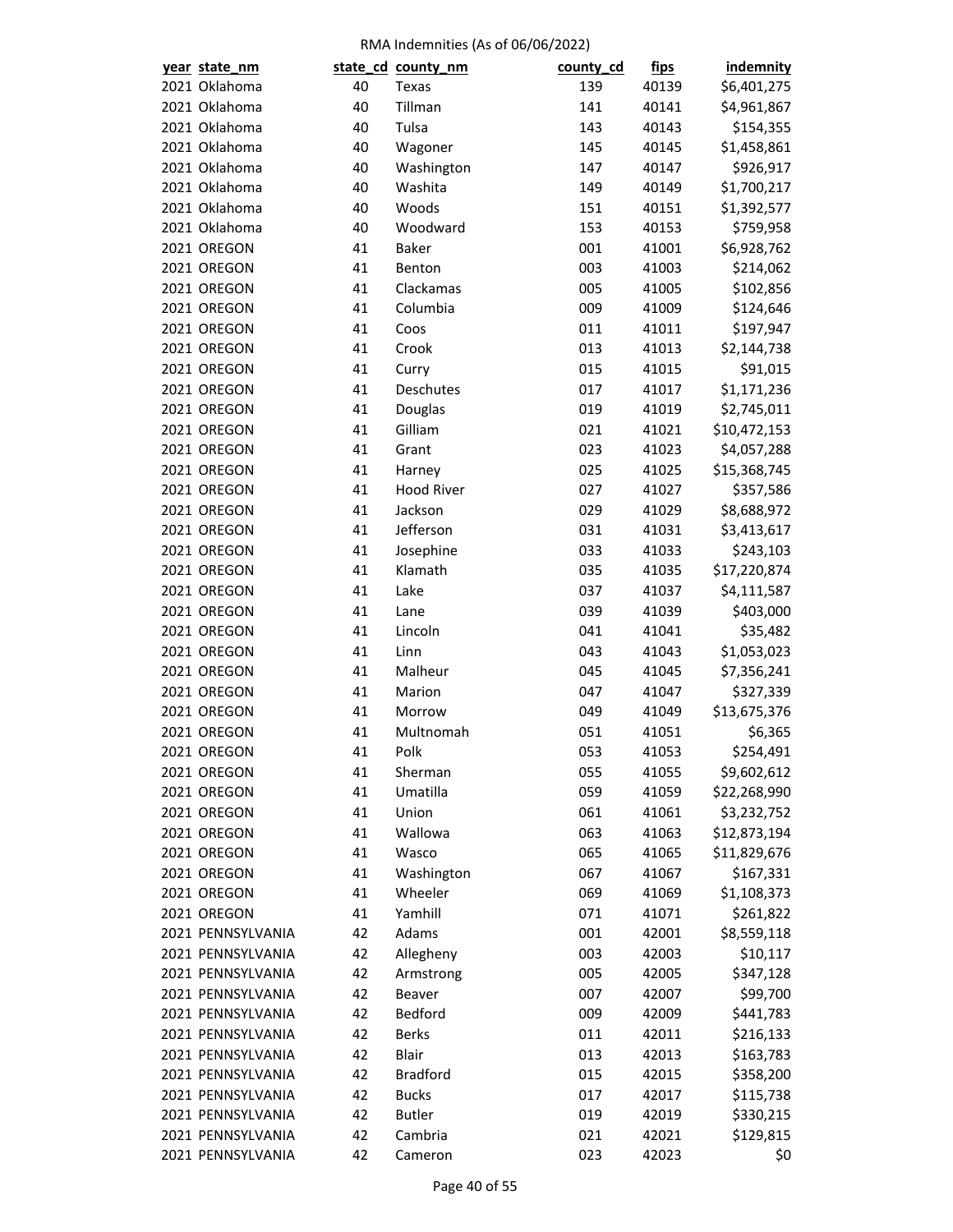| year state_nm     |          | state_cd_county_nm | county_cd | <u>fips</u> | <b>indemnity</b> |
|-------------------|----------|--------------------|-----------|-------------|------------------|
| 2021 PENNSYLVANIA | 42       | Carbon             | 025       | 42025       | \$356,576        |
| 2021 PENNSYLVANIA | 42       | Centre             | 027       | 42027       | \$61,097         |
| 2021 PENNSYLVANIA | 42       | Chester            | 029       | 42029       | \$207,319        |
| 2021 PENNSYLVANIA | 42       | Clarion            | 031       | 42031       | \$52,526         |
| 2021 PENNSYLVANIA | 42       | Clearfield         | 033       | 42033       | \$255,252        |
| 2021 PENNSYLVANIA | 42       | Clinton            | 035       | 42035       | \$36,860         |
| 2021 PENNSYLVANIA | 42       | Columbia           | 037       | 42037       | \$145,499        |
| 2021 PENNSYLVANIA | 42       | Crawford           | 039       | 42039       | \$915,511        |
| 2021 PENNSYLVANIA | 42       | Cumberland         | 041       | 42041       | \$172,657        |
| 2021 PENNSYLVANIA | 42       | Dauphin            | 043       | 42043       | \$26,166         |
| 2021 PENNSYLVANIA | 42       | Delaware           | 045       | 42045       | \$4,048          |
| 2021 PENNSYLVANIA | 42       | Elk                | 047       | 42047       | \$9,208          |
| 2021 PENNSYLVANIA | 42       | Erie               | 049       | 42049       | \$994,521        |
| 2021 PENNSYLVANIA | 42       | Fayette            | 051       | 42051       | \$156,119        |
| 2021 PENNSYLVANIA | 42       | Forest             | 053       | 42053       | \$998            |
| 2021 PENNSYLVANIA | 42       | Franklin           | 055       | 42055       | \$2,076,792      |
| 2021 PENNSYLVANIA | 42       | Fulton             | 057       | 42057       | \$261,416        |
| 2021 PENNSYLVANIA | 42       | Greene             | 059       | 42059       | \$23,656         |
| 2021 PENNSYLVANIA | 42       | Huntingdon         | 061       | 42061       | \$178,815        |
| 2021 PENNSYLVANIA | 42       | Indiana            | 063       | 42063       | \$304,068        |
| 2021 PENNSYLVANIA | 42       | Jefferson          | 065       | 42065       | \$114,846        |
| 2021 PENNSYLVANIA | 42       | Juniata            | 067       | 42067       | \$69,899         |
| 2021 PENNSYLVANIA | 42       | Lackawanna         | 069       | 42069       | \$80             |
| 2021 PENNSYLVANIA | 42       | Lancaster          | 071       | 42071       | \$7,519          |
| 2021 PENNSYLVANIA | 42       | Lawrence           | 073       | 42073       | \$198,129        |
| 2021 PENNSYLVANIA | 42       | Lebanon            | 075       | 42075       | \$17,126         |
| 2021 PENNSYLVANIA | 42       | Lehigh             | 077       | 42077       | \$31,057         |
| 2021 PENNSYLVANIA | 42       | Luzerne            | 079       | 42079       | \$133,599        |
| 2021 PENNSYLVANIA | 42       | Lycoming           | 081       | 42081       | \$173,188        |
| 2021 PENNSYLVANIA | 42       | Mckean             | 083       | 42083       | \$4,292          |
| 2021 PENNSYLVANIA | 42       | Mercer             | 085       | 42085       | \$549,245        |
| 2021 PENNSYLVANIA | 42       | Mifflin            | 087       | 42087       | \$46,290         |
| 2021 PENNSYLVANIA | 42       | Monroe             | 089       | 42089       | \$103,316        |
| 2021 PENNSYLVANIA | 42       | Montgomery         | 091       | 42091       | \$23,033         |
| 2021 PENNSYLVANIA | 42       | Montour            | 093       | 42093       | \$33,980         |
| 2021 PENNSYLVANIA | 42       | Northampton        | 095       | 42095       | \$74,596         |
| 2021 PENNSYLVANIA | 42       | Northumberland     | 097       | 42097       | \$348,037        |
| 2021 PENNSYLVANIA | 42       | Perry              | 099       | 42099       | \$113,101        |
| 2021 PENNSYLVANIA | 42       | Pike               | 103       | 42103       | \$0              |
| 2021 PENNSYLVANIA | 42       | Potter             | 105       | 42105       | \$190,911        |
| 2021 PENNSYLVANIA | 42       | Schuylkill         | 107       | 42107       | \$202,230        |
| 2021 PENNSYLVANIA | 42       | Snyder             | 109       | 42109       | \$132,773        |
| 2021 PENNSYLVANIA | 42       | Somerset           | 111       | 42111       | \$432,090        |
| 2021 PENNSYLVANIA | 42       | Sullivan           | 113       | 42113       | \$60,790         |
| 2021 PENNSYLVANIA | 42       | Susquehanna        | 115       | 42115       | \$5,735          |
| 2021 PENNSYLVANIA | 42       | Tioga              | 117       | 42117       | \$454,806        |
| 2021 PENNSYLVANIA | 42       | Union              | 119       | 42119       | \$26,315         |
| 2021 PENNSYLVANIA | 42       | Venango            | 121       | 42121       | \$172,814        |
| 2021 PENNSYLVANIA | 42       | Warren             |           |             |                  |
|                   |          |                    | 123       | 42123       | \$153,423        |
| 2021 PENNSYLVANIA | 42<br>42 | Washington         | 125       | 42125       | \$134,454        |
| 2021 PENNSYLVANIA |          | Wayne              | 127       | 42127       | \$8,529          |
| 2021 PENNSYLVANIA | 42       | Westmoreland       | 129       | 42129       | \$332,815        |
| 2021 PENNSYLVANIA | 42       | Wyoming            | 131       | 42131       | \$64,929         |
| 2021 PENNSYLVANIA | 42       | York               | 133       | 42133       | \$390,173        |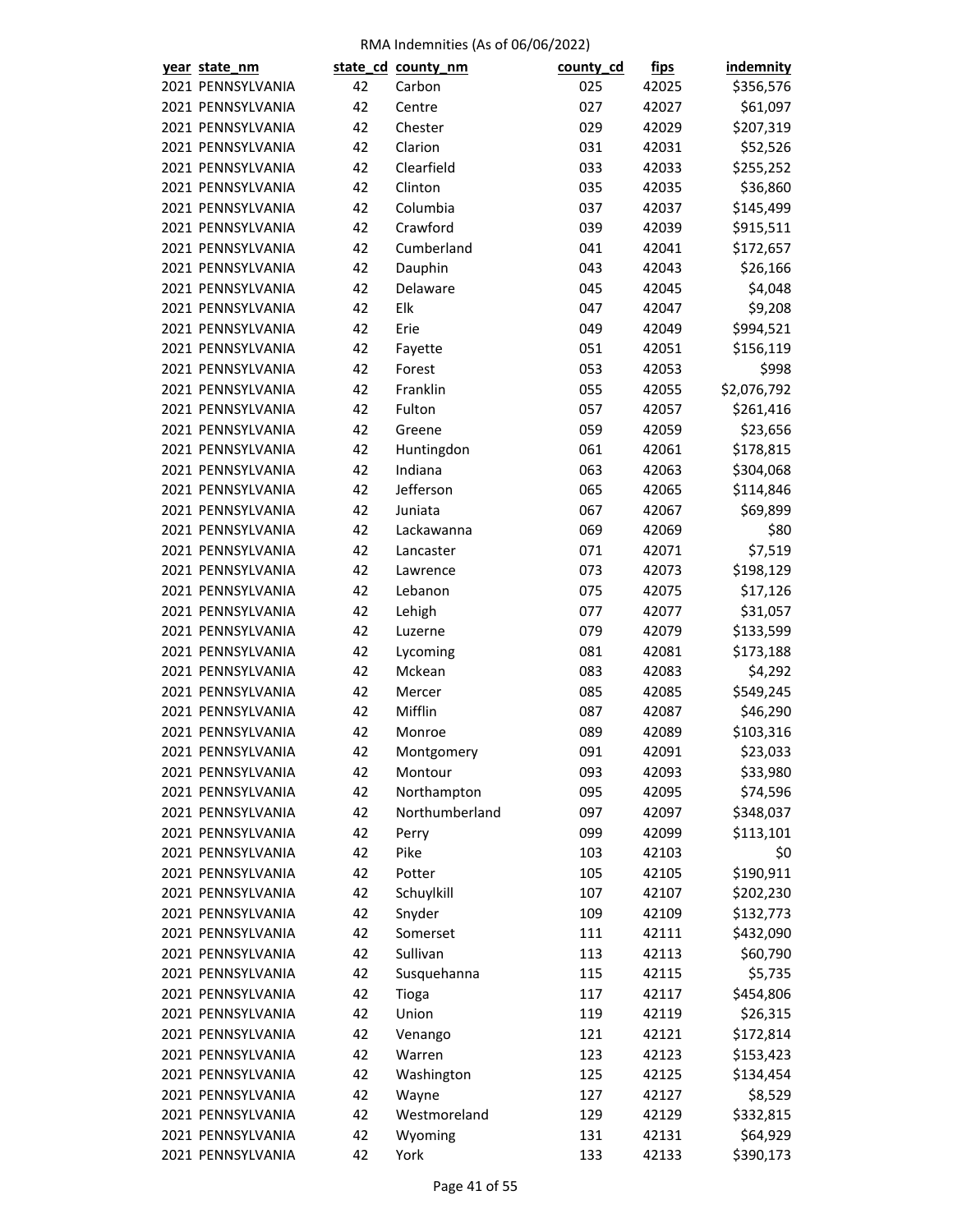| year state_nm       |    | state_cd_county_nm | county_cd | <u>fips</u>    | indemnity             |
|---------------------|----|--------------------|-----------|----------------|-----------------------|
| 2021 Rhode Island   | 44 | Kent               | 003       | 44003          | \$2,266               |
| 2021 Rhode Island   | 44 | Newport            | 005       | 44005          | \$66,504              |
| 2021 Rhode Island   | 44 | Providence         | 007       | 44007          | \$77,390              |
| 2021 Rhode Island   | 44 | Washington         | 009       | 44009          | \$25,983              |
| 2021 SOUTH CAROLINA | 45 | Abbeville          | 001       | 45001          | \$796                 |
| 2021 SOUTH CAROLINA | 45 | Aiken              | 003       | 45003          | \$1,797,918           |
| 2021 SOUTH CAROLINA | 45 | Allendale          | 005       | 45005          | \$373,143             |
| 2021 SOUTH CAROLINA | 45 | Anderson           | 007       | 45007          | \$41,303              |
| 2021 SOUTH CAROLINA | 45 | Bamberg            | 009       | 45009          | \$202,020             |
| 2021 SOUTH CAROLINA | 45 | Barnwell           | 011       | 45011          | \$133,765             |
| 2021 SOUTH CAROLINA | 45 | <b>Beaufort</b>    | 013       | 45013          | \$5,792               |
| 2021 SOUTH CAROLINA | 45 | Berkeley           | 015       | 45015          | \$1,052,289           |
| 2021 SOUTH CAROLINA | 45 | Calhoun            | 017       | 45017          | \$90,456              |
| 2021 SOUTH CAROLINA | 45 | Charleston         | 019       | 45019          | \$0                   |
| 2021 SOUTH CAROLINA | 45 | Cherokee           | 021       | 45021          | \$127,940             |
| 2021 SOUTH CAROLINA | 45 | Chester            | 023       | 45023          | \$31,612              |
| 2021 SOUTH CAROLINA | 45 | Chesterfield       | 025       | 45025          | \$1,852,526           |
| 2021 SOUTH CAROLINA | 45 | Clarendon          | 027       | 45027          | \$638,634             |
| 2021 SOUTH CAROLINA | 45 | Colleton           | 029       | 45029          | \$522,161             |
| 2021 SOUTH CAROLINA | 45 | Darlington         | 031       | 45031          | \$702,023             |
| 2021 SOUTH CAROLINA | 45 | Dillon             | 033       | 45033          | \$628,397             |
| 2021 SOUTH CAROLINA | 45 | Dorchester         | 035       | 45035          | \$379,443             |
| 2021 SOUTH CAROLINA | 45 | Edgefield          | 037       | 45037          | \$5,550,209           |
| 2021 SOUTH CAROLINA | 45 | Fairfield          | 039       | 45039          | \$16,505              |
| 2021 SOUTH CAROLINA | 45 | Florence           | 041       | 45041          | \$2,206,223           |
| 2021 SOUTH CAROLINA | 45 | Georgetown         | 043       | 45043          | \$522,951             |
| 2021 SOUTH CAROLINA | 45 | Greenville         | 045       | 45045          | \$117,680             |
| 2021 SOUTH CAROLINA | 45 | Greenwood          | 047       | 45047          | \$693                 |
| 2021 SOUTH CAROLINA | 45 | Hampton            | 049       | 45049          | \$484,790             |
| 2021 SOUTH CAROLINA | 45 | Horry              | 051       | 45051          | \$5,570,624           |
| 2021 SOUTH CAROLINA | 45 | Jasper             | 053       | 45053          | \$7,508               |
| 2021 SOUTH CAROLINA | 45 | Kershaw            | 055       |                |                       |
| 2021 SOUTH CAROLINA | 45 |                    | 057       | 45055<br>45057 | \$137,265<br>\$77,175 |
| 2021 SOUTH CAROLINA |    | Lancaster          | 059       |                |                       |
|                     | 45 | Laurens            |           | 45059          | \$3,875               |
| 2021 SOUTH CAROLINA | 45 | Lee                | 061       | 45061          | \$401,717             |
| 2021 SOUTH CAROLINA | 45 | Lexington          | 063       | 45063          | \$110,303             |
| 2021 SOUTH CAROLINA | 45 | Marion             | 067       | 45067          | \$726,479             |
| 2021 SOUTH CAROLINA | 45 | Marlboro           | 069       | 45069          | \$585,379             |
| 2021 SOUTH CAROLINA | 45 | Newberry           | 071       | 45071          | \$39,446              |
| 2021 SOUTH CAROLINA | 45 | Oconee             | 073       | 45073          | \$69,719              |
| 2021 SOUTH CAROLINA | 45 | Orangeburg         | 075       | 45075          | \$845,313             |
| 2021 SOUTH CAROLINA | 45 | Pickens            | 077       | 45077          | \$769                 |
| 2021 SOUTH CAROLINA | 45 | Richland           | 079       | 45079          | \$93,081              |
| 2021 SOUTH CAROLINA | 45 | Saluda             | 081       | 45081          | \$1,835,081           |
| 2021 SOUTH CAROLINA | 45 | Spartanburg        | 083       | 45083          | \$1,271,301           |
| 2021 SOUTH CAROLINA | 45 | Sumter             | 085       | 45085          | \$772,015             |
| 2021 SOUTH CAROLINA | 45 | Union              | 087       | 45087          | \$9,798               |
| 2021 SOUTH CAROLINA | 45 | Williamsburg       | 089       | 45089          | \$3,315,845           |
| 2021 SOUTH CAROLINA | 45 | York               | 091       | 45091          | \$273,738             |
| 2021 South Dakota   | 46 | Aurora             | 003       | 46003          | \$7,858,120           |
| 2021 South Dakota   | 46 | <b>Beadle</b>      | 005       | 46005          | \$10,530,625          |
| 2021 South Dakota   | 46 | Bennett            | 007       | 46007          | \$3,706,423           |
| 2021 South Dakota   | 46 | <b>Bon Homme</b>   | 009       | 46009          | \$10,470,502          |
| 2021 South Dakota   | 46 | <b>Brookings</b>   | 011       | 46011          | \$5,813,130           |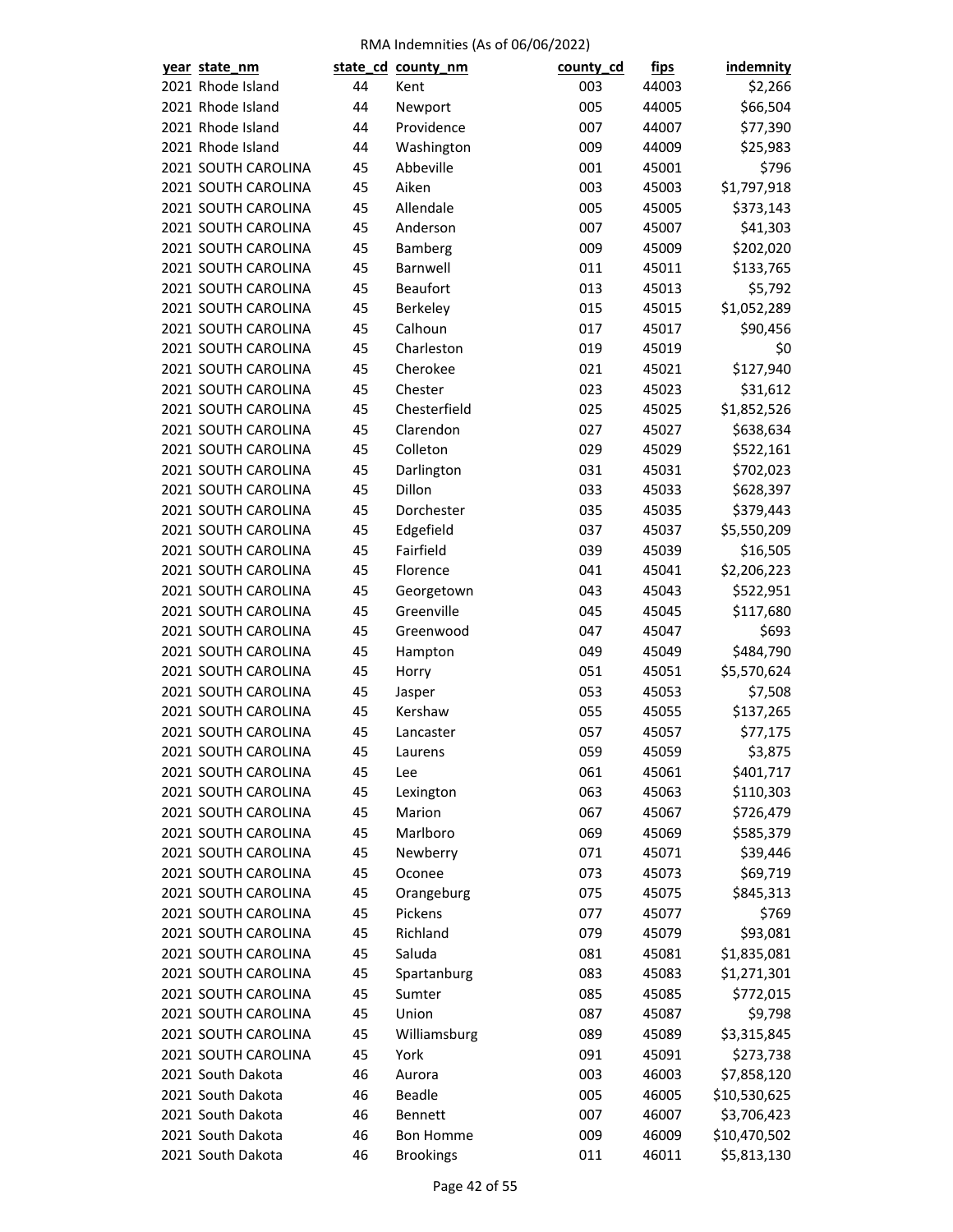| year state_nm |                   |    | state_cd_county_nm | county_cd | <u>fips</u> | <b>indemnity</b> |
|---------------|-------------------|----|--------------------|-----------|-------------|------------------|
|               | 2021 South Dakota | 46 | <b>Brown</b>       | 013       | 46013       | \$40,101,295     |
|               | 2021 South Dakota | 46 | <b>Brule</b>       | 015       | 46015       | \$8,609,053      |
|               | 2021 South Dakota | 46 | <b>Buffalo</b>     | 017       | 46017       | \$4,893,594      |
|               | 2021 South Dakota | 46 | <b>Butte</b>       | 019       | 46019       | \$1,388,259      |
|               | 2021 South Dakota | 46 | Campbell           | 021       | 46021       | \$26,565,898     |
|               | 2021 South Dakota | 46 | <b>Charles Mix</b> | 023       | 46023       | \$6,378,814      |
|               | 2021 South Dakota | 46 | Clark              | 025       | 46025       | \$2,911,596      |
|               | 2021 South Dakota | 46 | Clay               | 027       | 46027       | \$4,995,473      |
|               | 2021 South Dakota | 46 | Codington          | 029       | 46029       | \$1,834,620      |
|               | 2021 South Dakota | 46 | Corson             | 031       | 46031       | \$16,174,358     |
|               | 2021 South Dakota | 46 | Custer             | 033       | 46033       | \$492,733        |
|               | 2021 South Dakota | 46 | Davison            | 035       | 46035       | \$5,634,418      |
|               | 2021 South Dakota | 46 | Day                | 037       | 46037       | \$8,985,332      |
|               | 2021 South Dakota | 46 | Deuel              | 039       | 46039       | \$1,648,420      |
|               | 2021 South Dakota | 46 | Dewey              | 041       | 46041       | \$11,186,801     |
|               | 2021 South Dakota | 46 | Douglas            | 043       | 46043       | \$3,055,780      |
|               | 2021 South Dakota | 46 | Edmunds            | 045       | 46045       | \$77,814,259     |
|               | 2021 South Dakota | 46 | <b>Fall River</b>  | 047       | 46047       | \$946,014        |
|               | 2021 South Dakota | 46 | Faulk              | 049       | 46049       | \$26,453,894     |
|               | 2021 South Dakota | 46 | Grant              | 051       | 46051       | \$1,443,150      |
|               | 2021 South Dakota | 46 | Gregory            | 053       | 46053       | \$5,593,467      |
|               | 2021 South Dakota | 46 | Haakon             | 055       | 46055       | \$12,985,256     |
|               | 2021 South Dakota | 46 | Hamlin             | 057       | 46057       | \$1,399,200      |
|               | 2021 South Dakota | 46 | Hand               | 059       | 46059       | \$9,673,646      |
|               | 2021 South Dakota | 46 | Hanson             | 061       | 46061       | \$2,763,236      |
|               | 2021 South Dakota | 46 | Harding            | 063       | 46063       | \$6,314,480      |
|               | 2021 South Dakota | 46 | Hughes             | 065       | 46065       | \$14,321,487     |
|               | 2021 South Dakota | 46 | Hutchinson         | 067       | 46067       | \$20,478,968     |
|               | 2021 South Dakota | 46 | Hyde               | 069       | 46069       | \$7,866,813      |
|               | 2021 South Dakota | 46 | Jackson            | 071       | 46071       | \$5,629,152      |
|               | 2021 South Dakota | 46 | Jerauld            | 073       | 46073       | \$3,738,765      |
|               | 2021 South Dakota | 46 | Jones              | 075       | 46075       | \$6,522,362      |
|               | 2021 South Dakota | 46 | Kingsbury          | 077       | 46077       | \$4,081,159      |
|               | 2021 South Dakota | 46 | Lake               | 079       | 46079       | \$10,375,496     |
|               | 2021 South Dakota | 46 | Lawrence           | 081       | 46081       | \$72,078         |
|               | 2021 South Dakota | 46 | Lincoln            | 083       | 46083       | \$3,085,549      |
|               | 2021 South Dakota | 46 | Lyman              | 085       | 46085       | \$16,372,794     |
|               | 2021 South Dakota | 46 | Marshall           | 091       | 46091       | \$9,890,617      |
|               | 2021 South Dakota | 46 | Mccook             | 087       | 46087       | \$13,418,543     |
|               | 2021 South Dakota | 46 | Mcpherson          | 089       | 46089       | \$35,016,417     |
|               | 2021 South Dakota | 46 | Meade              | 093       | 46093       | \$8,150,854      |
|               | 2021 South Dakota | 46 | Mellette           | 095       | 46095       | \$6,778,117      |
|               | 2021 South Dakota | 46 | Miner              | 097       | 46097       | \$16,096,094     |
|               | 2021 South Dakota | 46 | Minnehaha          | 099       | 46099       | \$5,287,298      |
|               | 2021 South Dakota | 46 | Moody              | 101       | 46101       | \$1,080,258      |
|               | 2021 South Dakota | 46 |                    | 102       |             |                  |
|               | 2021 South Dakota | 46 | Oglala Lakota      |           | 46102       | \$1,763,838      |
|               |                   |    | Pennington         | 103       | 46103       | \$5,094,367      |
|               | 2021 South Dakota | 46 | Perkins            | 105       | 46105       | \$10,328,802     |
|               | 2021 South Dakota | 46 | Potter             | 107       | 46107       | \$19,893,801     |
|               | 2021 South Dakota | 46 | Roberts            | 109       | 46109       | \$2,187,315      |
|               | 2021 South Dakota | 46 | Sanborn            | 111       | 46111       | \$5,484,845      |
|               | 2021 South Dakota | 46 | Spink              | 115       | 46115       | \$11,504,362     |
|               | 2021 South Dakota | 46 | Stanley            | 117       | 46117       | \$15,445,929     |
|               | 2021 South Dakota | 46 | Sully              | 119       | 46119       | \$17,820,308     |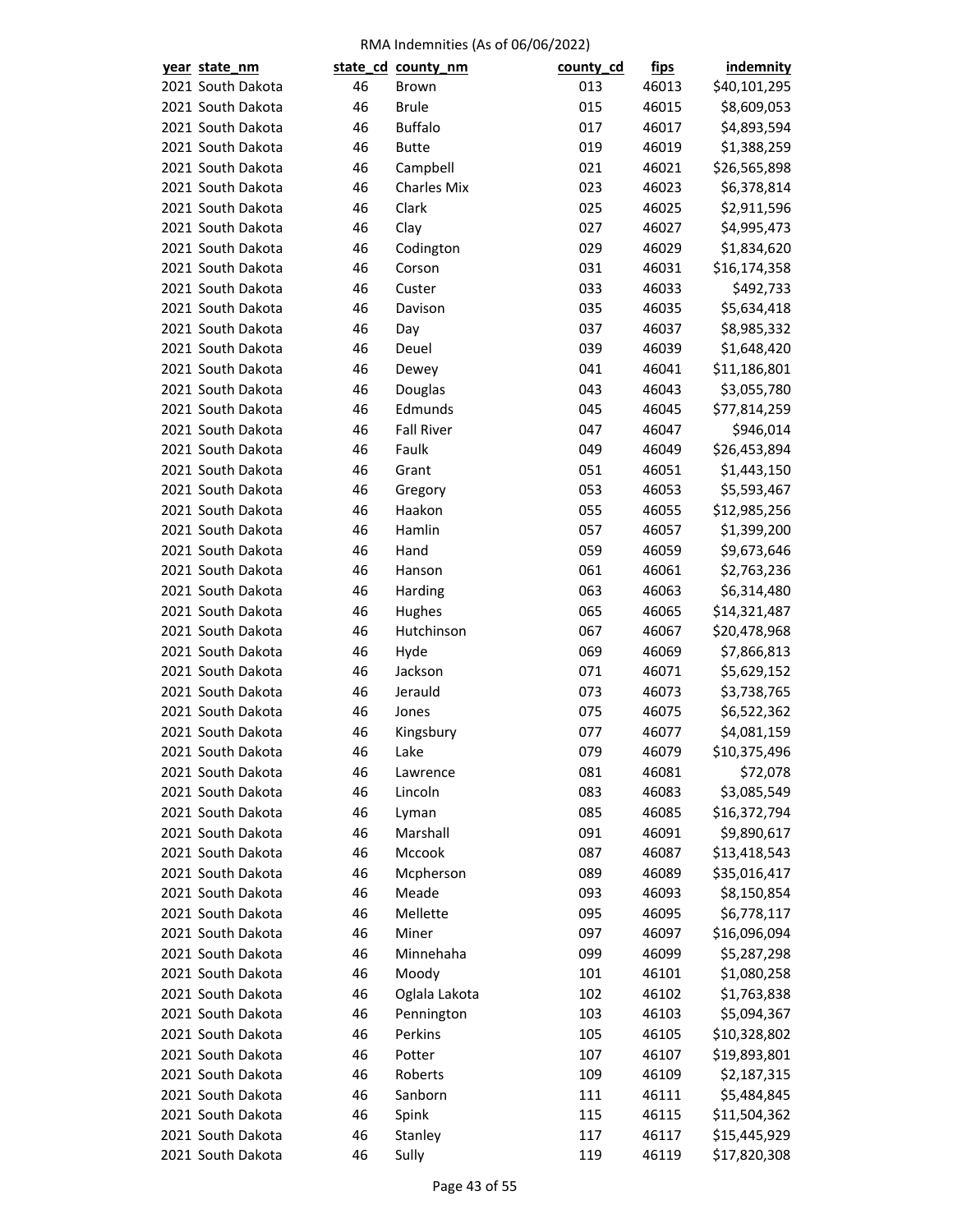| year state_nm                    |    | state_cd_county_nm | county_cd | <u>fips</u>    | <b>indemnity</b>      |
|----------------------------------|----|--------------------|-----------|----------------|-----------------------|
| 2021 South Dakota                | 46 | Todd               | 121       | 46121          | \$1,537,370           |
| 2021 South Dakota                | 46 | <b>Tripp</b>       | 123       | 46123          | \$17,628,269          |
| 2021 South Dakota                | 46 | Turner             | 125       | 46125          | \$12,012,125          |
| 2021 South Dakota                | 46 | Union              | 127       | 46127          | \$888,633             |
| 2021 South Dakota                | 46 | Walworth           | 129       | 46129          | \$16,450,716          |
| 2021 South Dakota                | 46 | Yankton            | 135       | 46135          | \$19,099,816          |
| 2021 South Dakota                | 46 | Ziebach            | 137       | 46137          | \$6,234,792           |
| 2021 Tennessee                   | 47 | Anderson           | 001       | 47001          | \$0                   |
| 2021 Tennessee                   | 47 | Bedford            | 003       | 47003          | \$100,863             |
| 2021 Tennessee                   | 47 | Benton             | 005       | 47005          | \$340,638             |
| 2021 Tennessee                   | 47 | Bledsoe            | 007       | 47007          | \$904,900             |
| 2021 Tennessee                   | 47 | Blount             | 009       | 47009          | \$110,159             |
| 2021 Tennessee                   | 47 | <b>Bradley</b>     | 011       | 47011          | \$61,112              |
| 2021 Tennessee                   | 47 | Cannon             | 015       | 47015          | \$6,892               |
| 2021 Tennessee                   | 47 | Carroll            | 017       | 47017          | \$383,705             |
| 2021 Tennessee                   | 47 | Carter             | 019       | 47019          | \$6,011               |
| 2021 Tennessee                   | 47 | Cheatham           | 021       | 47021          | \$148,374             |
| 2021 Tennessee                   | 47 | Chester            | 023       | 47023          | \$153,162             |
| 2021 Tennessee                   | 47 | Claiborne          | 025       | 47025          | \$100,361             |
| 2021 Tennessee                   | 47 | Clay               | 027       | 47027          | \$880,834             |
| 2021 Tennessee                   | 47 | Cocke              | 029       | 47029          | \$39,822              |
| 2021 Tennessee                   | 47 | Coffee             | 031       | 47031          | \$77,964              |
| 2021 Tennessee                   | 47 | Crockett           | 033       | 47033          | \$1,366,205           |
| 2021 Tennessee                   | 47 | Cumberland         | 035       | 47035          | \$0                   |
| 2021 Tennessee                   | 47 | Davidson           | 037       | 47037          | \$227,906             |
| 2021 Tennessee                   | 47 | De Kalb            | 041       | 47041          | \$70,350              |
| 2021 Tennessee                   | 47 | Decatur            | 039       | 47039          | \$243,297             |
| 2021 Tennessee                   | 47 | Dickson            | 043       | 47043          | \$102,704             |
| 2021 Tennessee                   | 47 | Dyer               | 045       | 47045          | \$536,294             |
| 2021 Tennessee                   | 47 | Fayette            | 047       | 47047          | \$438,065             |
| 2021 Tennessee                   | 47 | Fentress           | 049       | 47049          | \$9,512               |
|                                  | 47 | Franklin           | 051       |                | \$77,277              |
| 2021 Tennessee<br>2021 Tennessee | 47 | Gibson             | 053       | 47051<br>47053 | \$1,574,645           |
| 2021 Tennessee                   | 47 | Giles              | 055       | 47055          | \$111,105             |
| 2021 Tennessee                   | 47 |                    | 057       |                | \$145,096             |
| 2021 Tennessee                   | 47 | Grainger           | 059       | 47057<br>47059 |                       |
| 2021 Tennessee                   |    | Greene             |           | 47061          | \$172,143<br>\$67,087 |
|                                  | 47 | Grundy             | 061       |                |                       |
| 2021 Tennessee                   | 47 | Hamblen            | 063       | 47063          | \$70,805              |
| 2021 Tennessee                   | 47 | Hamilton           | 065       | 47065          | \$2,257               |
| 2021 Tennessee                   | 47 | Hancock            | 067       | 47067          | \$338                 |
| 2021 Tennessee                   | 47 | Hardeman           | 069       | 47069          | \$233,684             |
| 2021 Tennessee                   | 47 | Hardin             | 071       | 47071          | \$469,570             |
| 2021 Tennessee                   | 47 | Hawkins            | 073       | 47073          | \$58,923              |
| 2021 Tennessee                   | 47 | Haywood            | 075       | 47075          | \$1,191,264           |
| 2021 Tennessee                   | 47 | Henderson          | 077       | 47077          | \$357,916             |
| 2021 Tennessee                   | 47 | Henry              | 079       | 47079          | \$1,132,131           |
| 2021 Tennessee                   | 47 | Hickman            | 081       | 47081          | \$1,123,175           |
| 2021 Tennessee                   | 47 | Houston            | 083       | 47083          | \$51,551              |
| 2021 Tennessee                   | 47 | Humphreys          | 085       | 47085          | \$1,030,461           |
| 2021 Tennessee                   | 47 | Jackson            | 087       | 47087          | \$218,073             |
| 2021 Tennessee                   | 47 | Jefferson          | 089       | 47089          | \$93,429              |
| 2021 Tennessee                   | 47 | Johnson            | 091       | 47091          | \$0                   |
| 2021 Tennessee                   | 47 | Knox               | 093       | 47093          | \$2,267               |
| 2021 Tennessee                   | 47 | Lake               | 095       | 47095          | \$146,441             |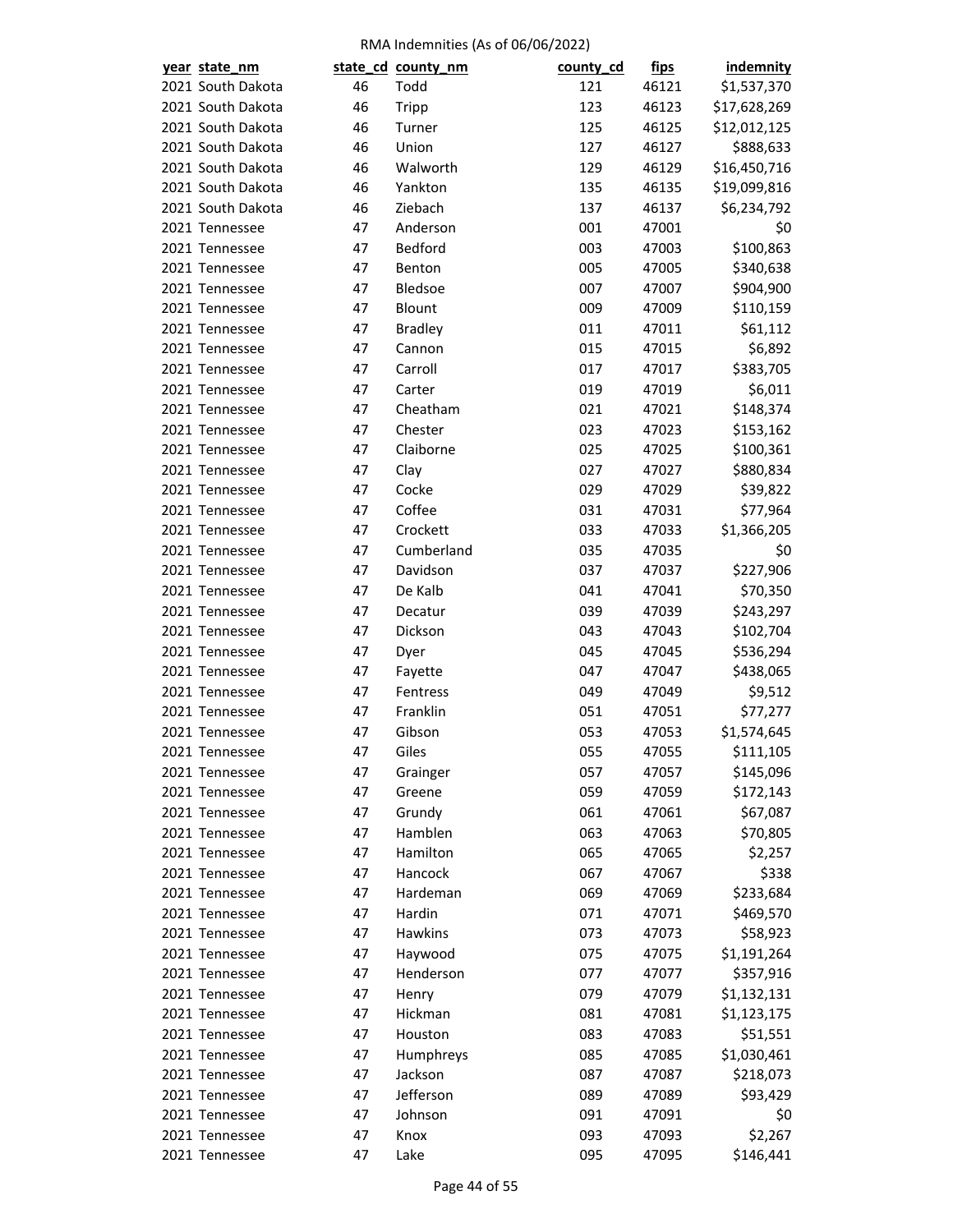| year state_nm                    |          | state_cd_county_nm   | county_cd  | <u>fips</u>    | <b>indemnity</b>   |
|----------------------------------|----------|----------------------|------------|----------------|--------------------|
| 2021 Tennessee                   | 47       | Lauderdale           | 097        | 47097          | \$1,000,838        |
| 2021 Tennessee                   | 47       | Lawrence             | 099        | 47099          | \$140,396          |
| 2021 Tennessee                   | 47       | Lewis                | 101        | 47101          | \$4,195            |
| 2021 Tennessee                   | 47       | Lincoln              | 103        | 47103          | \$103,415          |
| 2021 Tennessee                   | 47       | Loudon               | 105        | 47105          | \$46,936           |
| 2021 Tennessee                   | 47       | Macon                | 111        | 47111          | \$2,328,117        |
| 2021 Tennessee                   | 47       | Madison              | 113        | 47113          | \$703,652          |
| 2021 Tennessee                   | 47       | Marion               | 115        | 47115          | \$136,282          |
| 2021 Tennessee                   | 47       | Marshall             | 117        | 47117          | \$62,845           |
| 2021 Tennessee                   | 47       | Maury                | 119        | 47119          | \$241,352          |
| 2021 Tennessee                   | 47       | Mcminn               | 107        | 47107          | \$28,111           |
| 2021 Tennessee                   | 47       | Mcnairy              | 109        | 47109          | \$633,868          |
| 2021 Tennessee                   | 47       | Meigs                | 121        | 47121          | \$22,773           |
| 2021 Tennessee                   | 47       | Monroe               | 123        | 47123          | \$73,991           |
| 2021 Tennessee                   | 47       | Montgomery           | 125        | 47125          | \$883,976          |
| 2021 Tennessee                   | 47       | Moore                | 127        | 47127          | \$4,966            |
| 2021 Tennessee                   | 47       | Morgan               | 129        | 47129          | \$0                |
| 2021 Tennessee                   | 47       | Obion                | 131        | 47131          | \$915,776          |
| 2021 Tennessee                   | 47       | Overton              | 133        | 47133          | \$6,149            |
| 2021 Tennessee                   | 47       | Perry                | 135        | 47135          | \$38,573           |
| 2021 Tennessee                   | 47       | Pickett              | 137        | 47137          | \$66,204           |
| 2021 Tennessee                   | 47       | Polk                 | 139        | 47139          | \$63,399           |
| 2021 Tennessee                   | 47       | Putnam               | 141        | 47141          | \$1,803            |
| 2021 Tennessee                   | 47       | Rhea                 | 143        | 47143          | \$243,481          |
| 2021 Tennessee                   | 47       | Robertson            | 147        | 47147          | \$1,369,023        |
| 2021 Tennessee                   | 47       | Rutherford           | 149        | 47149          | \$58,936           |
| 2021 Tennessee                   | 47       | Scott                | 151        | 47151          | \$0                |
| 2021 Tennessee                   | 47       |                      | 153        | 47153          | \$242,759          |
| 2021 Tennessee                   | 47       | Sequatchie<br>Sevier | 155        | 47155          | \$0                |
| 2021 Tennessee                   | 47       |                      |            | 47157          | \$965,912          |
| 2021 Tennessee                   | 47       | Shelby<br>Smith      | 157<br>159 |                |                    |
|                                  |          | Stewart              |            | 47159          | \$554,593          |
| 2021 Tennessee<br>2021 Tennessee | 47<br>47 | Sullivan             | 161        | 47161<br>47163 | \$714,986<br>\$326 |
|                                  |          |                      | 163        |                |                    |
| 2021 Tennessee                   | 47       | Sumner               | 165        | 47165          | \$9,535,343        |
| 2021 Tennessee                   | 47       | Tipton               | 167        | 47167          | \$529,668          |
| 2021 Tennessee                   | 47       | Trousdale            | 169        | 47169          | \$291,787          |
| 2021 Tennessee                   | 47       | Unicoi               | 171        | 47171          | \$0                |
| 2021 Tennessee                   | 47       | Union                | 173        | 47173          | \$0                |
| 2021 Tennessee                   | 47       | Van Buren            | 175        | 47175          | \$10,805           |
| 2021 Tennessee                   | 47       | Warren               | 177        | 47177          | \$64,939           |
| 2021 Tennessee                   | 47       | Washington           | 179        | 47179          | \$30,212           |
| 2021 Tennessee                   | 47       | Wayne                | 181        | 47181          | \$486,727          |
| 2021 Tennessee                   | 47       | Weakley              | 183        | 47183          | \$865,278          |
| 2021 Tennessee                   | 47       | White                | 185        | 47185          | \$21,699           |
| 2021 Tennessee                   | 47       | Williamson           | 187        | 47187          | \$103,108          |
| 2021 Tennessee                   | 47       | Wilson               | 189        | 47189          | \$84,725           |
| 2021 Texas                       | 48       | Anderson             | 001        | 48001          | \$949,848          |
| 2021 Texas                       | 48       | Andrews              | 003        | 48003          | \$6,228,432        |
| 2021 Texas                       | 48       | Angelina             | 005        | 48005          | \$248,741          |
| 2021 Texas                       | 48       | Aransas              | 007        | 48007          | \$373,663          |
| 2021 Texas                       | 48       | Archer               | 009        | 48009          | \$1,224,203        |
| 2021 Texas                       | 48       | Armstrong            | 011        | 48011          | \$3,898,767        |
| 2021 Texas                       | 48       | Atascosa             | 013        | 48013          | \$978,302          |
| 2021 Texas                       | 48       | Austin               | 015        | 48015          | \$719,941          |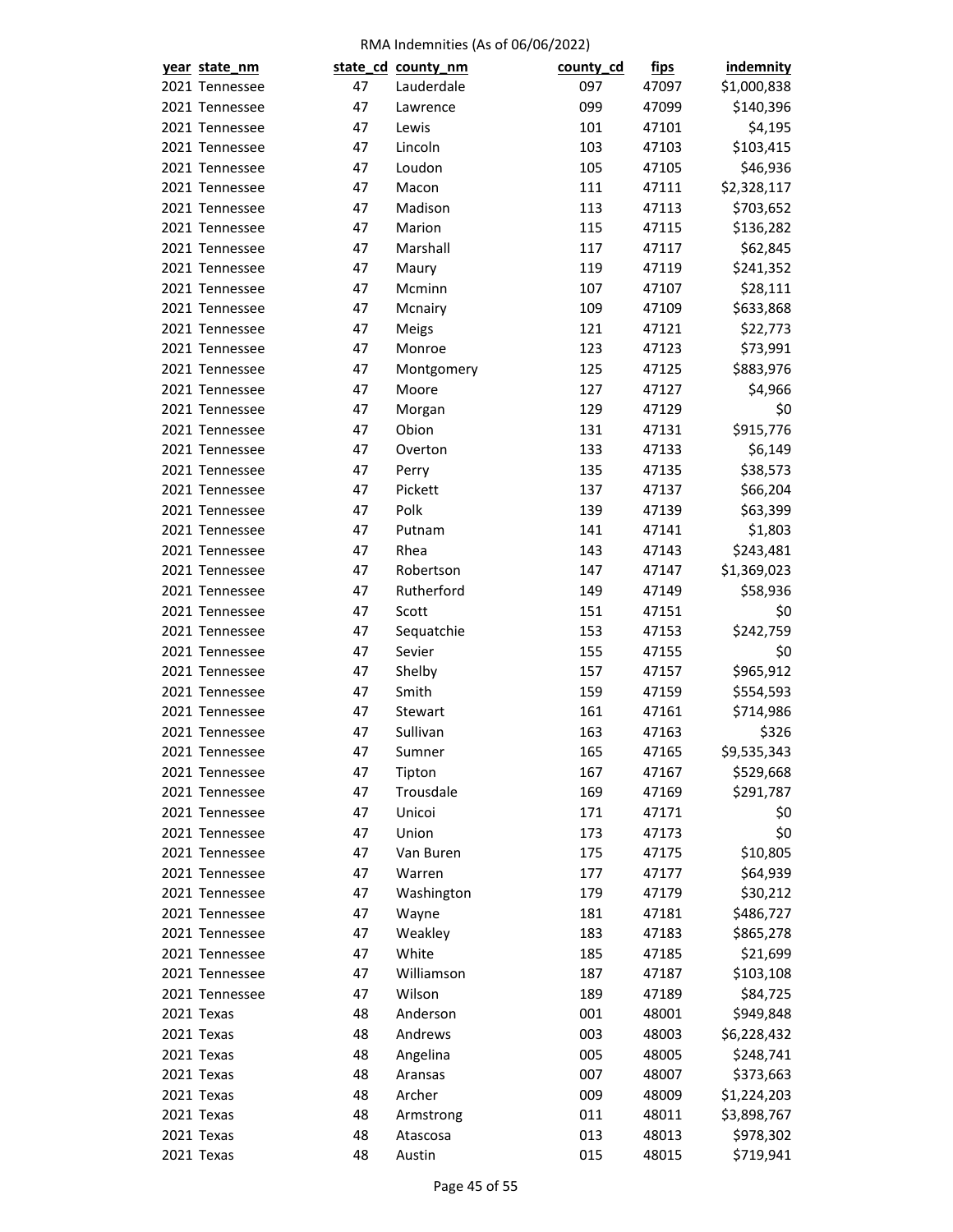| year state_nm |          | state_cd county_nm | county_cd | <u>fips</u> | <b>indemnity</b>          |
|---------------|----------|--------------------|-----------|-------------|---------------------------|
| 2021 Texas    | 48       | Bailey             | 017       | 48017       | \$18,461,681              |
| 2021 Texas    | 48       | Bandera            | 019       | 48019       | \$90,236                  |
| 2021 Texas    | 48       | Bastrop            | 021       | 48021       | \$561,277                 |
| 2021 Texas    | 48       | Baylor             | 023       | 48023       | \$2,761,097               |
| 2021 Texas    | 48       | Bee                | 025       | 48025       | \$2,512,558               |
| 2021 Texas    | 48       | Bell               | 027       | 48027       | \$2,050,048               |
| 2021 Texas    | 48       | Bexar              | 029       | 48029       | \$1,005,205               |
| 2021 Texas    | 48       | Blanco             | 031       | 48031       | \$112,293                 |
| 2021 Texas    | 48       | Borden             | 033       | 48033       | \$1,868,664               |
| 2021 Texas    | 48       | <b>Bosque</b>      | 035       | 48035       | \$767,355                 |
| 2021 Texas    | 48       | <b>Bowie</b>       | 037       | 48037       | \$3,204,600               |
| 2021 Texas    | 48       | <b>Brazoria</b>    | 039       | 48039       | \$8,310,567               |
| 2021 Texas    | 48       | <b>Brazos</b>      | 041       | 48041       | \$1,016,502               |
| 2021 Texas    | 48       | <b>Brewster</b>    | 043       | 48043       | \$5,812,770               |
| 2021 Texas    | 48       | <b>Briscoe</b>     | 045       | 48045       | \$15,129,263              |
| 2021 Texas    | 48       | <b>Brooks</b>      | 047       | 48047       | \$629,503                 |
| 2021 Texas    | 48       | Brown              | 049       | 48049       | \$166,461                 |
| 2021 Texas    | 48       | Burleson           | 051       | 48051       | \$560,671                 |
| 2021 Texas    | 48       | <b>Burnet</b>      | 053       | 48053       | \$68,995                  |
| 2021 Texas    | 48       | Caldwell           | 055       | 48055       | \$669,278                 |
| 2021 Texas    | 48       | Calhoun            | 057       | 48057       | \$13,596,149              |
| 2021 Texas    | 48       | Callahan           | 059       | 48059       | \$634,932                 |
| 2021 Texas    | 48       | Cameron            | 061       | 48061       | \$25,538,258              |
| 2021 Texas    | 48       | Camp               | 063       | 48063       | \$166,866                 |
| 2021 Texas    | 48       | Carson             | 065       | 48065       | \$6,190,009               |
| 2021 Texas    | 48       | Cass               | 067       | 48067       | \$37,026                  |
| 2021 Texas    | 48       | Castro             | 069       | 48069       | \$47,826,645              |
| 2021 Texas    | 48       | Chambers           | 071       | 48071       | \$14,672,505              |
| 2021 Texas    | 48       | Cherokee           | 073       | 48073       | \$410,493                 |
| 2021 Texas    | 48       | Childress          | 075       | 48075       | \$5,136,159               |
| 2021 Texas    | 48       | Clay               | 077       | 48077       | \$498,012                 |
| 2021 Texas    | 48       | Cochran            | 079       | 48079       | \$43,631,909              |
| 2021 Texas    | 48       | Coke               | 081       | 48081       | \$581,237                 |
| 2021 Texas    | 48       | Coleman            | 083       | 48083       | \$1,818,371               |
| 2021 Texas    | 48       | Collin             | 085       | 48085       | \$1,897,169               |
| 2021 Texas    | 48       | Collingsworth      | 087       | 48087       | \$4,185,995               |
| 2021 Texas    | 48       | Colorado           | 089       | 48089       | \$8,159,281               |
| 2021 Texas    | 48       | Comal              | 091       | 48091       | \$85,220                  |
| 2021 Texas    | 48       | Comanche           | 093       | 48093       | \$740,074                 |
| 2021 Texas    | 48       | Concho             | 095       | 48095       | \$6,021,894               |
| 2021 Texas    | 48       | Cooke              | 097       | 48097       | \$424,376                 |
| 2021 Texas    | 48       | Coryell            | 099       | 48099       | \$1,742,866               |
| 2021 Texas    | 48       | Cottle             | 101       | 48101       | \$4,886,282               |
| 2021 Texas    | 48       | Crane              | 103       | 48103       | \$669,538                 |
| 2021 Texas    | 48       | Crockett           | 105       | 48105       | \$3,270,729               |
| 2021 Texas    | 48       | Crosby             | 107       | 48107       | \$9,168,152               |
| 2021 Texas    | 48       | Culberson          | 109       | 48109       | \$6,022,836               |
| 2021 Texas    | 48       | Dallam             | 111       | 48111       | \$26,381,946              |
|               | 48       | Dallas             | 113       |             |                           |
| 2021 Texas    |          | Dawson             |           | 48113       | \$1,210,533               |
| 2021 Texas    | 48<br>48 | De Witt            | 115       | 48115       | \$11,994,451              |
| 2021 Texas    | 48       | Deaf Smith         | 123       | 48123       | \$614,069<br>\$18,718,089 |
| 2021 Texas    |          |                    | 117       | 48117       |                           |
| 2021 Texas    | 48       | Delta              | 119       | 48119       | \$1,820,583               |
| 2021 Texas    | 48       | Denton             | 121       | 48121       | \$418,102                 |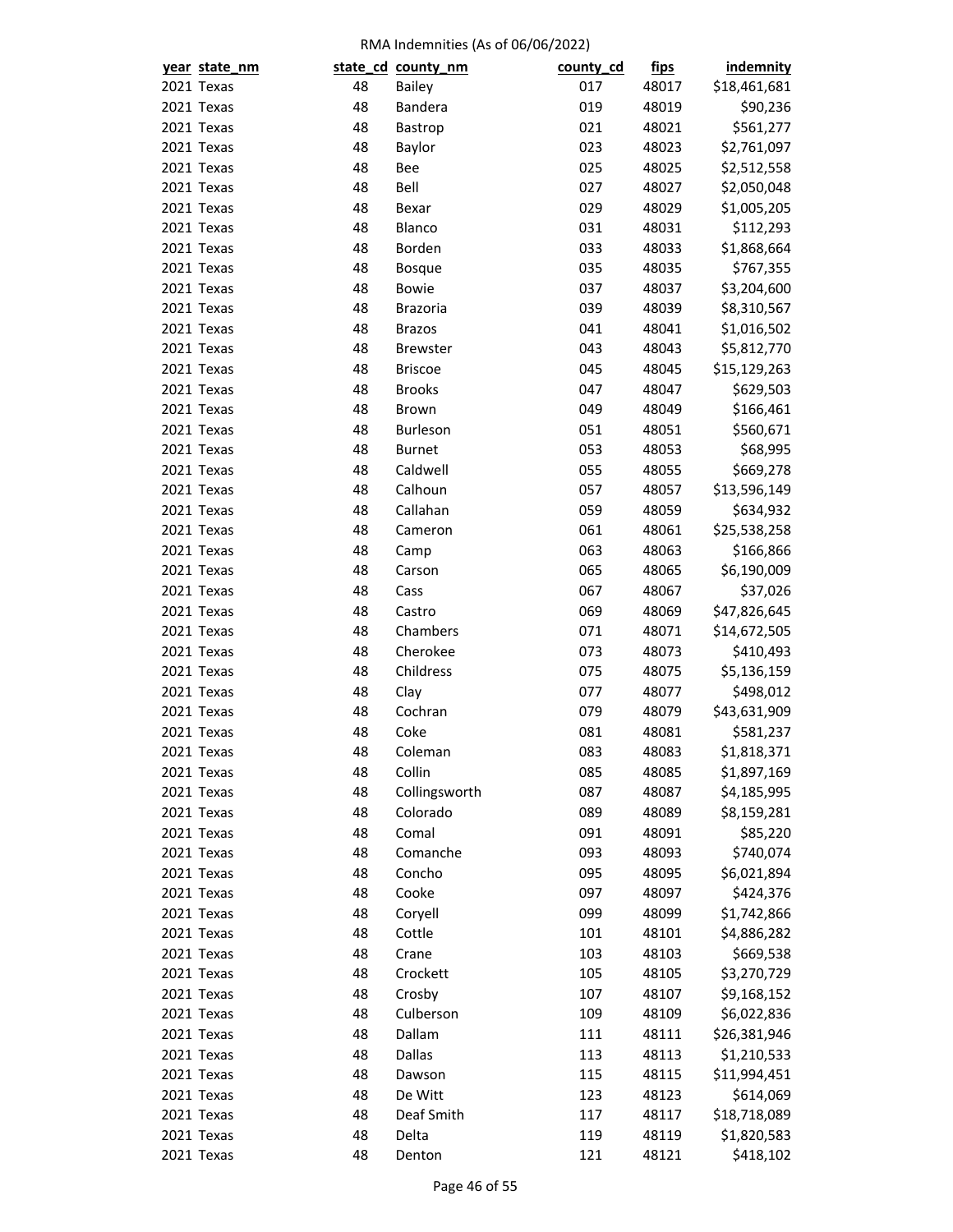| year state_nm |    | state_cd_county_nm | county_cd | <u>fips</u> | <b>indemnity</b> |
|---------------|----|--------------------|-----------|-------------|------------------|
| 2021 Texas    | 48 | Dickens            | 125       | 48125       | \$1,166,468      |
| 2021 Texas    | 48 | Dimmit             | 127       | 48127       | \$1,617,947      |
| 2021 Texas    | 48 | Donley             | 129       | 48129       | \$2,265,931      |
| 2021 Texas    | 48 | Duval              | 131       | 48131       | \$2,955,201      |
| 2021 Texas    | 48 | Eastland           | 133       | 48133       | \$321,106        |
| 2021 Texas    | 48 | Ector              | 135       | 48135       | \$457,353        |
| 2021 Texas    | 48 | Edwards            | 137       | 48137       | \$424,181        |
| 2021 Texas    | 48 | El Paso            | 141       | 48141       | \$5,546,052      |
| 2021 Texas    | 48 | Ellis              | 139       | 48139       | \$5,888,636      |
| 2021 Texas    | 48 | Erath              | 143       | 48143       | \$910,570        |
| 2021 Texas    | 48 | Falls              | 145       | 48145       | \$3,351,853      |
| 2021 Texas    | 48 | Fannin             | 147       | 48147       | \$3,898,048      |
| 2021 Texas    | 48 | Fayette            | 149       | 48149       | \$234,903        |
| 2021 Texas    | 48 | Fisher             | 151       | 48151       | \$5,400,553      |
| 2021 Texas    | 48 | Floyd              | 153       | 48153       | \$27,402,158     |
| 2021 Texas    | 48 | Foard              | 155       | 48155       | \$11,322,054     |
| 2021 Texas    | 48 | Fort Bend          | 157       | 48157       | \$7,095,253      |
| 2021 Texas    | 48 | Franklin           | 159       | 48159       | \$218,856        |
| 2021 Texas    | 48 | Freestone          | 161       | 48161       | \$553,201        |
| 2021 Texas    | 48 | Frio               | 163       | 48163       | \$2,067,770      |
| 2021 Texas    | 48 | Gaines             | 165       | 48165       | \$40,965,653     |
| 2021 Texas    | 48 | Galveston          | 167       | 48167       | \$502,447        |
| 2021 Texas    | 48 | Garza              | 169       | 48169       | \$1,692,933      |
| 2021 Texas    | 48 | Gillespie          | 171       | 48171       | \$230,580        |
| 2021 Texas    | 48 | Glasscock          | 173       | 48173       | \$844,351        |
| 2021 Texas    | 48 | Goliad             | 175       | 48175       | \$995,607        |
| 2021 Texas    | 48 | Gonzales           | 177       | 48177       | \$1,343,396      |
| 2021 Texas    | 48 | Gray               | 179       | 48179       | \$1,998,068      |
| 2021 Texas    | 48 | Grayson            | 181       | 48181       | \$3,217,386      |
| 2021 Texas    | 48 | Gregg              | 183       | 48183       | \$111,965        |
| 2021 Texas    | 48 | Grimes             | 185       | 48185       | \$725,122        |
| 2021 Texas    | 48 | Guadalupe          | 187       | 48187       | \$879,619        |
| 2021 Texas    | 48 | Hale               | 189       | 48189       | \$42,181,414     |
| 2021 Texas    | 48 | Hall               | 191       | 48191       | \$4,605,144      |
| 2021 Texas    | 48 | Hamilton           | 193       | 48193       | \$771,915        |
| 2021 Texas    | 48 | Hansford           | 195       | 48195       | \$3,956,192      |
| 2021 Texas    | 48 | Hardeman           | 197       | 48197       | \$4,192,143      |
| 2021 Texas    | 48 | Hardin             | 199       | 48199       | \$179,135        |
| 2021 Texas    | 48 | Harris             | 201       | 48201       | \$360,836        |
| 2021 Texas    | 48 | Harrison           | 203       | 48203       | \$104,159        |
| 2021 Texas    | 48 | Hartley            | 205       | 48205       | \$19,327,606     |
| 2021 Texas    | 48 | Haskell            | 207       | 48207       | \$6,349,860      |
| 2021 Texas    | 48 | Hays               | 209       | 48209       | \$194,177        |
| 2021 Texas    | 48 | Hemphill           | 211       | 48211       | \$1,096,073      |
| 2021 Texas    | 48 | Henderson          | 213       | 48213       | \$800,618        |
| 2021 Texas    | 48 | Hidalgo            | 215       | 48215       | \$135,572,356    |
| 2021 Texas    | 48 | Hill               | 217       | 48217       | \$3,429,122      |
| 2021 Texas    | 48 | Hockley            | 219       | 48219       | \$21,258,738     |
| 2021 Texas    | 48 | Hood               | 221       | 48221       |                  |
| 2021 Texas    | 48 |                    | 223       |             | \$353,202        |
|               | 48 | Hopkins            | 225       | 48223       | \$624,805        |
| 2021 Texas    |    | Houston            |           | 48225       | \$1,079,799      |
| 2021 Texas    | 48 | Howard             | 227       | 48227       | \$847,852        |
| 2021 Texas    | 48 | Hudspeth           | 229       | 48229       | \$9,181,780      |
| 2021 Texas    | 48 | Hunt               | 231       | 48231       | \$1,553,861      |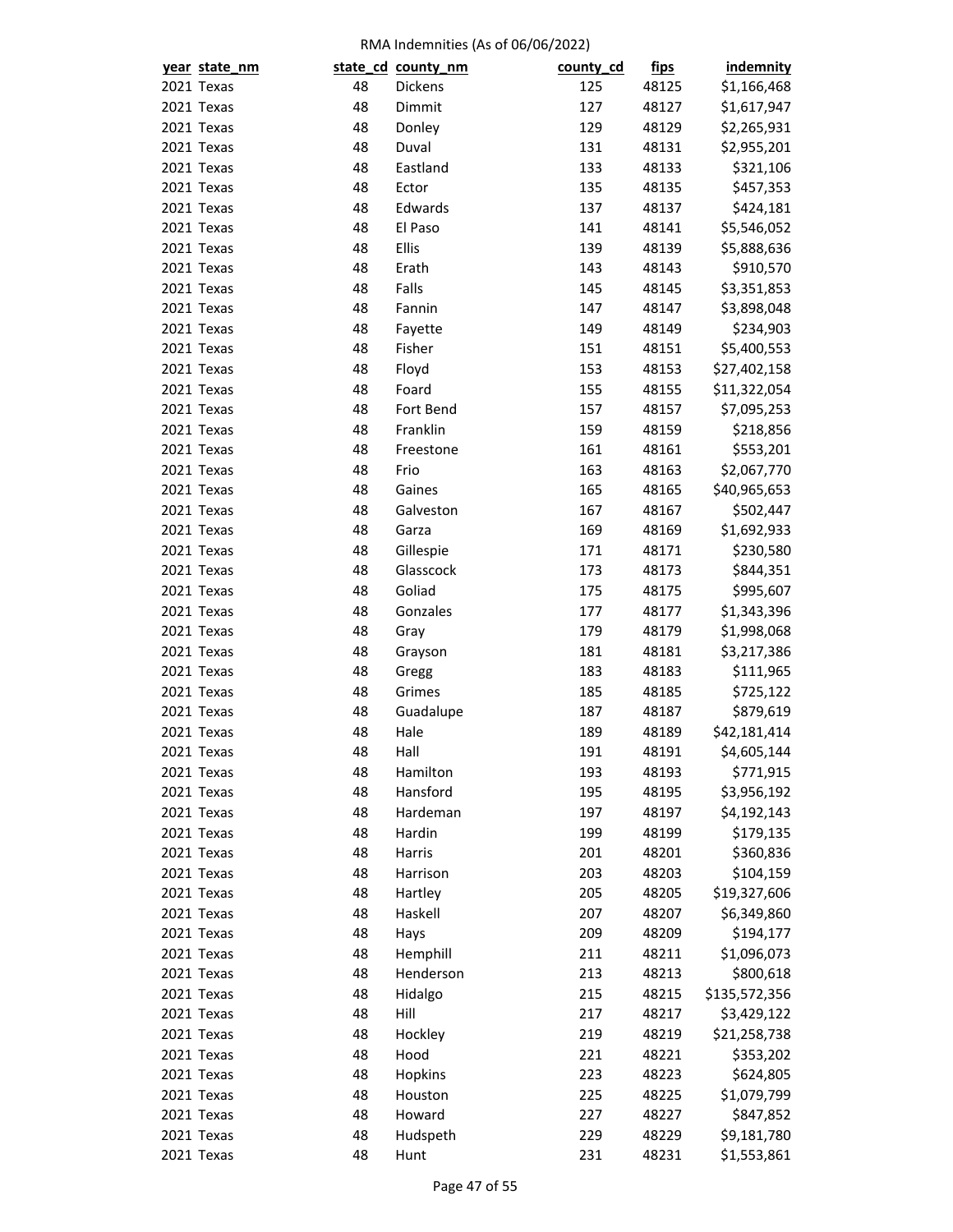| year state_nm |    | state_cd_county_nm | county_cd | <u>fips</u> | <b>indemnity</b> |
|---------------|----|--------------------|-----------|-------------|------------------|
| 2021 Texas    | 48 | Hutchinson         | 233       | 48233       | \$3,158,723      |
| 2021 Texas    | 48 | Irion              | 235       | 48235       | \$546,520        |
| 2021 Texas    | 48 | Jack               | 237       | 48237       | \$242,317        |
| 2021 Texas    | 48 | Jackson            | 239       | 48239       | \$6,704,437      |
| 2021 Texas    | 48 | Jasper             | 241       | 48241       | \$352,147        |
| 2021 Texas    | 48 | Jeff Davis         | 243       | 48243       | \$2,568,269      |
| 2021 Texas    | 48 | Jefferson          | 245       | 48245       | \$5,799,067      |
| 2021 Texas    | 48 | Jim Hogg           | 247       | 48247       | \$1,113,255      |
| 2021 Texas    | 48 | Jim Wells          | 249       | 48249       | \$7,867,304      |
| 2021 Texas    | 48 | Johnson            | 251       | 48251       | \$1,381,032      |
| 2021 Texas    | 48 | Jones              | 253       | 48253       | \$8,056,328      |
| 2021 Texas    | 48 | Karnes             | 255       | 48255       | \$392,649        |
| 2021 Texas    | 48 | Kaufman            | 257       | 48257       | \$1,375,373      |
| 2021 Texas    | 48 | Kendall            | 259       | 48259       | \$114,611        |
| 2021 Texas    | 48 | Kenedy             | 261       | 48261       | \$1,420,565      |
| 2021 Texas    | 48 | Kent               | 263       | 48263       | \$1,777,692      |
| 2021 Texas    | 48 | Kerr               | 265       | 48265       | \$98,712         |
| 2021 Texas    | 48 | Kimble             | 267       | 48267       | \$81,170         |
| 2021 Texas    | 48 | King               | 269       | 48269       | \$2,368,411      |
| 2021 Texas    | 48 | Kinney             | 271       | 48271       | \$1,795,248      |
| 2021 Texas    | 48 | Kleberg            | 273       | 48273       | \$3,930,040      |
| 2021 Texas    | 48 | Knox               | 275       | 48275       | \$4,724,666      |
| 2021 Texas    | 48 | La Salle           | 283       | 48283       | \$1,903,187      |
| 2021 Texas    | 48 | Lamar              | 277       | 48277       | \$3,786,313      |
| 2021 Texas    | 48 | Lamb               | 279       | 48279       | \$39,745,894     |
| 2021 Texas    | 48 | Lampasas           | 281       | 48281       | \$119,166        |
| 2021 Texas    | 48 | Lavaca             | 285       | 48285       | \$419,680        |
| 2021 Texas    | 48 | Lee                | 287       | 48287       | \$162,700        |
| 2021 Texas    | 48 | Leon               | 289       | 48289       | \$749,420        |
| 2021 Texas    | 48 | Liberty            | 291       | 48291       | \$2,311,621      |
| 2021 Texas    | 48 | Limestone          | 293       | 48293       | \$1,031,639      |
| 2021 Texas    | 48 | Lipscomb           | 295       | 48295       | \$1,345,062      |
| 2021 Texas    | 48 | Live Oak           | 297       | 48297       | \$2,607,713      |
| 2021 Texas    | 48 | Llano              | 299       | 48299       | \$112,175        |
| 2021 Texas    | 48 | Loving             | 301       | 48301       | \$710,907        |
| 2021 Texas    | 48 | Lubbock            | 303       | 48303       | \$16,219,691     |
| 2021 Texas    | 48 | Lynn               | 305       | 48305       | \$2,732,134      |
| 2021 Texas    | 48 | Madison            | 313       | 48313       | \$128,768        |
| 2021 Texas    | 48 | Marion             | 315       | 48315       | \$1,243          |
| 2021 Texas    | 48 | Martin             | 317       | 48317       | \$2,435,973      |
| 2021 Texas    | 48 | Mason              | 319       | 48319       | \$148,757        |
| 2021 Texas    | 48 | Matagorda          | 321       | 48321       | \$22,614,961     |
| 2021 Texas    | 48 | Maverick           | 323       | 48323       | \$2,064,134      |
| 2021 Texas    | 48 | Mcculloch          | 307       | 48307       | \$2,804,990      |
| 2021 Texas    | 48 | Mclennan           | 309       | 48309       | \$2,441,084      |
| 2021 Texas    | 48 | Mcmullen           | 311       | 48311       | \$1,202,734      |
| 2021 Texas    | 48 | Medina             | 325       | 48325       | \$5,114,105      |
| 2021 Texas    | 48 | Menard             | 327       | 48327       | \$131,005        |
| 2021 Texas    | 48 | Midland            | 329       | 48329       | \$945,006        |
| 2021 Texas    | 48 | Milam              | 331       |             |                  |
|               | 48 | Mills              |           | 48331       | \$1,533,860      |
| 2021 Texas    |    |                    | 333       | 48333       | \$263,207        |
| 2021 Texas    | 48 | Mitchell           | 335       | 48335       | \$2,864,175      |
| 2021 Texas    | 48 | Montague           | 337       | 48337       | \$137,469        |
| 2021 Texas    | 48 | Montgomery         | 339       | 48339       | \$55,472         |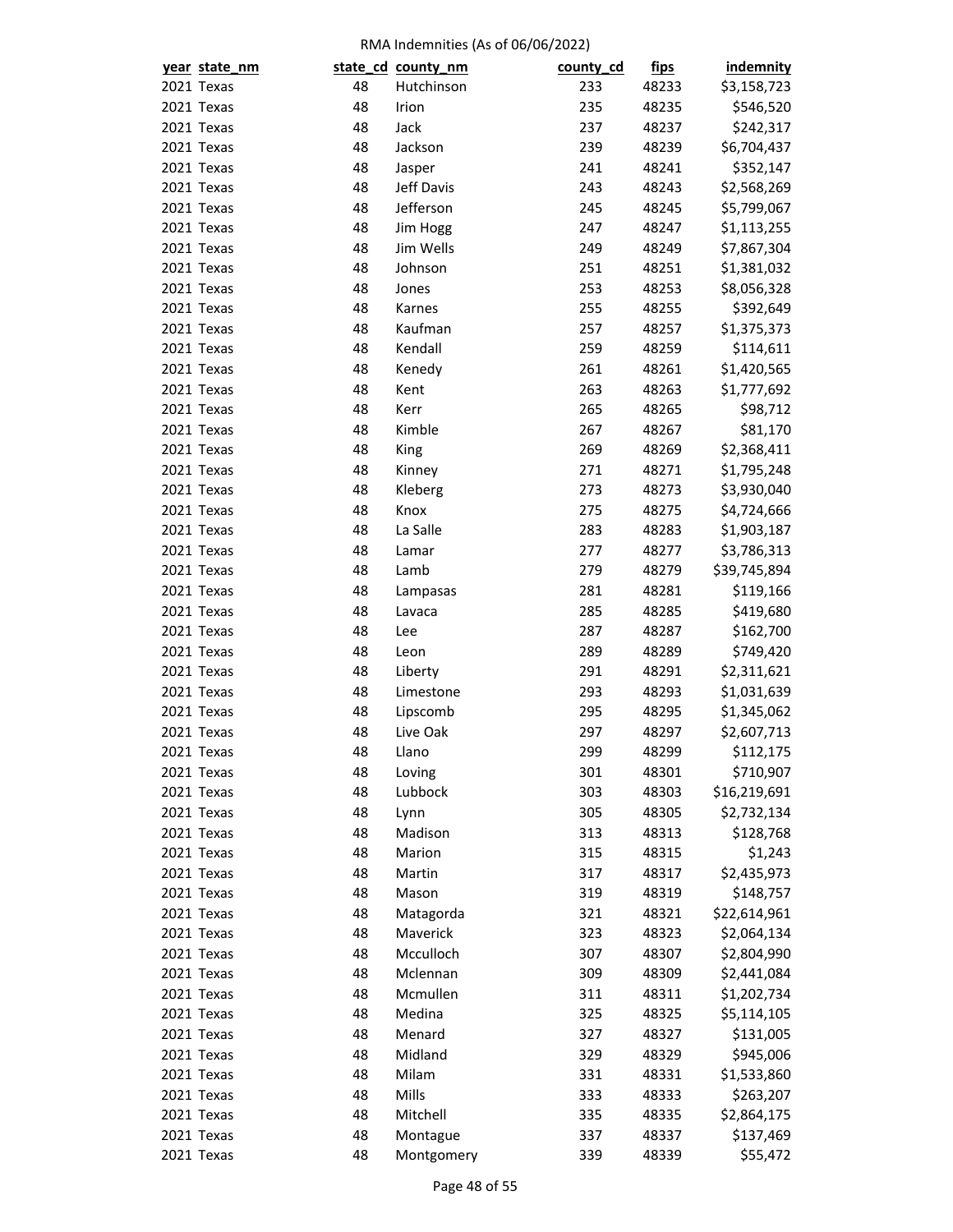| year state_nm |    | state_cd_county_nm    | county_cd | <u>fips</u> | <b>indemnity</b> |
|---------------|----|-----------------------|-----------|-------------|------------------|
| 2021 Texas    | 48 | Moore                 | 341       | 48341       | \$8,535,729      |
| 2021 Texas    | 48 | Morris                | 343       | 48343       | \$79,339         |
| 2021 Texas    | 48 | Motley                | 345       | 48345       | \$2,328,028      |
| 2021 Texas    | 48 | Nacogdoches           | 347       | 48347       | \$140,198        |
| 2021 Texas    | 48 | Navarro               | 349       | 48349       | \$2,641,296      |
| 2021 Texas    | 48 | Newton                | 351       | 48351       | \$486,026        |
| 2021 Texas    | 48 | Nolan                 | 353       | 48353       | \$1,427,767      |
| 2021 Texas    | 48 | <b>Nueces</b>         | 355       | 48355       | \$3,719,833      |
| 2021 Texas    | 48 | Ochiltree             | 357       | 48357       | \$5,786,186      |
| 2021 Texas    | 48 | Oldham                | 359       | 48359       | \$3,666,756      |
| 2021 Texas    | 48 | Orange                | 361       | 48361       | \$28,573         |
| 2021 Texas    | 48 | Palo Pinto            | 363       | 48363       | \$175,911        |
| 2021 Texas    | 48 | Panola                | 365       | 48365       | \$146,186        |
| 2021 Texas    | 48 | Parker                | 367       | 48367       | \$24,113         |
| 2021 Texas    | 48 | Parmer                | 369       | 48369       | \$46,199,531     |
| 2021 Texas    | 48 | Pecos                 | 371       | 48371       | \$5,956,246      |
| 2021 Texas    | 48 | Polk                  | 373       | 48373       | \$31,169         |
| 2021 Texas    | 48 | Potter                | 375       | 48375       | \$2,571,677      |
| 2021 Texas    | 48 | Presidio              | 377       | 48377       | \$2,577,839      |
| 2021 Texas    | 48 | Rains                 | 379       | 48379       | \$142,565        |
| 2021 Texas    | 48 | Randall               | 381       | 48381       | \$6,806,022      |
| 2021 Texas    | 48 | Reagan                | 383       | 48383       | \$1,699,872      |
| 2021 Texas    | 48 | Real                  | 385       | 48385       | \$34,780         |
| 2021 Texas    | 48 | <b>Red River</b>      | 387       | 48387       | \$4,174,920      |
| 2021 Texas    | 48 | Reeves                | 389       | 48389       | \$5,564,957      |
| 2021 Texas    | 48 | Refugio               | 391       | 48391       | \$3,666,481      |
| 2021 Texas    | 48 | Roberts               | 393       | 48393       | \$1,055,168      |
| 2021 Texas    | 48 | Robertson             | 395       | 48395       | \$620,839        |
| 2021 Texas    | 48 | Rockwall              | 397       | 48397       | \$357,424        |
| 2021 Texas    | 48 | Runnels               | 399       | 48399       | \$7,747,893      |
| 2021 Texas    | 48 | Rusk                  | 401       | 48401       | \$360,412        |
| 2021 Texas    | 48 | Sabine                | 403       | 48403       | \$1,260          |
| 2021 Texas    | 48 | San Augustine         | 405       | 48405       | \$181,498        |
| 2021 Texas    | 48 | San Jacinto           | 407       | 48407       | \$124,993        |
| 2021 Texas    | 48 | San Patricio          | 409       | 48409       | \$7,499,290      |
| 2021 Texas    | 48 | San Saba              | 411       | 48411       | \$849,183        |
| 2021 Texas    | 48 | Schleicher            | 413       | 48413       | \$818,777        |
| 2021 Texas    | 48 | Scurry                | 415       | 48415       | \$2,954,667      |
| 2021 Texas    | 48 | Shackelford           | 417       | 48417       | \$842,758        |
| 2021 Texas    | 48 | Shelby                | 419       | 48419       | \$122,492        |
| 2021 Texas    | 48 | Sherman               | 421       | 48421       | \$6,058,537      |
| 2021 Texas    | 48 | Smith                 | 423       | 48423       | \$267,489        |
| 2021 Texas    | 48 | Somervell             | 425       | 48425       | \$21,243         |
| 2021 Texas    | 48 | Starr                 | 427       | 48427       | \$5,108,180      |
| 2021 Texas    | 48 | Stephens              | 429       | 48429       | \$310,746        |
| 2021 Texas    | 48 |                       | 431       |             |                  |
| 2021 Texas    | 48 | Sterling<br>Stonewall | 433       | 48431       | \$753,454        |
|               |    |                       |           | 48433       | \$1,556,877      |
| 2021 Texas    | 48 | Sutton                | 435       | 48435       | \$660,999        |
| 2021 Texas    | 48 | Swisher               | 437       | 48437       | \$34,758,081     |
| 2021 Texas    | 48 | Tarrant               | 439       | 48439       | \$5,043          |
| 2021 Texas    | 48 | Taylor                | 441       | 48441       | \$2,358,672      |
| 2021 Texas    | 48 | Terrell               | 443       | 48443       | \$2,771,706      |
| 2021 Texas    | 48 | Terry                 | 445       | 48445       | \$26,939,951     |
| 2021 Texas    | 48 | Throckmorton          | 447       | 48447       | \$1,234,101      |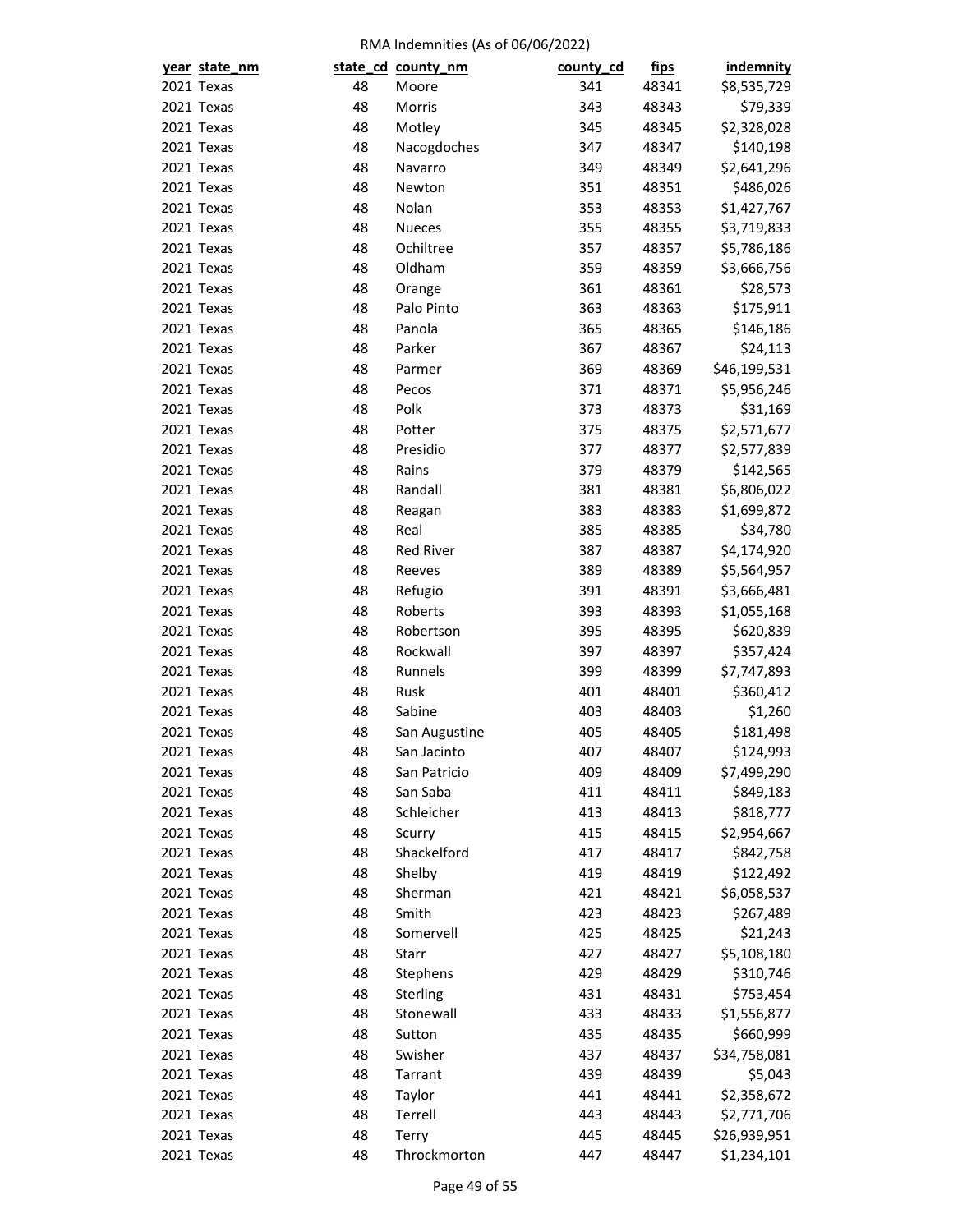| year state_nm                        |    | state_cd_county_nm | county_cd | <u>fips</u> | <b>indemnity</b> |
|--------------------------------------|----|--------------------|-----------|-------------|------------------|
| 2021 Texas                           | 48 | <b>Titus</b>       | 449       | 48449       | \$202,450        |
| 2021 Texas                           | 48 | Tom Green          | 451       | 48451       | \$9,155,418      |
| 2021 Texas                           | 48 | Travis             | 453       | 48453       | \$393,926        |
| 2021 Texas                           | 48 | Trinity            | 455       | 48455       | \$175,652        |
| 2021 Texas                           | 48 | Tyler              | 457       | 48457       | \$219,189        |
| 2021 Texas                           | 48 | Upshur             | 459       | 48459       | \$9,302          |
| 2021 Texas                           | 48 | Upton              | 461       | 48461       | \$1,703,655      |
| 2021 Texas                           | 48 | Uvalde             | 463       | 48463       | \$3,962,669      |
| 2021 Texas                           | 48 | Val Verde          | 465       | 48465       | \$4,196,652      |
| 2021 Texas                           | 48 | Van Zandt          | 467       | 48467       | \$687,042        |
| 2021 Texas                           | 48 | Victoria           | 469       | 48469       | \$2,689,893      |
| 2021 Texas                           | 48 | Walker             | 471       | 48471       | \$126,960        |
| 2021 Texas                           | 48 | Waller             | 473       | 48473       | \$2,471,923      |
| 2021 Texas                           | 48 | Ward               | 475       | 48475       | \$847,207        |
| 2021 Texas                           | 48 | Washington         | 477       | 48477       | \$335,936        |
| 2021 Texas                           | 48 | Webb               | 479       | 48479       | \$6,271,452      |
| 2021 Texas                           | 48 | Wharton            | 481       | 48481       | \$20,606,310     |
| 2021 Texas                           | 48 | Wheeler            | 483       | 48483       | \$1,037,561      |
| 2021 Texas                           | 48 | Wichita            | 485       | 48485       | \$1,432,386      |
| 2021 Texas                           | 48 | Wilbarger          | 487       | 48487       | \$1,280,454      |
| 2021 Texas                           | 48 | Willacy            | 489       | 48489       | \$20,137,507     |
| 2021 Texas                           | 48 | Williamson         | 491       | 48491       | \$1,274,603      |
| 2021 Texas                           | 48 | Wilson             | 493       | 48493       | \$403,318        |
| 2021 Texas                           | 48 | Winkler            | 495       | 48495       | \$853,692        |
| 2021 Texas                           | 48 | Wise               | 497       | 48497       | \$149,176        |
| 2021 Texas                           | 48 | Wood               | 499       | 48499       | \$144,247        |
| 2021 Texas                           | 48 | Yoakum             | 501       | 48501       | \$25,809,512     |
| 2021 Texas                           | 48 | Young              | 503       | 48503       | \$626,752        |
| 2021 Texas                           | 48 | Zapata             | 505       | 48505       | \$1,433,805      |
| 2021 Texas                           | 48 | Zavala             | 507       | 48507       | \$3,566,140      |
| <b>2021 UTAH</b>                     | 49 | Beaver             | 001       | 49001       | \$3,830,070      |
| <b>2021 UTAH</b>                     | 49 | <b>Box Elder</b>   | 003       | 49003       | \$5,556,916      |
| <b>2021 UTAH</b>                     | 49 | Cache              | 005       | 49005       | \$1,673,867      |
| <b>2021 UTAH</b>                     | 49 | Carbon             | 007       | 49007       | \$775,502        |
| <b>2021 UTAH</b>                     | 49 | Daggett            | 009       | 49009       | \$194,477        |
| <b>2021 UTAH</b>                     | 49 | Davis              | 011       | 49011       | \$64,622         |
| <b>2021 UTAH</b>                     | 49 | Duchesne           | 013       | 49013       | \$1,275,435      |
| <b>2021 UTAH</b>                     | 49 | Emery              | 015       | 49015       | \$1,941,062      |
| <b>2021 UTAH</b>                     | 49 | Garfield           | 017       | 49017       | \$3,717,579      |
| <b>2021 UTAH</b>                     | 49 | Grand              | 019       | 49019       | \$714,185        |
|                                      | 49 |                    | 021       | 49021       | \$2,782,903      |
| <b>2021 UTAH</b><br><b>2021 UTAH</b> | 49 | Iron<br>Juab       | 023       | 49023       | \$2,093,266      |
| <b>2021 UTAH</b>                     | 49 | Kane               | 025       | 49025       |                  |
|                                      |    | Millard            |           |             | \$4,238,551      |
| <b>2021 UTAH</b>                     | 49 |                    | 027       | 49027       | \$4,979,911      |
| <b>2021 UTAH</b>                     | 49 | Morgan             | 029       | 49029       | \$210,932        |
| <b>2021 UTAH</b>                     | 49 | Piute<br>Rich      | 031       | 49031       | \$1,308,997      |
| <b>2021 UTAH</b>                     | 49 |                    | 033       | 49033       | \$326,569        |
| <b>2021 UTAH</b>                     | 49 | Salt Lake          | 035       | 49035       | \$0              |
| <b>2021 UTAH</b>                     | 49 | San Juan           | 037       | 49037       | \$4,625,868      |
| <b>2021 UTAH</b>                     | 49 | Sanpete            | 039       | 49039       | \$1,622,179      |
| <b>2021 UTAH</b>                     | 49 | Sevier             | 041       | 49041       | \$1,418,219      |
| <b>2021 UTAH</b>                     | 49 | Summit             | 043       | 49043       | \$520,947        |
| <b>2021 UTAH</b>                     | 49 | Tooele             | 045       | 49045       | \$2,430,250      |
| <b>2021 UTAH</b>                     | 49 | Uintah             | 047       | 49047       | \$1,484,199      |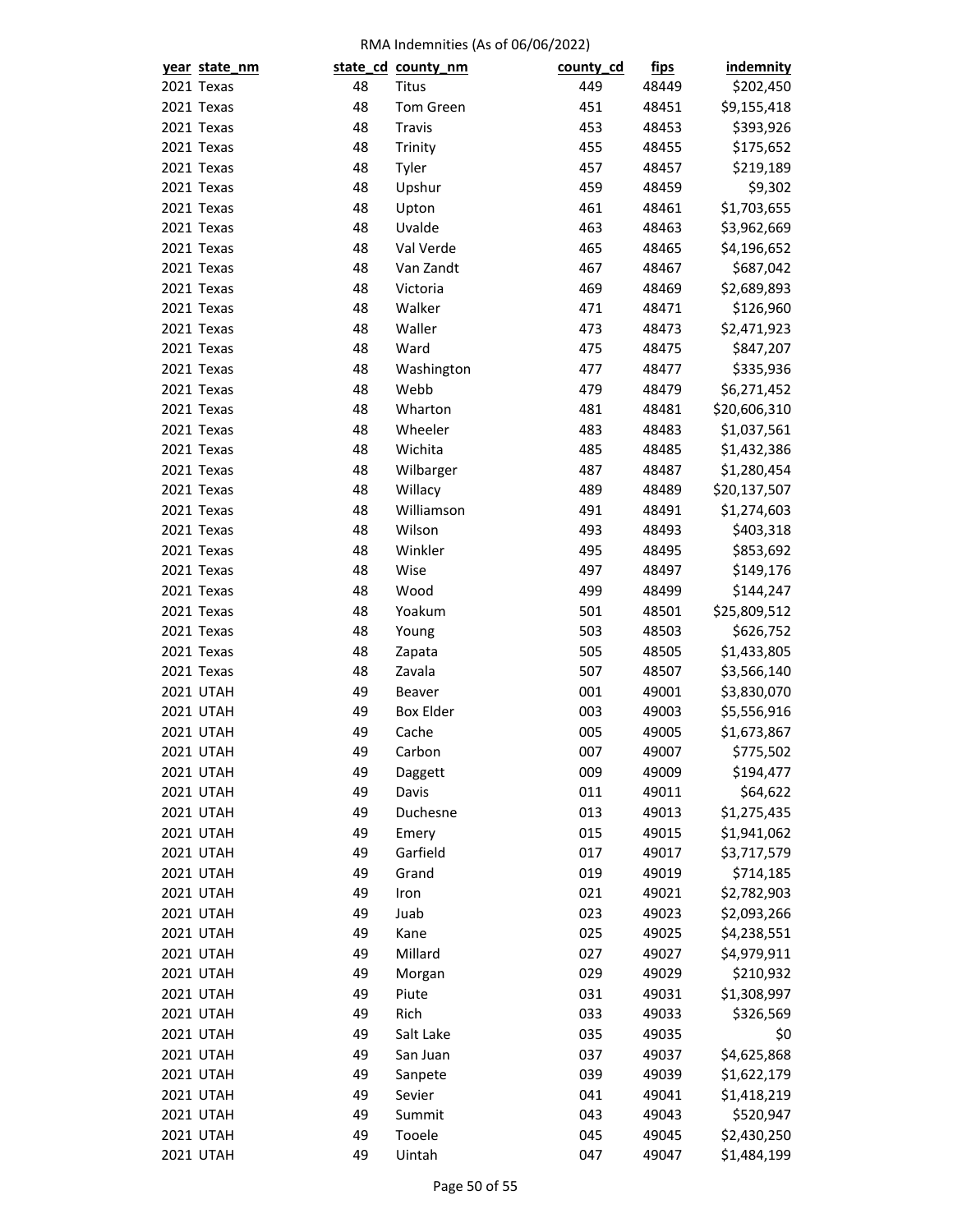| year state_nm                  |    | state_cd_county_nm            | county_cd | <u>fips</u>    | <b>indemnity</b> |
|--------------------------------|----|-------------------------------|-----------|----------------|------------------|
| <b>2021 UTAH</b>               | 49 | Utah                          | 049       | 49049          | \$1,815,589      |
| <b>2021 UTAH</b>               | 49 | Wasatch                       | 051       | 49051          | \$209,263        |
| <b>2021 UTAH</b>               | 49 | Washington                    | 053       | 49053          | \$1,848,220      |
| <b>2021 UTAH</b>               | 49 | Wayne                         | 055       | 49055          | \$2,064,476      |
| <b>2021 UTAH</b>               | 49 | Weber                         | 057       | 49057          | \$221,028        |
| 2021 Vermont                   | 50 | Addison                       | 001       | 50001          | \$701,709        |
| 2021 Vermont                   | 50 | Bennington                    | 003       | 50003          | \$38,925         |
| 2021 Vermont                   | 50 | Caledonia                     | 005       | 50005          | \$1,259          |
| 2021 Vermont                   | 50 | Chittenden                    | 007       | 50007          | \$31,222         |
| 2021 Vermont                   | 50 | Essex                         | 009       | 50009          | \$0              |
| 2021 Vermont                   | 50 | Franklin                      | 011       | 50011          | \$1,132,795      |
| 2021 Vermont                   | 50 | <b>Grand Isle</b>             | 013       | 50013          | \$9,542          |
| 2021 Vermont                   | 50 | Lamoille                      | 015       | 50015          | \$0              |
| 2021 Vermont                   | 50 | Orange                        | 017       | 50017          | \$4,946          |
| 2021 Vermont                   | 50 | Orleans                       | 019       | 50019          | \$98,802         |
| 2021 Vermont                   | 50 | Rutland                       | 021       | 50021          | \$8,539          |
| 2021 Vermont                   | 50 | Washington                    | 023       | 50023          | \$5,454          |
| 2021 Vermont                   | 50 | Windham                       | 025       | 50025          | \$27,424         |
| 2021 Vermont                   | 50 | Windsor                       | 027       | 50027          | \$14,973         |
| 2021 Virginia                  | 51 | Accomack                      | 001       | 51001          | \$1,112,243      |
| 2021 Virginia                  | 51 | Albemarle                     | 003       | 51003          | \$386,242        |
| 2021 Virginia                  | 51 | Alleghany                     | 005       | 51005          | \$9,942          |
| 2021 Virginia                  | 51 | Amelia                        | 007       | 51007          | \$160,689        |
| 2021 Virginia                  | 51 | Amherst                       | 009       | 51009          | \$41,610         |
| 2021 Virginia                  | 51 | Appomattox                    | 011       | 51011          | \$218,587        |
| 2021 Virginia                  | 51 | Augusta                       | 015       | 51015          | \$2,390,031      |
| 2021 Virginia                  | 51 | Bath                          | 017       | 51017          | \$36,578         |
| 2021 Virginia                  | 51 | Bedford                       | 019       | 51019          | \$183,684        |
| 2021 Virginia                  | 51 | <b>Bland</b>                  | 021       | 51021          | \$2,352          |
|                                | 51 |                               | 023       | 51023          | \$508,397        |
| 2021 Virginia<br>2021 Virginia | 51 | Botetourt<br><b>Brunswick</b> | 025       |                |                  |
|                                | 51 |                               | 029       | 51025          | \$128,790        |
| 2021 Virginia                  | 51 | Buckingham                    | 031       | 51029<br>51031 | \$73,802         |
| 2021 Virginia                  |    | Campbell                      |           |                | \$701,944        |
| 2021 Virginia                  | 51 | Caroline                      | 033       | 51033          | \$218,808        |
| 2021 Virginia                  | 51 | Carroll                       | 035       | 51035          | \$1,119,484      |
| 2021 Virginia                  | 51 | <b>Charles City</b>           | 036       | 51036          | \$307,577        |
| 2021 Virginia                  | 51 | Charlotte                     | 037       | 51037          | \$587,163        |
| 2021 Virginia                  | 51 | Chesapeake City               | 550       | 51550          | \$439,871        |
| 2021 Virginia                  | 51 | Chesterfield                  | 041       | 51041          | \$50,747         |
| 2021 Virginia                  | 51 | Clarke                        | 043       | 51043          | \$157,832        |
| 2021 Virginia                  | 51 | Craig                         | 045       | 51045          | \$54,267         |
| 2021 Virginia                  | 51 | Culpeper                      | 047       | 51047          | \$88,841         |
| 2021 Virginia                  | 51 | Cumberland                    | 049       | 51049          | \$86,861         |
| 2021 Virginia                  | 51 | Dinwiddie                     | 053       | 51053          | \$338,501        |
| 2021 Virginia                  | 51 | Essex                         | 057       | 51057          | \$172,775        |
| 2021 Virginia                  | 51 | Fauquier                      | 061       | 51061          | \$38,206         |
| 2021 Virginia                  | 51 | Floyd                         | 063       | 51063          | \$0              |
| 2021 Virginia                  | 51 | Fluvanna                      | 065       | 51065          | \$44,944         |
| 2021 Virginia                  | 51 | Franklin                      | 067       | 51067          | \$1,561,517      |
| 2021 Virginia                  | 51 | Frederick                     | 069       | 51069          | \$2,672,529      |
| 2021 Virginia                  | 51 | Giles                         | 071       | 51071          | \$13,977         |
| 2021 Virginia                  | 51 | Gloucester                    | 073       | 51073          | \$22,381         |
| 2021 Virginia                  | 51 | Goochland                     | 075       | 51075          | \$90,484         |
| 2021 Virginia                  | 51 | Grayson                       | 077       | 51077          | \$14,030         |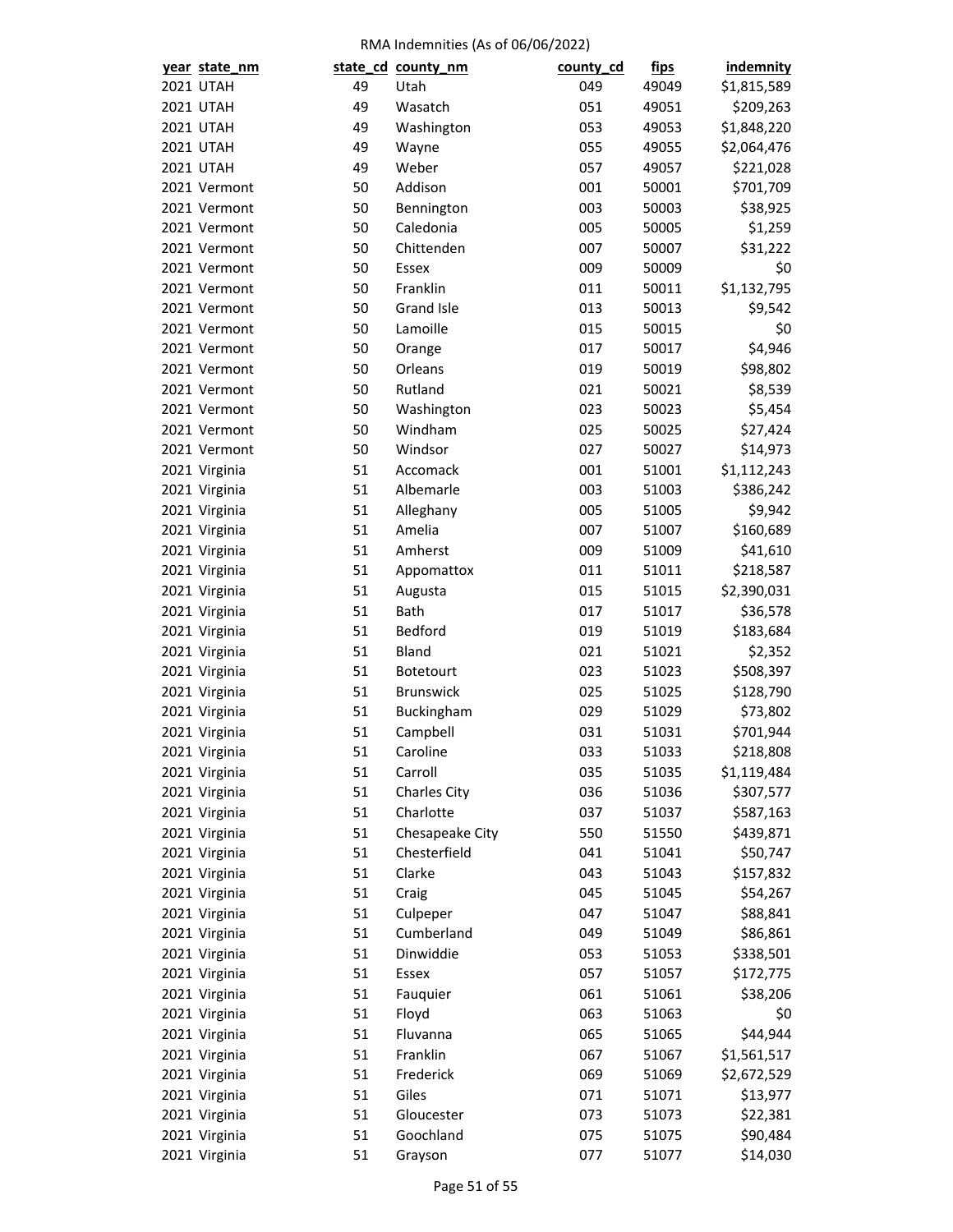| year state_nm |          | state_cd_county_nm        | county_cd | <u>fips</u> | indemnity           |
|---------------|----------|---------------------------|-----------|-------------|---------------------|
| 2021 Virginia | 51       | Greene                    | 079       | 51079       | \$13,884            |
| 2021 Virginia | 51       | Greensville               | 081       | 51081       | \$433,393           |
| 2021 Virginia | 51       | Halifax                   | 083       | 51083       | \$1,076,623         |
| 2021 Virginia | 51       | Hanover                   | 085       | 51085       | \$215,820           |
| 2021 Virginia | 51       | Henrico                   | 087       | 51087       | \$250,677           |
| 2021 Virginia | 51       | Henry                     | 089       | 51089       | \$209,704           |
| 2021 Virginia | 51       | Highland                  | 091       | 51091       | \$0                 |
| 2021 Virginia | 51       | Isle Of Wight             | 093       | 51093       | \$468,801           |
| 2021 Virginia | 51       | James City                | 095       | 51095       | \$40,434            |
| 2021 Virginia | 51       | King And Queen            | 097       | 51097       | \$67,160            |
| 2021 Virginia | 51       | King George               | 099       | 51099       | \$132,786           |
| 2021 Virginia | 51       | King William              | 101       | 51101       | \$198,762           |
| 2021 Virginia | 51       | Lancaster                 | 103       | 51103       | \$82,803            |
| 2021 Virginia | 51       | Lee                       | 105       | 51105       | \$109,627           |
| 2021 Virginia | 51       | Loudoun                   | 107       | 51107       | \$145,423           |
| 2021 Virginia | 51       | Louisa                    | 109       | 51109       | \$220,579           |
| 2021 Virginia | 51       | Lunenburg                 | 111       | 51111       | \$83,433            |
| 2021 Virginia | 51       | Madison                   | 113       | 51113       | \$54,846            |
| 2021 Virginia | 51       | Mathews                   | 115       | 51115       | \$33,223            |
| 2021 Virginia | 51       | Mecklenburg               | 117       | 51117       | \$692,059           |
| 2021 Virginia | 51       | Middlesex                 | 119       | 51119       | \$19,930            |
| 2021 Virginia | 51       | Montgomery                | 121       | 51121       | \$29,795            |
| 2021 Virginia | 51       | Nelson                    | 125       | 51125       | \$59,675            |
| 2021 Virginia | 51       | New Kent                  | 127       | 51127       | \$47,532            |
| 2021 Virginia | 51       | Northampton               | 131       | 51131       | \$1,319,920         |
| 2021 Virginia | 51       | Northumberland            | 133       | 51133       | \$295,266           |
| 2021 Virginia | 51       | Nottoway                  | 135       | 51135       | \$30,029            |
| 2021 Virginia | 51       | Orange                    | 137       | 51137       | \$72,565            |
| 2021 Virginia | 51       | Page                      | 139       | 51139       | \$249,654           |
| 2021 Virginia | 51       | Patrick                   | 141       | 51141       | \$603,729           |
| 2021 Virginia | 51       | Pittsylvania              | 143       | 51143       | \$3,620,455         |
| 2021 Virginia | 51       | Powhatan                  | 145       | 51145       | \$60,919            |
| 2021 Virginia | 51       | Prince Edward             | 147       | 51147       | \$54,315            |
|               |          | Prince George             | 149       |             |                     |
| 2021 Virginia | 51       |                           |           | 51149       | \$72,642<br>\$8,741 |
| 2021 Virginia | 51<br>51 | Prince William<br>Pulaski | 153       | 51153       |                     |
| 2021 Virginia |          |                           | 155       | 51155       | \$13,565            |
| 2021 Virginia | 51       | Rappahannock              | 157       | 51157       | \$34,709            |
| 2021 Virginia | 51       | Richmond                  | 159       | 51159       | \$1,436,116         |
| 2021 Virginia | 51       | Roanoke                   | 161       | 51161       | \$0                 |
| 2021 Virginia | 51       | Rockbridge                | 163       | 51163       | \$149,941           |
| 2021 Virginia | 51       | Rockingham                | 165       | 51165       | \$1,288,030         |
| 2021 Virginia | 51       | Russell                   | 167       | 51167       | \$15,216            |
| 2021 Virginia | 51       | Scott                     | 169       | 51169       | \$18,606            |
| 2021 Virginia | 51       | Shenandoah                | 171       | 51171       | \$1,280,226         |
| 2021 Virginia | 51       | Smyth                     | 173       | 51173       | \$24,741            |
| 2021 Virginia | 51       | Southampton               | 175       | 51175       | \$489,402           |
| 2021 Virginia | 51       | Spotsylvania              | 177       | 51177       | \$52,456            |
| 2021 Virginia | 51       | Stafford                  | 179       | 51179       | \$4,969             |
| 2021 Virginia | 51       | Suffolk City              | 800       | 51800       | \$195,974           |
| 2021 Virginia | 51       | Surry                     | 181       | 51181       | \$129,246           |
| 2021 Virginia | 51       | Sussex                    | 183       | 51183       | \$130,029           |
| 2021 Virginia | 51       | Tazewell                  | 185       | 51185       | \$9,253             |
| 2021 Virginia | 51       | Virginia Beach            | 810       | 51810       | \$44,188            |
| 2021 Virginia | 51       | Warren                    | 187       | 51187       | \$0                 |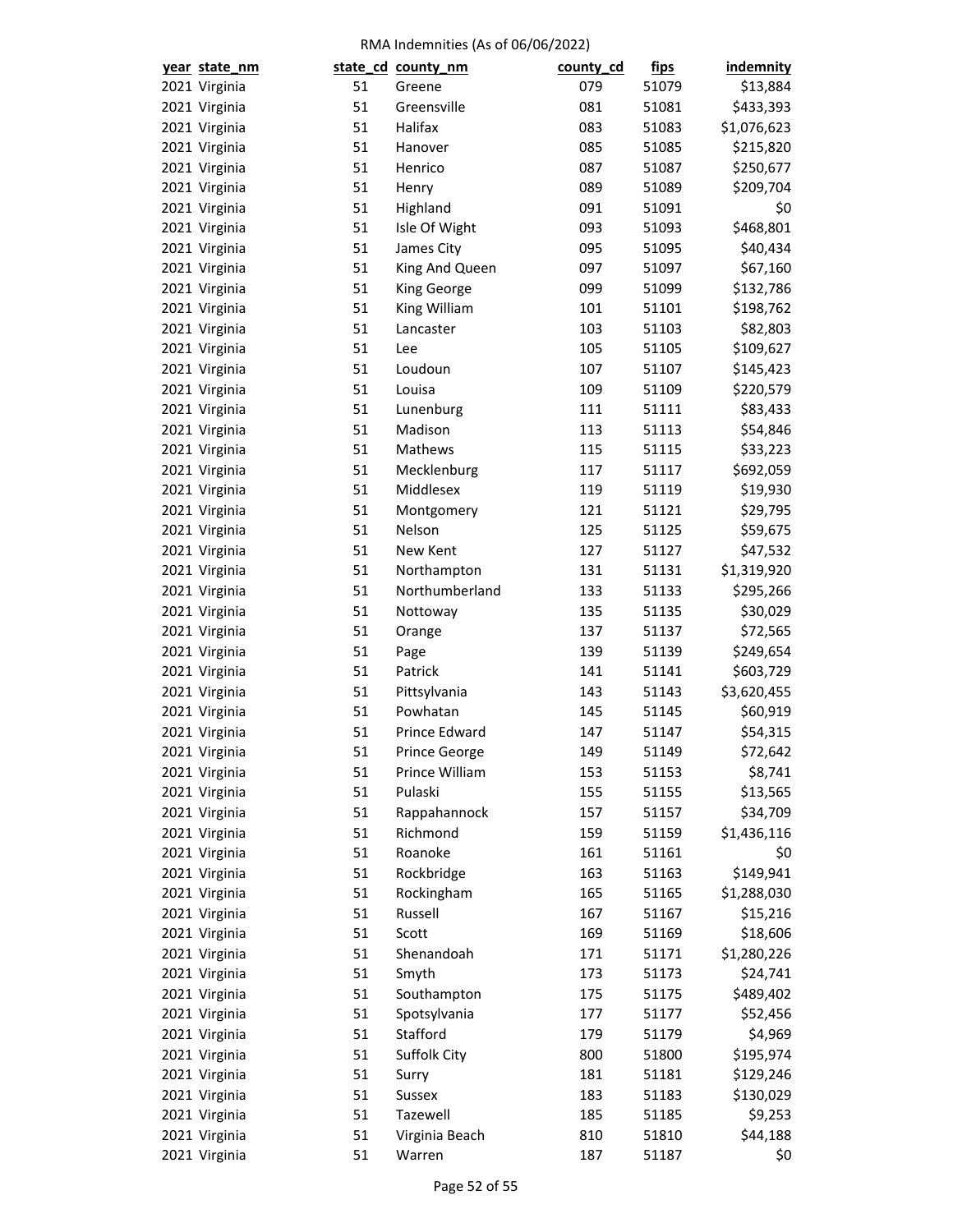| year state_nm      |    | state_cd_county_nm | county_cd | fips  | <b>indemnity</b> |
|--------------------|----|--------------------|-----------|-------|------------------|
| 2021 Virginia      | 51 | Washington         | 191       | 51191 | \$11,260         |
| 2021 Virginia      | 51 | Westmoreland       | 193       | 51193 | \$187,533        |
| 2021 Virginia      | 51 | Wythe              | 197       | 51197 | \$103,943        |
| 2021 Virginia      | 51 | York               | 199       | 51199 | \$0              |
| 2021 Washington    | 53 | Adams              | 001       | 53001 | \$32,049,527     |
| 2021 Washington    | 53 | Asotin             | 003       | 53003 | \$5,320,235      |
| 2021 Washington    | 53 | Benton             | 005       | 53005 | \$26,153,290     |
| 2021 Washington    | 53 | Chelan             | 007       | 53007 | \$9,302,380      |
| 2021 Washington    | 53 | Clark              | 011       | 53011 | \$25,217         |
| 2021 Washington    | 53 | Columbia           | 013       | 53013 | \$18,846,056     |
| 2021 Washington    | 53 | Cowlitz            | 015       | 53015 | \$15,543         |
| 2021 Washington    | 53 | Douglas            | 017       | 53017 | \$25,483,061     |
| 2021 Washington    | 53 | Ferry              | 019       | 53019 | \$257,718        |
| 2021 Washington    | 53 | Franklin           | 021       | 53021 | \$16,607,477     |
| 2021 Washington    | 53 | Garfield           | 023       | 53023 | \$10,712,547     |
| 2021 Washington    | 53 | Grant              | 025       | 53025 | \$30,767,573     |
| 2021 Washington    | 53 | Grays Harbor       | 027       | 53027 | \$17,285         |
| 2021 Washington    | 53 | Island             | 029       | 53029 | \$10,506         |
| 2021 Washington    | 53 | King               | 033       | 53033 | \$10,836         |
| 2021 Washington    | 53 | Kittitas           | 037       | 53037 | \$1,837,009      |
| 2021 Washington    | 53 | Klickitat          | 039       | 53039 | \$12,725,105     |
| 2021 Washington    | 53 | Lewis              | 041       | 53041 | \$114,293        |
| 2021 Washington    | 53 | Lincoln            | 043       | 53043 | \$48,365,642     |
| 2021 Washington    | 53 | Okanogan           | 047       | 53047 | \$16,921,970     |
| 2021 Washington    | 53 | Pacific            | 049       | 53049 | \$8,376          |
| 2021 Washington    | 53 | Pend Oreille       | 051       | 53051 | \$33,384         |
| 2021 Washington    | 53 | Pierce             | 053       | 53053 | \$74,719         |
| 2021 Washington    | 53 | San Juan           | 055       | 53055 | \$0              |
| 2021 Washington    | 53 | Skagit             | 057       | 53057 | \$354,043        |
| 2021 Washington    | 53 | Snohomish          | 061       | 53061 | \$100,180        |
| 2021 Washington    | 53 | Spokane            | 063       | 53063 | \$27,509,308     |
| 2021 Washington    | 53 | Stevens            | 065       | 53065 | \$354,351        |
| 2021 Washington    | 53 | Thurston           | 067       | 53067 | \$16,737         |
| 2021 Washington    | 53 | Wahkiakum          | 069       | 53069 | \$10,202         |
| 2021 Washington    | 53 | Walla Walla        | 071       | 53071 | \$31,886,818     |
| 2021 Washington    | 53 | Whatcom            | 073       | 53073 | \$224,460        |
| 2021 Washington    | 53 | Whitman            | 075       | 53075 | \$89,301,158     |
| 2021 Washington    | 53 | Yakima             | 077       | 53077 | \$20,437,358     |
| 2021 West Virginia | 54 | Berkeley           | 003       | 54003 | \$603,405        |
| 2021 West Virginia | 54 | <b>Brooke</b>      | 009       | 54009 | \$212            |
| 2021 West Virginia | 54 | Cabell             | 011       | 54011 | \$0              |
| 2021 West Virginia | 54 | Grant              | 023       | 54023 | \$51,010         |
| 2021 West Virginia | 54 | Greenbrier         | 025       | 54025 | \$39,104         |
| 2021 West Virginia | 54 | Hampshire          | 027       |       |                  |
|                    | 54 |                    |           | 54027 | \$699,287        |
| 2021 West Virginia |    | Hardy              | 031       | 54031 | \$229,617        |
| 2021 West Virginia | 54 | Jackson            | 035       | 54035 | \$78,066         |
| 2021 West Virginia | 54 | Jefferson          | 037       | 54037 | \$217,644        |
| 2021 West Virginia | 54 | Lincoln            | 043       | 54043 | \$0              |
| 2021 West Virginia | 54 | Mason              | 053       | 54053 | \$10,332         |
| 2021 West Virginia | 54 | Mineral            | 057       | 54057 | \$484            |
| 2021 West Virginia | 54 | Monroe             | 063       | 54063 | \$125,115        |
| 2021 West Virginia | 54 | Morgan             | 065       | 54065 | \$0              |
| 2021 West Virginia | 54 | Pendleton          | 071       | 54071 | \$135,482        |
| 2021 West Virginia | 54 | Pocahontas         | 075       | 54075 | \$0              |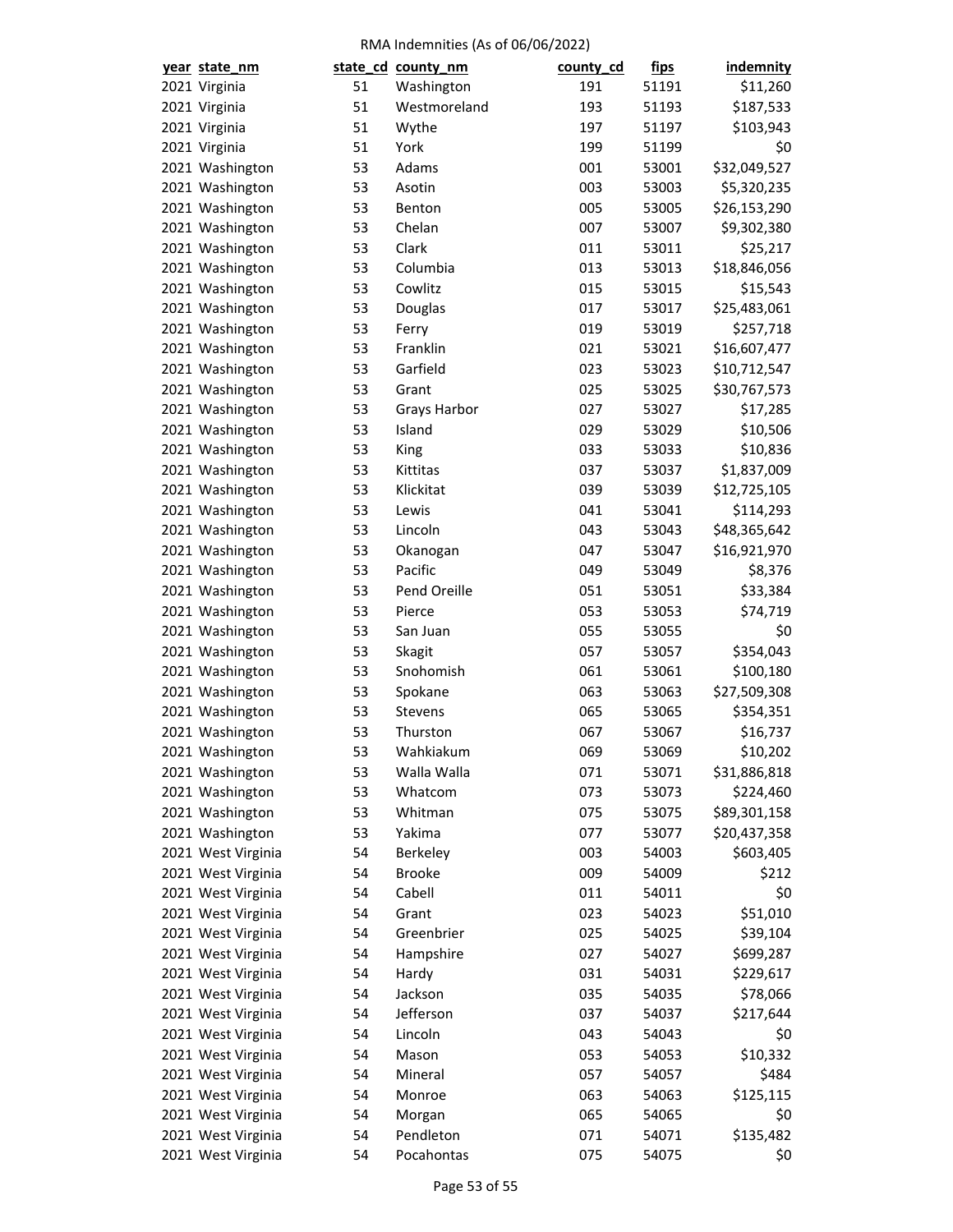| year state_nm                    |    | state_cd_county_nm | county_cd | <u>fips</u> | <b>indemnity</b> |
|----------------------------------|----|--------------------|-----------|-------------|------------------|
| 2021 West Virginia               | 54 | Preston            | 077       | 54077       | \$53,235         |
| 2021 West Virginia               | 54 | Putnam             | 079       | 54079       | \$0              |
| 2021 West Virginia               | 54 | Raleigh            | 081       | 54081       | \$25,233         |
| 2021 West Virginia               | 54 | Randolph           | 083       | 54083       | \$178            |
| 2021 West Virginia               | 54 | Ritchie            | 085       | 54085       | \$0              |
| 2021 West Virginia               | 54 | Wayne              | 099       | 54099       | \$0              |
| 2021 West Virginia               | 54 | Wood               | 107       | 54107       | \$9,936          |
| 2021 WISCONSIN                   | 55 | Adams              | 001       | 55001       | \$4,542,258      |
| 2021 WISCONSIN                   | 55 | Ashland            | 003       | 55003       | \$33,437         |
| 2021 WISCONSIN                   | 55 | <b>Barron</b>      | 005       | 55005       | \$797,081        |
| 2021 WISCONSIN                   | 55 | Bayfield           | 007       | 55007       | \$81,558         |
| 2021 WISCONSIN                   | 55 | Brown              | 009       | 55009       | \$1,541,298      |
| 2021 WISCONSIN                   | 55 | <b>Buffalo</b>     | 011       | 55011       | \$397,909        |
| 2021 WISCONSIN                   | 55 | <b>Burnett</b>     | 013       | 55013       | \$843,004        |
| 2021 WISCONSIN                   | 55 | Calumet            | 015       | 55015       | \$223,761        |
| 2021 WISCONSIN                   | 55 | Chippewa           | 017       | 55017       | \$968,982        |
| 2021 WISCONSIN                   | 55 | Clark              | 019       | 55019       | \$384,126        |
| 2021 WISCONSIN                   | 55 | Columbia           | 021       | 55021       | \$988,777        |
| 2021 WISCONSIN                   | 55 | Crawford           | 023       | 55023       | \$691,844        |
| 2021 WISCONSIN                   | 55 | Dane               | 025       | 55025       | \$1,234,040      |
| 2021 WISCONSIN                   | 55 | Dodge              | 027       | 55027       | \$680,400        |
| 2021 WISCONSIN                   | 55 | Door               | 029       | 55029       | \$738,027        |
| 2021 WISCONSIN                   | 55 | Douglas            | 031       | 55031       | \$1,236          |
| 2021 WISCONSIN                   | 55 | Dunn               | 033       | 55033       | \$801,026        |
| 2021 WISCONSIN                   | 55 | Eau Claire         | 035       | 55035       | \$1,455,873      |
| 2021 WISCONSIN                   | 55 | Florence           | 037       | 55037       | \$0              |
| 2021 WISCONSIN                   | 55 | Fond Du Lac        | 039       | 55039       | \$792,462        |
| 2021 WISCONSIN                   | 55 | Forest             | 041       | 55041       | \$9,585          |
| 2021 WISCONSIN                   | 55 | Grant              | 043       | 55043       | \$1,799,683      |
| 2021 WISCONSIN                   | 55 | Green              | 045       |             | \$1,143,287      |
|                                  |    |                    |           | 55045       |                  |
| 2021 WISCONSIN                   | 55 | Green Lake         | 047       | 55047       | \$682,774        |
| 2021 WISCONSIN<br>2021 WISCONSIN | 55 | lowa               | 049       | 55049       | \$482,724        |
|                                  | 55 | Iron               | 051       | 55051       | \$52,864         |
| 2021 WISCONSIN                   | 55 | Jackson            | 053       | 55053       | \$1,794,474      |
| 2021 WISCONSIN                   | 55 | Jefferson          | 055       | 55055       | \$318,875        |
| 2021 WISCONSIN                   | 55 | Juneau             | 057       | 55057       | \$2,130,085      |
| 2021 WISCONSIN                   | 55 | Kenosha            | 059       | 55059       | \$127,306        |
| 2021 WISCONSIN                   | 55 | Kewaunee           | 061       | 55061       | \$475,679        |
| 2021 WISCONSIN                   | 55 | La Crosse          | 063       | 55063       | \$381,910        |
| 2021 WISCONSIN                   | 55 | Lafayette          | 065       | 55065       | \$1,157,816      |
| 2021 WISCONSIN                   | 55 | Langlade           | 067       | 55067       | \$438,496        |
| 2021 WISCONSIN                   | 55 | Lincoln            | 069       | 55069       | \$209,455        |
| 2021 WISCONSIN                   | 55 | Manitowoc          | 071       | 55071       | \$554,716        |
| 2021 WISCONSIN                   | 55 | Marathon           | 073       | 55073       | \$1,292,433      |
| 2021 WISCONSIN                   | 55 | Marinette          | 075       | 55075       | \$330,339        |
| 2021 WISCONSIN                   | 55 | Marquette          | 077       | 55077       | \$796,329        |
| 2021 WISCONSIN                   | 55 | Menominee          | 078       | 55078       | \$0              |
| 2021 WISCONSIN                   | 55 | Milwaukee          | 079       | 55079       | \$10,569         |
| 2021 WISCONSIN                   | 55 | Monroe             | 081       | 55081       | \$2,420,353      |
| 2021 WISCONSIN                   | 55 | Oconto             | 083       | 55083       | \$744,496        |
| 2021 WISCONSIN                   | 55 | Oneida             | 085       | 55085       | \$843,235        |
| 2021 WISCONSIN                   | 55 | Outagamie          | 087       | 55087       | \$850,639        |
| 2021 WISCONSIN                   | 55 | Ozaukee            | 089       | 55089       | \$108,844        |
| 2021 WISCONSIN                   | 55 | Pepin              | 091       | 55091       | \$106,685        |